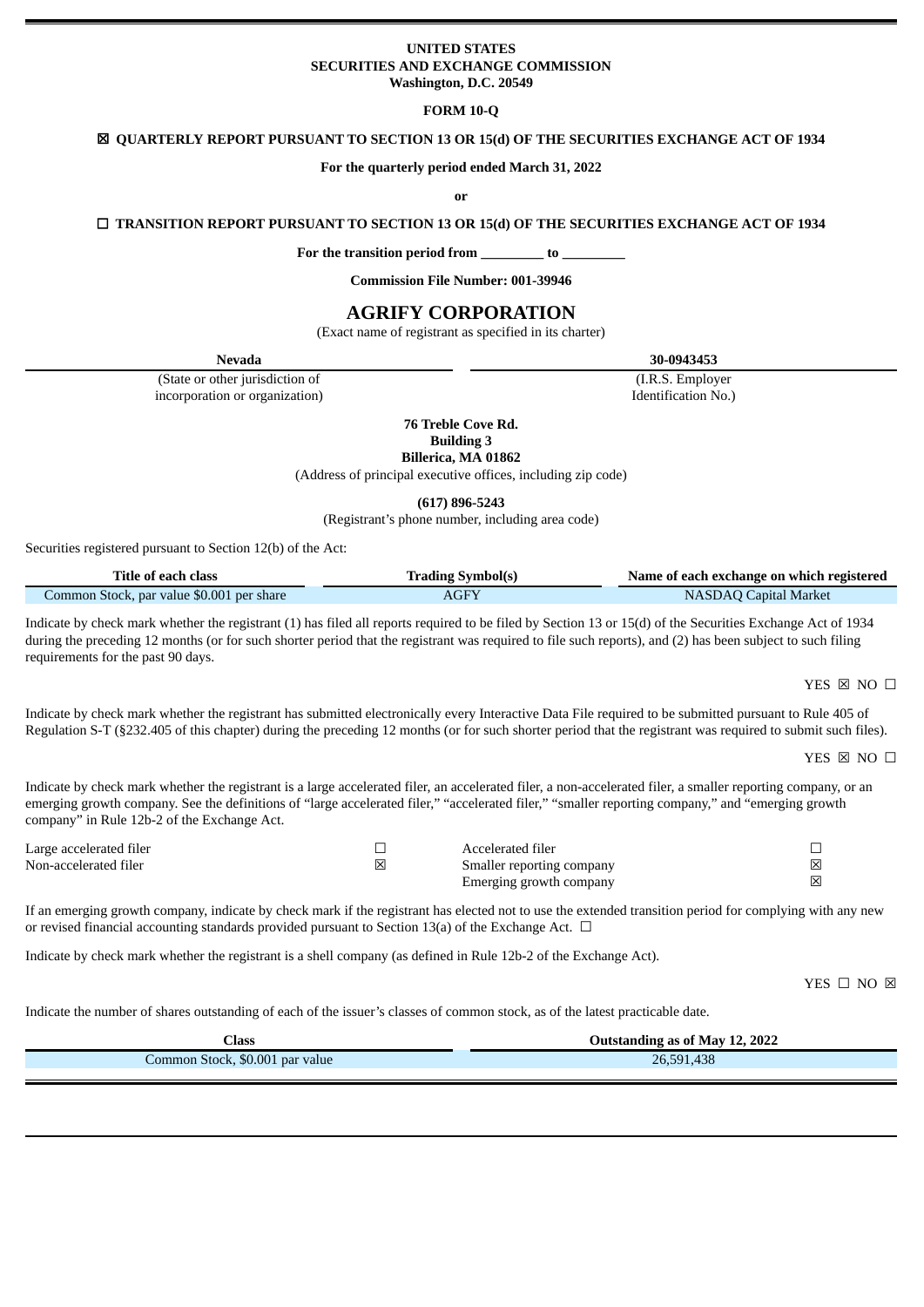# **TABLE OF CONTENTS**

|                     |                                                                                                                                         | Page           |
|---------------------|-----------------------------------------------------------------------------------------------------------------------------------------|----------------|
| <b>PART I</b>       | <b>FINANCIAL INFORMATION</b>                                                                                                            |                |
| ITEM 1.             | <b>FINANCIAL STATEMENTS</b>                                                                                                             | $\mathbf{1}$   |
|                     | Condensed Consolidated Balance Sheets as of March 31, 2022 (unaudited) and December 31, 2021                                            | $\mathbf{1}$   |
|                     | Condensed Consolidated Statements of Operations for the three months ended March 31, 2022 (unaudited) and 2021<br>(unaudited)           | 2              |
|                     | Condensed Consolidated Statements of Stockholders' Equity for the three months ended March 31, 2022 (unaudited) and<br>2021 (unaudited) | $\overline{3}$ |
|                     | Condensed Consolidated Statements of Cash Flows for the three months ended March 31, 2022 (unaudited) and 2021<br>(unaudited)           | $\overline{4}$ |
|                     | <b>Notes to Condensed Consolidated Financial Statements</b>                                                                             | 5              |
| ITEM 2.             | MANAGEMENT'S DISCUSSION AND ANALYSIS OF FINANCIAL CONDITION AND RESULTS OF OPERATIONS                                                   | 46             |
| ITEM 3.             | <b>QUANTITATIVE AND QUALITATIVE DISCLOSURES ABOUT MARKET RISK</b>                                                                       | 63             |
| <b>ITEM 4.</b>      | <b>CONTROLS AND PROCEDURES</b>                                                                                                          | 63             |
| <b>PART II</b>      | <b>OTHER INFORMATION</b>                                                                                                                | 64             |
| ITEM 1.             | <b>LEGAL PROCEEDINGS</b>                                                                                                                | 64             |
| <b>ITEM 1A.</b>     | <b>RISK FACTORS</b>                                                                                                                     | 64             |
| ITEM 2.             | UNREGISTERED SALES OF EQUITY SECURITIES AND USE OF PROCEEDS                                                                             | 64             |
| ITEM <sub>3</sub> . | DEFAULTS UPON SENIOR SECURITIES                                                                                                         | 64             |
| ITEM 4.             | <b>MINE SAFETY DISCLOSURES</b>                                                                                                          | 64             |
| ITEM <sub>5</sub> . | <b>OTHER INFORMATION</b>                                                                                                                | 64             |
| ITEM 6.             | <b>EXHIBITS</b>                                                                                                                         | 64             |
| <b>SIGNATURES</b>   |                                                                                                                                         | 65             |
|                     |                                                                                                                                         |                |

i <u>i componenti di controlle dell'Indiana di controlle dell'Indiana di controlle dell'Indiana di controlle dell'</u>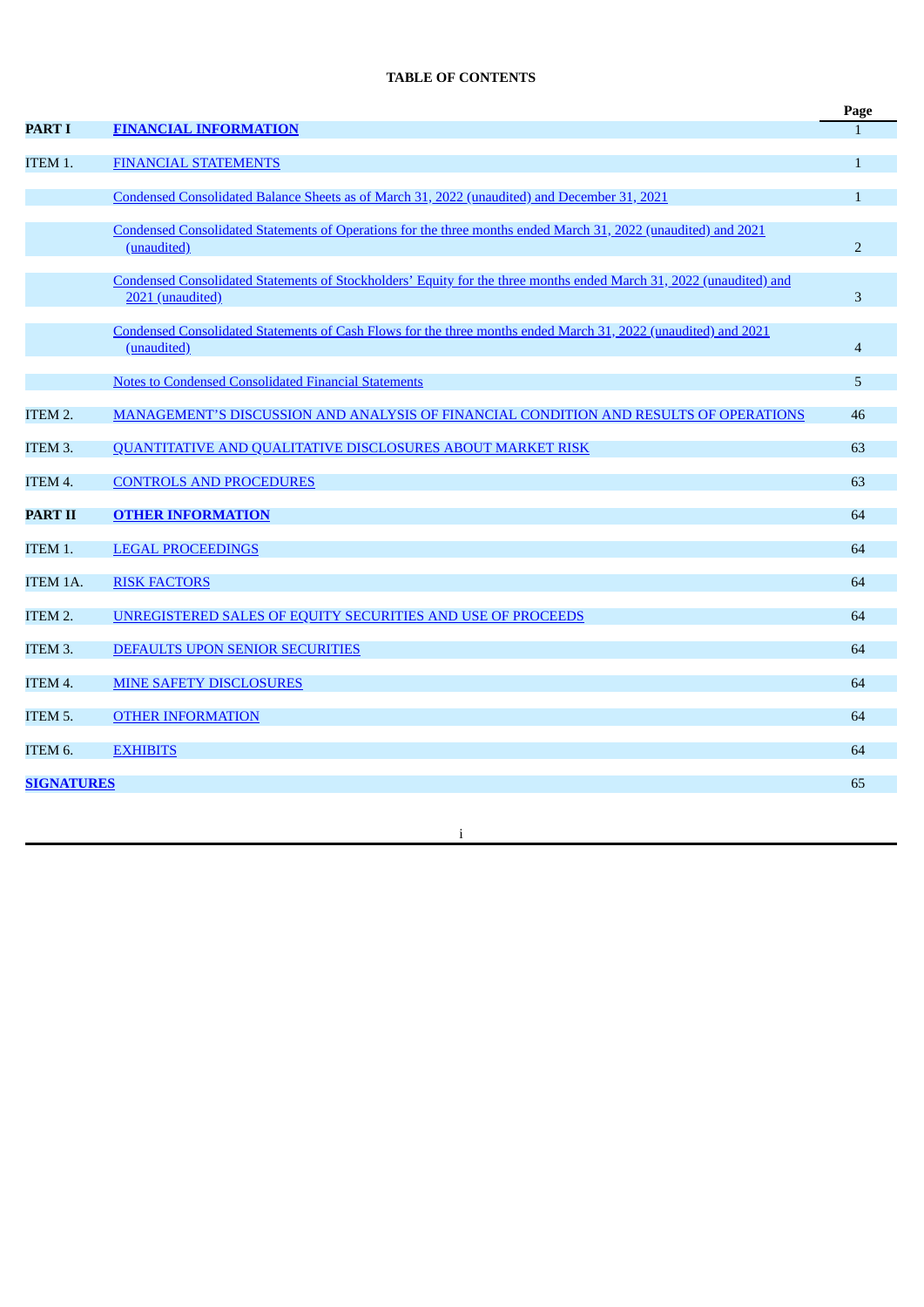# <span id="page-2-2"></span><span id="page-2-1"></span><span id="page-2-0"></span>**Item 1. Financial Statements**

# **AGRIFY CORPORATION CONDENSED CONSOLIDATED BALANCE SHEETS (In thousands, except share and per share data)**

|                                                                                                                       |    | March 31,<br>2022        | December 31,<br>2021 |
|-----------------------------------------------------------------------------------------------------------------------|----|--------------------------|----------------------|
|                                                                                                                       |    | (Unaudited)              |                      |
| Assets                                                                                                                |    |                          |                      |
| <b>Current Assets</b>                                                                                                 |    |                          |                      |
| Cash and cash equivalents                                                                                             | \$ | 25,205                   | \$<br>12,014         |
| Restricted cash                                                                                                       |    | 30,000                   |                      |
| Marketable securities                                                                                                 |    | 38,211                   | 44,550               |
| Accounts receivable, net of allowance for doubtful accounts of \$1,415 and \$1,415 at March 31, 2022 and December 31, |    |                          |                      |
| 2021, respectively                                                                                                    |    | 8,571                    | 7,222                |
| Inventory, net of reserves of \$942 and \$942 at March 31, 2022 and December 31, 2021, respectively                   |    | 38,989                   | 20,498               |
| Prepaid and refundable taxes                                                                                          |    | 194                      |                      |
| Prepaid expenses and other current assets                                                                             |    | 6,373                    | 2,452                |
| <b>Total Current Assets</b>                                                                                           |    | 147,543                  | 86,736               |
| <b>Non-Current Assets</b>                                                                                             |    |                          |                      |
| Loan receivable                                                                                                       |    | 34,738                   | 22,255               |
| Property and equipment, net                                                                                           |    | 7,055                    | 6,232                |
| Right-of-use, net                                                                                                     |    | 1,554                    | 1,479                |
| Goodwill                                                                                                              |    | 54,544                   | 50,090               |
| Intangible assets, net                                                                                                |    | 15,861                   | 14,072               |
| Other non-current assets                                                                                              |    | 3,180                    | 1,184                |
| <b>Total Assets</b>                                                                                                   | \$ | 264,475                  | \$<br>182,048        |
| <b>Liabilities and Stockholders' Equity</b>                                                                           |    |                          |                      |
| <b>Current Liabilities</b>                                                                                            |    |                          |                      |
| Accounts payable                                                                                                      | \$ | 3,683                    | \$<br>9,151          |
| Accrued expenses and other current liabilities                                                                        |    | 30,112                   | 28,764               |
| Operating lease liabilities, current                                                                                  |    | 911                      | 814                  |
| Long-term debt, current                                                                                               |    | 2,970                    | 1,089                |
| Deferred revenue                                                                                                      |    | 4,182                    | 3,772                |
| <b>Total Current Liabilities</b>                                                                                      |    | 41,858                   | 43,590               |
| <b>Non-Current Liabilities</b>                                                                                        |    |                          |                      |
| Other non-current liabilities                                                                                         |    | 275                      | 318                  |
| Operating lease liabilities, non-current                                                                              |    | 689                      | 704                  |
| Deferred tax liabilities, net                                                                                         |    | 62                       |                      |
| Long-term debt                                                                                                        |    | 51,154                   | 12                   |
| <b>Total Liabilities</b>                                                                                              |    | 94,038                   | 44,624               |
| <b>Commitments and Contingencies (Note 21)</b>                                                                        |    |                          |                      |
| <b>Stockholders' Equity</b>                                                                                           |    |                          |                      |
| Common Stock, \$0.001 par value per share, 50,000,000 shares authorized, 26,542,890 and 22,207,103 shares issued and  |    |                          |                      |
| outstanding at March 31, 2022 and December 31, 2021, respectively                                                     |    | 25                       | 21                   |
| Preferred Stock, \$0.001 par value per share, 2,895,000 shares authorized, no shares issued or outstanding            |    |                          |                      |
| Preferred A Stock, \$0.001 par value per share, 105,000 shares authorized, no shares issued or outstanding            |    | $\overline{\phantom{0}}$ |                      |
| Additional paid-in capital                                                                                            |    | 237,903                  | 196,013              |
| Accumulated deficit                                                                                                   |    | (67, 857)                | (58, 975)            |
| <b>Total Stockholders' Equity</b>                                                                                     |    | 170,071                  | 137,059              |
| <b>Non-Controlling Interests</b>                                                                                      |    | 366                      | 365                  |

**Total Liabilities and Stockholders' Equity All 2018 (2018) All 2019 Contract in the Stockholders' <b>Equity 3** 264,475 **\$** 264,475 **\$** 182,048

The accompanying notes are an integral part of these condensed consolidated financial statements.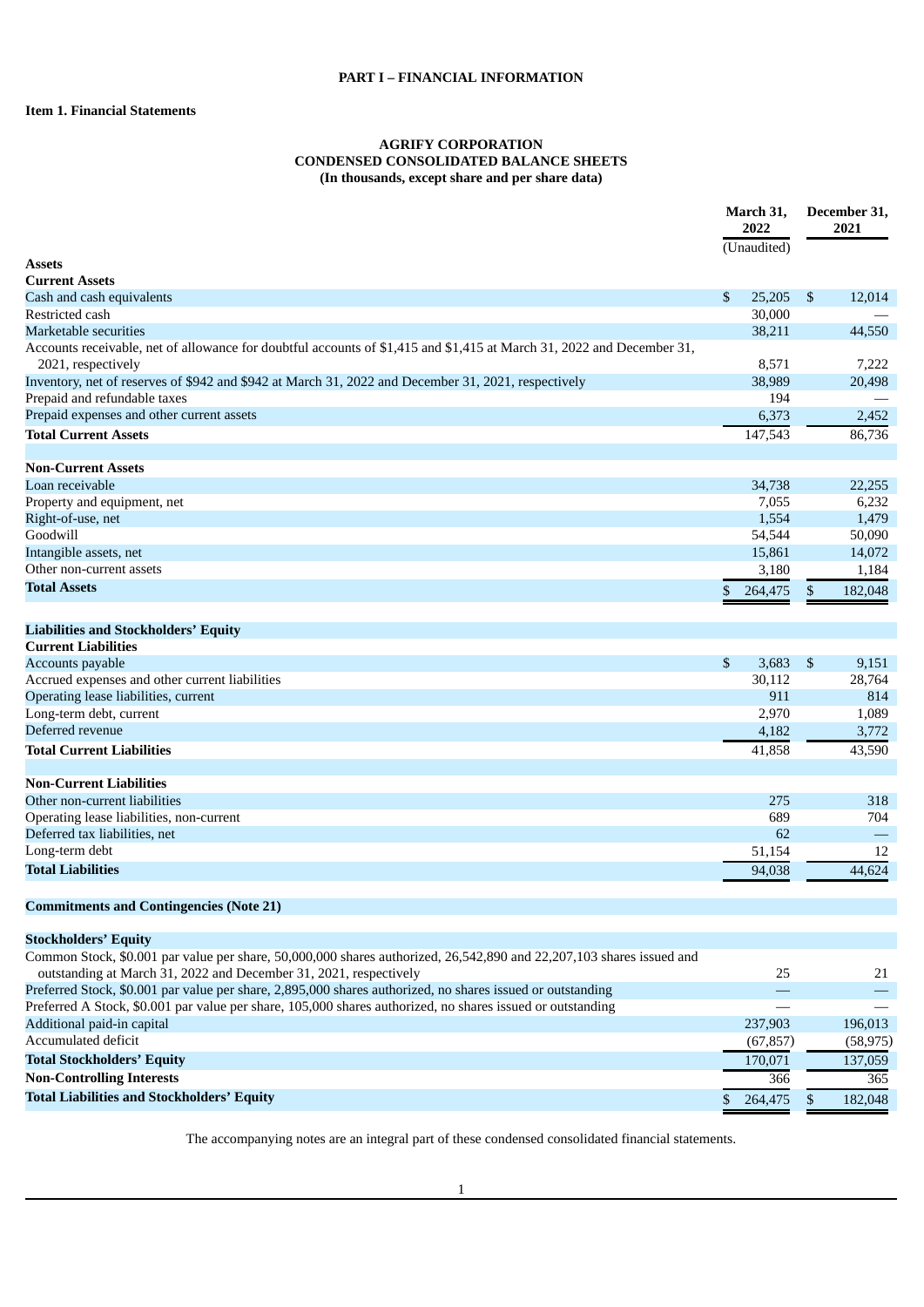## **AGRIFY CORPORATION CONDENSED CONSOLIDATED STATEMENTS OF OPERATIONS (In thousands, except share and per share data) (Unaudited)**

<span id="page-3-0"></span>

|                                                                            |               | March 31, | <b>Three Months ended</b> |
|----------------------------------------------------------------------------|---------------|-----------|---------------------------|
|                                                                            | 2022          |           | 2021                      |
| Revenue (including \$1,271 and \$5,518 from related parties, respectively) | 26,021<br>\$. | \$        | 7,008                     |
| Cost of goods sold                                                         | 21,851        |           | 7,548                     |
| Gross profit (loss)                                                        | 4,170         |           | (540)                     |
| General and administrative                                                 | 9,759         |           | 4,458                     |
| Research and development                                                   | 2,084         |           | 882                       |
| Selling and marketing                                                      | 2,090         |           | 616                       |
| Total operating expenses                                                   | 13,933        |           | 5,956                     |
| Loss from operations                                                       | (9,763)       |           | (6, 496)                  |
| Interest income (expense), net                                             | 682           |           | (32)                      |
| Gain on extinguishment of notes payable                                    |               |           | 2,685                     |
| Other income (expense), net                                                | 682           |           | 2,653                     |
| Net loss before income taxes                                               | (9,081)       |           | (3, 843)                  |
| Income tax benefit                                                         | (200)         |           |                           |
| Net loss                                                                   | (8,881)       |           | (3, 843)                  |
| Income (loss) attributable to non-controlling interest                     |               |           | (33)                      |
| Net loss attributable to Agrify Corporation                                | (8,882)       | \$        | (3,810)                   |
| Net loss per share attributable to Common Stockholders - basic and diluted | (0.36)        |           | (0.33)                    |
| Weighted-average common shares outstanding - basic and diluted             | 24,589,113    |           | 11,568,105                |

The accompanying notes are an integral part of these condensed consolidated financial statements.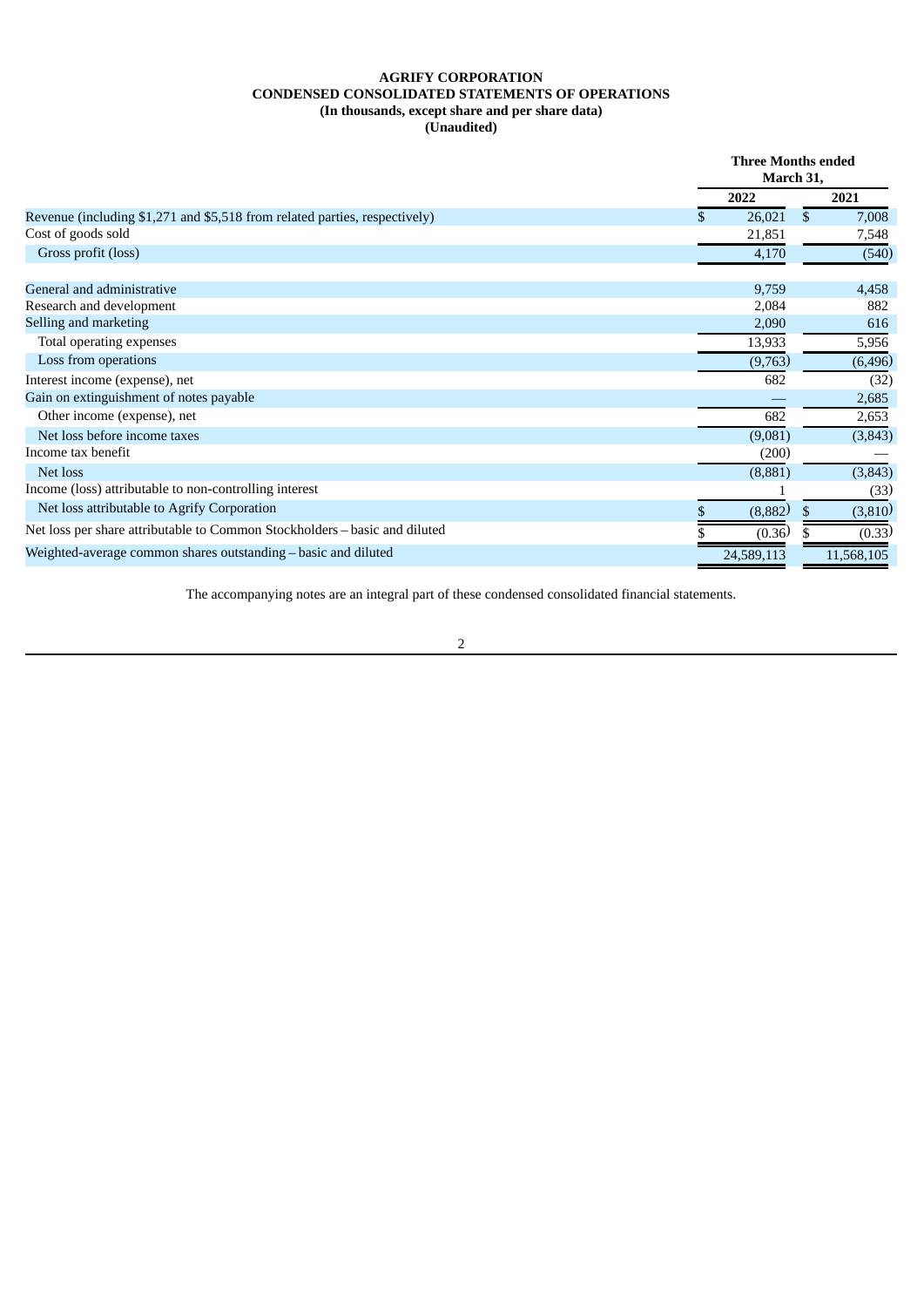# **AGRIFY CORPORATION CONDENSED CONSOLIDATED STATEMENTS OF STOCKHOLDERS' EQUITY (In thousands, except share data)**

| (Unaudited) |
|-------------|
|-------------|

<span id="page-4-0"></span>

|                                                                                                     | <b>Common Stock</b><br><b>Shares</b> | Amount               | <b>Preferred A Stock</b><br><b>Shares</b> | <b>Amount</b> | <b>Additional</b><br>Paid-In<br>Capital | Accumulated<br><b>Deficit</b> |      | <b>Total</b><br>Stockholders'<br><b>Equity</b><br>attributable<br>to<br><b>Agrify</b> | Non-<br>Controlling<br><b>Interests</b> |      | <b>Total</b><br>Stockholders'<br><b>Equity</b> |
|-----------------------------------------------------------------------------------------------------|--------------------------------------|----------------------|-------------------------------------------|---------------|-----------------------------------------|-------------------------------|------|---------------------------------------------------------------------------------------|-----------------------------------------|------|------------------------------------------------|
| <b>Balance at January 1,</b>                                                                        |                                      |                      |                                           |               |                                         |                               |      |                                                                                       |                                         |      |                                                |
| 2021                                                                                                | 4,211,677                            | \$<br>$\overline{4}$ | 100,000                                   | \$            | \$<br>19,827                            | \$<br>(26, 510)               | - \$ | (6,679)                                                                               | \$                                      | 225  | \$<br>(6, 454)                                 |
| Stock-based compensation<br>Beneficial conversion<br>feature associated with<br>amended Convertible |                                      |                      |                                           |               | 2,135                                   |                               |      | 2,135                                                                                 |                                         | —    | 2,135                                          |
| <b>Promissory Notes</b>                                                                             |                                      |                      |                                           |               | 3,869                                   |                               |      | 3,869                                                                                 |                                         |      | 3,869                                          |
| <b>Conversion of Convertible</b><br><b>Notes</b>                                                    | 1,697,075                            | 2                    |                                           |               | 13,098                                  |                               |      | 13,100                                                                                |                                         |      | 13,100                                         |
| <b>Issuance of Common</b><br>Stock - Initial Public<br>Offering ("IPO"), net of<br>fees             | 6,210,000                            | 6                    |                                           |               | 56,955                                  |                               |      | 56,961                                                                                |                                         |      | 56,961                                         |
| <b>Issuance of Common</b><br>Stock - Secondary<br>public offering, net of<br>fees                   | 6,388,888                            | 6                    |                                           |               | 79,833                                  |                               |      | 79,839                                                                                |                                         |      | 79,839                                         |
| Conversion of Preferred A                                                                           |                                      |                      |                                           |               |                                         |                               |      |                                                                                       |                                         |      |                                                |
| Stock                                                                                               | 1,373,038                            | $\mathbf{1}$         | (100,000)                                 |               | (1)                                     |                               |      |                                                                                       |                                         |      |                                                |
| Exercise of options                                                                                 | 174,223                              |                      | –                                         |               | 439                                     |                               |      | 439                                                                                   |                                         |      | 439                                            |
| <b>Exercise of warrants</b>                                                                         | 240,233                              |                      |                                           |               | 5                                       |                               |      | 5                                                                                     |                                         | —    | 5                                              |
| Net loss                                                                                            |                                      |                      |                                           |               |                                         | (3,810)                       |      | (3,810)                                                                               |                                         | (33) | (3, 843)                                       |
| <b>Balance at March 31,</b><br>2021                                                                 | 20,295,134                           | \$<br>19             |                                           | \$            | \$<br>176,160                           | \$<br>(30, 320)               |      | 145,859                                                                               | \$                                      | 192  | \$<br>146,051                                  |

|                                                                         | <b>Common Stock</b> |                | <b>Preferred A Stock</b> |        | <b>Additional</b><br>Paid-In- |               | Accumulated    |      | <b>Total</b><br>Stockholders'<br><b>Equity</b><br>attributable<br>to | Non-<br><b>Controlling</b> |               | Total<br>Stockholders' |
|-------------------------------------------------------------------------|---------------------|----------------|--------------------------|--------|-------------------------------|---------------|----------------|------|----------------------------------------------------------------------|----------------------------|---------------|------------------------|
|                                                                         | <b>Shares</b>       | Amount         | Shares                   | Amount | Capital                       |               | <b>Deficit</b> |      | <b>Agrify</b>                                                        | <b>Interests</b>           |               | <b>Equity</b>          |
| <b>Balance at January 1,</b><br>2022                                    | 22,207,103          | \$<br>21       |                          |        | 196,013                       | <sup>\$</sup> | (58, 975)      | - \$ | 137,059                                                              | \$<br>365                  | -\$           | 137,424                |
| Stock-based compensation                                                |                     | __             |                          |        | 953                           |               |                |      | 953                                                                  |                            |               | 953                    |
| <b>Issuance of Common</b><br>Stock and warrants in<br>private placement | 2,450,350           | 2              |                          |        | 25,795                        |               |                |      | 25,797                                                               |                            |               | 25,797                 |
| Issuance of debt and<br>warrants in private<br>placement                |                     |                |                          |        | 13,230                        |               |                |      | 13,230                                                               |                            |               | 13,230                 |
| <b>Acquisition of Lab Society</b>                                       | 297,929             |                |                          |        | 1,903                         |               |                |      | 1,903                                                                |                            |               | 1,903                  |
| Exercise of options                                                     | 4,220               |                |                          |        | 10                            |               |                |      | 10                                                                   |                            |               | 10                     |
| <b>Exercise of warrants</b>                                             | 1,583,288           | $\overline{2}$ |                          |        | (1)                           |               |                |      |                                                                      |                            |               |                        |
| Net loss                                                                |                     |                |                          |        |                               |               | (8,882)        |      | (8,882)                                                              |                            |               | (8,881)                |
| <b>Balance at March 31,</b><br>2022                                     | 26,542,890          | 25             |                          |        | 237,903                       |               | (67, 857)      |      | 170,071                                                              | 366                        | $\mathcal{P}$ | 170,437                |

The accompanying notes are an integral part of these condensed consolidated financial statements.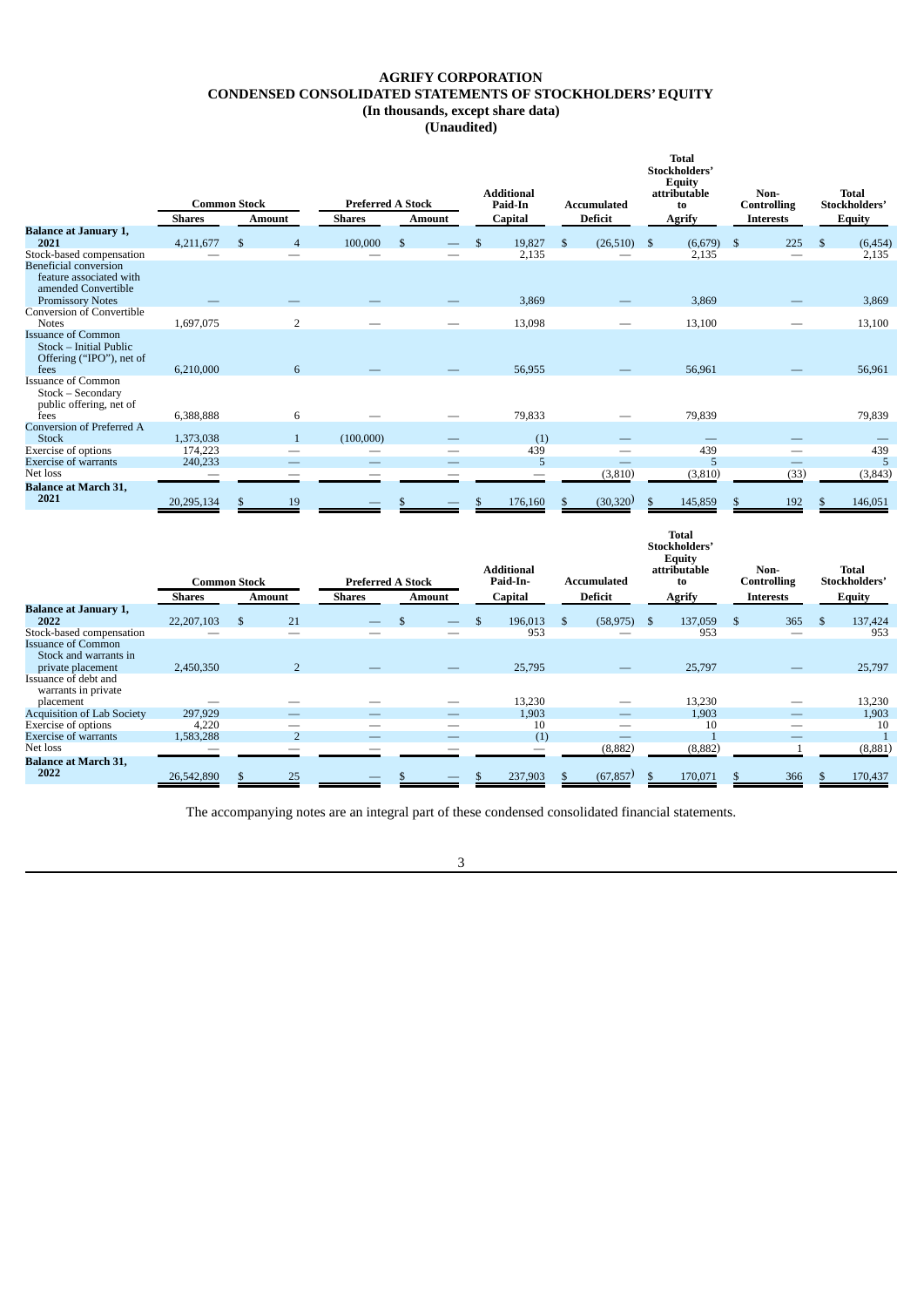## **AGRIFY CORPORATION CONDENSED CONSOLIDATED STATEMENTS OF CASH FLOWS (In thousands) (Unaudited)**

<span id="page-5-0"></span>

|                                                                                                                | <b>Three Months ended</b><br>March 31, |               |
|----------------------------------------------------------------------------------------------------------------|----------------------------------------|---------------|
|                                                                                                                | 2022                                   | 2021          |
| <b>Cash flows from operating activities</b>                                                                    |                                        |               |
| Net loss attributable to Agrify Corporation                                                                    | \$<br>(8,882)                          | \$<br>(3,810) |
| Adjustments to reconcile net loss attributable to Agrify Corporation to net cash used in operating activities: |                                        |               |
| Depreciation and amortization                                                                                  | 1,052                                  | 147           |
| Amortization of premium on investment securities                                                               | 224                                    |               |
| Amortization of debt discount                                                                                  | 20                                     |               |
| Interest on investment securities                                                                              | (248)                                  |               |
| Debt issuance costs                                                                                            | 2,700                                  |               |
| Deferred income taxes                                                                                          | (200)                                  |               |
| Compensation in connection with the issuance of stock options                                                  | 953                                    | 2,135         |
| Non-cash interest (income) expense                                                                             | (406)                                  | 33            |
| Gain on extinguishment of notes payable, net                                                                   |                                        | (2,685)       |
| Early termination of lease                                                                                     | 26                                     |               |
| Income (loss) attributable to non-controlling interests                                                        | $\mathbf{1}$                           | (33)          |
| Changes in operating assets and liabilities, net of acquisitions:                                              |                                        |               |
| Accounts receivable                                                                                            | (838)                                  | (5,218)       |
| Inventory                                                                                                      | (16, 361)                              | (3, 330)      |
| Prepaid expenses and other current assets                                                                      | (3,033)                                | (2, 155)      |
| Right of use assets, net                                                                                       | (20)                                   |               |
| Other non-current assets                                                                                       | (1,867)                                |               |
| Accounts payable                                                                                               | (2,765)                                | 181           |
| Accrued expenses and other current liabilities                                                                 | (2, 120)                               | 7,360         |
| Deferred (expense) revenue, net                                                                                | (2,407)                                | 96            |
| Net cash used in operating activities                                                                          | (34, 171)                              | (7,279)       |
| <b>Cash flows from investing activities</b>                                                                    |                                        |               |
| Purchases of property and equipment                                                                            | (3,728)                                | (142)         |
| Purchase of securities                                                                                         | (76,097)                               |               |
| Proceeds from the sale of securities                                                                           | 82,460                                 |               |
| Issuance of loan receivable                                                                                    | (12, 487)                              |               |
| Cash paid for business combination, net of cash acquired                                                       | (3,513)                                |               |
| Net cash used in investing activities                                                                          | (13, 365)                              | (142)         |
| <b>Cash flows from financing activities</b>                                                                    |                                        |               |
| Proceeds from issuance of Common Stock and warrants in private placement                                       | 65,000                                 |               |
| Proceeds from issuance of debt and warrants in private placement, net of fees                                  | 25,797                                 |               |
| Proceeds from IPO, net of fees                                                                                 |                                        | 56,961        |
| Proceeds from Secondary public offering, net of fees                                                           |                                        | 79,839        |
| Proceeds from exercise of options                                                                              | 10                                     | 439           |
| Proceeds from exercise of warrants                                                                             | $\mathbf{1}$                           | 5             |
| Payments of financing leases                                                                                   | (81)                                   | (47)          |
| Net cash provided by financing activities                                                                      | 90,727                                 | 137,197       |
| Net increase in cash, cash equivalents, and restricted cash                                                    | 43,191                                 | 129,776       |
| Cash, cash equivalents, and restricted cash at the beginning of period                                         | 12,014                                 | 8,111         |
| Cash, cash equivalents, and restricted cash at the end of period                                               |                                        |               |
|                                                                                                                | \$<br>55,205                           | \$<br>137,887 |
| Cash, cash equivalents, and restricted cash at end of period                                                   |                                        |               |
| Cash and cash equivalents                                                                                      | \$<br>25,205                           | \$<br>137,887 |
| Restricted cash                                                                                                | 30,000                                 |               |
| Total cash, cash equivalents, and restricted cash at the end of period                                         | \$<br>55,205                           | \$<br>137,887 |

The accompanying notes are an integral part of these condensed consolidated financial statements.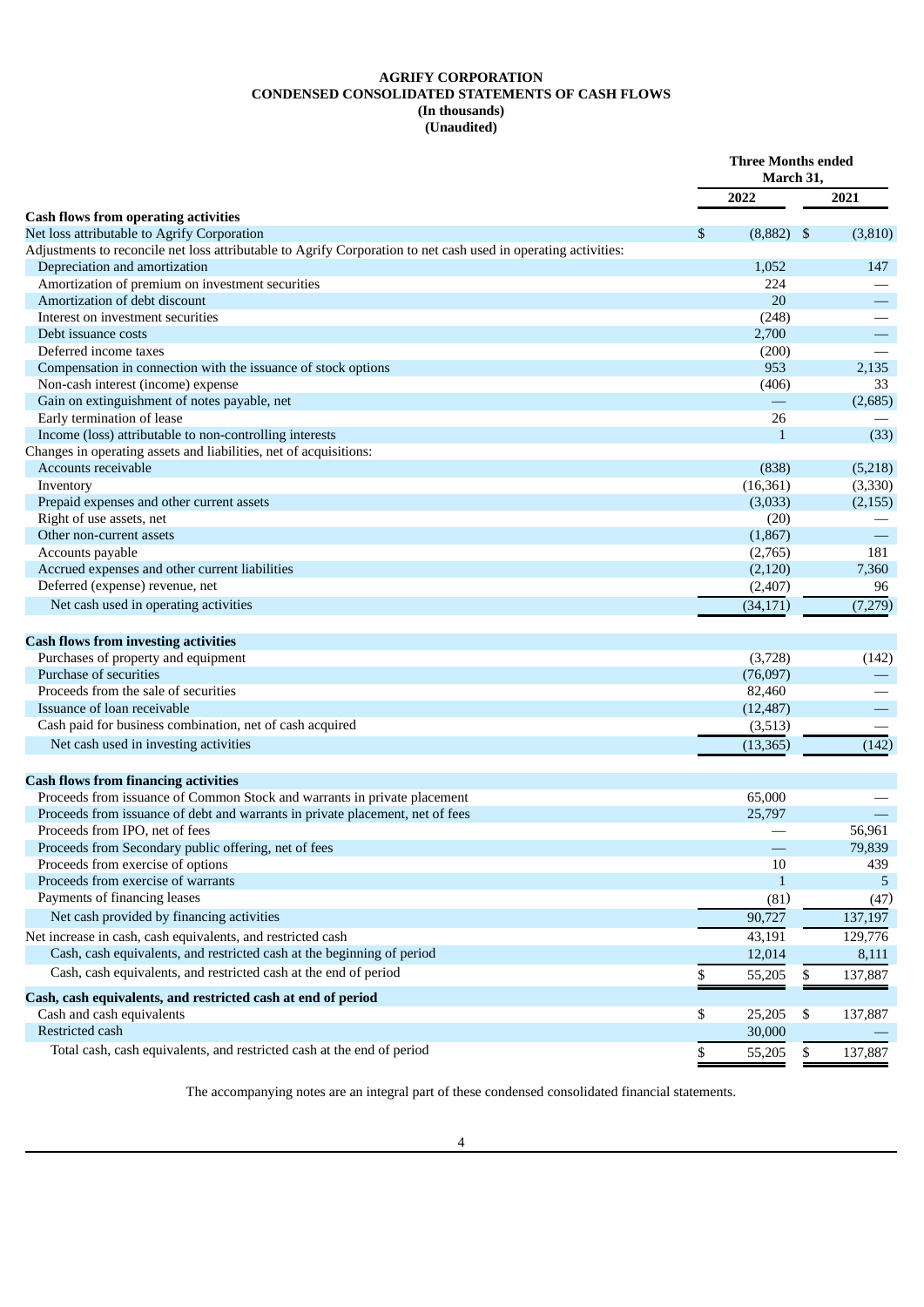## **AGRIFY CORPORATION NOTES TO CONDENSED CONSOLIDATED FINANCIAL STATEMENTS (Unaudited)**

## <span id="page-6-0"></span>**Note 1 — Nature of Business and Basis of Presentation**

### **Description of Business**

Agrify Corporation ("Agrify" or the "Company") is a developer of proprietary precision hardware and software grow solutions for the commercial indoor agriculture industry and provides equipment and solutions for cultivation, extraction, post-processing, and testing for the cannabis and hemp industries. The Company was formed in the State of Nevada on June 6, 2016 as Agrinamics, Inc., and subsequently changed its name to Agrify Corporation. The Company is sometimes referred to herein by the words "we," "us," "our," and similar terminology.

The Company has nine wholly-owned subsidiaries, which are collectively referred to as the "Subsidiaries":

- AGM Service Corp LLC (formerly AGM Service Corp Inc.);
- TriGrow Systems, LLC ("TriGrow", which acted as the Company's exclusive distributor and which was acquired in January 2020 as TriGrow Systems, Inc. and converted to TriGrow Systems, LLC in May 2020);
- Ariafy Finance, LLC;
- Agxiom, LLC;
- Harbor Mountain Holdings, LLC ("HMH") (acquired in July 2020);
- Cascade Sciences, LLC ("Cascade") (which was acquired by the Company on October 1, 2021);
- Precision Extraction NewCo, LLC ("Precision") (which was a newly formed subsidiary in connection with October 1, 2021 acquisition of Mass2Media, LLC, d/b/a PX2 Holdings, LLC, d/b/a Precision Extraction Solutions and Cascade); and
- PurePressure, LLC ("PurePressure") (which was acquired by the Company on December 31, 2021); and
- Lab Society NewCo, LLC ("Lab Society") (which was a newly formed subsidiary in connection with February 1, 2022 acquisition of LS Holdings Corp).

The Company also has ownership interests in the following companies:

- Teejan Podoponics International LLC ("TPI") (the Company has owned 50% of TPI since December 2018);
- Agrify-Valiant, LLC ("Agrify-Valiant") (the Company owns 60% of Agrify-Valient, which was formed in December 2019); and
- Agrify Brands, LLC ("Agrify Brands") (formerly TriGrow Brands, LLC) (the Company owns 75% of Agrify Brands, which ownership position was created as part of the January 2020 acquisition of TriGrow).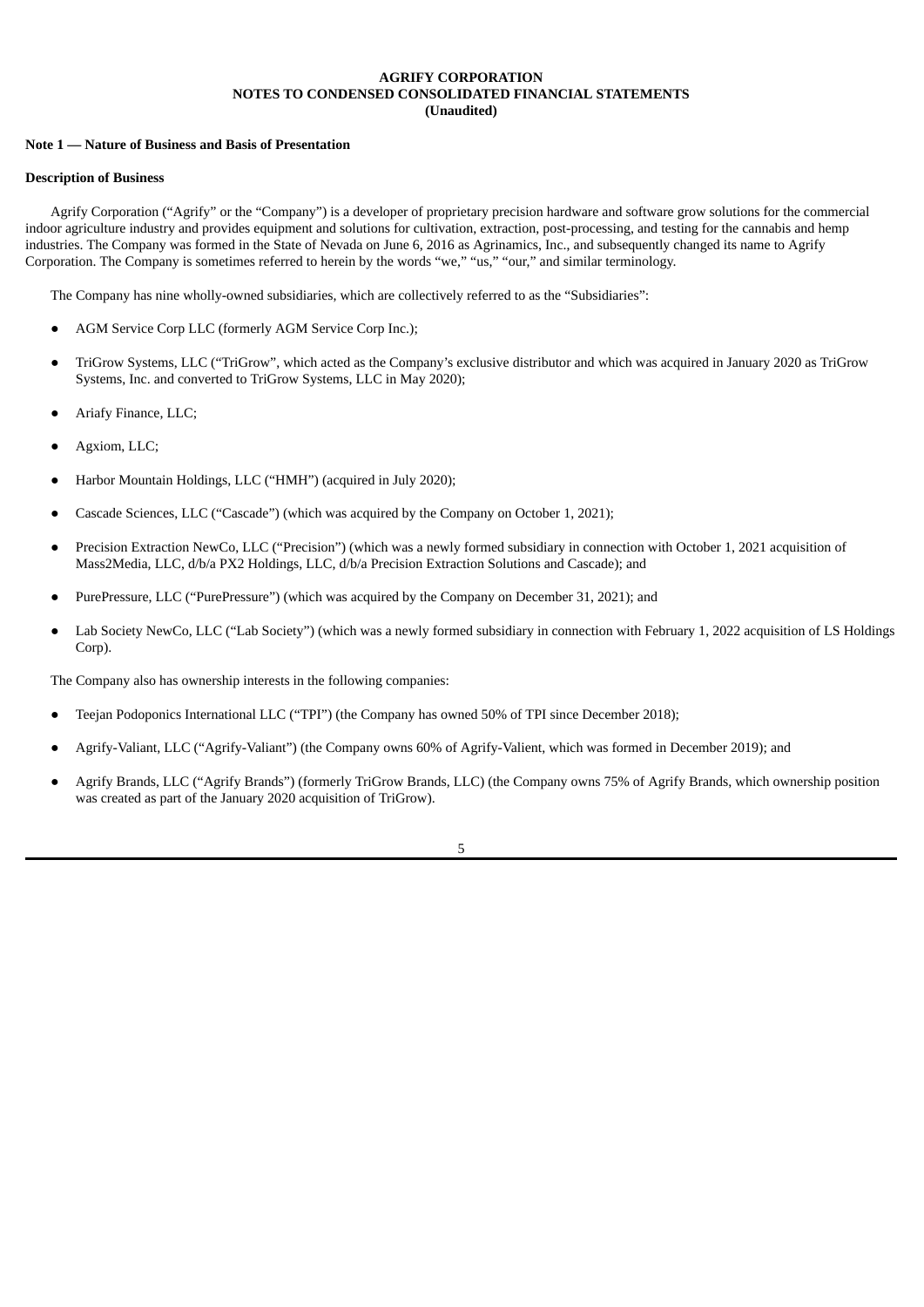## **Reverse Stock Split**

On January 12, 2021, the Company effected a 1-for-1.581804 reverse stock split ("Reverse Stock Split") of its Common Stock, \$0.001 par value per share ("Common Stock"). All share and per share information has been retroactively adjusted to give effect to the Reverse Stock Split for all periods presented, unless otherwise indicated.

## **Initial Public Offering and Secondary Public Offering**

On February 1, 2021, the Company closed its initial public offering, or ("IPO"), of 6,210,000 shares of its Common Stock (inclusive of 810,000 shares of Common Stock from the full exercise of the over-allotment option of shares granted to the underwriters). The offer and sale of all of the shares in the IPO were registered under the Securities Act of 1933, as amended, pursuant to a registration statement on Form S-1 (File Nos. 333- 251616 and 333- 252490), which was declared effective by the SEC on January 27, 2021. In the IPO, Maxim Group LLC and Roth Capital Partners acted as the underwriters. The IPO price for shares of Common Stock was \$10.00 per share. The total gross proceeds from the IPO were \$62.1 million.

After deducting underwriting discounts and commissions of \$4 million and offering expenses paid or payable by us of approximately \$1 million, the net proceeds from the IPO were approximately \$57 million. The Company used the net proceeds from the IPO for its current working capital needs, to support revenue growth, to increase inventory to meet customer demand forecasts, and to support operational growth.

On February 19, 2021, the Company consummated a secondary public offering (the "February Offering") of 5,555,555 shares of its Common Stock for a price of \$13.50 per share, less certain underwriting discounts and commissions. On March 22, 2021, the Company closed on the sale of an additional 833,333 shares of Common Stock on the same terms and conditions pursuant to the exercise of the underwriters' over-allotment option. The exercise of the over-allotment option brought the total number of shares of Common Stock sold by the Company in connection with the February Offering to 6,388,888 shares and the total net proceeds received in connection with the February Offering to approximately \$80 million, after deducting underwriting discounts and estimated offering expenses. The Company used the net proceeds from the IPO for its current working capital needs, to support revenue growth, to increase inventory, to meet customer demand forecasts, and to support operational growth.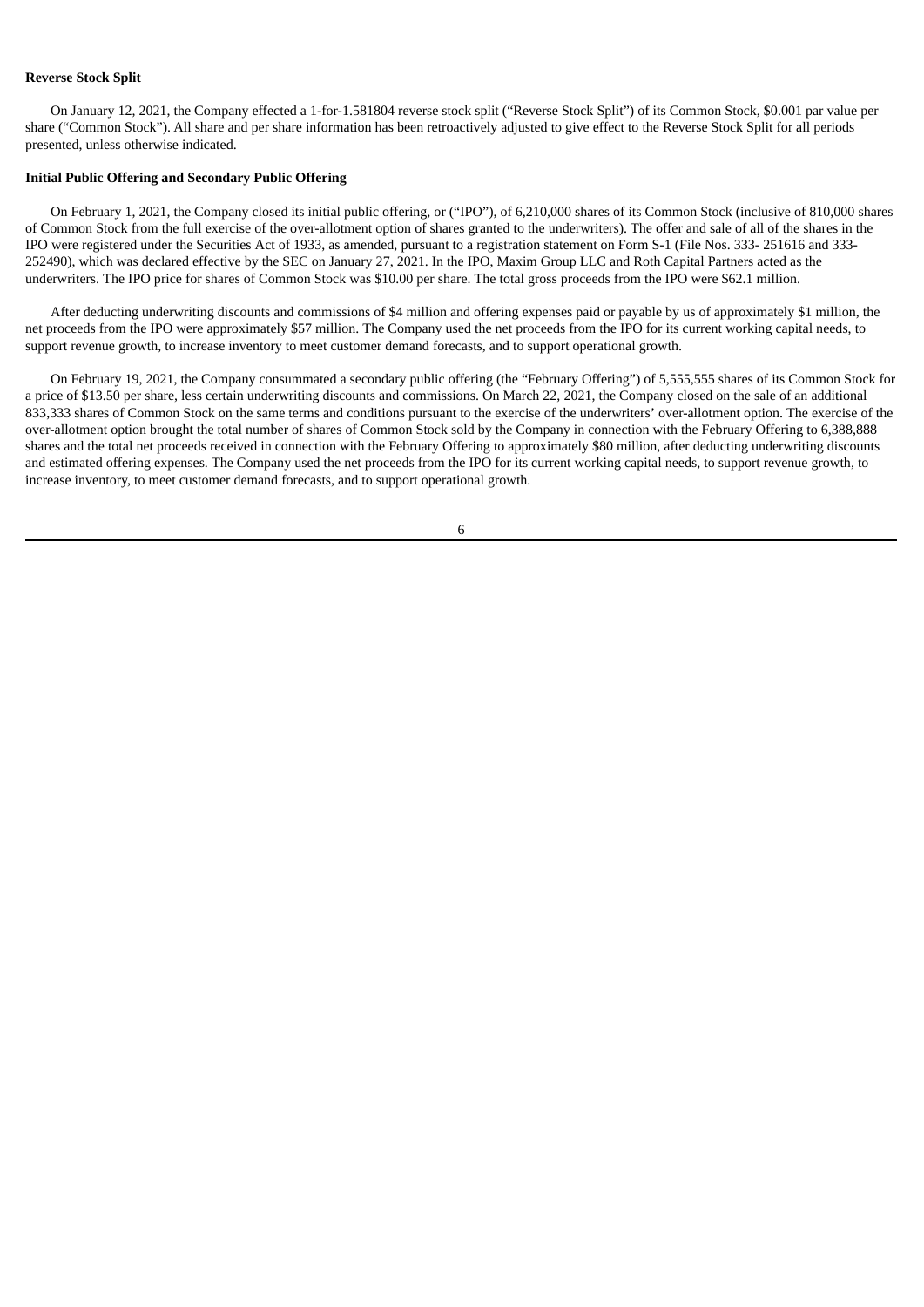## **Coronavirus ("COVID-19") Pandemic**

The spread of COVID-19 beginning in the first quarter of 2020 has caused significant volatility in U.S. markets. There is significant uncertainty around the breadth and duration of business disruptions related to COVID-19, as well as its impact on the U.S. economy. To date, there has not been a material impact on the Company's business operations and financial performance. The extent of the impact of COVID-19 on the Company's operational and financial performance, if any, will depend, in part, on the length and severity of these restrictions and on the Company's ability to conduct business in the ordinary course.

### **The Paycheck Protection Program**

In May 2020, the Company received an unsecured Paycheck Protection Program Loan ("PPP Loan") from the Bank of America pursuant to the Paycheck Protection Program (the "PPP") under the Coronavirus Aid, Relief, and Economic Security Act ("CARES Act"), administered by the U.S. Small Business Administration (the "SBA"). The Company received total loan proceeds of approximately \$779 thousand from the PPP Loan. The Company's application for the forgiveness of the outstanding balance of PPP Loan is currently under review by the SBA.

## **Note 2 — Summary of Significant Accounting Policies**

### **Preparation of Condensed Consolidated Financial Statements**

The condensed consolidated financial statements included herein have been prepared in accordance with accounting principles generally accepted in the United States of America ("GAAP"), and on the same basis as the audited consolidated financial statements included in the Company's Annual Report on Form 10-K for the year ended December 31, 2021 and filed with the SEC ("Form 10-K"), except for the recently adopted accounting pronouncements described below.

The condensed consolidated financial statements included herein reflect all normal and recurring adjustments which, in the opinion of management, are necessary for a fair presentation of the Company's condensed consolidated statements of operations for the three months ended March 31, 2022 and 2021, condensed consolidated statements of stockholders' equity for the three months ended March 31, 2022 and 2021, and the condensed consolidated cash flows for the three months ended March 31, 2022 and 2021.

The condensed consolidated balance sheet as of December 31, 2021 is derived from the audited consolidated financial statements presented in the Company's Annual Report on Form 10-K for the year ended December 31, 2021. Certain information and disclosures normally included in annual consolidated financial statements have been omitted pursuant to the rules and regulations of the SEC. Because the condensed consolidated interim financial statements do not include all of the information and disclosures required by GAAP for a complete set of financial statements, they should be read in conjunction with the audited consolidated financial statements and notes included in the Company's Annual Report on Form 10-K for the year ended December 31, 2021 filed with the SEC on March 31, 2022. The results for interim periods are not necessarily indicative of a full year's results.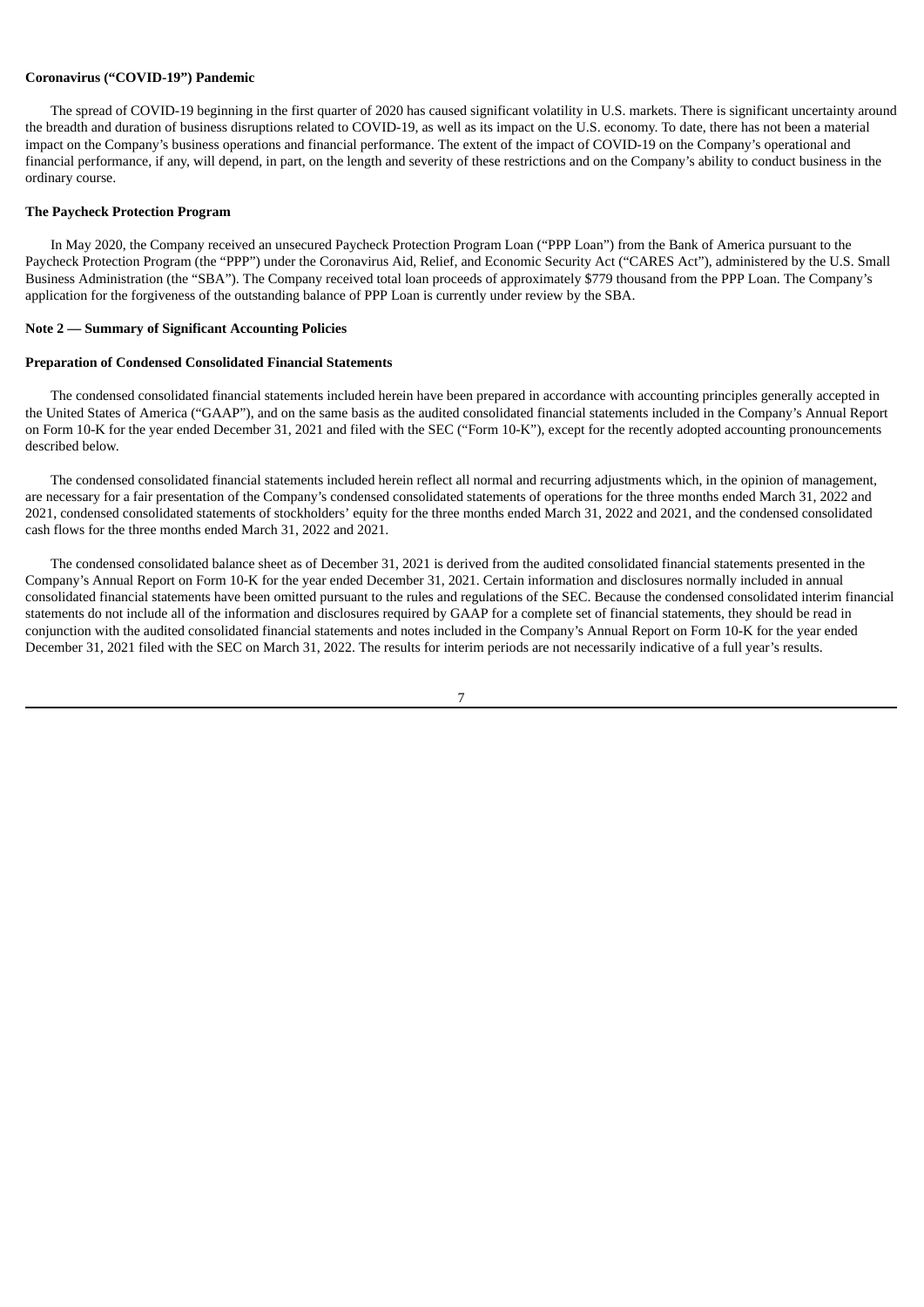## **Basis of Presentation and Principles of Consolidation**

## *Accounting for Wholly-Owned Subsidiaries*

The accompanying consolidated financial statements have been prepared in accordance with GAAP and include the accounts of Agrify Corporation and its wholly-owned subsidiaries, as described above in Note 1 – Nature of Business and Basis of Presentation, in accordance with the provisions required by the Consolidation Topic 810 of the Financial Accounting Standards Board ("FASB") Accounting Standards Codification ("ASC"). The Company includes results of operations of acquired companies from the date of acquisition. All significant intercompany transactions and balances are eliminated.

## *Accounting for Less Than Wholly-Owned Subsidiaries*

For the Company's less than wholly-owned subsidiaries, which include TPI, Agrify-Valiant, and Agrify Brands, the Company first analyzes whether these entities are a variable interest entity (a "VIE") in accordance with ASC Topic 810 Consolidation ("ASC 810"), and if so, whether the Company is the primary beneficiary requiring consolidation. A VIE is an entity that has (i) insufficient equity to permit it to finance its activities without additional subordinated financial support or (ii) equity holders that lack the characteristics of a controlling financial interest. The financial results of a VIE are consolidated by the primary beneficiary, which is the entity that has both the power to direct the activities that most significantly impact the entity's economic performance and the obligation to absorb losses or the right to receive benefits from the entity that potentially could be significant to the entity. Variable interests in a VIE are contractual, ownership or other financial interests in a VIE that change with changes in the fair value of the VIE's net assets. The Company continuously re-assesses (i) whether the joint venture is a VIE, and (ii) if the Company is the primary beneficiary of the VIE. If it is determined that the joint venture qualifies as a VIE and the Company is the primary beneficiary, the Company's financial interest in the VIE is consolidated.

Based on the Company's analysis for these entities, the Company has determined that Agrify-Valiant, LLC and Agrify Brands, LLC are each a VIE, and that the Company is the primary beneficiary. While the Company owns 60% of Agrify-Valiant, LLC's equity interests and 75% of Agrify Brands, LLC's equity interests, the remaining equity interests in Agrify-Valiant, LLC and Agrify Brands, LLC are owned by unrelated third parties, and the agreement with these third parties provides the Company with greater voting rights. Accordingly, the Company consolidates its interest in the financial statements of Agrify-Valiant, LLC and Agrify Brands, LLC under the VIE rules, and reflects the third parties' interests in the consolidated financial statements as a non-controlling interest. The Company records this non-controlling interest at its initial fair value, adjusting the basis prospectively for the third parties' share of the respective consolidated investments' net income or loss or equity contributions and distributions. These non-controlling interests are not redeemable by the equity holders and are presented as part of permanent equity. Income and losses are allocated to the non-controlling interest holders based on its economic ownership percentage. The investment in 50% of the shares of TPI is treated as an equity investment as the Company cannot exercise significant influence.

### **Use of Estimates**

The preparation of the Company's consolidated financial statements in conformity with GAAP requires management to make estimates and assumptions that affect the reported amounts of assets and liabilities, the disclosure of contingent assets and liabilities at the date of the consolidated financial statements, and the reported amounts of expenses during the reporting period. Significant estimates and assumptions reflected in these consolidated financial statements include, but are not limited to, the accrual of expenses. The Company bases its estimates on historical experience, known trends and other market-specific, other relevant factors that it believes to be reasonable under the circumstances and management's judgement. On an ongoing basis, management evaluates its estimates when there are changes in circumstances, facts and experience. Changes in estimates are recorded in the period in which they become known. Actual financial results could differ from those estimates.

## **Fiscal Year**

The Company, and its Subsidiaries, fiscal year ends on December 31, each year.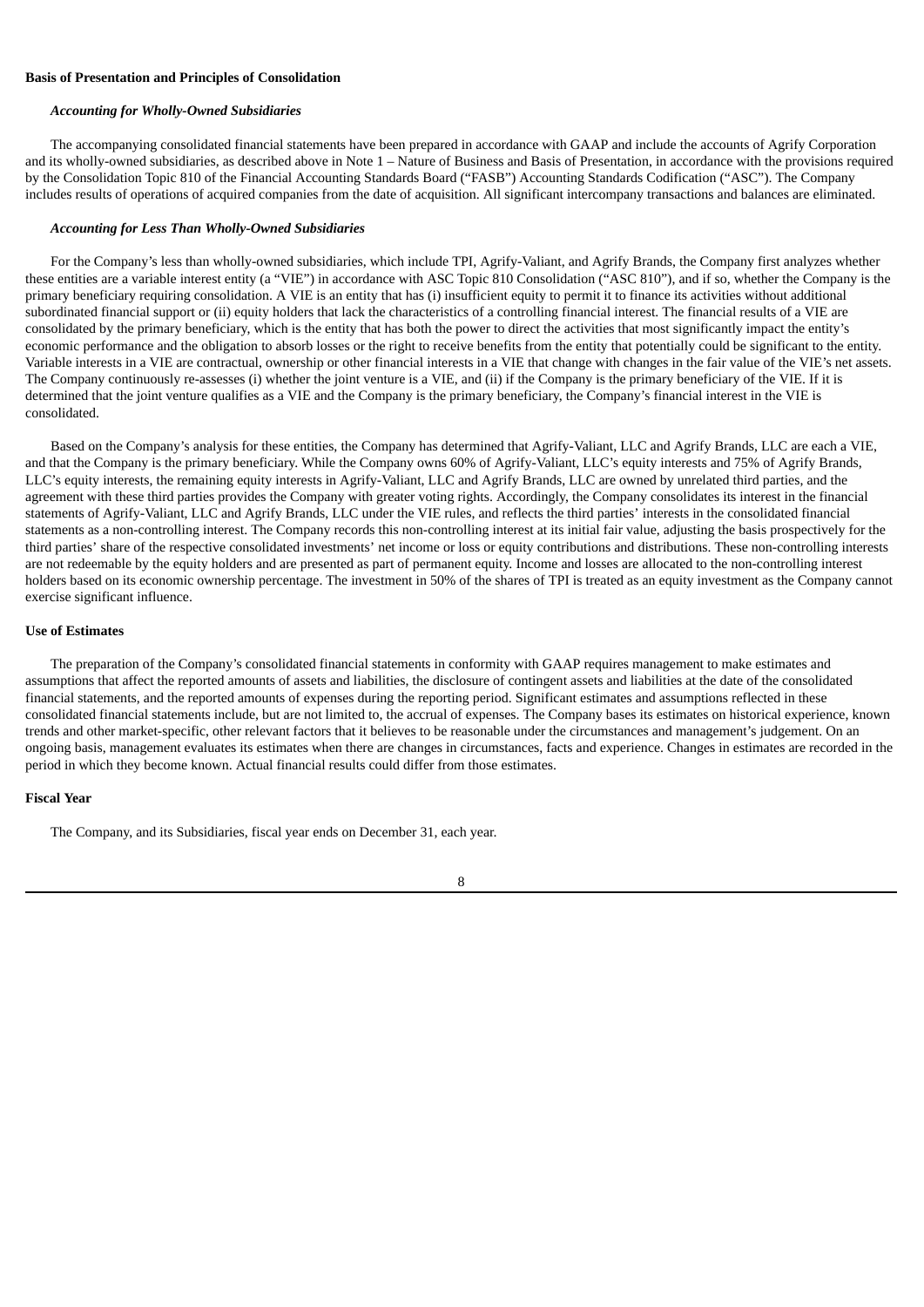## **Emerging Growth Company**

The Company qualifies as an "emerging growth company" as defined in the Jumpstart Our Business Startups Act of 2012, which we refer to as the JOBS Act. As a result, the Company is permitted to, and intends to, rely on exemptions from certain disclosure requirements that are applicable to companies that are not emerging growth companies.

In addition, the JOBS Act provides that an "emerging growth company" can use the extended transition period for complying with new or revised accounting standards.

The Company will remain an "emerging growth company" until the earliest to occur of:

- reporting \$1.0 billion or more in annual gross revenues;
- the issuance, in a three-year period, of more than \$1.0 billion in non-convertible debt;
- the end of the fiscal year in which the market value of Common Stock held by non-affiliates exceeds \$700 million on the last business day of our second fiscal quarter; or
- December 31, 2026.

### **Reclassifications**

Certain amounts in the Company's prior period financial statements have been reclassified to conform to the presentation of the current period financial statements. In this Form 10-Q, the Company has reclassified selling, general and administrative expenses to two separate line items in the accompanying consolidated statement of operations as general and administrative expenses and selling and marketing expenses for the three months ended March 31, 2022 and 2021.

#### **Cash, Cash Equivalents, and Restricted Cash**

Cash and cash equivalents consist principally of cash and deposits with maturities of three months or less as of March 31, 2022 and December 31, 2021. All cash equivalents are carried at cost, which approximates fair value. Restricted cash represents cash required to be held as collateral for the Company's senior secured promissory note (the "SPA Note"). Accordingly, these balances contain restrictions as to their availability and usage and are classified as restricted cash in the consolidated balance sheets. Refer to Note 15 – Debt, included elsewhere in the notes to the consolidated financial statements.

#### **Marketable Securities**

The Company's marketable security investments primarily include investments held in mutual funds, municipal bonds, and corporate bonds. The mutual funds are recorded at fair value in the accompanying consolidated balance sheets as part of cash and cash equivalents. The municipal and corporate bonds are considered to be held-to-maturity securities and are recorded at amortized cost in the accompanying consolidated balance sheets. The fair value of these investments were estimated using recently executed transactions and market price quotations. The Company considers current assets to be those investments which will mature within the next 12 months, including interest receivable on the long-term bonds.

### **Accounts Receivable, Net**

Accounts receivable, net, primarily consists of amounts for goods and services that are billed and currently due from customers. Accounts receivable balances are presented net of an allowance for credit losses, which is an estimate of billed amounts that may not be collectible. In determining the amount of the allowance at each reporting date, management makes judgments about general economic conditions, historical write-off experience, and any specific risks identified in customer collection matters, including the aging of unpaid accounts receivable and changes in customer financial conditions. Accounts receivable balances are written off after all means of collection are exhausted and the potential for non-recovery is determined to be probable. Adjustments to the allowance for credit losses are recorded as general and administrative expenses in the consolidated statements of operations.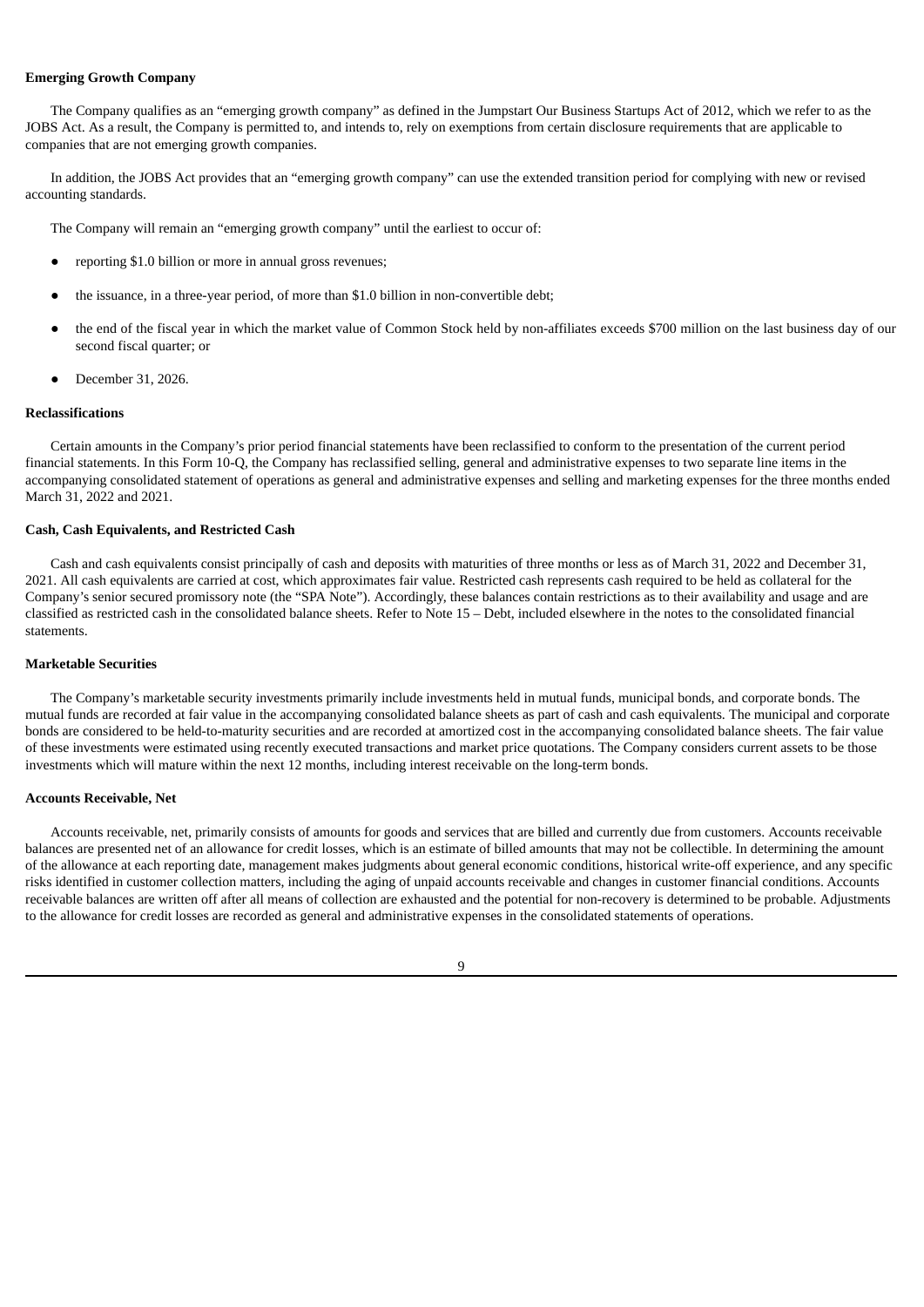## **Concentration of Credit Risk and Significant Customer**

Financial instruments that potentially subject the Company to a concentration of credit risk primarily consist of cash and accounts receivable. The Company places its cash with financial institutions in the United States. The cash balances are insured by the FDIC up to \$250 thousand per depositor with unlimited insurance for funds in noninterest-bearing transaction accounts through March 31, 2022. At times, the amounts in these accounts may exceed the federally insured limits.

The Company has certain customers from whom revenue individually represented 10% or more of the Company's total revenue, or whose accounts receivable balances individually represent 10% or more of the Company's total accounts receivable.

Refer to the following tables below.

### *Revenue*

For the three months ended March 31, 2022 and 2021, the Company's customers that accounted for 10% or more of the total revenue were as follows:

|                                                         | <b>Three Months ended</b><br><b>March 31, 2022</b> |            | <b>Three Months ended</b><br><b>March 31, 2021</b> |            |  |  |  |
|---------------------------------------------------------|----------------------------------------------------|------------|----------------------------------------------------|------------|--|--|--|
|                                                         |                                                    | % of Total |                                                    | % of Total |  |  |  |
| (In thousands)                                          | Amount                                             | Revenue    | Amount                                             | Revenue    |  |  |  |
| New England Innovation Academy ("NEIA") – Related Party | ∗                                                  | ∗          | 5.460                                              | 77.9%      |  |  |  |
| Customer C                                              | 3.793                                              | 14.6%      | ∗                                                  |            |  |  |  |
| Customer D                                              | 4.697                                              | 18.1%      | $\ast$                                             |            |  |  |  |

Customer revenue, as a percentage of total revenue was less than 10%

## *Accounts Receivable, Net*

As of March 31, 2022 and December 31, 2021, the Company's customers that accounted for 10% or more of the total accounts receivable, net, were as follows:

|     |       |                                             |                                | As of<br><b>December 31, 2021</b> |                                             |  |  |
|-----|-------|---------------------------------------------|--------------------------------|-----------------------------------|---------------------------------------------|--|--|
|     |       | % of Total<br><b>Accounts</b><br>Receivable |                                |                                   | % of Total<br><b>Accounts</b><br>Receivable |  |  |
| \$  | 1,344 |                                             |                                | 3,498                             | 48.4%                                       |  |  |
| \$. | 1,541 |                                             |                                | 1,541                             | 21.3%                                       |  |  |
| \$  | 1,217 | 14.2%                                       |                                | $\ast$                            | $*$                                         |  |  |
|     |       | <b>Amount</b>                               | As of<br><b>March 31, 2022</b> | 15.7% \$<br>$18.0\%$ \$           | <b>Amount</b>                               |  |  |

Customer accounts receivable balance, as a percentage of total accounts receivable balance, was less than 10%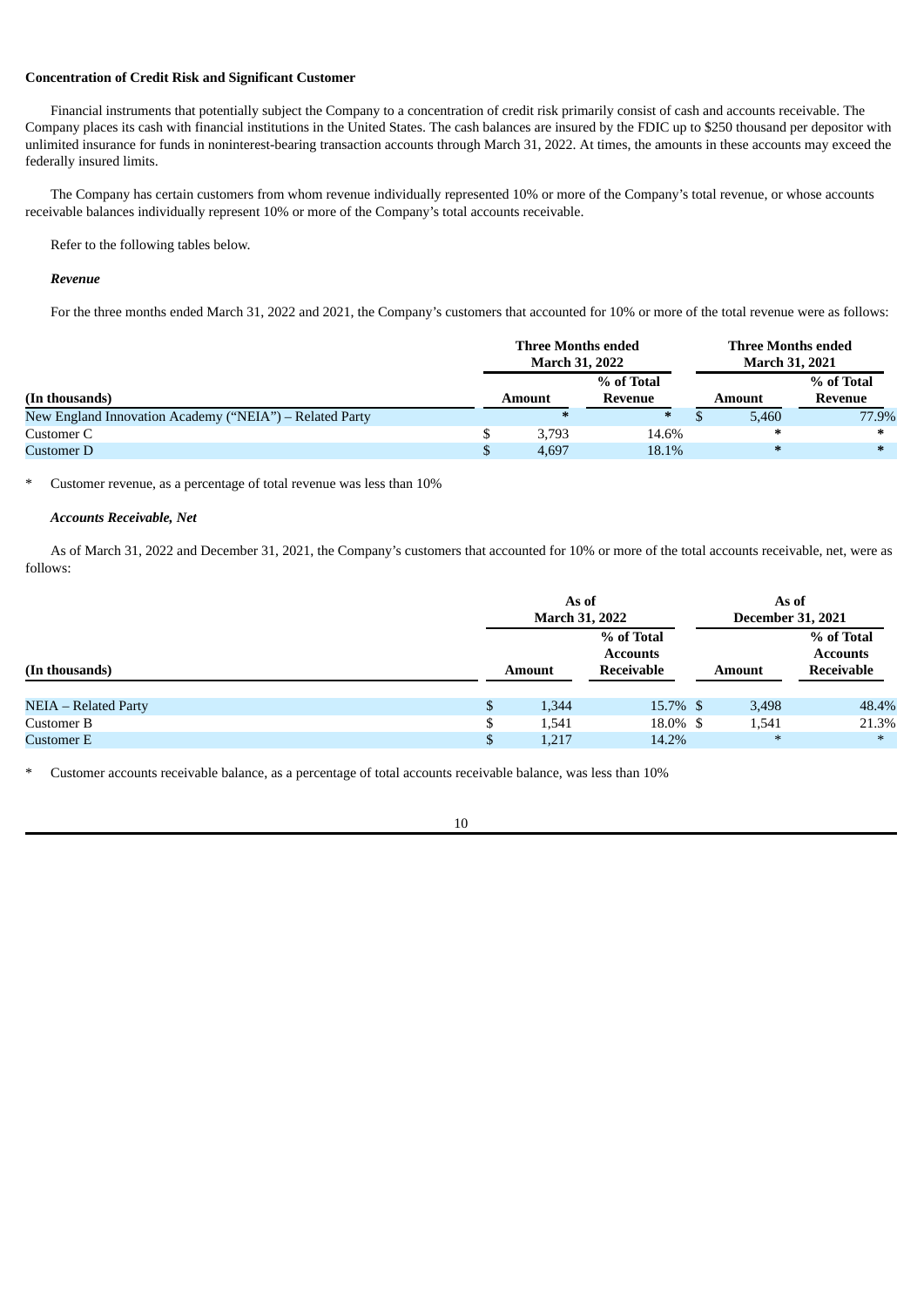## **Inventories**

The Company values all of its inventories, which consist primarily of significant raw material hardware components, at the lower of cost or net realizable value, with cost principally determined by the weighted-average cost method on a First-In, First-Out basis. Write-offs of potentially slow moving or damaged inventory are recorded through specific identification of obsolete or damaged material. The company takes physical inventory at least once annually at all inventory locations.

## **Property and Equipment**

Property and equipment are stated at cost less accumulated depreciation and amortization. Depreciation and amortization expenses are recognized using the straight-line method over the estimated useful life of each asset, as follows:

|                                               | <b>Estimated Useful Life (Years)</b> |
|-----------------------------------------------|--------------------------------------|
| Computer and office equipment                 | $2$ to $3$                           |
| Furniture and fixtures                        |                                      |
| Software                                      |                                      |
| Vehicles                                      |                                      |
| Research and development laboratory equipment | 5                                    |
| Machinery and equipment                       | 3 to 5                               |
| Leased equipment at customer                  | 5 to 13                              |
| Trade show assets                             | $3$ to 5                             |
| Leasehold improvements                        | Lower of estimated useful life       |
|                                               | or remaining lease term              |

The estimated useful lives of the Company's property and equipment are periodically assessed to determine if changes are appropriate. The Company charges maintenance and repairs to expense as incurred. When the Company retires or disposes assets, the carrying cost of these assets and related accumulated depreciation or amortization are eliminated from the consolidated balance sheet and any resulting gain or loss are included in the consolidated statement of operations in the period of retirement or disposal. Costs for capital assets not yet placed into service are capitalized as construction-in-progress and depreciated once placed into service.

### **Goodwill**

Goodwill is defined as the excess of cost over the fair value of assets acquired and liabilities assumed in a business combination. Goodwill is tested for impairment annually, and more frequently if events and circumstances indicate that the asset might be impaired. The Company has determined that it is a single reporting unit for the purpose of conducting the goodwill impairment assessment. A goodwill impairment charge is recorded if the amount by which the Company's carrying value exceeds its fair value, not to exceed the carrying amount of goodwill. Factors that could lead to a future impairment include material uncertainties such as a significant reduction in projected revenues, a deterioration of projected financial performance, future acquisitions and/or mergers, and/or a decline in the Company's market value as a result of a significant decline in the Company's stock price. Based upon the Company's 2021 annual impairment testing analyses, including the consideration of reasonably likely adverse changes in assumptions described above, the Company determined that there are no goodwill impairments to date.

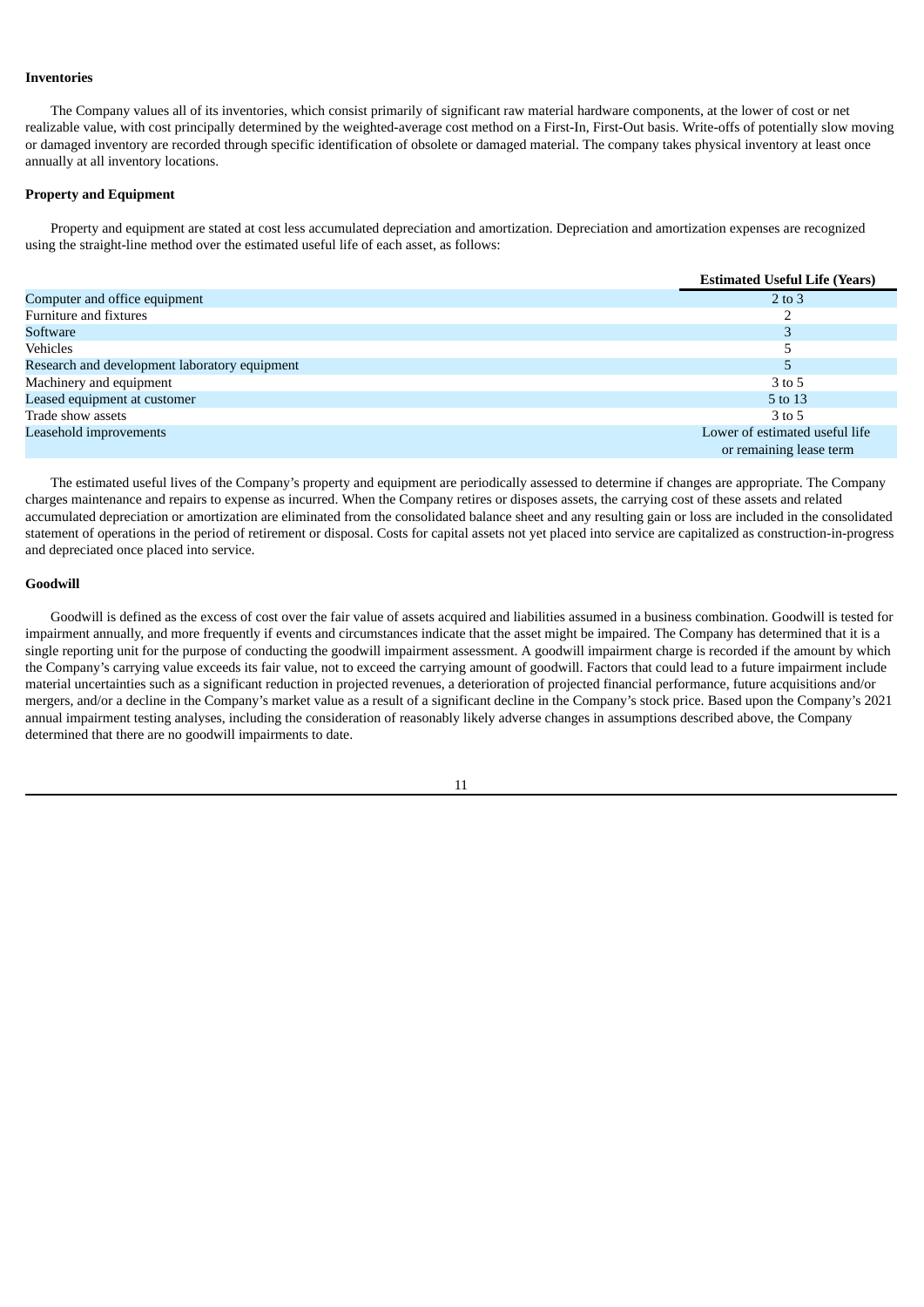## **Intangible Assets**

The Company initially records intangible assets at their estimated fair values and reviews these assets periodically for impairment. Identifiable intangible assets, which consist principally of acquired customer related acquired assets, acquired and/or developed technology, non-compete agreements, and trade names, are reported net of accumulated amortization, and are being amortized over their estimated useful lives at amortization rates that are proportional to each asset's estimated economic benefit. The Company's intangible assets are amortized on a straight-line basis over the estimated useful lives of the assets. The Company reviews the carrying value of these intangible assets annually, or more frequently if indicators of impairment are present.

The finite-lived useful lives are as follows:

| Trade names                   | 5 to 7 years |
|-------------------------------|--------------|
| Acquired developed technology | 5 to 8 years |
| Non-compete agreements        | 5 years      |
| Customer relationships        | 5 to 8 years |
| Capitalized website costs     | 3 to 5 years |

In performing the review of the recoverability of intangible assets, the Company considers several factors, including whether there have been significant changes in legal factors or the overall business climate that could affect the underlying value of an asset. The Company also considers whether there is an expectation that the asset will be sold or disposed of before the end of its remaining estimated useful life. If, as the result of examining any of these factors, the Company concludes that the carrying value of intangible asset exceeds its estimated fair value, the Company recognizes an impairment charge and reduces the carrying value of the asset to its estimated fair value.

### **Convertible Notes Payable**

The Company evaluates its convertible instruments to determine if those contracts or embedded components of those contracts qualify as derivative financial instruments to be separately accounted for in accordance with ASC Topic 815 Derivatives and Hedging ("ASC815"). The accounting treatment of derivative financial instruments requires that the Company identify and record certain embedded conversion options ("ECOs"), certain variable-share settlement features, and any related freestanding instruments at their fair values as of the inception date of the agreement and at fair value as of each subsequent balance sheet date. Any change in fair value is recorded as non-operating, non-cash income or expense for each reporting period at each balance sheet date. The Company reassesses the classification of its derivative instruments at each balance sheet date. If the classification changes as a result of events during the period, the contract is reclassified as of the date of the event that caused the reclassification. Bifurcated embedded conversion options, variable-share settlement features and any related freestanding instruments are recorded as a discount to the host instrument which is amortized to interest expense over the life of the respective note using the effective interest method.

If the Company determines that an instrument is not a derivative liability, it then evaluates whether there is a beneficial conversion feature ("BCF"), by comparing the commitment date fair value to the effective current conversion price of the instrument. The Company records a BCF as debt discount which is amortized to interest expense over the life of the respective note using the effective interest method. BCFs that are contingent upon the occurrence of a future event are recognized when the contingency is resolved.

#### **Debt Issue Costs and Debt Discount**

The Company may record debt issuance costs and/or debt discounts in connection with issuing of debt. The Company may cover these costs by paying cash or issuing or equity (such as warrants). These costs are amortized to interest expense over the expected life of the debt. If a conversion of the underlying debt occurs, a proportionate share of the unamortized amounts is immediately expensed.

### **Original Issue Discount**

For certain convertible debt issued by the Company, it may provide the debt holder with an original issue discount. The Company would record the original issue discount to debt discount, reducing the face amount of the note, and is then amortized to interest expense over the life of the debt.

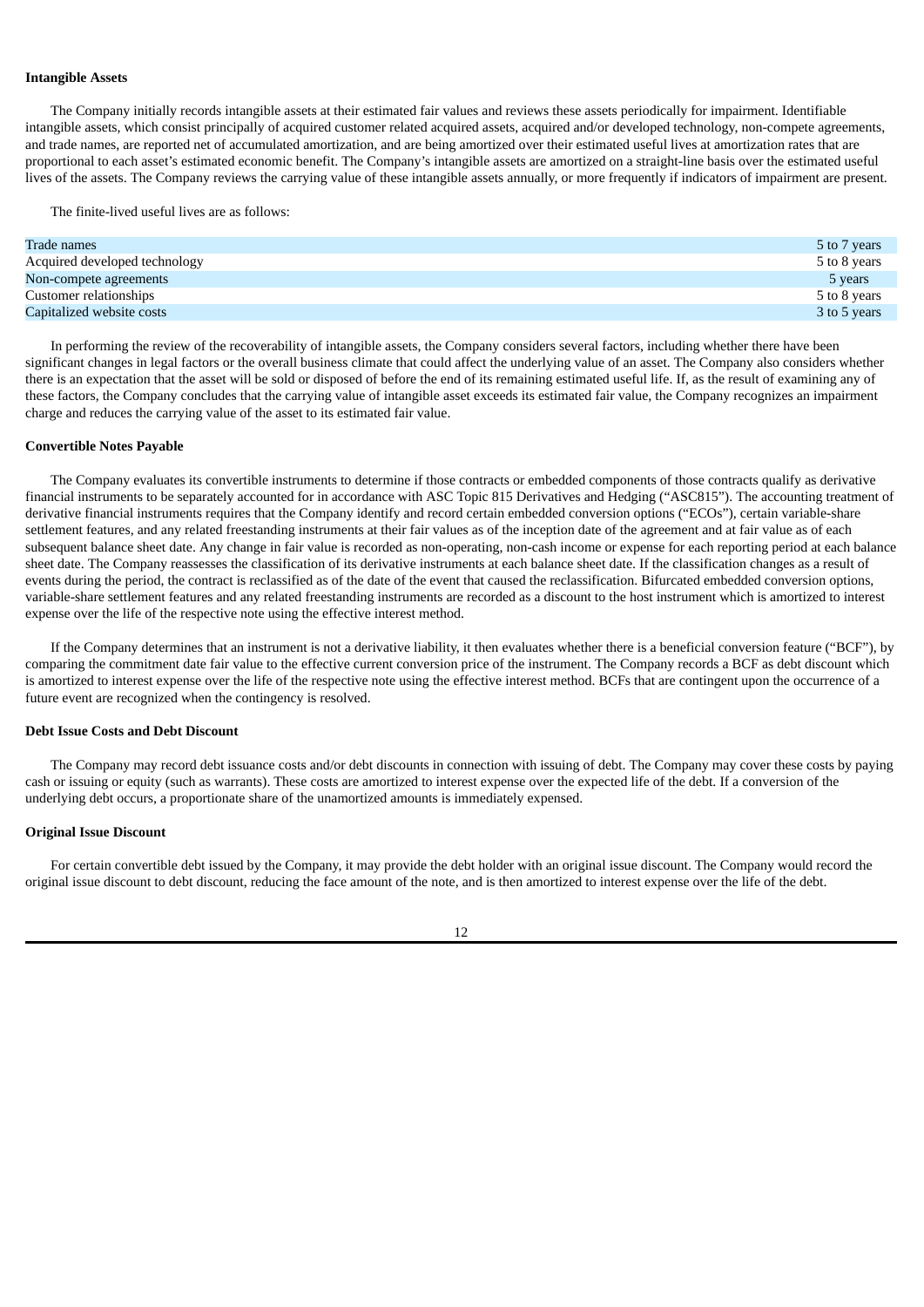## **Leases**

The Company determines at the inception of a right-of-use asset contract if such arrangement is or contains a lease. A contract is or contains a lease if the contract conveys the right to control the use of an identified asset for a period of time in exchange for consideration. The Company classifies leases at the lease commencement date as operating or finance leases and records a right-of-use asset and a lease liability on its consolidated balance sheet for all leases with an initial lease term of greater than 12 months. A lease with an initial term of 12 months or less is not recorded on the balance sheet, but related payments are recognized as expense on a straight-line basis over the lease term.

The Company's right-of-use asset contracts may contain both lease and non-lease components. Non-lease components may include maintenance, utilities, and other operating costs. The Company combines the lease and non-lease components of fixed costs in its lease arrangements as a single lease component. Variable costs, such as utilities or maintenance costs, are not included in the measurement of right-of-use assets and lease liabilities, but rather are expensed when the event determining the amount of variable consideration to be paid occurs.

Lease liabilities and their corresponding right-of-use assets are recorded based on the present value of future lease payments over the expected lease term. The Company determines the present value of future lease payments by using its estimated secured incremental borrowing rate for that lease term as the interest rate implicit in the lease is not readily determinable. The Company estimates its secured incremental borrowing rate for each lease based on the rate of interest that the Company would have to pay to borrow an amount equal to the lease payments on a collateralized basis over a similar term.

Certain of the Company's right-of-use asset leases include options to extend or terminate the lease. The amounts determined for the Company's rightof-use assets and lease liabilities generally do not assume that renewal options or early-termination provisions, if any, are exercised, unless it is reasonably certain that the Company will exercise such options.

### **Deferred Revenue**

Deferred revenue includes amounts collected or billed in excess of revenue that it can recognize. The Company recognizes deferred revenue as revenue as the related performance obligation is satisfied. The Company records deferred revenue that will be recognized during the succeeding twelve-month period as a current liability on the consolidated balance sheet.

### **Fair Value of Financial Instruments**

The Company's financial instruments consist of cash, accounts receivable, accounts payable and accrued expenses. The estimated fair value of the accounts receivable and accounts payable approximates their carrying value due to the short-term nature of these instruments.

### **Stock-Based Compensation**

The Company measures all stock options and other stock-based awards granted to employees and directors based on the fair value on the date of the grant and recognizes compensation expense of those awards, net of estimated forfeitures, over the requisite service period, which is generally the vesting period of the respective award. Historically, the Company has issued stock options to employees, directors and consultants with only service-based vesting conditions and records the expense for these awards using the straight-line method.

The Company classifies stock-based compensation expense in its consolidated statements of operations and comprehensive loss in the same manner in which the award's recipient's payroll costs are classified.

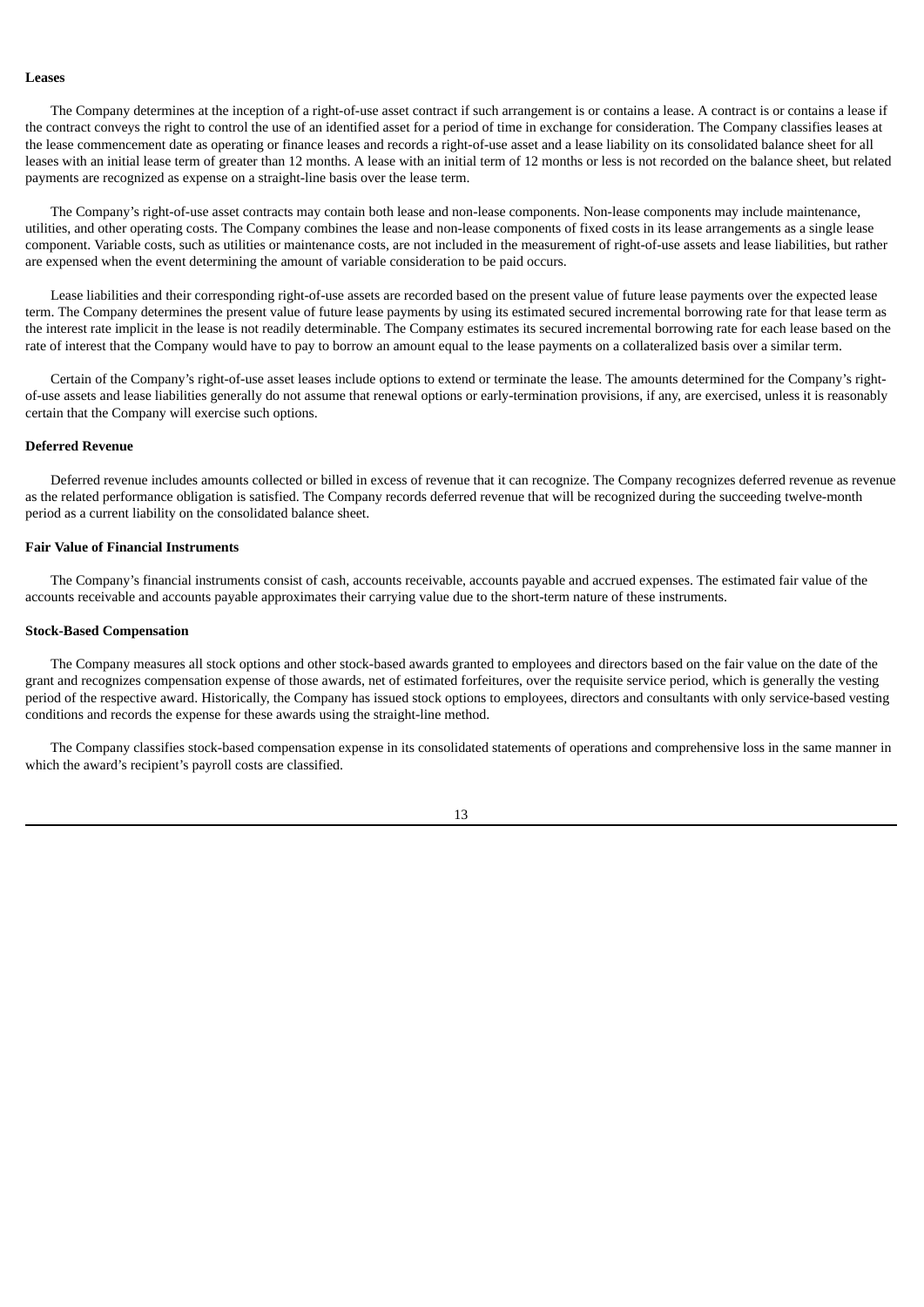The Company estimates the fair value of each stock option grant on the date of grant using the Black-Scholes option-pricing model. Before the IPO, the Company was a private company and therefore lacks company-specific historical and implied volatility information. Therefore, it estimates its expected stock volatility based on the historical volatility of similar publicly-traded companies and expects to continue to do so until such time as it has adequate historical data regarding the volatility of its own traded stock price. The expected term of the Company's stock options has been determined utilizing the "simplified" method for awards that qualify as "plain-vanilla" options. The risk-free interest rate is determined by reference to the U.S. Treasury yield curve in effect at the time of grant of the award for time periods approximately equal to the expected term of the award. The expected dividend yield is based on the fact that the Company has never paid cash dividends and does not expect to pay any cash dividends in the foreseeable future.

#### **Business Combinations**

The Company accounts for business acquisitions using the purchase method of accounting, in accordance with which assets acquired and liabilities assumed are recorded at their respective fair values at the acquisition date. The fair value of the consideration paid, including contingent consideration, is assigned to the assets acquired and liabilities assumed based on their respective fair values. Goodwill represents excess of the purchase price over the estimated fair values of the assets acquired and liabilities assumed.

The Company's management exercises significant judgments in determining the fair value of assets acquired and liabilities assumed, as well as intangibles and their estimated useful lives. Fair value and useful life determinations are based on, among other factors, estimates of future expected cash flows, royalty cost savings and appropriate discount rates used in computing present values. These judgments may materially impact the estimates used in allocating acquisition date fair values to assets acquired and liabilities assumed, as well as the Company's current and future operating results. Actual results may vary from these estimates which may result in adjustments to goodwill and acquisition date fair values of assets and liabilities during a measurement period or upon a final determination of asset and liability fair values, whichever occurs first. Adjustments to the fair value of assets and liabilities made after the end of the measurement period are recorded within the Company's operating results.

For contingent consideration arrangements, the Company recognizes a liability at fair value as of the acquisition date with subsequent fair value adjustments recorded in operations. Additional information regarding the Company's contingent consideration arrangements may be found in Note 5 – Fair Value Measures, included elsewhere in the notes to the consolidated financial statements.

### **Revenue Recognition**

#### *Overview*

The Company generates revenue from the following sources: (1) equipment sales, (2) providing services and (3) construction contracts.

In accordance with ASC 606 "Revenue Recognition", the Company recognizes revenue from contracts with customers using a five-step model, which is described below:

- identify the customer contract;
- identify performance obligations that are distinct;
- determine the transaction price;
- allocate the transaction price to the distinct performance obligations; and
- recognize revenue as the performance obligations are satisfied.

### *Identify the customer contract*

A customer contract is generally identified when there is approval and commitment from both the Company and its customer, the rights have been identified, payment terms are identified, the contract has commercial substance and collectability, and consideration is probable. Specifically, the Company obtains written/electronic signatures on contracts and a purchase order, if said purchase orders are issued in the normal course of business by the customer.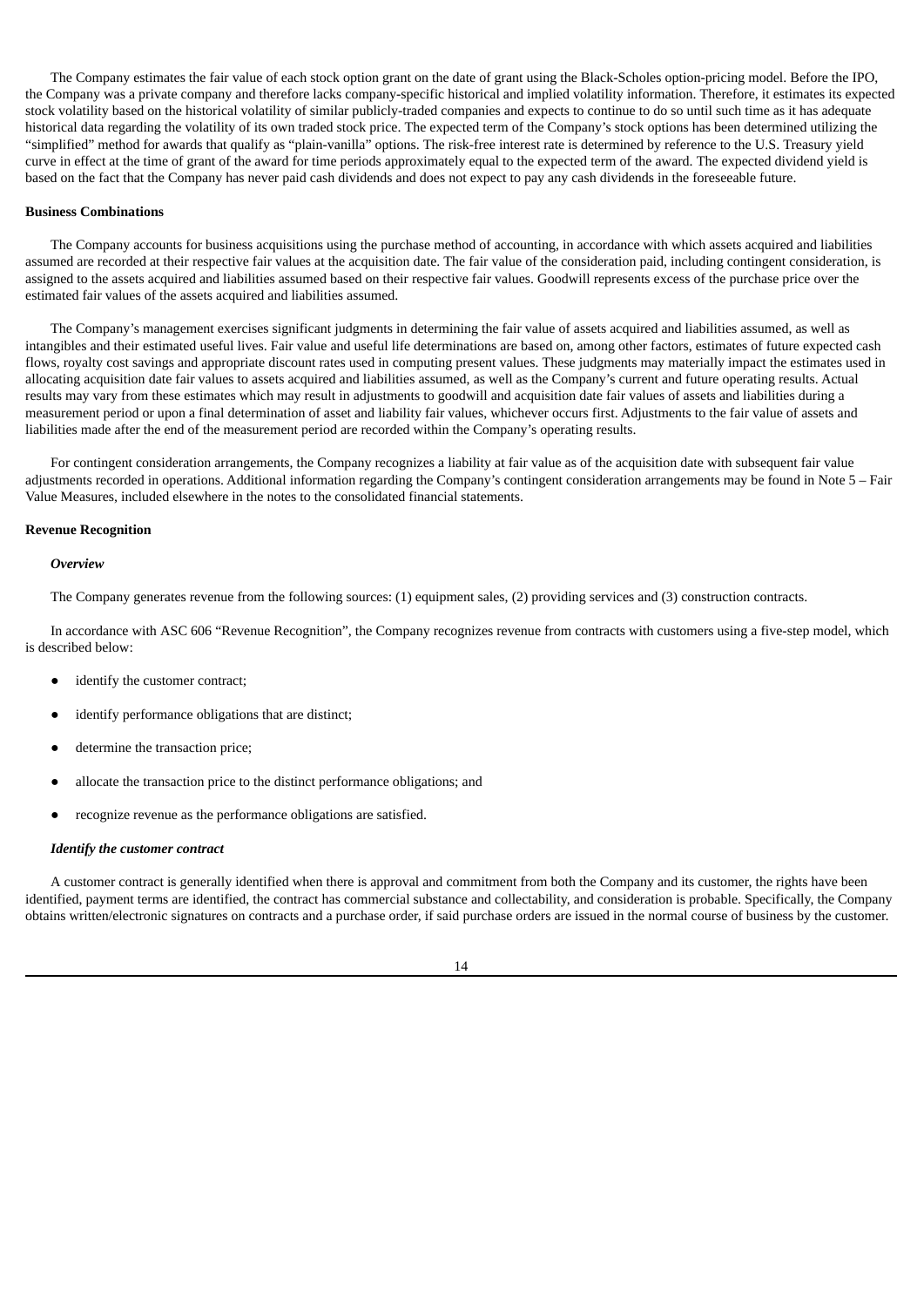## *Identify performance obligations that are distinct*

A performance obligation is a promise by the Company to provide a distinct good or service or a series of distinct goods or services. A good or service that is promised to a customer is distinct if the customer can benefit from the good or service either on its own or together with other resources that are readily available to the customer, and a company's promise to transfer the good or service to the customer is separately identifiable from other promises in the contract.

### *Determine the transaction price*

The transaction price is the amount of consideration to which the Company expects to be entitled in exchange for transferring goods or services to a customer, excluding sales taxes that are collected on behalf of government agencies.

## *Allocate the transaction price to distinct performance obligations*

The transaction price is allocated to each performance obligation based on the relative standalone selling prices ("SSP") of the goods or services being provided to the customer. The Company's contracts typically contain multiple performance obligations, for which the Company accounts for individual performance obligations separately, if they are distinct. The standalone selling price reflects the price the Company would charge for a specific piece of equipment or service if it was sold separately in similar circumstances and to similar customers.

### *Recognize revenue as the performance obligations are satisfied*

Revenue is recognized when, or as, performance obligations are satisfied by transferring control of a promised product or service to a customer.

## *Significant Judgments*

The Company enters into contracts that may include various combinations of equipment, services and construction, which are generally capable of being distinct and accounted for as separate performance obligations. Contracts with customers often include promises to transfer multiple products and services to a customer. Determining whether products and services are considered distinct performance obligations that should be accounted for separately versus together may require significant judgment. Once the Company determines the performance obligations, it determines the transaction price, which includes estimating the amount of variable consideration to be included in the transaction price, if any. The Company then allocates the transaction price to each performance obligation in the contract based on the SSP. The corresponding revenue is recognized as the related performance obligations are satisfied.

Judgment is required to determine the SSP for each distinct performance obligation. The Company determines SSP based on the price at which the performance obligation is sold separately and the methods of estimating SSP under the guidance of ASC 606-10-32-33. If the SSP is not observable through past transactions, the Company estimates the SSP, taking into account available information such as market conditions, expected margins, and internally approved pricing guidelines related to the performance obligations. The Company licenses its software as a SaaS type subscription license, whereby the customer only has a right to access the software over a specified time period. The full value of the contract is recognized ratably over the contractual term of the SaaS subscription, adjusted monthly if tiered pricing is relevant. The Company typically satisfies its performance obligations for equipment sales when equipment is made available for shipment to the customer; for services sales as services are rendered to the customer and for construction contracts both as services are rendered and when contract is completed.

The Company utilizes the cost-plus margin method to determine the SSP for equipment and build-out services. This method is based on the cost of the services from third parties, plus a reasonable markup that the Company believes is reflective of a market-based reseller margin.

The Company determines the SSP for services in time and materials contracts by observable prices in standalone services arrangements.

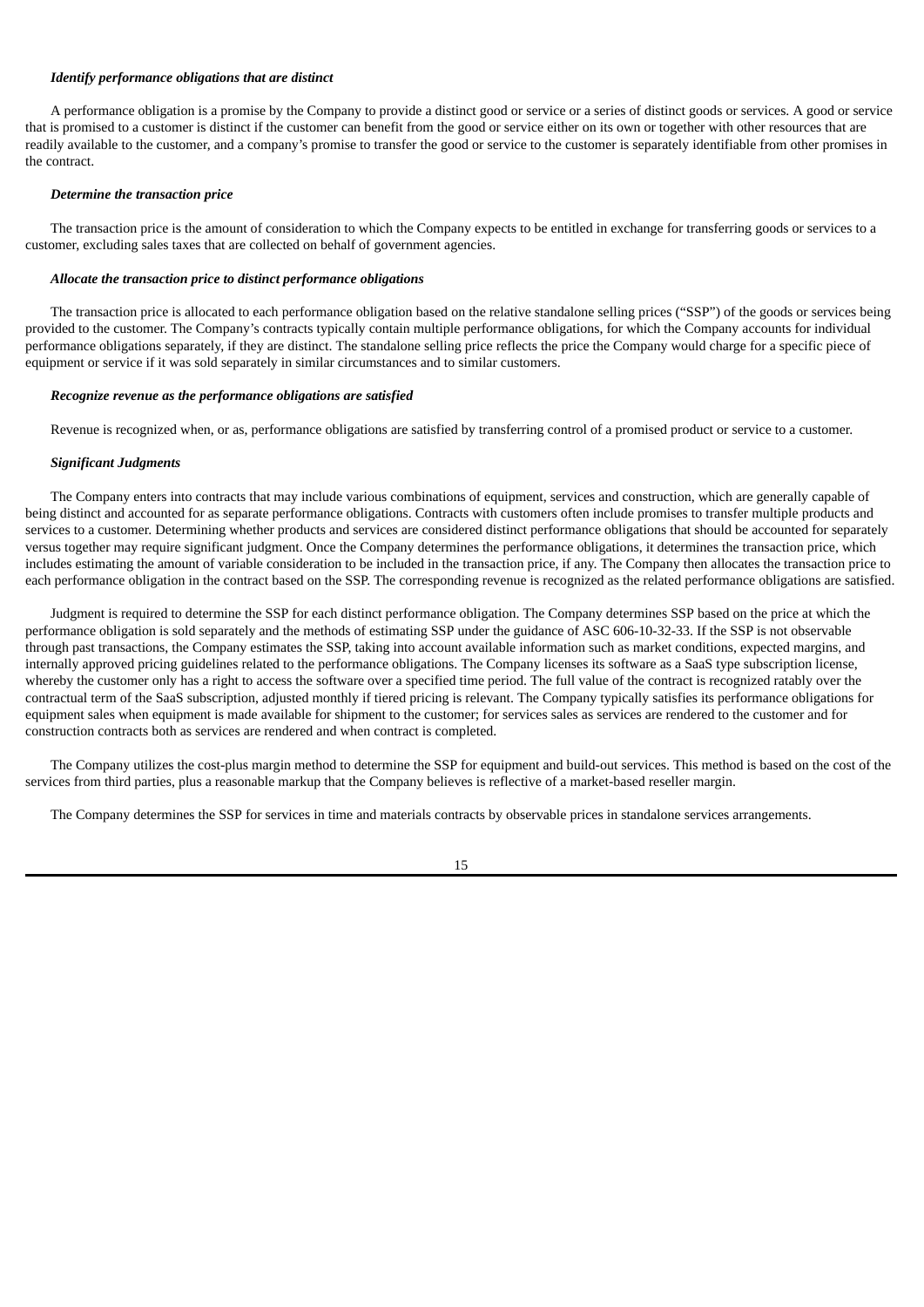The Company estimates variable consideration in the form of royalties, revenue share, monthly fees, and service credits at contract inception and updated at the end of each reporting period if additional information becomes available. Variable consideration is typically not subject to constraint. Changes to variable consideration were not material for the periods presented.

If a contract has payment terms that differ from the timing of revenue recognition, the Company will assess whether the transaction price for those contracts include a significant financing component. The Company has elected the practical expedient that permits an entity to not adjust for the effects of a significant financing component if the Company expects that at the contract inception, the period between when the entity transfers a promised good or service to a customer and when the customer pays for that good or service, will be one year or less. For those contracts in which the period exceeds the oneyear threshold, this assessment, as well as the quantitative estimate of the financing component and its relative significance, requires judgment. Accordingly, the Company imputes interest on such contracts at an agreed upon interest rate and will present the financing components separately as financial income. For the three months ended March 31, 2022 and 2021, the Company did not have any such financial income.

Payment terms with customers typically require payment 30 days from invoice date. The Company's agreements with its customers do not provide for any refunds for services or products and therefore no specific reserve for such is maintained. In the infrequent instances where customers raise a concern over delivered products or services, the Company has endeavored to remedy the concern and all costs related to such matters have been insignificant in all periods presented.

The Company has elected to treat shipping and handling activities after the customer obtains control of the goods as a fulfillment cost and not as a promised good or service. Accordingly, the Company will accrue all fulfillment costs related to the shipping and handling of consumer goods at the time of shipment. The Company has payment terms with its customers of one year or less and has elected the practical expedient applicable to such contracts not to consider the time value of money. Sales, value add, and other taxes the Company collects concurrent with revenue-producing activities are excluded from revenue.

The Company receives payment from customers based on specified terms that are generally less than 30 days from the satisfaction of performance obligations. There are no contract assets related to performance under the contract. The difference in the opening and closing balances of the Company's deferred revenue primarily results from the timing difference between the Company's performance and the customer's payment. The Company fulfills obligations under a contract with a customer by transferring products and services in exchange for consideration from the customer. Accounts receivables are recorded when the customer has been billed or the right to consideration is unconditional. The Company recognizes deferred revenue when consideration has been received or an amount of consideration is due from the customer, and the Company has a future obligation to transfer certain proprietary products.

In accordance with ASC 606-10-50-13, the Company is required to include disclosure on its remaining performance obligations as of the end of the current reporting period. Due to the nature of the Company's contracts, these reporting requirements are not applicable. The majority of the Company's remaining contracts meet certain exemptions as defined in ASC 606-10-50-14 through 606-10-50-14A, including (i) performance obligation is part of a contract that has an original expected duration of one year or less and (ii) the right to invoice practical expedient.

The Company generally provides a one-year warranty on its products for materials and workmanship but may provide multiple year warranties as negotiated, and will pass on the warranties from its vendors, if any, which generally covers this one-year period. In accordance with ASC 450-20-25, the Company accrues for product warranties when the loss is probable and can be reasonably estimated. The reserve for warranty returns is included in accrued expenses and other current liabilities in the Company's consolidated balance sheets.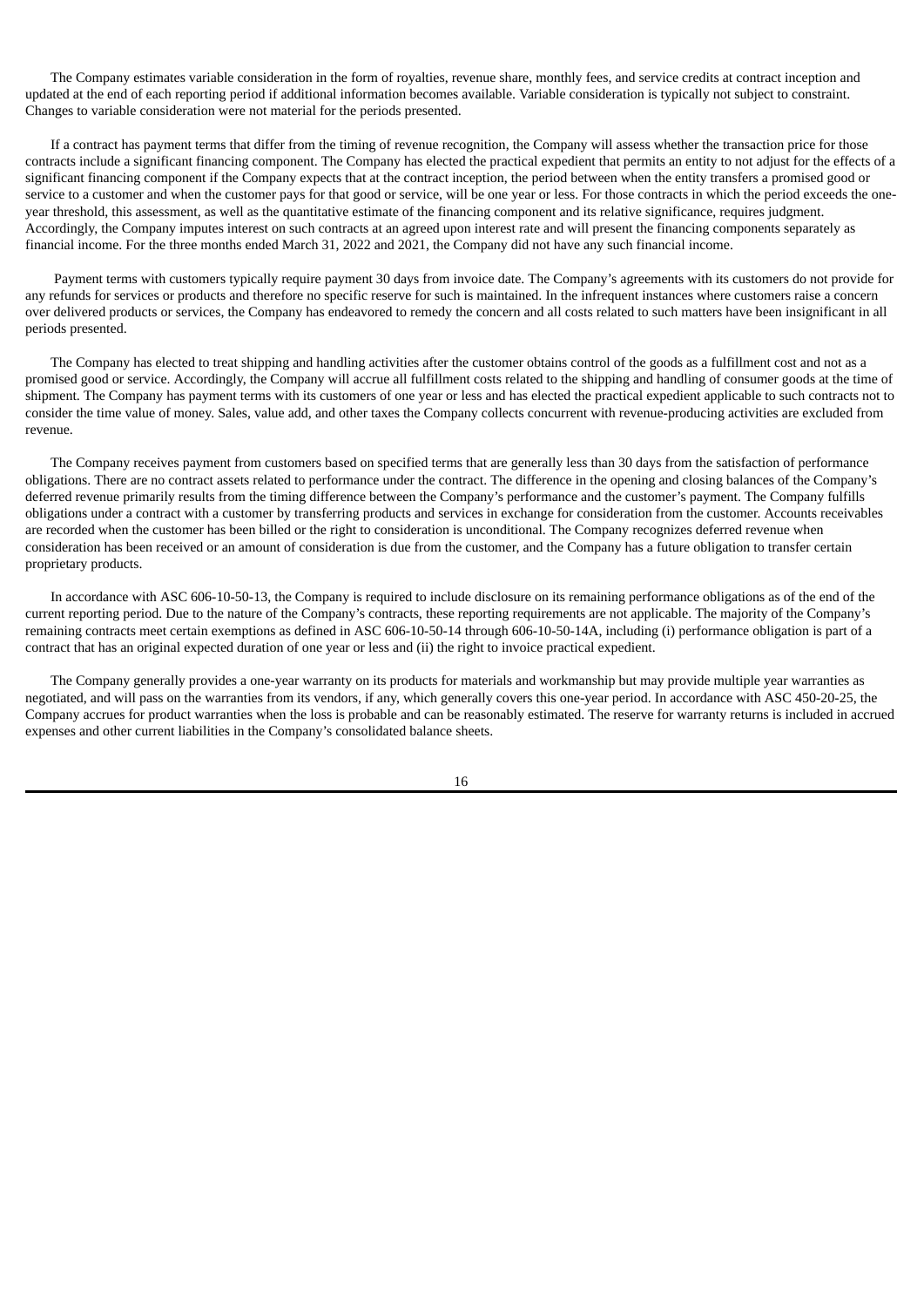## **Research and Development Costs**

The Company expenses research and development costs as incurred. Research and development expenses include payroll, employee benefits and other expenses associated with product development. The Company incurs research and development costs associated with the development and enhancement of both hardware and software products associated with its cultivation and extraction equipment, as well as its SaaS-based software offering, Agrify Insights software.

### **Capitalization of Internal Software Development Costs**

The Company capitalizes certain software engineering efforts related to the continued development of Agrify Insights software under ASC 985-20. Costs incurred during the application development phase are only capitalized once technical feasibility has been established and the work performed will result in new or additional functionality. The types of costs capitalized during the application development phase include employee compensation, as well as consulting fees for third-party software developers working on these projects. Costs related to the research and development are expensed as incurred until technical feasibility is established as well as post-implementation activities. Internal-use software is amortized on a straight-line basis over the estimated useful life of the asset, which ranges from two to five years.

## **Shipping and Handling Charges**

The Company incurs costs related to shipping and handling of its manufactured products. These costs are expensed as incurred as a component of cost of goods sold. Shipping and handling charges related to the receipt of raw materials are also incurred, which are recorded as a cost of the related inventory.

### **Equity Method Investments**

Investments in affiliates which are 50% or less owned by the Company for which the Company exercises significant influence but does not have control are accounted for on the equity method. The Company has investments in equity investments without readily determinable fair values, which represents investments in entities where the Company does not have the ability to significantly influence the operations of the entities.

An assessment of whether or not the Company (as a holder of 50% of TPI) has the power to direct activities that most significantly impact TPI's economic performance and to identify the party that obtains the majority of the benefits of the investment was performed as of March 31, 2022 and December 31, 2021 and will be performed as of each subsequent reporting date. After each of these assessments, the Company concluded that the activities that most significantly impact TPI's economic performance are the growth, marketing, sale, and distribution of products using TPI's technology and IP, each of which are solely directed by TPI. Based on our consideration of these assessments, the Company concluded that the Company's investment in TPI should be accounted for under the equity method.

The carrying value of the Company's investment in TPI was \$0 as of March 31, 2022 and December 31, 2021. The Company did not recognize revenue from TPI for the three months ended March 31, 2022 and March 31, 2021.

#### **Income Taxes**

The Company accounts for income taxes pursuant to the provisions of ASC Topic 740, "Income Taxes," which requires, among other things, an asset and liability approach to calculating deferred income taxes. The asset and liability approach requires the recognition of deferred tax assets and liabilities for the expected future tax consequences of temporary differences between the carrying amounts and the tax bases of assets and liabilities. A valuation allowance is provided to offset any net deferred tax assets for which management believes it is more likely than not that the net deferred asset will not be realized.

The Company follows the provisions of ASC 740-10-25-5, "Basic Recognition Threshold." When tax returns are filed, it is highly certain that some positions taken would be sustained upon examination by the taxing authorities, while others are subject to uncertainty about the merits of the position taken or the amount of the position that would be ultimately sustained. In accordance with the guidance of ASC 740-10-25-6, the benefit of a tax position is recognized in the consolidated financial statements in the period during which, based on all available evidence, management believes it is more likely than not that the position will be sustained upon examination, including the resolution of appeals or litigation processes, if any. Tax positions taken are not offset or aggregated with other positions. Tax positions that meet the more-likely-than-not recognition threshold are measured as the largest amount of tax benefit that is more than 50 percent likely of being realized upon settlement with the applicable taxing authority. The portion of the benefits associated with tax positions taken that exceeds the amount measured as described above should be reflected as a liability for unrecognized tax benefits in the accompanying balance sheets along with any associated interest and penalties that would be payable to the taxing authorities upon examination. The Company believes its tax positions are all highly certain of being upheld upon examination. As such, the Company has not recorded a liability for unrecognized tax benefits. As of March 31, 2022, tax years 2016 through 2021 remain open for IRS audit. The Company has received no notice of audit from the IRS for any of the open tax years.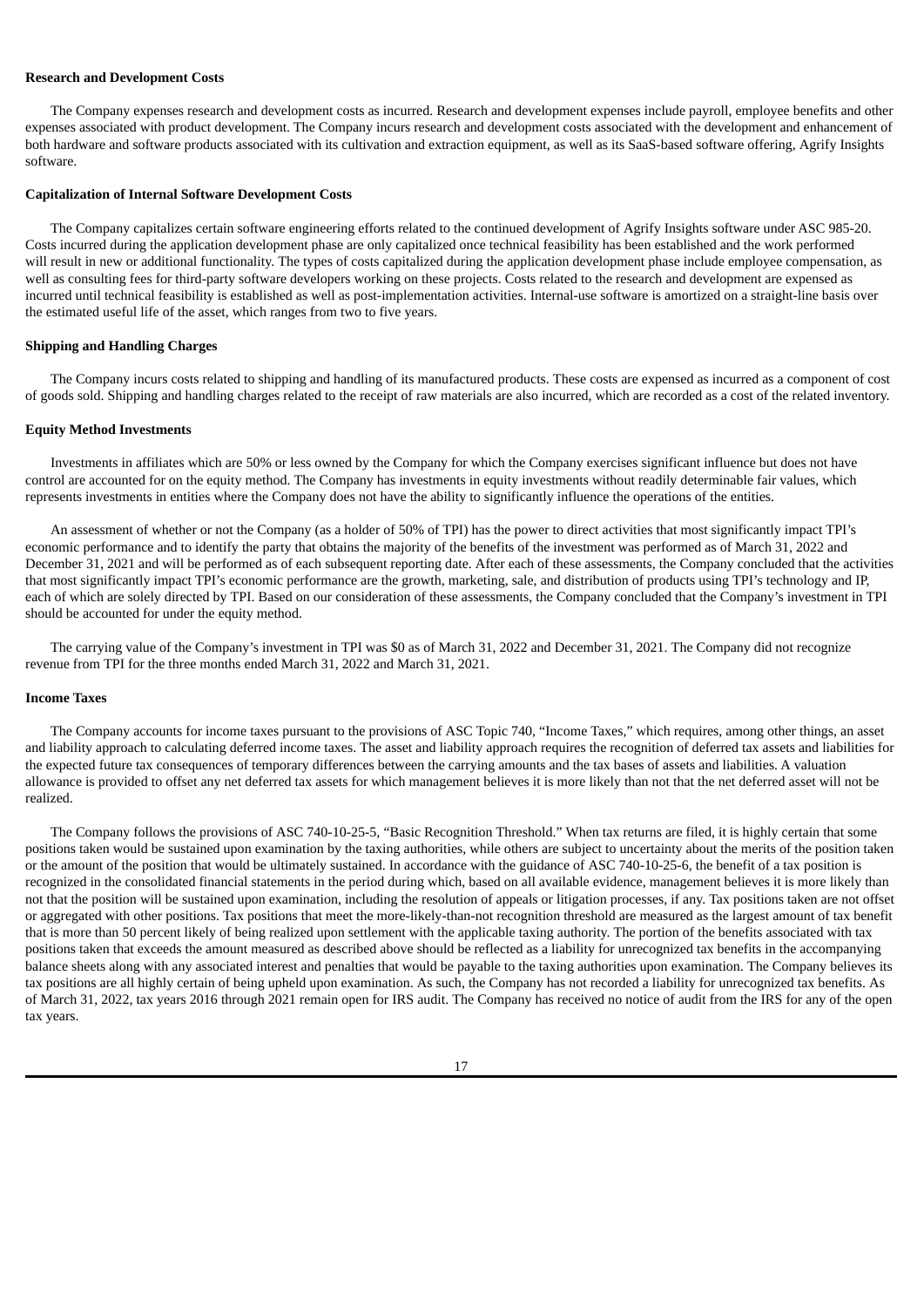The Company recognizes the benefit of a tax position when it is effectively settled. ASC 740-10-25-10, "Basic Recognition Threshold" provides guidance on how an entity should determine whether a tax position is effectively settled for the purpose of recognizing previously unrecognized tax benefits. ASC 740-10-25-10 clarifies that a tax position can be effectively settled upon the completion of an examination by a taxing authority. For tax positions considered effectively settled, the Company recognizes the full amount of the tax benefit.

## **Net Loss Per Share**

The Company presents basic and diluted net loss per share attributable to Common Stockholders in conformity with the two-class method required for participating securities. We compute basic loss per share by dividing net loss available to Common Stockholders by the weighted-average number of common shares outstanding. Net loss available to Common Stockholders represents net loss attributable to Common Stockholders reduced by the allocation of earnings to participating securities. Losses are not allocated to participating securities as the holders of the participating securities do not have a contractual obligation to share in any losses. Diluted loss per share adjusts basic loss per share for the potentially dilutive impact of stock options and warrants. As the Company has reported losses for all periods presented, all potentially dilutive securities including stock options and warrants, are antidilutive and accordingly, basic net loss per share equals diluted net loss per share.

Net loss per share calculations for all periods have been adjusted to reflect the Reverse Stock Split effected on January 12, 2021. Net loss per share was calculated based on the weighted-average number of Common Stock outstanding.

## **Note 3 — Recent Accounting Pronouncements**

### **Recently Adopted Accounting Pronouncements**

In August 2020, the FASB issued Accounting Standards Update ("ASU") No. 2020-06, Debt - Debt with Conversion and Other Options (Subtopic 470-20) and Derivatives and Hedging - Contracts in Entity's Own Equity (Subtopic 815-40): Accounting for Convertible Instruments and Contracts in an Entity's Own Equity. The amendments in ASU No. 2020-06 simplify the complexity associated with applying U.S. GAAP for certain financial instruments with characteristics of liabilities and equity. More specifically, the amendments focus on the guidance for convertible instruments and derivative scope exceptions for contracts in an entity's own equity. ASU 2020-06 is effective for fiscal years beginning after December 15, 2021, including interim periods within those fiscal years. The adoption of this new accounting guidance had no impact on the Company's consolidated financial position.

### **Pending Accounting Pronouncements**

In June 2016, the FASB issued ASU No. 2016-13, Financial Instruments—Credit Losses (Topic 326), which introduces a new methodology for accounting for credit losses on financial instruments, including available-for-sale debt securities and accounts receivable. The guidance establishes a new "expected loss model" that requires entities to estimate current expected credit losses on financial instruments by using all practical and relevant information. Any expected credit losses are to be reflected as allowances rather than reductions in the amortized cost of available-for-sale debt securities. ASU 2016-13 is effective in the first quarter of fiscal 2024. The Company is currently evaluating the potential impact of this adoption on its consolidated financial statements and related disclosures.

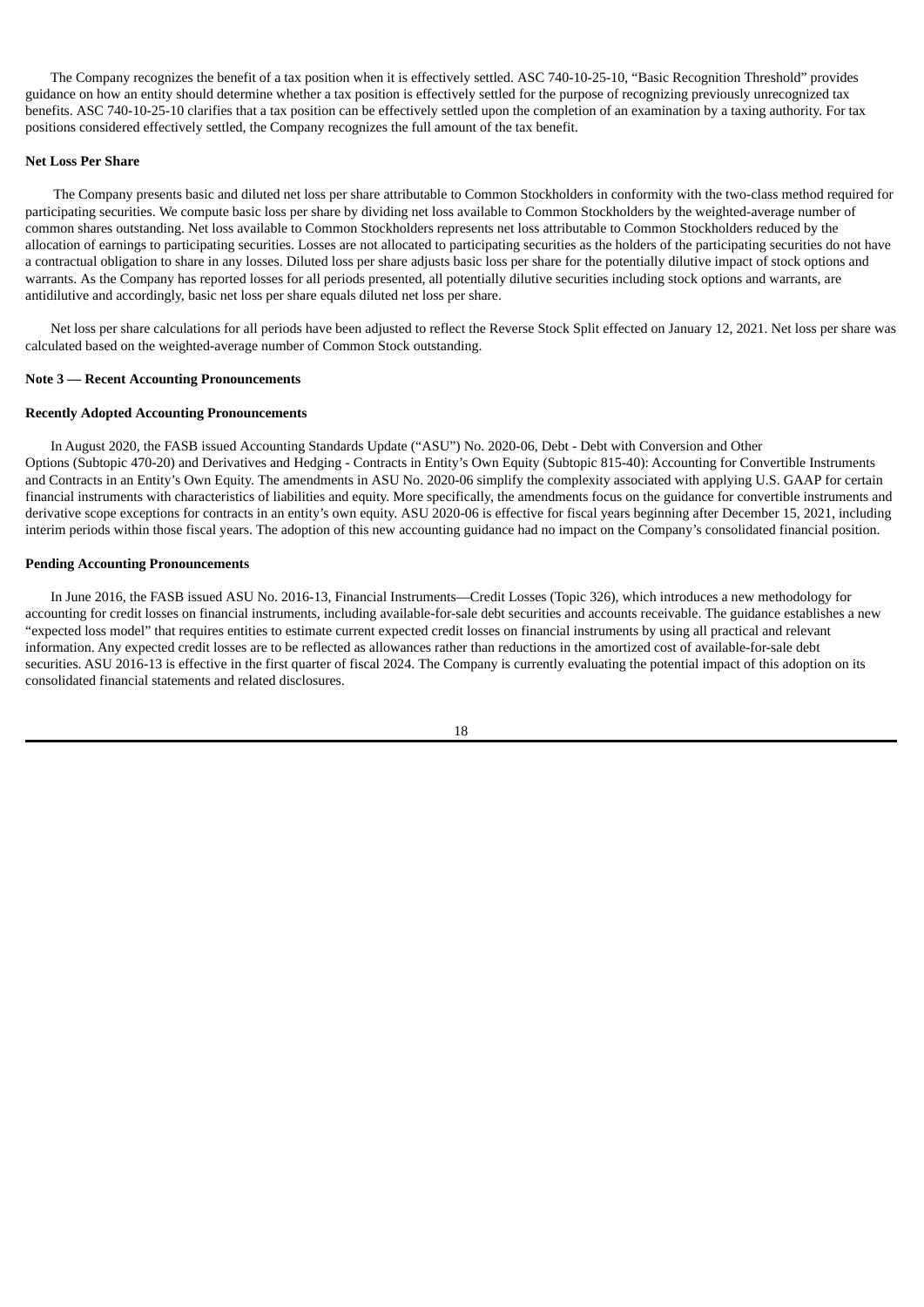In October 2021, the FASB issued ASU No. 2021-08, Business Combinations (Topic 606): Accounting for Contract Assets and Contract Liabilities from Contracts with Customers, which requires that an entity recognize and measure contract assets and contract liabilities acquired in a business combination in accordance with Topic 606 as if it had originated the contracts. Generally, this should result in an acquirer recognizing and measuring the acquired contract assets and contract liabilities consistent with how they were recognized and measured in the acquiree's financial statements, if the acquiree prepared financial statements in accordance with U.S. GAAP. The amendment in this update is effective for fiscal years beginning after December 15, 2022, including interim periods within those fiscal years. Early adoption is permitted, including adoption in an interim period. The guidance should be applied prospectively to business combinations occurring on or after the effective date of the amendment in this update. The Company is currently evaluating the potential impact of this adoption on its consolidated financial statements and related disclosures.

The Company does not believe that any other ASU issued but not yet effective, if adopted, will have a material effect on the Company's future financial statements.

### **Note 4 — Revenue and Deferred Revenue**

### *Revenue*

During the three months ended March 31, 2022 and 2021, the Company generated revenue from the following sources: (1) equipment sales, (2) services sales and (3) construction contracts.

The Company sells its equipment and services to customers under a combination of a contract and purchase order. Equipment revenue includes sales from proprietary products designed and engineered by the Company such as Agrify Vertical Farming Units ("VFUs"), container farms, integrated grow racks, and LED grow lights, and non-proprietary products designed, engineered, and manufactured by third parties such as air cleaning systems and pesticide-free surface protection.

Construction contracts normally provide for payment upon completion of specified work or units of work as identified in the contract. Although there is considerable variation in the terms of these contracts, they are primarily structured as time-and-material contracts. The Company enters into time-andmaterials contracts under which the Company is paid for labor and equipment at negotiated hourly billing rates and other expenses, including materials, as incurred at rates agreed to in the contract. The Company uses three main sub-contractors to execute the construction contracts.

*Disaggregation of Revenue —* The following table provides the Company's revenue disaggregated by timing of revenue recognition:

|                                | <b>Three Months ended</b><br>March 31, |        |  |       |  |  |  |
|--------------------------------|----------------------------------------|--------|--|-------|--|--|--|
| (In thousands)                 |                                        | 2022   |  | 2021  |  |  |  |
| Transferred at a point in time |                                        | 12,774 |  | 6,828 |  |  |  |
| Transferred over time          |                                        | 13.247 |  | 180   |  |  |  |
| Total revenue                  |                                        | 26,021 |  | 7,008 |  |  |  |

In accordance with ASC 606-10-50-13, the Company is required to include disclosure on its remaining performance obligations as of the end of the current reporting period. Due to the nature of the Company's contracts, these reporting requirements are not applicable, because the majority of the Company's remaining contracts meet certain exemptions as defined in ASC 606-10-50-14 through 606-10-50-14A, including (i) performance obligation is part of a contract that has an original expected duration of one year or less and (ii) the right to invoice practical expedient.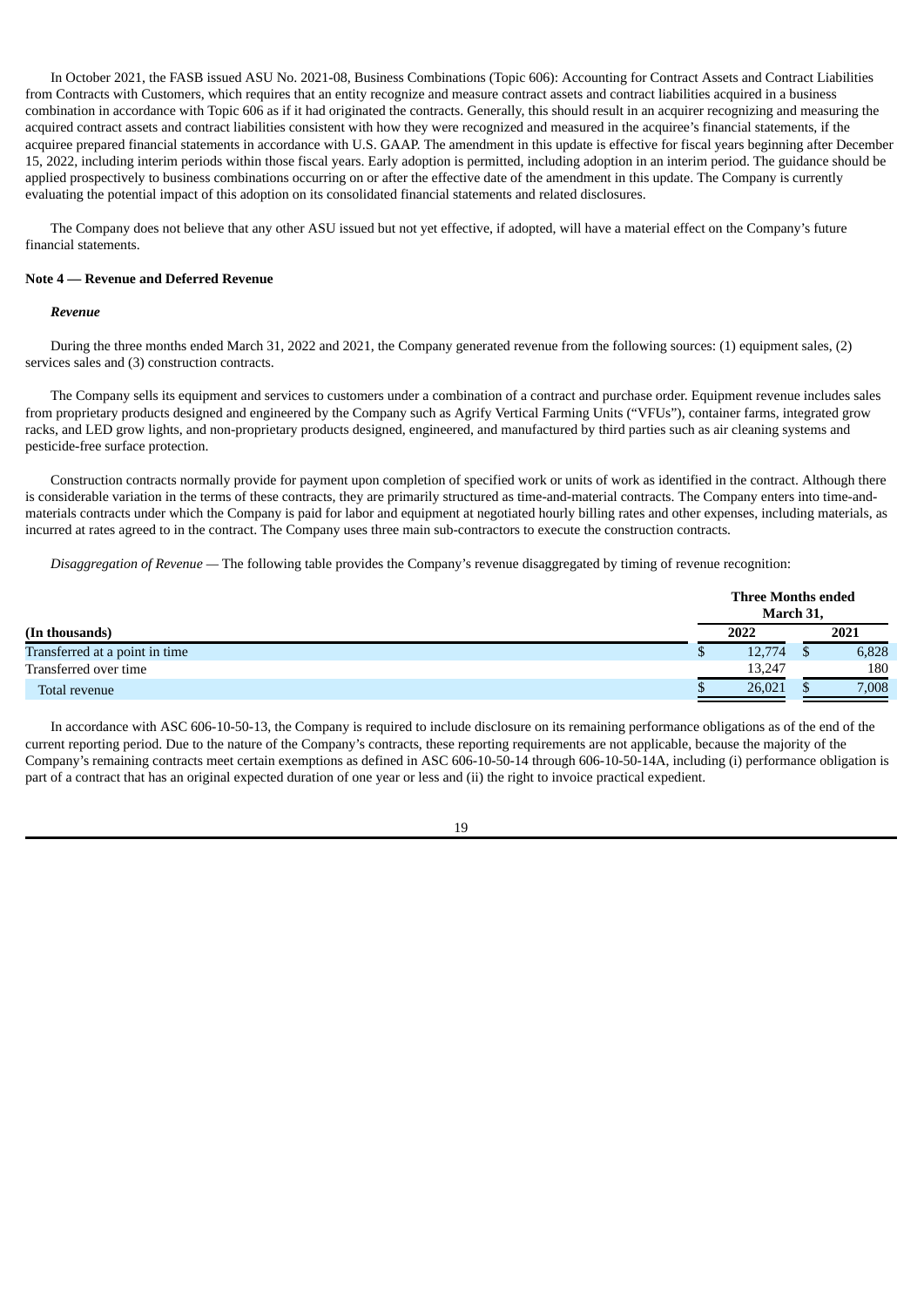The Company generally provides a one-year warranty on its products for materials and workmanship but may provide multiple year warranties as negotiated, and generally transfers to its customers the warranties it receives from its vendors, if any, which generally cover this one-year period. In accordance with ASC 450-20-25, the Company accrues for product warranties when the loss is probable and can be reasonably estimated. The Company maintains a reserve for warranty returns of \$398 thousand for both March 31, 2022 and December 31, 2021. The Company's reserve for warranty returns is included in accrued expenses and other current liabilities in its consolidated balance sheets.

## *Deferred Revenue*

Changes in the Company's current deferred revenue balance for the three months ended March 31, 2022 and the year ended December 31, 2021 were as follows:

| (In thousands)                           | <b>Three Months</b><br>ended<br>March 31,<br>2022 | <b>Year ended</b><br>December 31,<br>2021 |  |  |
|------------------------------------------|---------------------------------------------------|-------------------------------------------|--|--|
| Deferred revenue $-$ beginning of period | 3,772                                             | 152                                       |  |  |
| <b>Additions</b>                         | 5,089                                             | 3,758                                     |  |  |
| Interest income on deferred revenue      |                                                   | $\sqrt{4}$                                |  |  |
| Recognized                               | (4,679)                                           | (142)                                     |  |  |
| Deferred revenue – end of period         | 4,182                                             | 3,772                                     |  |  |

Deferred revenue balances primarily consist of customer deposits on our cultivation and extraction solutions equipment. As of March 31, 2022 and December 31, 2021, all of the Company's deferred revenue balances were reported as current liabilities in our accompanying consolidated balance sheets.

### **Note 5 — Fair Value Measures**

### *Fair Values of Assets and Liabilities*

In accordance with ASC Topic 820 "Fair Value Measurement", the Company measures fair value at the price that would be received to sell an asset or paid to transfer a liability in an orderly transaction between market participants at the measurement date. In determining fair value, the assumptions that market participants would use in pricing an asset or liability (the inputs) are based on a tiered fair value hierarchy consisting of three levels, as follows:

Level 1: Observable inputs such as quoted prices for identical assets or liabilities in active markets.

- Level 2: Other inputs that are observable directly or indirectly, such as quoted prices for similar instruments in active markets or for similar markets that are not active.
- Level 3: Unobservable inputs for which there is little or no market data which require the Company to develop its own assumptions about how market participants would price the asset or liability.

Valuation techniques for assets and liabilities include methodologies such as the market approach, the income approach or the cost approach, and may use unobservable inputs such as projections, estimates and management's interpretation of current market data. These unobservable inputs are only utilized to the extent that observable inputs are not available or cost-effective to obtain.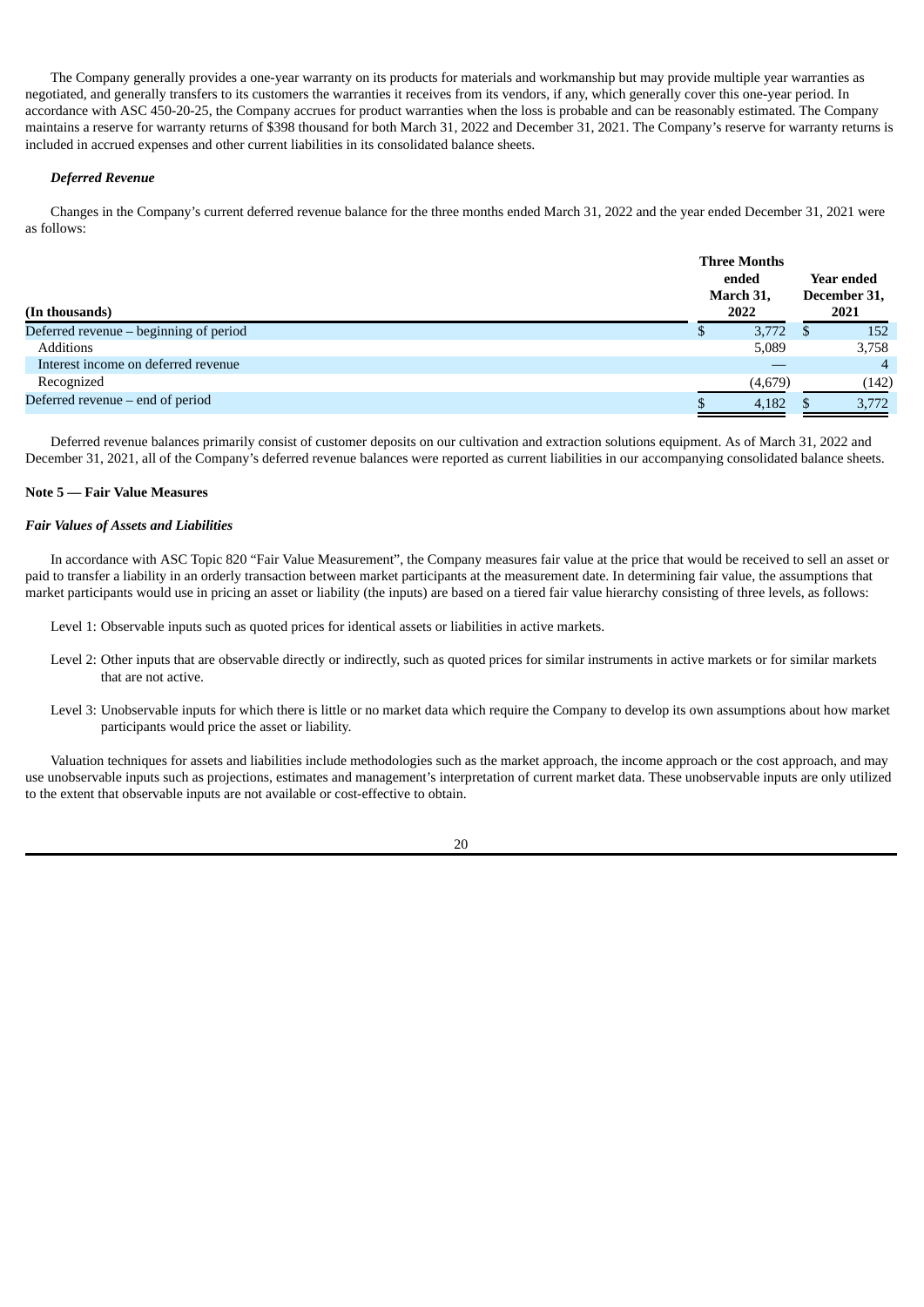At March 31, 2022 and December 31, 2021, the Company's assets and liabilities measured at fair value on a recurring basis were as follows:

|                                |                |               | <b>March 31, 2022</b> |                                                  |        | <b>December 31, 2021</b>                         |                |  |                |  |                |  |              |  |  |
|--------------------------------|----------------|---------------|-----------------------|--------------------------------------------------|--------|--------------------------------------------------|----------------|--|----------------|--|----------------|--|--------------|--|--|
|                                |                |               |                       | <b>Fair Value Measurements Using Input Types</b> |        | <b>Fair Value Measurements Using Input Types</b> |                |  |                |  |                |  |              |  |  |
| (In thousands)                 | <b>Level 1</b> |               | <b>Level 2</b>        | <b>Level 3</b>                                   | Total  |                                                  | <b>Level 1</b> |  | <b>Level 2</b> |  | <b>Level</b> 3 |  | <b>Total</b> |  |  |
| Assets:                        |                |               |                       |                                                  |        |                                                  |                |  |                |  |                |  |              |  |  |
| Mutual funds (included in cash |                |               |                       |                                                  |        |                                                  |                |  |                |  |                |  |              |  |  |
| and cash equivalents)          | \$<br>43.528   | <sup>\$</sup> |                       |                                                  | 43,528 | - \$                                             | 178 \$         |  |                |  |                |  | 178          |  |  |
| Municipal bonds                | 19,306         |               |                       |                                                  | 19,306 |                                                  | 9,961          |  |                |  |                |  | 9,961        |  |  |
| Corporate bonds                | 18,905         |               |                       |                                                  | 18,905 |                                                  | 34,589         |  |                |  |                |  | 34,589       |  |  |
| <b>Total assets</b>            | 81,739         |               |                       |                                                  | 81,739 |                                                  | 44,728         |  |                |  |                |  | 44,728       |  |  |
| <b>Liabilities:</b>            |                |               |                       |                                                  |        |                                                  |                |  |                |  |                |  |              |  |  |
| Contingent consideration       |                |               |                       | 7,557                                            | 7,557  | \$.                                              |                |  |                |  | 6,137          |  | 6,137        |  |  |
| <b>Total liabilities</b>       |                |               |                       | 7,557                                            | 7,557  |                                                  |                |  |                |  | 6,137          |  | 6,137        |  |  |

## *Fair Value of Financial Instruments*

The Company has certain financial instruments which consist of cash and cash equivalents, marketable securities, and contingent consideration. Fair value information for each of these instruments is as follows:

- Cash and cash equivalents, accounts receivable, accounts payable and deferred revenue liabilities fair values approximate their carrying values, due to the expected duration of these instruments.
- Marketable securities classified as current held-to-maturity securities are recorded at amortized cost, which at March 31, 2022, approximated fair value.
- The Company's deferred consideration was recorded in connection with acquisitions during the three months ended March 31, 2022 and fiscal 2021 using an estimated fair value discount at the time of the transaction. As of March 31, 2022 and December 31, 2021, the carrying value of the deferred consideration approximated fair value, respectively.

## *Marketable Securities*

As of March 31, 2022, the Company held investments in mutual funds, municipal bonds and corporate bonds. The Company records mutual funds at fair value in the accompanying consolidated balance sheet as part of cash and cash equivalents. The municipal and corporate bonds are considered held-tomaturity securities and are recorded at amortized cost in the accompanying consolidated balance sheet. The fair values of these investments were estimated using recently executed transactions and market price quotations. The Company considers current assets those investments which will mature within the next 12 months including, interest receivable on the long-term bonds.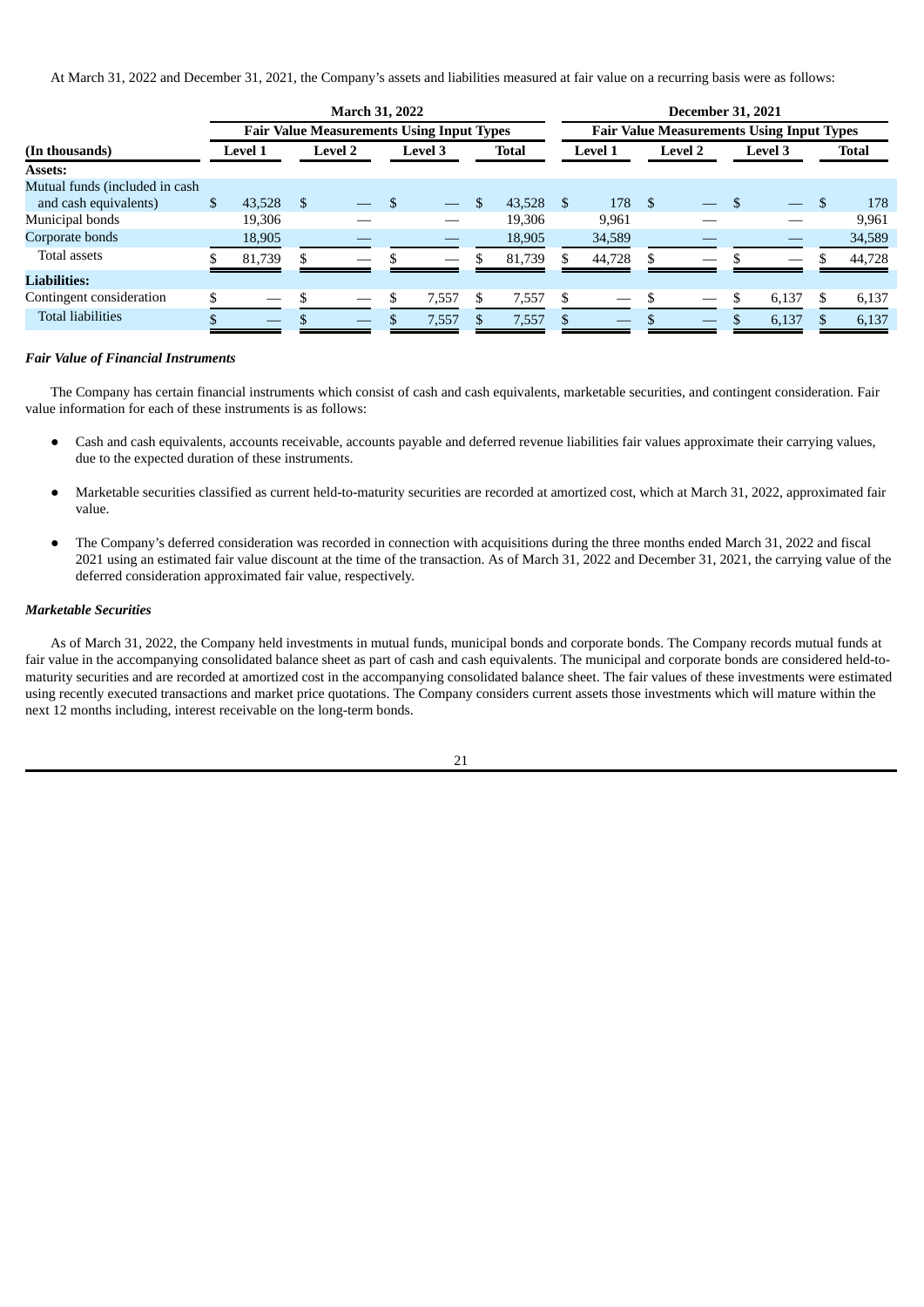The composition of the Company's marketable securities are as follows:

| (In thousands)                        | March 31,<br>2022 |        | December 31,<br>2021 |
|---------------------------------------|-------------------|--------|----------------------|
| <b>Current marketable securities:</b> |                   |        |                      |
| Municipal bonds                       |                   | 19,306 | 9,961                |
| Corporate bonds                       |                   | 18,905 | 34,589               |
|                                       |                   | 38,211 | 44,550               |

The amortized cost and estimated fair value of marketable securities as of March 31, 2022, are as follows:

| (In thousands)                        | Amortized<br>cost |  | Unrealized<br><b>loss</b> |  | <b>Estimated fair</b><br>value |
|---------------------------------------|-------------------|--|---------------------------|--|--------------------------------|
| <b>Current marketable securities:</b> |                   |  |                           |  |                                |
| Municipal bonds                       | 19,306            |  | (26)                      |  | 19,280                         |
| Corporate bonds                       | 18,905            |  | (140)                     |  | 18,765                         |
|                                       | 38,211            |  | (166)                     |  | 38,045                         |

### *Contingent Consideration*

The Company has classified its net liability for contingent earn-out considerations to the sellers relating to one acquisition completed during the three months ended March 31, 2022, and two acquisitions completed during fiscal 2021. The fair value for the contingent consideration associated with these acquisitions is within Level 3 of the fair value hierarchy because the associated fair value is determined using significant unobservable inputs, which included the key assumptions to model future revenue, costs of goods sold and operating expense projections. A description of the Company's acquisitions completed during the three months ended March 31, 2022 and fiscal 2021 are included within Note 14 – Business Combinations, included elsewhere in the notes to the consolidated financial statements.

The contingent earn-out payments to the sellers for each acquisition are based on the achievement of certain revenue thresholds. During the three months ended March 31, 2022, the Company accrued \$1.4 million relating to the Lab Society acquisition for contingent consideration recorded from the initial purchase price accounting.

| (In thousands)                                 | <b>Three Months</b><br>ended<br>March 31,<br>2022 |       | Year ended<br>December 31,<br>2021 |       |  |
|------------------------------------------------|---------------------------------------------------|-------|------------------------------------|-------|--|
| Contingent consideration - beginning of period |                                                   | 6,137 |                                    |       |  |
| Accrued contingent consideration               |                                                   | 1.420 |                                    | 4.725 |  |
| Change in estimated fair value                 |                                                   |       |                                    | 1,412 |  |
| Contingent consideration – end of period       |                                                   | 7.557 |                                    | 6,137 |  |

The Company included contingent consideration within accrued expense and other current liabilities in its consolidated balance sheets as of March 31, 2022 and December 31, 2021, respectively.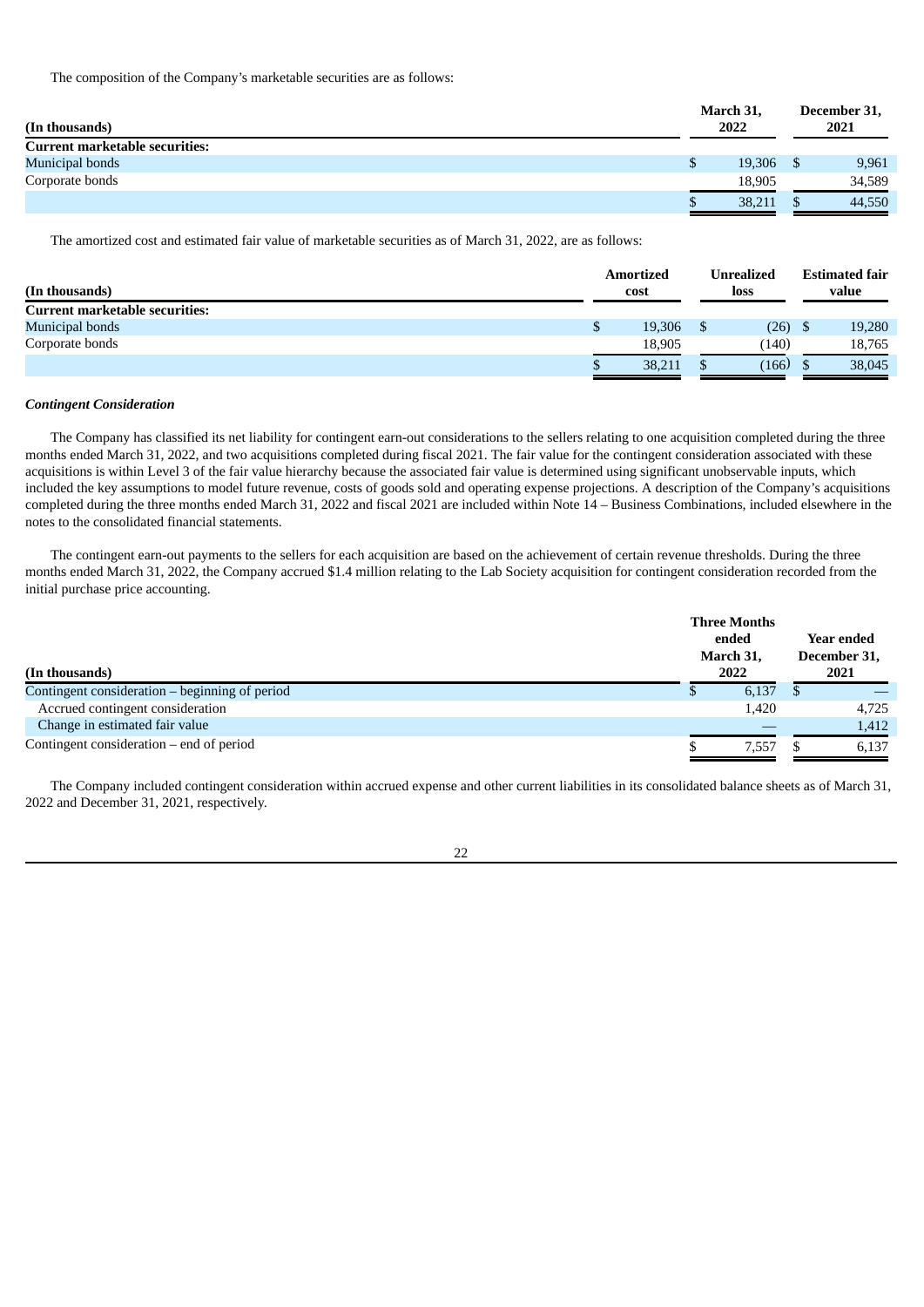## **Note 6 — Loan Receivable**

A portion of the capital raised from the Company's IPO has been allocated to launch Agrify's total turn-key solution ("TTK Solution") program. The TTK Solution is industry's first end-to-end solution that provides access to capital for construction costs, equipment lease(s) to VFUs and other related operating equipment, subscription to the Company's Agrify Insights software, and business consultation services, which will enable the Company's customers to go to market faster and better.

The Company's initial allowable investment in the TTK Solution engagements is currently capped at \$50.0 million, as approved by the Company's Board of Directors. As of March 31, 2022 and December 31, 2021, the Company has committed \$32.9 million to the Agrify TTK Solution for five customers under contract and \$20.3 million to the Agrify TTK Solution for five customers under contract, respectively. Of the five parties who have purchased the Agrify TTK Solution to date, Greenstone Holdings is a related party as of March 31, 2022 and December 31, 2021.

The loan agreements entered into with customers receiving the Agrify TTK Solution generally provide for loans ranging from approximately \$200 thousand up to \$13.5 million with maturity dates of approximately two to three years after the completion of the construction projects. Typically, the TTK Solution construction loans have interest rates ranging from 12% to 18% per year.

The breakdown of loans receivable by Company as of March 31, 2022 and December 31, 2021 is as follows:

| (In thousands)                                     | March 31.<br>2022 | December 31,<br>2021 |
|----------------------------------------------------|-------------------|----------------------|
| Company $A - Agrify$ TTK Solution                  | 9.579             | 5,542                |
| Greenstone Holdings - TTK Solution - Related Party | 12.446            | 11,177               |
| Company C – Agrify TTK Solution                    | 7.479             | 2,439                |
| Company D – Agrify TTK Solution                    | 3.338             | 1,105                |
| Company $E - Agrify TTK$ Solution                  | 46                | 46                   |
| Company $F - Non-TTK$ Solution (1)                 | 1.538             | 1.946                |
| Other – Non-TTK Solutions                          | 312               |                      |
| Total loan receivable                              | 34,738            | 22,255               |

(1) Current portion of loan receivable are included within Note 9 – Prepaid Expenses and Other Current Receivables, included elsewhere in the notes to the consolidated financial statements.

The Company analyzed whether any of the above customers are a VIE in accordance with ASC 810 and if so, whether the Company is the primary beneficiary requiring consolidation. Based on the Company's analysis, the Company has determined that Greenstone Holdings is a VIE. As of March 31, 2022, two of the Company's employees own approximately 36.6% of the equity of Greenstone Holdings, however, since the Company is not the primary beneficiary and does not hold significant influence over Greenstone Holdings business decisions, the Company is not required to consolidate Greenstone Holdings.

### **Note 7 — Accounts Receivable**

Accounts receivable consisted of the following as of March 31, 2022 and December 31, 2021:

|                                      |  | March 31. |  | December 31, |
|--------------------------------------|--|-----------|--|--------------|
| (In thousands)                       |  | 2022      |  | 2021         |
| Accounts receivable, gross           |  | 9.986     |  | 8,637        |
| Less allowance for doubtful accounts |  | (1, 415)  |  | (1, 415)     |
| Accounts receivable, net             |  | 8.571     |  | 7.222        |

NEIA, a related party, accounted for \$1.3 million and \$3.5 million of the Company's accounts receivable, net as of March 31, 2022 and December 31, 2021, respectively.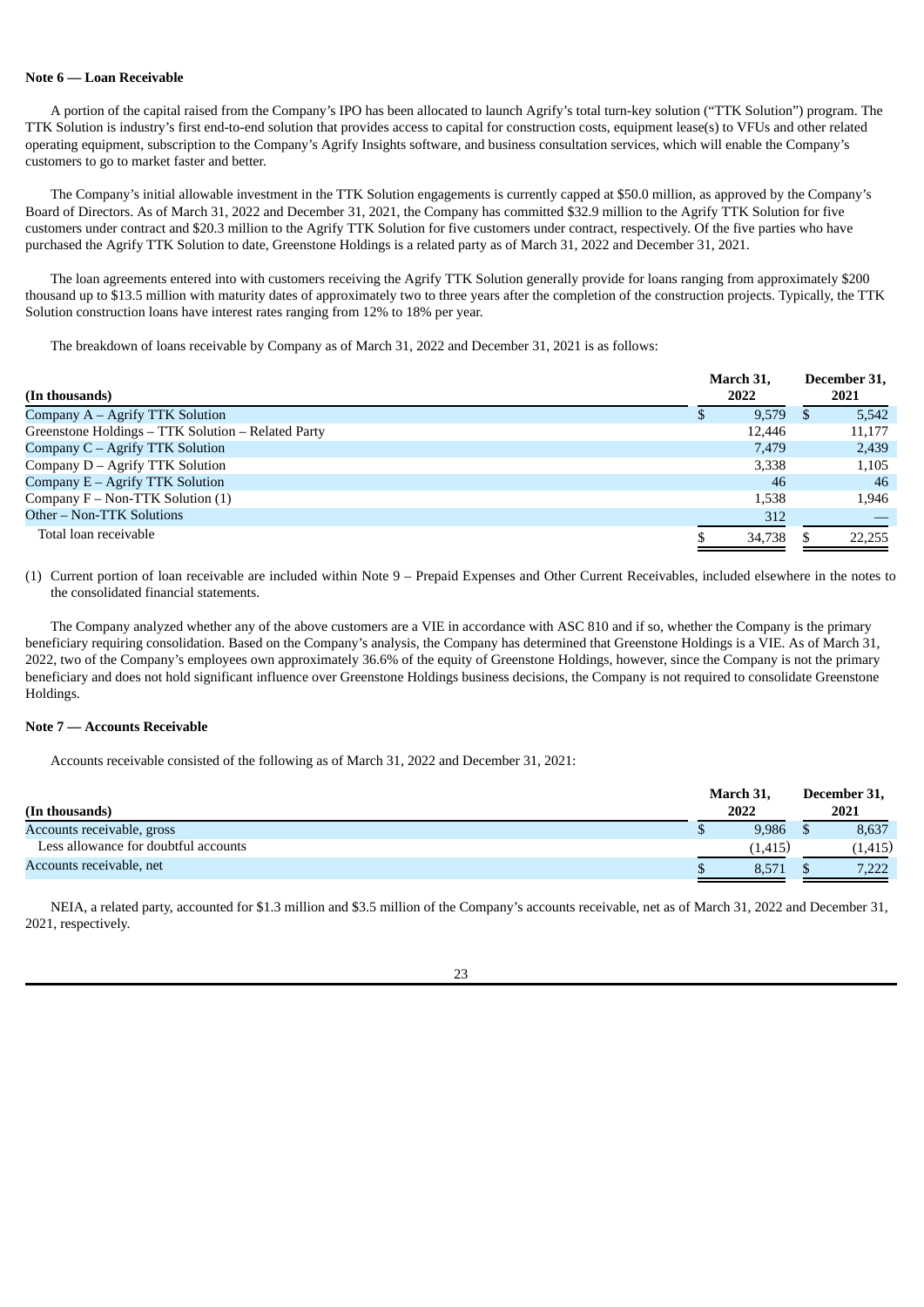The changes in the allowance for doubtful accounts consisted of the following:

| (In thousands)                                        |  | <b>Three Months</b><br>ended<br>March 31,<br>2022 | Year ended<br>December 31,<br>2021 |       |  |
|-------------------------------------------------------|--|---------------------------------------------------|------------------------------------|-------|--|
| Allowance for doubtful accounts - beginning of period |  | 1,415                                             |                                    | 54    |  |
| Provision for doubtful accounts                       |  |                                                   |                                    | 1,187 |  |
| Other adjustments                                     |  |                                                   |                                    | 174   |  |
| Allowance for doubtful accounts - end of period       |  | 1.415                                             |                                    | 1,415 |  |

Bad debt expense was nil for both the three months ended March 31, 2022 and March 31, 2021.

## **Note 8 — Inventory**

Inventories are stated at the lower of cost or net realizable value, with cost principally determined by the weighted-average cost method on a First-In, First-Out basis. Such costs include the acquisition cost for raw materials and operating supplies. The Company's standard payment terms with suppliers may require making payments in advance of delivery of the Company's products. The Company's prepaid inventory is a short-term, non-interest-bearing asset that is applied to the purchase of products once they are delivered.

Inventory consisted of the following as of March 31, 2022 and December 31, 2021:

| (In thousands)       | March 31,<br>2022 | December 31,<br>2021 |
|----------------------|-------------------|----------------------|
| Raw materials        |                   | 6,393<br>7,211<br>Ъ  |
| Prepaid inventory    |                   | 2,237<br>10,745      |
| Finished goods       |                   | 12,810<br>21,975     |
| Inventory, gross     |                   | 39,931<br>21,440     |
| Inventory reserves   |                   | (942)<br>(942)       |
| Total inventory, net |                   | 38,989<br>20,498     |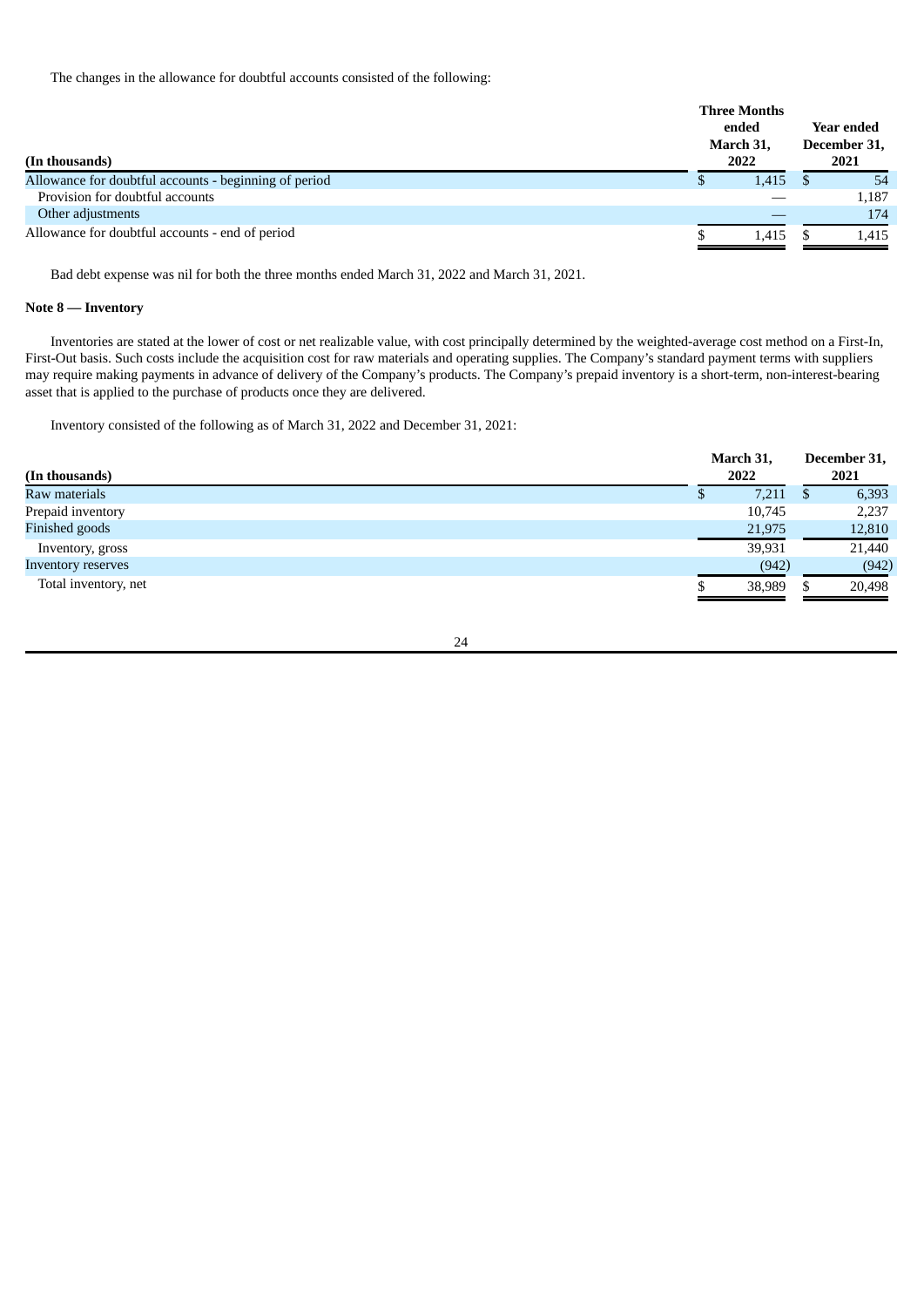## *Inventory Reserves*

The Company establishes an inventory reserve for obsolete, slow moving, and defective inventory. The Company calculates inventory reserves for obsolete, slow moving, or defective items as the difference between the cost of inventory and its estimated net realizable value. The reserves are based upon management's expected method of disposition.

Changes in the Company's inventory reserve are as follows:

| (In thousands)                           | <b>Three Months</b><br>ended<br>March 31,<br>2022 | <b>Year ended</b><br>December 31,<br>2021 |
|------------------------------------------|---------------------------------------------------|-------------------------------------------|
| Inventory reserves – beginning of period | 942                                               |                                           |
| Increase in inventory reserves           |                                                   | 942                                       |
| Inventory write-offs                     |                                                   |                                           |
| Inventory reserves $-$ end of period     | 942                                               | 942                                       |

## **Note 9 — Prepaid Expenses and Other Current Receivables**

Prepaid expenses and other current receivables consisted of the following as of March 31, 2022 and December 31, 2021:

| (In thousands)                                  | March 31,<br>2022 |   | December 31,<br>2021 |
|-------------------------------------------------|-------------------|---|----------------------|
| Prepaid insurance                               | 2,353             | Ъ | 492                  |
| Prepaid software                                | 151               |   | 173                  |
| Prepaid expenses, other                         | 920               |   | 541                  |
| Deferred costs                                  | 492               |   | 353                  |
| Deferred issuance costs, net                    | 833               |   |                      |
| Other note receivables (1)                      | 1,240             |   | 807                  |
| Other receivables, other                        | 384               |   | 86                   |
| Total prepaid expenses and other current assets | 6,373             |   | 2,452                |

(1) Other note receivables relate to the current portion of one of our TTK Solutions loan receivable balances.

## **Note 10 — Property and Equipment, Net**

Property and equipment, net consisted of the following as of March 31, 2022 and December 31, 2021:

| (In thousands)                                | March 31.<br>2022 | December 31,<br>2021 |       |  |
|-----------------------------------------------|-------------------|----------------------|-------|--|
| Computer and office equipment                 | \$<br>519         | \$.                  | 473   |  |
| Furniture and fixtures                        | 458               |                      | 385   |  |
| Leasehold improvements                        | 994               |                      | 841   |  |
| Machinery and equipment                       | 990               |                      | 898   |  |
| <b>Software</b>                               | 210               |                      | 174   |  |
| Vehicles                                      | 143               |                      | 143   |  |
| Research and development laboratory equipment | 205               |                      | 163   |  |
| Leased equipment at customer                  | 690               |                      | 619   |  |
| Trade show assets                             | 80                |                      | 80    |  |
| Total property and equipment, gross           | 4,288             |                      | 3,776 |  |
| Accumulated depreciation                      | (1, 156)          |                      | (780) |  |
| Construction in progress                      | 3,923             |                      | 3,236 |  |
| Total property and equipment, net             | 7,055             |                      | 6,232 |  |

Depreciation expense for the three months ended March 31, 2022 and 2021 was \$379 thousand and \$90 thousand, respectively.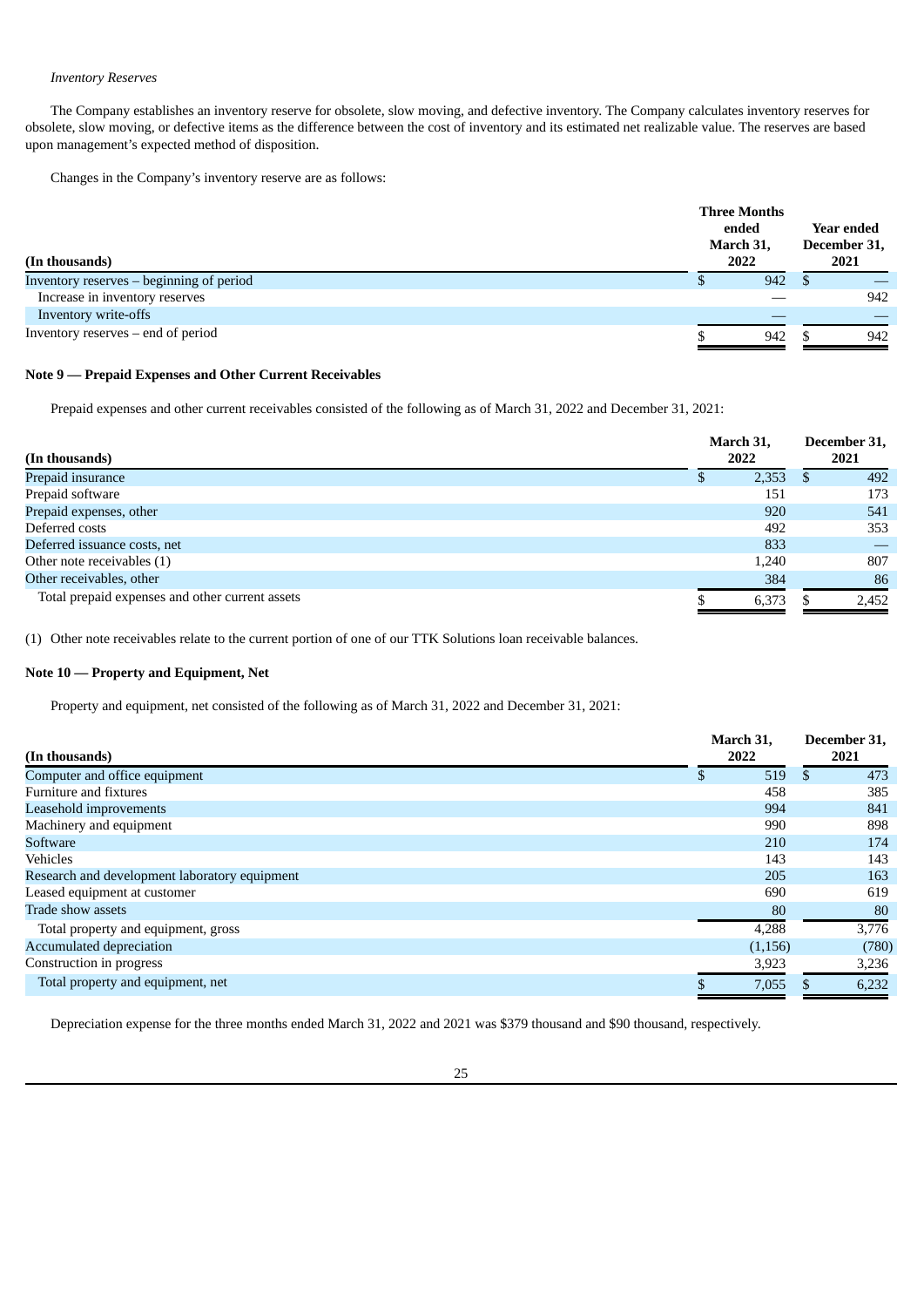## **Note 11 — Intangible Assets, Net and Goodwill**

The Company records intangible assets initially at fair value and tests these values periodically for impairment. Goodwill represents the excess of the purchase price over the fair value of identifiable tangible and intangible assets acquired and liabilities assumed in a business combination and is tested at least annually for impairment. The Company performs an impairment test of goodwill during the fourth quarter of each year or sooner if indicators of potential impairment arise. There were no such indicators in the three months ended March 31, 2022.

Intangible assets, net as of March 31, 2022 was as follows:

|                                  |    |                    | <b>Intangible Assets, Gross</b>                |                   |                    | <b>Accumulated Amortization</b>              |                   |    | <b>Intangible Assets, Net</b> |  |                   |
|----------------------------------|----|--------------------|------------------------------------------------|-------------------|--------------------|----------------------------------------------|-------------------|----|-------------------------------|--|-------------------|
| (In thousands)                   |    | January 1,<br>2022 | <b>Additions</b><br>and<br>Retirements,<br>net | March 31.<br>2022 | January 1,<br>2022 | <b>Expense</b><br>and<br>Retirements.<br>net | March 31.<br>2022 |    | January 1,<br>2022            |  | March 31.<br>2022 |
| Trade names                      | S. | 2,418              | 317                                            | 2,735             | (227)              | (91)                                         | (318)             | -S | 2,191                         |  | 2,417             |
| <b>Customer Relationships</b>    |    | 6,176              | 713                                            | 6,889             | (302)              | (247)                                        | (549)             |    | 5,874                         |  | 6,340             |
| Acquired developed<br>Technology |    | 4.911              | 1,432                                          | 6.343             | (191)              | (255)                                        | (446)             |    | 4.720                         |  | 5,897             |
| Non-compete                      |    | 1,202              |                                                | 1,202             | (60)               | (60)                                         | (120)             |    | 1,142                         |  | 1,082             |
| Capitalized website costs        |    | 245                |                                                | 245               | (100)              | (20)                                         | (120)             |    | 145                           |  | 125               |
| Total                            |    | 14,952             | 2,462                                          | 17,414            | (880)              | (673)                                        | (1,553)           |    | 14,072                        |  | 15,861            |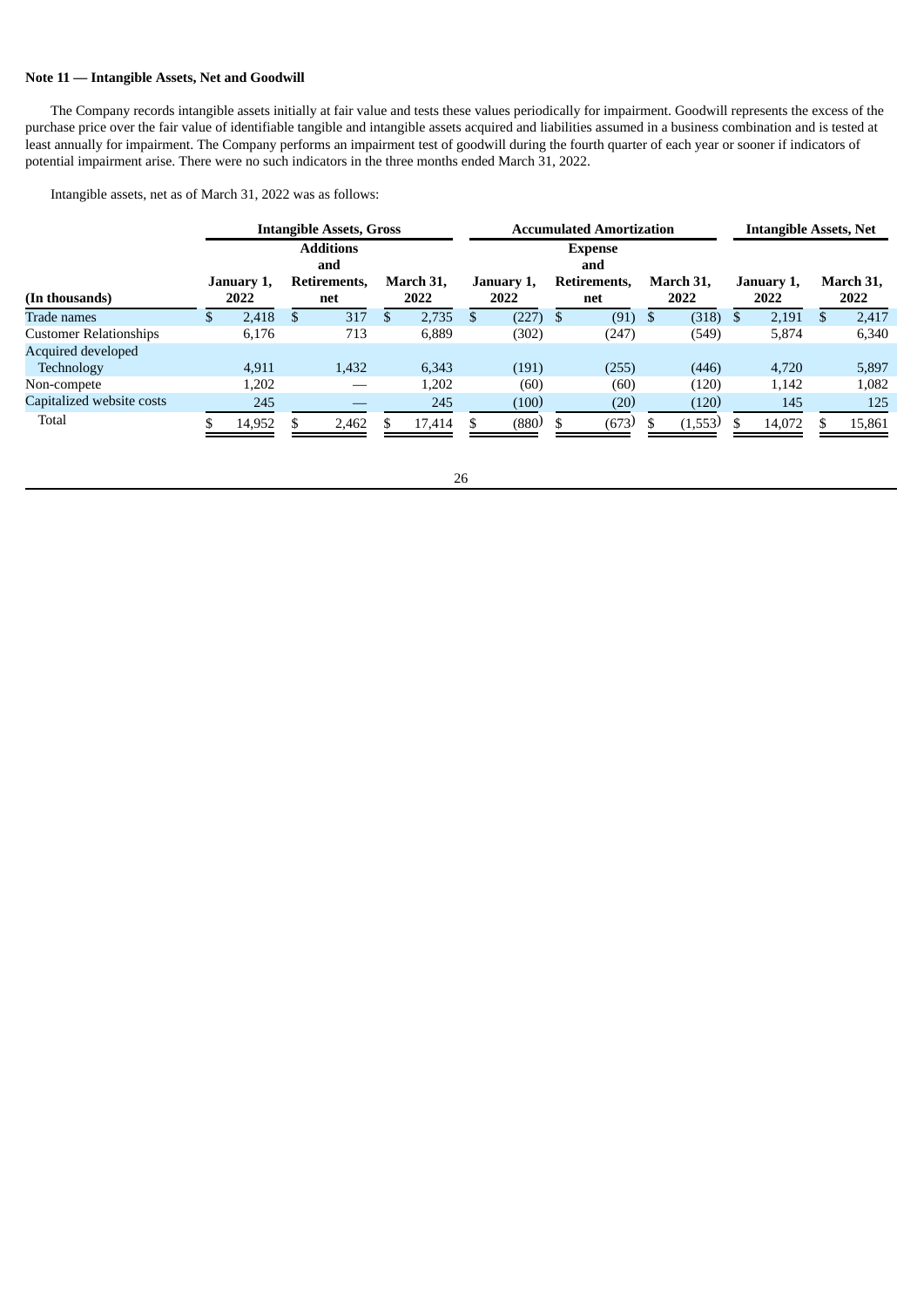Intangible assets, net as of December 31, 2021 was as follows:

|                               |     |                    |     | <b>Intangible Assets, Gross</b> |                      |    |                    |   | <b>Accumulated Amortization</b> |              |                      | <b>Intangible Assets, Net</b> |                      |
|-------------------------------|-----|--------------------|-----|---------------------------------|----------------------|----|--------------------|---|---------------------------------|--------------|----------------------|-------------------------------|----------------------|
|                               |     |                    |     | <b>Additions</b><br>and         |                      |    |                    |   | <b>Expense</b><br>and           |              |                      |                               |                      |
| (In thousands)                |     | January 1,<br>2021 |     | Retirements.<br>net             | December 31.<br>2021 |    | January 1,<br>2021 |   | Retirements.<br>net             |              | December 31.<br>2021 | January 1,<br>2021            | December 31.<br>2021 |
| Trade names                   | ЭD. | 930                | \$. | 1,488                           | 2,418                | S. | (88)               | ъ | (139)                           | <sup>3</sup> | (227)                | 842                           | 2,191                |
| <b>Customer Relationships</b> |     | 850                |     | 5,326                           | 6,176                |    | (89)               |   | (213)                           |              | (302)                | 761                           | 5,874                |
| Acquired developed            |     |                    |     |                                 |                      |    |                    |   |                                 |              |                      |                               |                      |
| Technology                    |     |                    |     | 4.911                           | 4.911                |    |                    |   | (191)                           |              | (191)                |                               | 4,720                |
| Non-compete                   |     |                    |     | 1,202                           | 1,202                |    |                    |   | (60)                            |              | (60)                 |                               | 1,142                |
| Capitalized website costs     |     | 139                |     | 106                             | 245                  |    | (48)               |   | (52)                            |              | (100)                | 91                            | 145                  |
| Total                         |     | 1,919              |     | 13,033                          | 14,952               |    | (225)              |   | (655)                           |              | (880)                | 1,694                         | 14,072               |

Amortization expense recorded in general and administrative in the consolidated statements of operations were \$673 thousand and \$58 thousand for the three months ended March 31, 2022 and 2021, respectively.

Estimated amortization expense for the remainder of 2022 and subsequent years for acquired intangible assets:

## **Years ending December 31 (In thousands), Amount**

| <b>I can's change December 31 (In unusalius)</b> , | Aunount |
|----------------------------------------------------|---------|
| Remaining 2022                                     | 2,103   |
| 2023                                               | 2,772   |
| 2024                                               | 2,763   |
| 2025                                               | 2,737   |
| 2026                                               | 2,486   |
| 2027 and thereafter                                | 3,000   |
| Total                                              | 15,861  |

Goodwill consisted of the following:

| (In thousands)                          | <b>Three Months</b><br>ended<br>March 31,<br>2022 |        |  | <b>Year ended</b><br>December 31,<br>2021 |  |  |
|-----------------------------------------|---------------------------------------------------|--------|--|-------------------------------------------|--|--|
| Goodwill - beginning of period          |                                                   | 50,090 |  | 632                                       |  |  |
| Goodwill acquired during period         |                                                   | 4,368  |  | 49,458                                    |  |  |
| Goodwill purchase accounting adjustment |                                                   | 86     |  |                                           |  |  |
| Goodwill - end of period                |                                                   | 54,544 |  | 50,090                                    |  |  |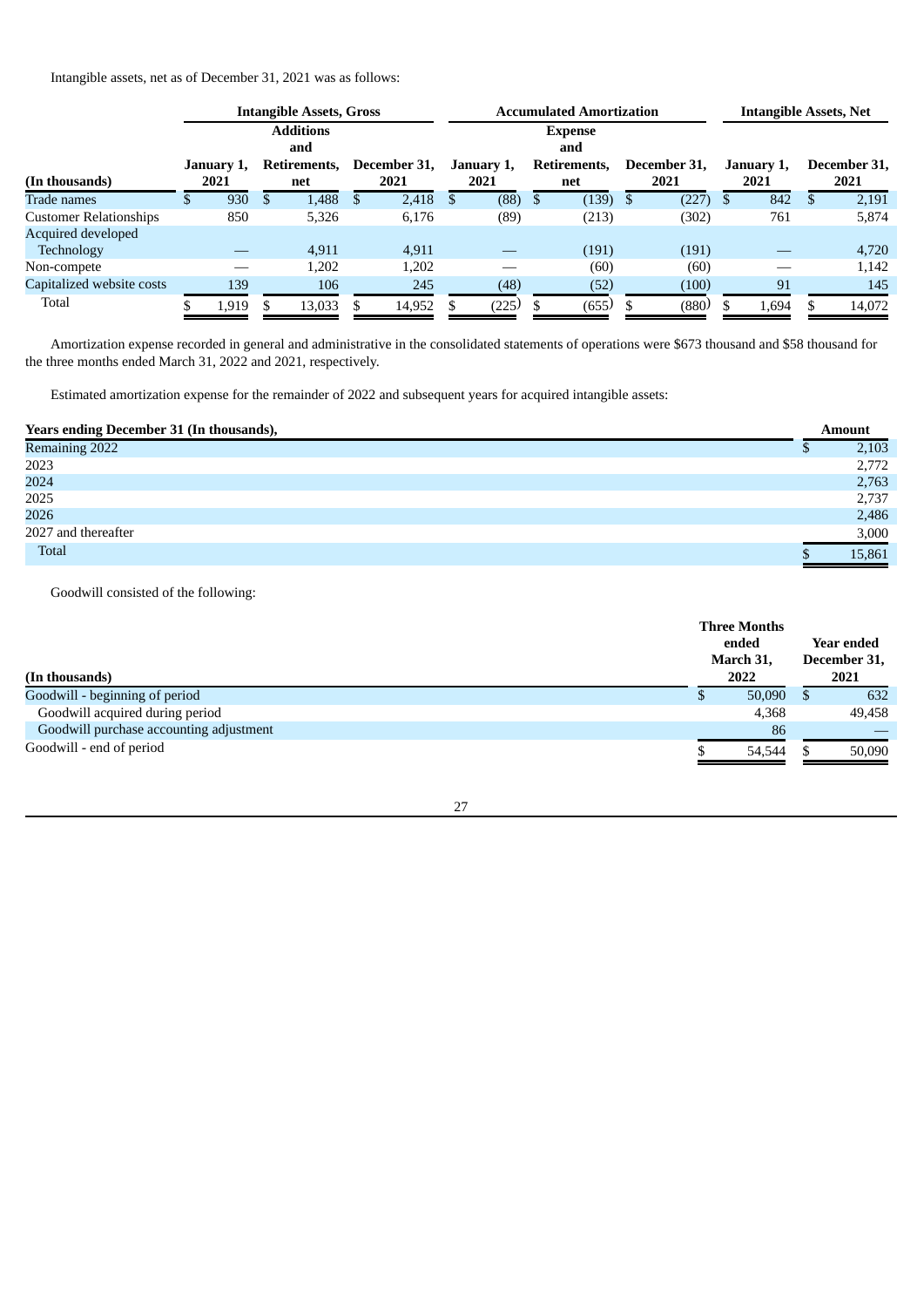## **Note 12** — **Other Non-Current Assets**

Other non-current assets consisted of the following as of March 31, 2022 and December 31, 2021:

| (In thousands)                                 |  | March 31,<br>2022 | December 31,<br>2021 |       |  |
|------------------------------------------------|--|-------------------|----------------------|-------|--|
| Deferred debt issuance costs, non-current, net |  | 1,817             |                      |       |  |
| Long-term deferred commissions expense         |  | 1,266             |                      | 1,101 |  |
| Security deposits                              |  | 97                |                      | 83    |  |
| Total other non-current assets                 |  | 3.180             |                      | 1.184 |  |

## **Note 13 — Accrued Expenses and Other Current Liabilities**

Accrued expenses and other current liabilities consisted of the following as of March 31, 2022 and December 31, 2021:

| (In thousands)                                       |   | March 31,<br>2022 | December 31,<br>2021 |        |  |
|------------------------------------------------------|---|-------------------|----------------------|--------|--|
| Accrued acquisition liability (1)                    | S | 11,179            | S.                   | 9,198  |  |
| Sales tax payable (2)                                |   | 5,520             |                      | 5,290  |  |
| Accrued construction costs                           |   | 8.542             |                      | 8,803  |  |
| Compensation related fees                            |   | 3,232             |                      | 3,491  |  |
| Accrued professional fees                            |   | 466               |                      | 1,104  |  |
| Accrued warranty expenses                            |   | 398               |                      | 398    |  |
| Accrued consulting fees                              |   |                   |                      | 75     |  |
| Accrued inventory purchases                          |   | 536               |                      | 201    |  |
| Financing lease liabilities                          |   | 182               |                      | 156    |  |
| Accrued non-income taxes                             |   | 57                |                      | 48     |  |
| Total accrued expenses and other current liabilities |   | 30.112            |                      | 28,764 |  |

(1) Accrued acquisition liabilities includes both the contingent consideration and the value of held back Common Stock associated with the 2022 acquisition of Lab Society and the 2021 acquisitions of Precision, Cascade and PurePressure.

(2) Sales tax payable primarily represents identified sales and use tax liabilities arising from our acquisition of Precision and Cascade. These amounts are included as part of our initial purchase price allocations and are the subject matter of an indemnification claim under the Precision and Cascade acquisition agreement.

### **Note 14 — Business Combination**

## **Acquisition of Lab Society**

On February 1, 2022, the Company entered into an Agreement and Plan of Merger (the "Merger Agreement") with Lab Society, Lab Society NewCo, LLC, a newly-formed wholly-owned subsidiary of the Company ("Merger Sub"), Michael S. Maibach Jr., as the Owner Representative thereunder, and each of the shareholders of Lab Society (collectively, the "Owners"), pursuant to which the Company agreed to acquire Lab Society. Concurrently with the execution of the Merger Agreement, the Company consummated the merger of Lab Society with and into Merger Sub, with Merger Sub surviving such merger as a wholly-owned subsidiary of the Company (the "Lab Society Acquisition").

The aggregate consideration for the Lab Society Acquisition consisted of: (a) \$4.0 million in cash, subject to certain adjustments for working capital, cash and indebtedness of Lab Society at closing; (b) 425,611 shares of Common Stock (the "Buyer Shares"); and (c) the Earn-out Consideration (as defined below), to the extent earned.

The Company withheld 127,682 of the Buyer Shares issuable to the Owners (the "Holdback Lab Buyer Shares") for the purpose of securing any postclosing adjustment owed to the Company and any claim for indemnification or payment of damages to which the Company may be entitled under the Merger Agreement. The Holdback Lab Buyer Shares will be released following the twelve-month anniversary of the Closing Date in accordance with and subject to the conditions of the Merger Agreement.

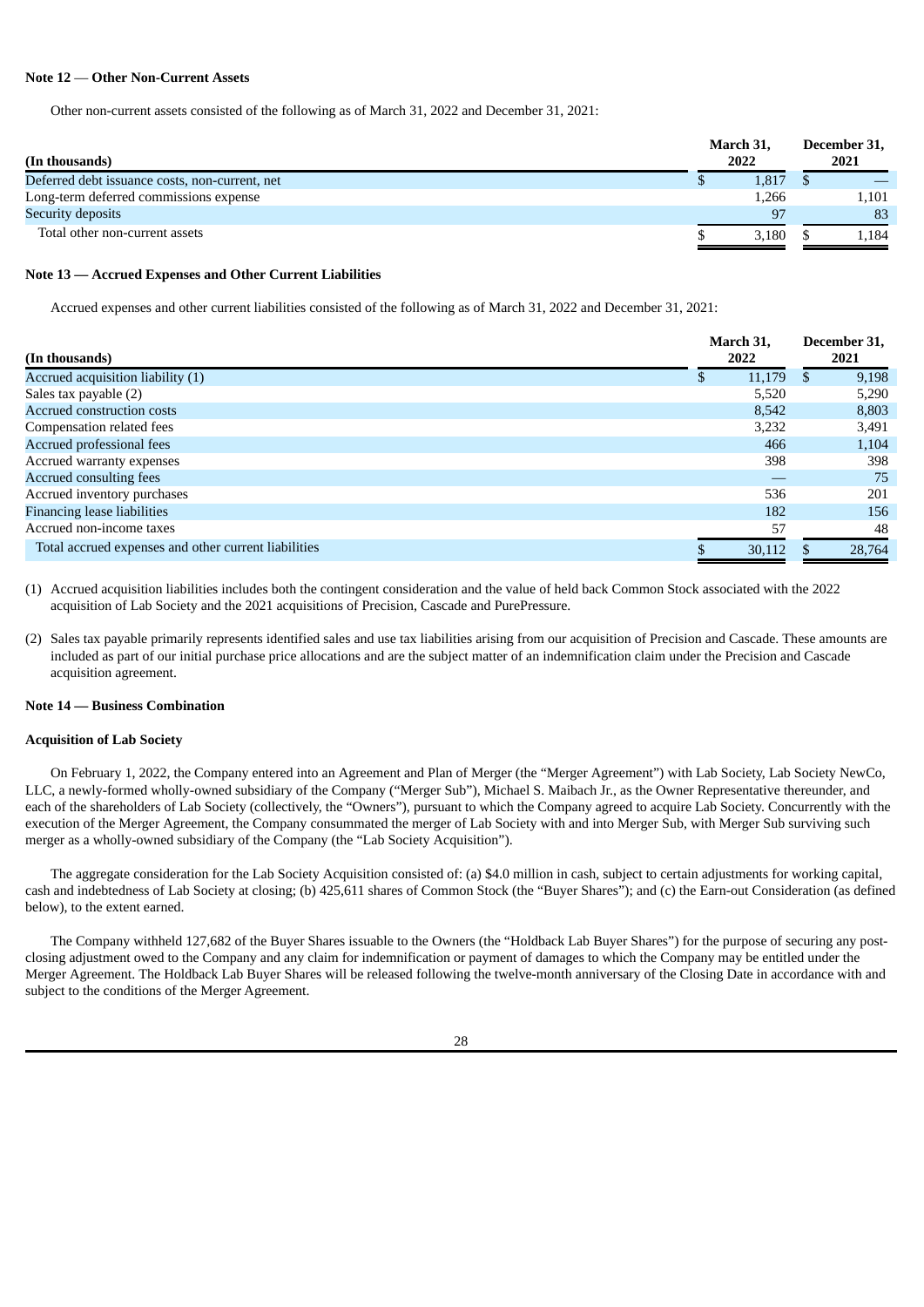The Merger Agreement includes customary post-closing adjustments, representations and warranties and covenants of the parties. The Owners may become entitled to additional consideration with a value of up to \$3.5 million based on the eligible net revenues achieved by the Lab Society business during the fiscal years ending December 31, 2022 and December 31, 2023, of which 50% will be payable in cash and the remaining 50% will be payable by issuing shares of Common Stock.

Transaction and related costs, consisting primarily of professional fees, directly related to the acquisition, totaled approximately \$28 thousand for the three months ended March 31, 2022. All transaction and related costs were expensed as incurred and are included in general and administrative expenses.

The Company has prepared purchase price allocations for the business combination with Lab Society on a preliminary basis. Changes to those allocations may occur as additional information becomes available during the respective measurement period (up to one year from the acquisition date). Fair values still under review as of March 31, 2022 include values assigned to identifiable intangible assets and goodwill.

The following table sets forth the components and the allocation of the purchase price for the business combination:

## **(In thousands)**

| <b>Purchase price consideration:</b>                              |             |
|-------------------------------------------------------------------|-------------|
| <b>Estimated closing proceeds</b>                                 | \$<br>4,002 |
| <b>Transaction expenses</b>                                       | 80          |
| Closing buyer shares                                              | 1,904       |
| Holdback buyer shares                                             | 816         |
| Earn-out consideration                                            | 1,420       |
| Estimated working capital adjustment                              | (255)       |
| Fair value of total consideration transferred                     | 7,967       |
| Total purchase price, net of cash acquired                        | 7,401       |
|                                                                   |             |
| Fair value allocation of purchase price:                          |             |
| Cash and cash equivalents                                         | \$<br>565   |
| Accounts receivable                                               | 511         |
| Inventory                                                         | 2,130       |
| Prepaid expenses and other current receivables                    | 55          |
| Right of use assets, net                                          | 304         |
| Property and equipment, net                                       | 177         |
| Prepaid and refundable taxes                                      | 194         |
| Accounts payable, accrued expenses, and other current liabilities | (1,224)     |
| Deferred revenue                                                  | (963)       |
| Deferred tax liability                                            | (237)       |
| Finance lease liabilities, current                                | (36)        |
| Finance lease liabilities, noncurrent                             | (35)        |
| Operating lease liabilities, current                              | (112)       |
| Operating lease liabilities, noncurrent                           | (192)       |
| Acquired intangible assets                                        | 2,462       |
| Goodwill                                                          | 4,368       |
| Total purchase price                                              | 7,967       |

Identified intangible assets consist of trade names, technology, and customer relationships. The fair value of intangible assets and the determination of their respective useful lives were made in accordance with ASC 805 and are outlined in the table below:

|                                                        |    | <b>Asset</b><br><b>Value</b> | <b>Useful Life</b> |
|--------------------------------------------------------|----|------------------------------|--------------------|
| (In thousands)<br><b>Identified intangible assets:</b> |    |                              |                    |
|                                                        |    |                              |                    |
| Trade names                                            | P. | 317                          | 5 years            |
| Acquired developed technology                          |    | 1,432                        | 8 years            |
| <b>Customer relationships</b>                          |    | 713                          | 6 years            |
| Total identified intangible assets                     |    | 2.462                        |                    |

The Company's initial fair value estimates related to the various identified intangible assets of Lab Society were determined under various valuation approaches including the Income Approach, Relief-from-Royalty Method, and Discounted Cash Flow Method. These valuation methods require management to project revenues, operating expenses, working capital investment, capital spending and cash flows for the reporting unit over a multiyear period, as well as determine the weighted-average cost of capital to be used as a discount rate.

The Company amortizes its intangible assets assuming no residual value over periods in which the economic benefit of these assets is consumed.

The amount of revenue of Lab Society included in the consolidated statement of operations from the acquisition date of February 1, 2022 to March 31, 2022 was \$1.5 million.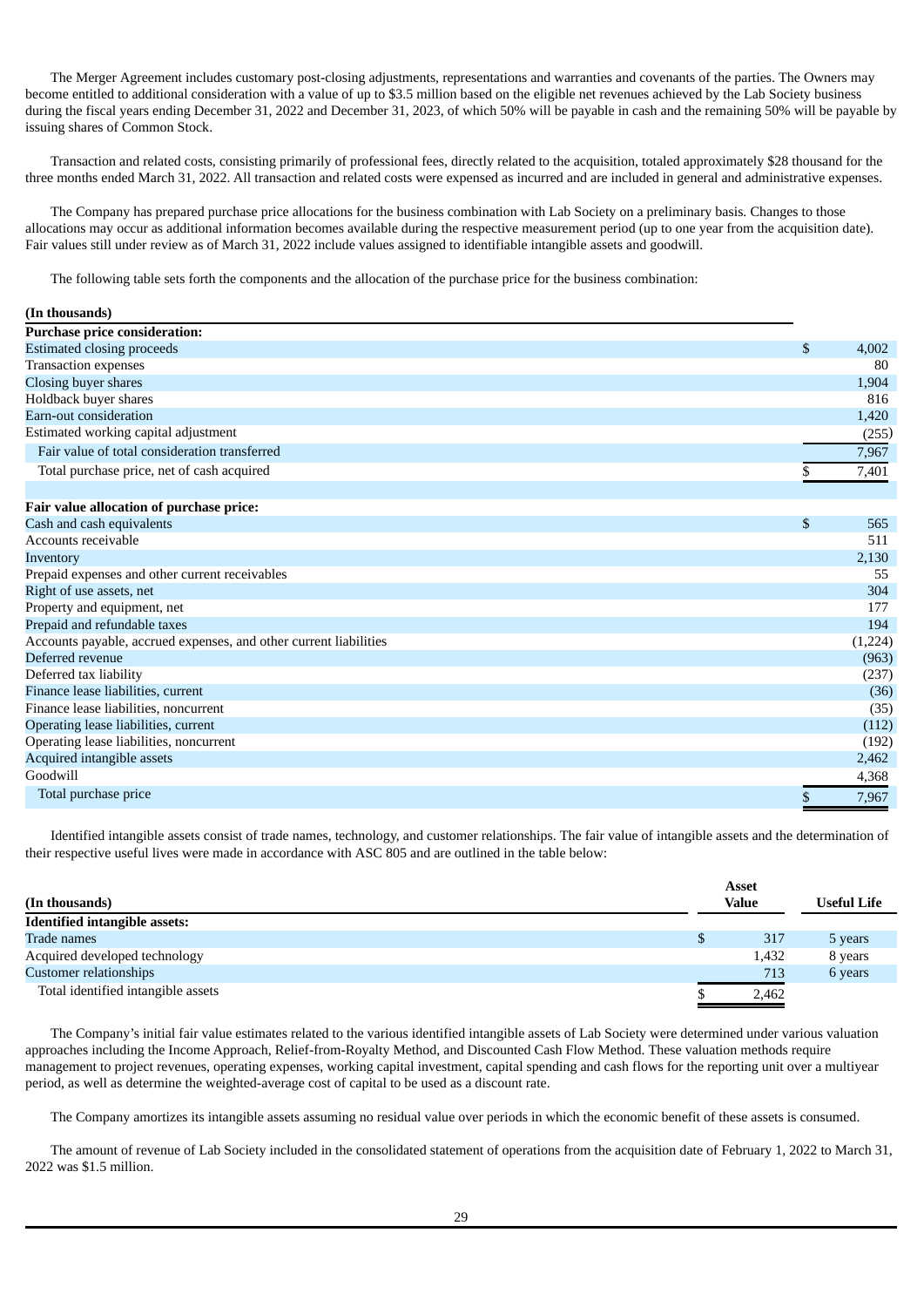### **Acquisition of Precision and Cascade**

On September 29, 2021 (the "Execution Date"), the Company entered into a Plan of Merger and Equity Purchase Agreement, as amended by an amendment dated as of October 1, 2021 (as amended, the "Purchase Agreement"), with Sinclair Scientific, LLC, a Delaware limited liability company ("Sinclair"), Mass2Media, LLC, d/b/a PX2 Holdings, LLC, d/b/a Precision Extraction Solutions, a Michigan limited liability company ("Precision"); and each of the equity holders of Sinclair named therein (collectively, the "Sinclair Members"). On October 1, 2021, the Company consummated the transactions contemplated by the Purchase Agreement.

Subject to the terms and conditions set forth in the Purchase Agreement, (1) Sinclair transferred, to the Company, and the Company purchased (the "Interest Purchase") from Sinclair, 100% of the equity interests of Cascade Sciences, LLC, a Delaware limited liability company ("Cascade"), such that immediately after the consummation of such Interest Purchase, Cascade became a wholly-owned subsidiary of the Company, and (2) Precision merged (the "Merger") with and into a newly-formed wholly-owned subsidiary of the Company, Precision Extraction NewCo, LLC.

The aggregate consideration for the Interest Purchase and the Merger consisted of: (a) the sum of \$30 million in cash, plus consideration payable to holders of outstanding Sinclair equity awards, subject to certain adjustments for working capital, cash and indebtedness, payable in connection with the Interest Purchase; (b) the number of shares of Common Stock, subject to adjustment, equal to the quotient of (i) \$20.0 million divided by (ii) the volume weighted-average price per share of Common Stock on The Nasdaq Capital Market for the 30 consecutive trading days ending on the Execution Date (the "VWAP Price"), issuable in connection with the Merger; and (c) the True-Up Buyer Shares, if any (as defined below), issuable in connection with the Merger.

The Purchase Agreement includes customary post-closing adjustments, representations and warranties and covenants of the parties. The Sinclair Members may become entitled to additional shares of Common Stock (the "True-Up Buyer Shares") and cash (together with the True-Up Buyer Shares, the "Aggregate True-Up Payment) based on the eligible net revenues (as defined in the Purchase Agreement) achieved by the Cascade and Precision businesses during the fiscal year ending December 31, 2021. However, in no event shall the aggregate purchase price paid by the Company pursuant to the terms of the Purchase Agreement, taking into account any Aggregate True-Up Payment in favor of the Sinclair Members, exceed \$65.0 million. During the fourth quarter of 2021, the fair value of the contingent earn-out consideration totaled \$5.4 million based on Sinclair Members achieving certain revenue targets.

Transaction and related costs, consisting primarily of professional fees, directly related to the acquisition, totaled approximately \$38 thousand for the three months ended March 31, 2022. All transaction and related costs were expensed as incurred and are included in selling, general and administrative expenses. The purchase price allocation for the business combination has been prepared on a preliminary basis and changes to those allocations may occur as additional information becomes available during the measurement period (up to one year from the acquisition date).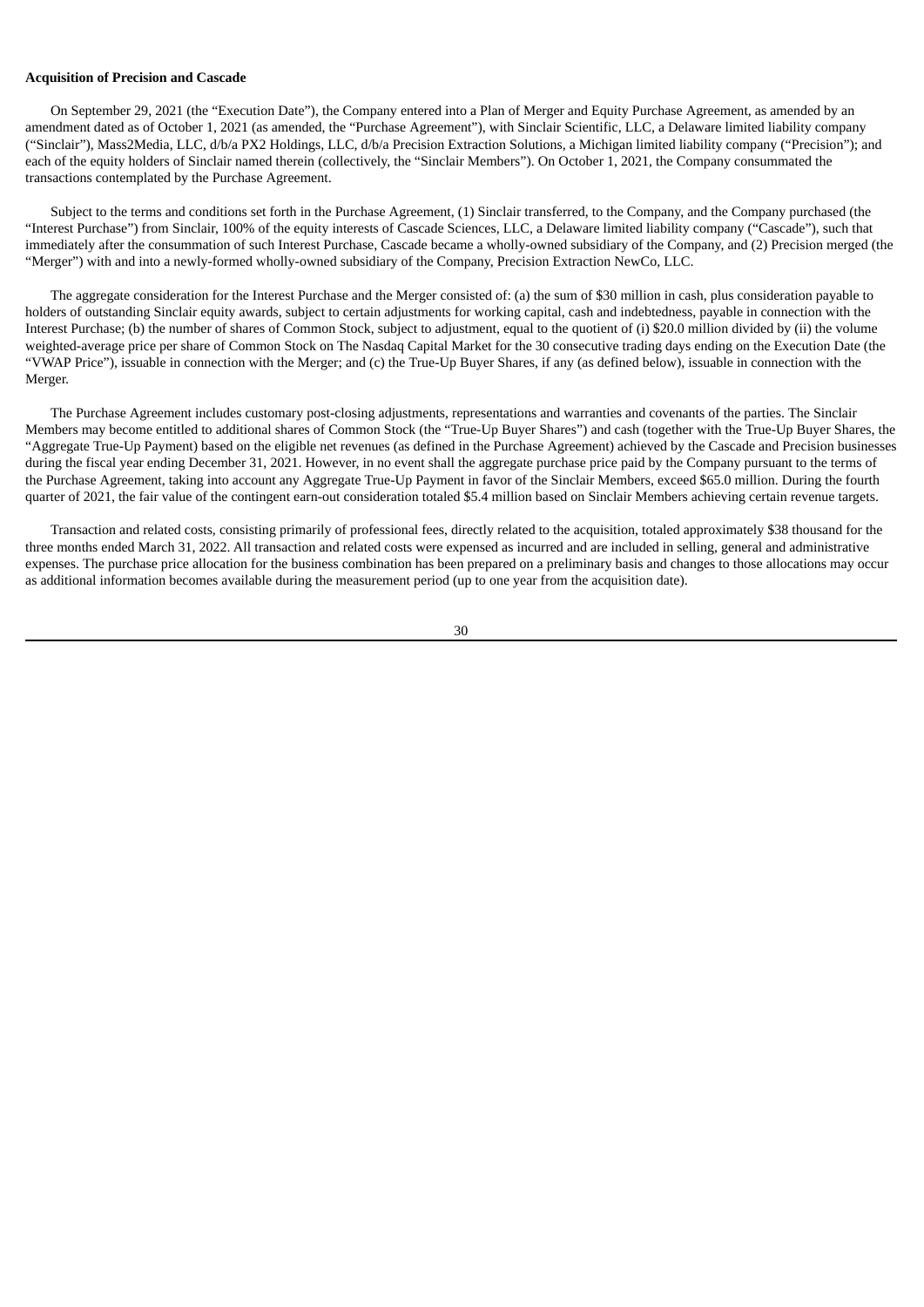The following table sets forth the components and the allocation of the purchase price for the business combination:

| (In thousands)                                        |  |        |
|-------------------------------------------------------|--|--------|
| <b>Purchase price consideration:</b>                  |  |        |
| Cash paid to Sinclair Members at close                |  | 23,000 |
| Cash contributed to escrow accounts at close          |  | 7.000  |
| Cash paid for excess net working capital              |  | 1,430  |
| Stock issued at close                                 |  | 14,535 |
| Fair value of contingent consideration to be achieved |  | 3,953  |
| Fair value of total consideration transferred         |  | 49,918 |
| Total purchase price, net of cash acquired            |  | 48.630 |

## **Fair value allocation of purchase price:**

| r an vanc anocation or parenase price.         |             |
|------------------------------------------------|-------------|
| Cash and cash equivalents                      | \$<br>1,288 |
| Accounts receivable                            | 897         |
| Inventory                                      | 6,761       |
| Prepaid expenses and other current receivables | 1,736       |
| Property and equipment, net                    | 970         |
| Right of use assets, net                       | 730         |
| Capitalized web costs, net                     | 2           |
| Accounts payable and accrued expenses          | (9,223)     |
| Deferred revenue                               | (5, 419)    |
| Long-term debt                                 | (1,961)     |
| Operating lease liabilities, current           | (392)       |
| Operating lease liabilities, noncurrent        | (362)       |
| Acquired intangible assets                     | 9,889       |
| Goodwill                                       | 45,002      |
| Total purchase price                           | 49,918      |
|                                                |             |

Identified intangible assets consist of trade names, technology, non-compete agreements, and customer relationships. The fair value of intangible assets and the determination of their respective useful lives were made in accordance with ASC 805 and are outlined in the table below:

|                                      | <b>Asset</b> |                    |
|--------------------------------------|--------------|--------------------|
| (In thousands)                       | <b>Value</b> | <b>Useful Life</b> |
| <b>Identified intangible assets:</b> |              |                    |
| Trade names                          | \$<br>1,260  | 6 to 7 years       |
| Acquired developed technology        | 3,818        | 5 years            |
| Non-compete agreements               | 1,202        | 5 years            |
| Customer relationships               | 3,609        | 7 to 8 years       |
| Total identified intangible assets   | 9,889        |                    |
|                                      |              |                    |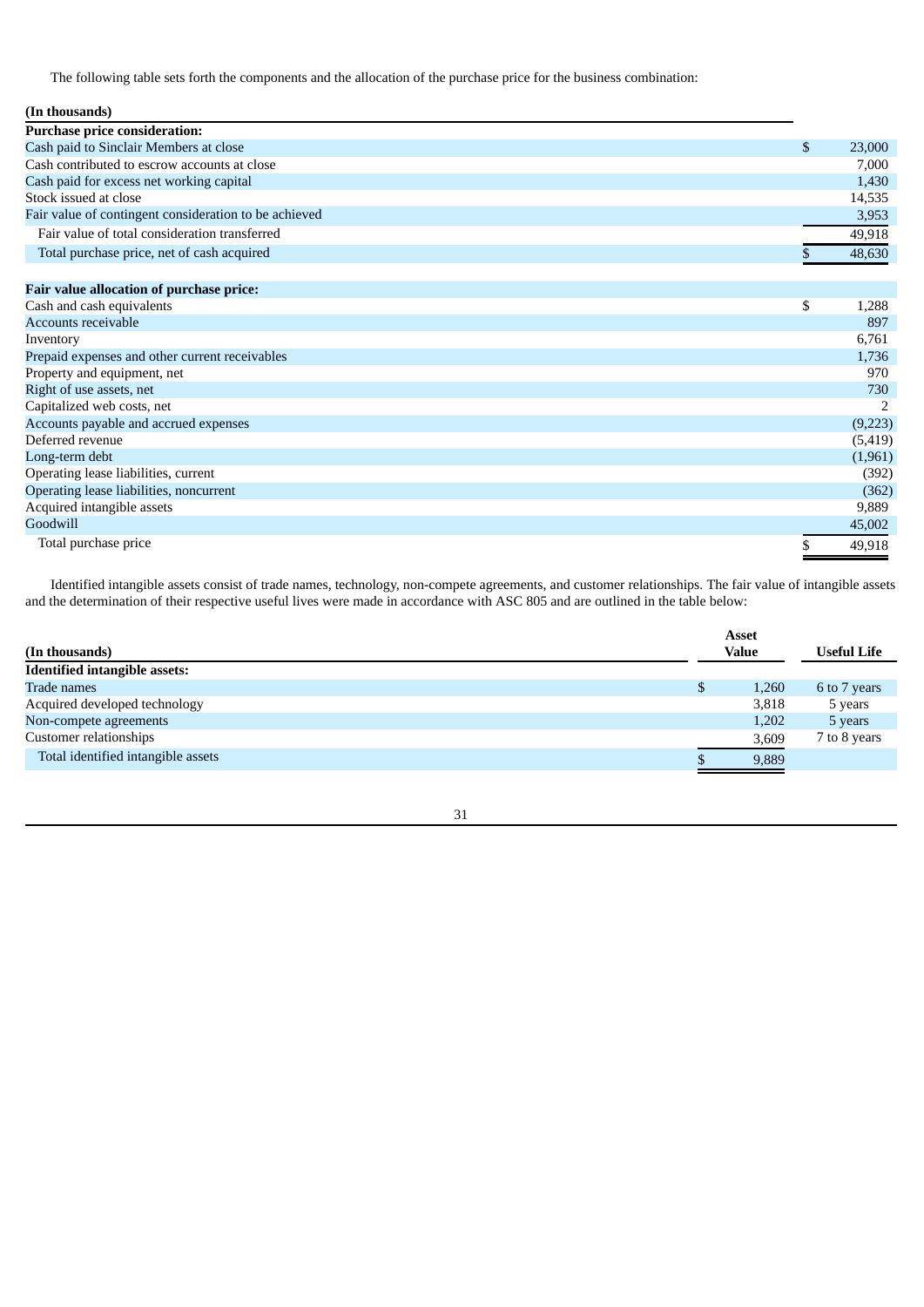The Company's initial fair value estimates related to the various identified intangible assets were determined under various valuation approaches including the Income Approach, Relief-from-Royalty Method, and Discounted Cash Flow Method. These valuation methods require management to project revenues, operating expenses, working capital investment, capital spending and cash flows for the reporting unit over a multiyear period, as well as determine the weighted-average cost of capital to be used as a discount rate.

The Company amortizes its intangible assets assuming no residual value over periods in which the economic benefit of these assets is consumed.

### **Acquisition of PurePressure**

On December 31, 2021, the Company entered into a Membership Interest Purchase Agreement (the "Pure Purchase Agreement") with PurePressure, LLC, a Colorado Limited liability company ("PurePressure") and the members of PurePressure (collectively, the "Members"), Benjamin Britton as the Member Representative thereunder, and each of the Members. Concurrently with the execution of the Pure Purchase Agreement, the Company consummated the acquisition of all the outstanding equity interests of PurePressure, such that immediately after the consummation of such purchase, PurePressure became a wholly-owned subsidiary of the Company (the "Acquisition").

The aggregate consideration for the Acquisition consisted of: (a) \$4.0 million in cash, subject to certain adjustments for working capital, cash and indebtedness of PurePressure at closing; (b) 329,179 shares of Common Stock (the "Buyer Shares"); and (c) the Earn-out Consideration (as defined below), to the extent earned.

The Company withheld 88,878 of the Buyer Shares issuable to certain Members (the "Holdback Buyer Shares") for the purpose of securing any postclosing adjustment owed to the Company and any claim for indemnification or payment of damages to which the Company may be entitled under the Pure Purchase Agreement. The Holdback Buyer Shares will be released following the twelve-month anniversary of the Closing Date in accordance with and subject to the conditions of the Pure Purchase Agreement.

The Pure Purchase Agreement includes customary post-closing adjustments, representations and warranties and covenants of the parties. The Members may become entitled to additional consideration with a value of up to \$3.0 million based on the eligible net revenues achieved by the PurePressure business during the fiscal years ending December 31, 2022 and December 31, 2023, of which 40% will be payable in cash and the remaining 60% will be payable by issuing shares of Common Stock (collectively, the "Earn-out Consideration").

Transaction and related costs, consisting primarily of professional fees, directly related to the acquisition, totaled approximately \$562 thousand for the three months ended March 31, 2022. All transaction and related costs were expensed as incurred and are included in general and administrative expenses.

The purchase price allocation for the business combination has been prepared on a preliminary basis and changes to those allocations may occur as additional information becomes available during the respective measurement period (up to one year from the acquisition date). Fair values still under review as of March 31, 2022 include values assigned to identifiable intangible assets and goodwill.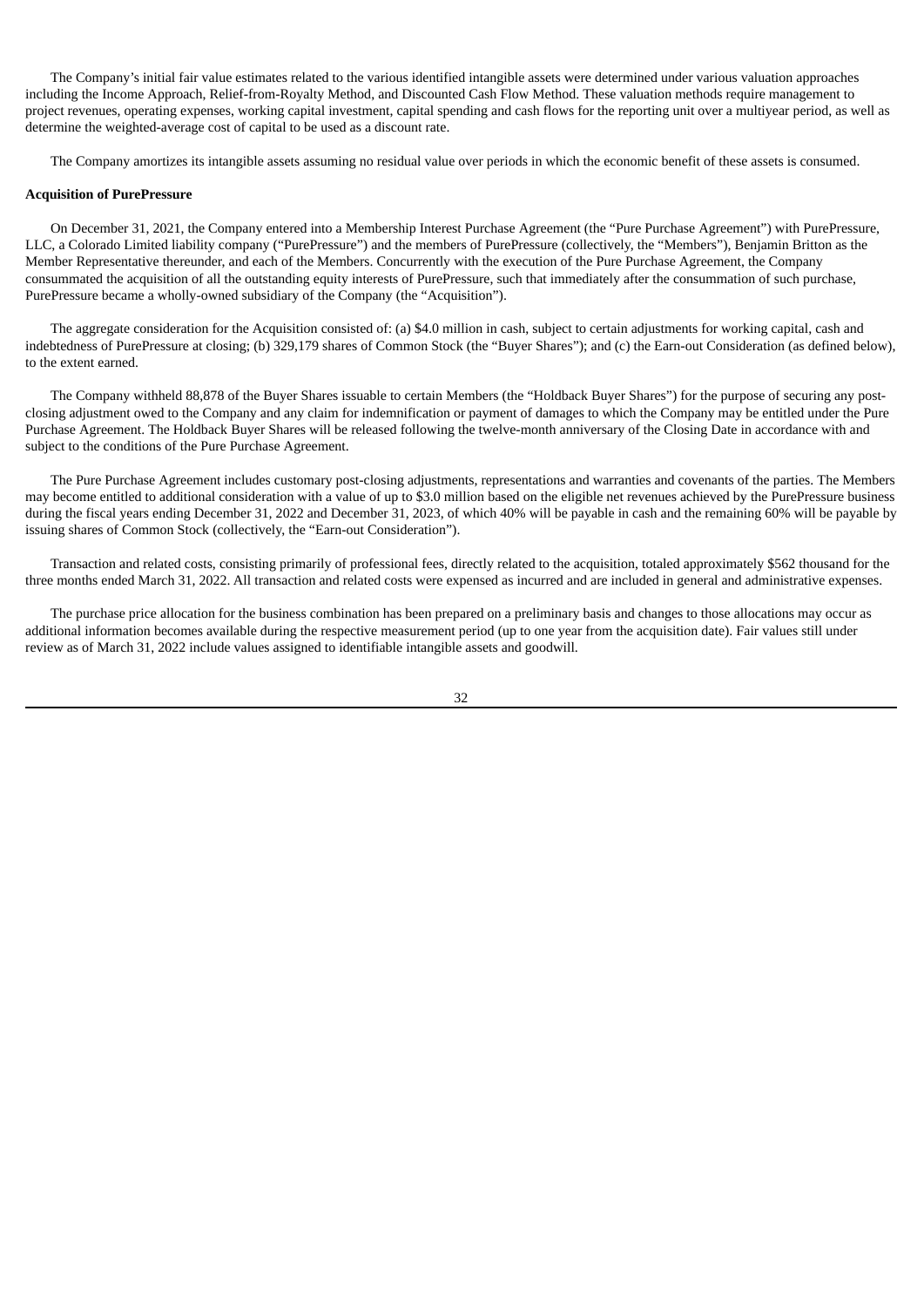The following table sets forth the components and the allocation of the purchase price for the business combination:

| (In thousands)                                  |    |       |
|-------------------------------------------------|----|-------|
| <b>Purchase price consideration:</b>            |    |       |
| <b>Estimated closing proceeds</b>               | \$ | 3,613 |
| Indebtedness paid                               |    | 320   |
| <b>Transaction expenses</b>                     |    | 115   |
| Closing buyer shares                            |    | 2,211 |
| Holdback buyer shares                           |    | 654   |
| Earn-out consideration                          |    | 707   |
| Estimated working capital adjustments           |    | 330   |
| Fair value of total consideration transferred   |    | 7,950 |
| Total purchase price, net of cash acquired      |    | 7,647 |
|                                                 |    |       |
| <b>Fair value allocation of purchase price:</b> |    |       |
| Cash and cash equivalents                       | \$ | 303   |
| Accounts receivable, net                        |    | 48    |
| Inventory                                       |    | 1,537 |
| التجاري التسم ووددها والمستحدث ومنسو والمسار    |    | 210   |

| <b>ILIVELILOLY</b>                             | ∕ دد,⊥ |
|------------------------------------------------|--------|
| Property and equipment, net                    | 219    |
| Right of use assets, net                       | 191    |
| Prepaid expenses and other current receivables | 61     |
| Other non-current assets                       | 16     |
| Accounts payable and accrued expenses          | (765)  |
| Deferred revenue                               | (762)  |
| Operating lease liabilities, current           | (117)  |
| Operating lease liabilities, noncurrent        | (74)   |
| Finance lease liabilities, current             | (4)    |
| Finance lease liabilities, noncurrent          | (10)   |
| Notes payable, current                         | (260)  |
| Notes payable, noncurrent                      | (12)   |
| Acquired intangible assets                     | 3,037  |
| Goodwill                                       | 4,542  |
| Total purchase price                           | 7,950  |
|                                                |        |

Identified intangible assets consist of trade names, technology, and customer relationships. The fair value of intangible assets and the determination of their respective useful lives were made in accordance with ASC 805 and are outlined in the table below:

|                                      | <b>Asset</b> |                    |
|--------------------------------------|--------------|--------------------|
| (In thousands)                       | <b>Value</b> | <b>Useful Life</b> |
| <b>Identified intangible assets:</b> |              |                    |
| Trade name                           | \$<br>227    | 5 years            |
| Acquired developed technology        | 1,093        | 8 years            |
| <b>Customer relationships</b>        | 1,717        | 5 years            |
| Total identified intangible assets   | 3,037        |                    |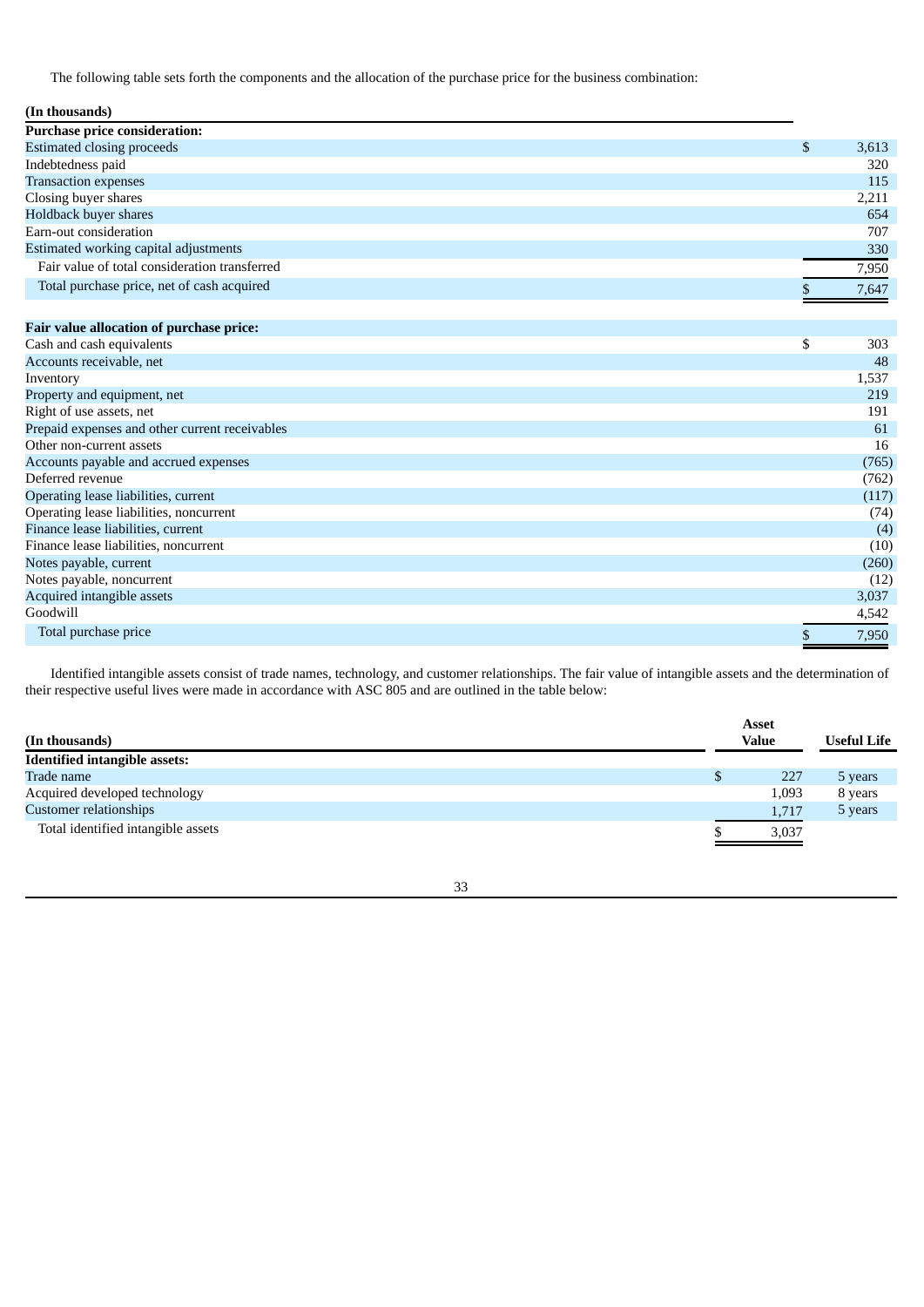Subject to certain customary limitations, (i) the Members will indemnify the Company and its affiliates, officers, directors and other agents against certain losses related to, among other things, breaches of the Members' and PurePressure's representations and warranties, indebtedness, transaction expenses, pre-closing taxes and the failure to perform covenants or obligations under the Pure Purchase Agreement, and (ii) the Company will indemnify the Members and their respective affiliates, officers, directors and other agents against certain losses related to, among other things, breaches of the Company's representations and warranties and the failure to perform covenants or obligations under the Pure Purchase Agreement.

## **Note 15 – Debt**

The Company's debt consisted of:

|                                                                 | March 31,<br>2022 | December 31,<br>2021 |
|-----------------------------------------------------------------|-------------------|----------------------|
| Note payable – SPA Note                                         | 65,000<br>\$      | -S                   |
| PPP Loan                                                        | 794               | 804                  |
| Other notes payable (1)                                         | 1,487             | 297                  |
| Total debt                                                      | 67,281            | 1,101                |
| Less: unamortized debt discount                                 | (13, 157)         |                      |
| Total debt, net of debt discount                                | 54,124            | 1,101                |
| Less: current portion, net of current unamortized debt discount | (2,970)           | (1,089)              |
| Long-term debt                                                  | 51,154            | 12                   |
|                                                                 |                   |                      |

(1) Other notes payable relates to one-year insurance premium that was financed over nine-months.

### *Note Payable*

### *Securities Purchase Agreement*

On March 14, 2022, the Company entered into a Securities Purchase Agreement (the "Securities Purchase Agreement") with an accredited investor (the "Investor"), pursuant to which the Company agreed to issue and sell to the Investor, in a private placement transaction, in exchange for the payment by the Investor of \$65 million, less applicable expenses, as set forth in the Securities Purchase Agreement, (i) a SPA Note in an aggregate principal amount of \$65 million, and (ii) a warrant (the "SPA Warrant") to purchase up to an aggregate of 6,881,108 shares of Common Stock.

The SPA Note is a senior secured obligation of the Company and ranks senior to all indebtedness of the Company. The Company will be required to make amortization payments equal to 4.0% of the original principal amount of the SPA Note on the first day of each calendar month starting on February 1, 2023 and extending through the maturity date of March 1, 2026 (the "Maturity Date"), at which time all remaining outstanding principal and accrued but unpaid interest will be due. The SPA Note has a stated interest rate of 6.75% per year, and the Company is required to pay interest on March 1, June 1, September 1, and December 1 of each calendar year through the Maturity Date. Following the one-year anniversary of the SPA Note's issuance, the Company may, in lieu of paying interest in cash, pay such interest in kind, in which case interest on the SPA Note will be calculated at the rate of 8.75% per year and will be added to the principal amount of the SPA Note.

At any time following the one-year anniversary of the SPA Note's issuance, the Company may prepay all (but not less than all) of the SPA Note by redemption at a price equal to 106.75% of the then-outstanding principal amount under the SPA Note, plus accrued but unpaid interest. The Investor will also have the option of requiring the Company to redeem the SPA Note if the Company undergoes a fundamental change at a price equal to 107% of the then-outstanding principal amount under the SPA Note, plus any accrued interest.

The Securities Purchase Agreement provides for up to two additional closings subject to certain conditions set forth in the Securities Purchase Agreement and on substantially the same terms as the initial closing. Each subsequent closing would result in the issuance of a senior secured note with an original principal amount of \$35.0 million and warrants to purchase shares of Common Stock for up to 65% of such principal amount divided by the closing price of Common Stock on the trading day immediately prior to such subsequent closing.

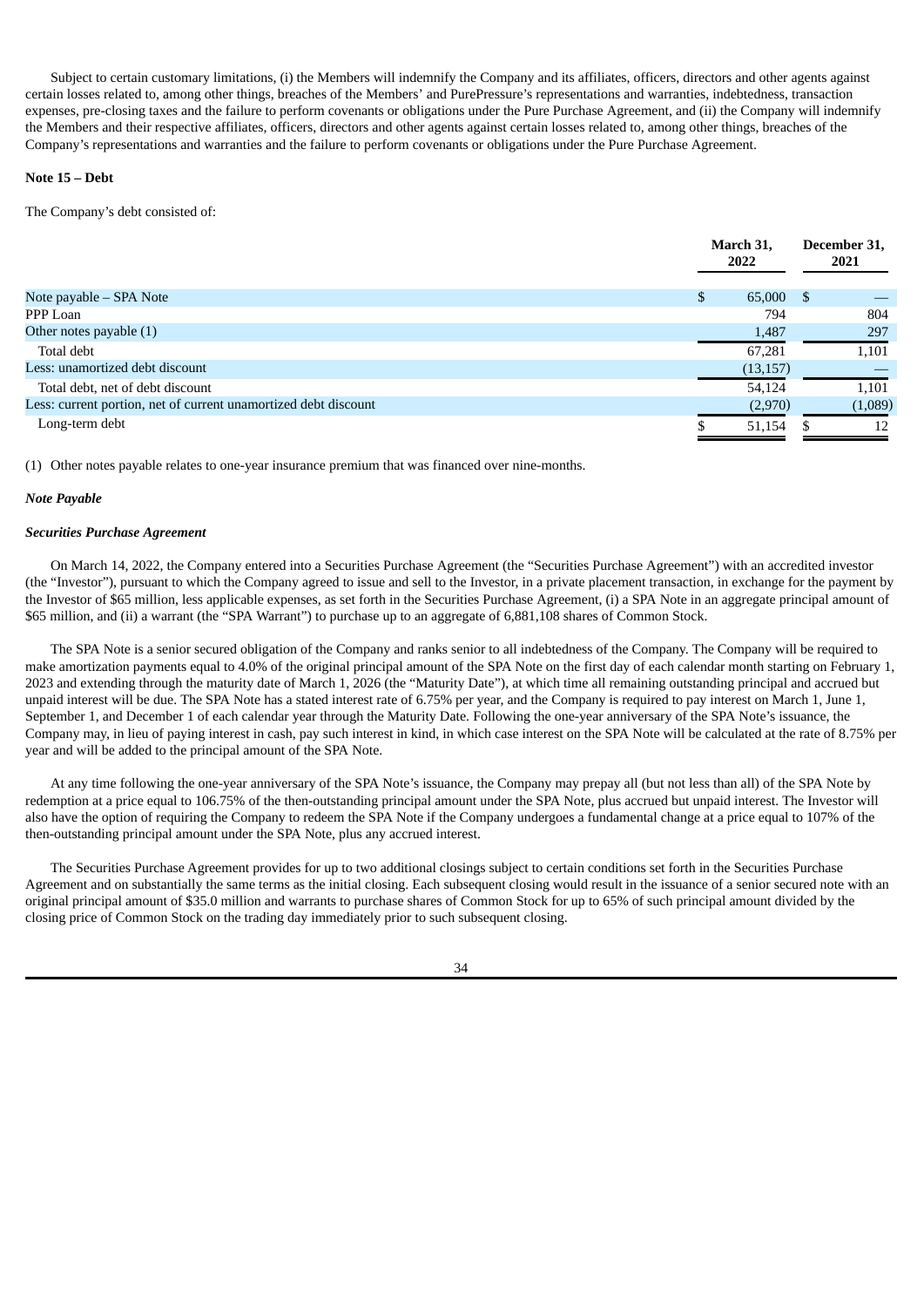The SPA Note imposes certain customary affirmative and negative covenants upon the Company, as well as covenants that (i) restrict the Company and its subsidiaries from incurring any additional indebtedness or suffering any liens, subject to specified exceptions, (ii) restrict the ability of the Company and its subsidiaries from making certain investments, subject to specified exceptions, (iii) restrict the declaration of any dividends or other distributions, subject to specified exceptions, (iv) require the Company to maintain specified earnings and adjusted EBITDA targets, and (v) require the Company to maintain minimum amounts of cash on hand. If an event of default under the SPA Note occurs, the Investor can elect to redeem the SPA Note for cash equal to 115% of the then-outstanding principal amount of the SPA Note (or such lesser principal amount accelerated by the Investor), plus accrued and unpaid interest, including default interest, which accrues at a rate per year equal to 15% from the date of a default or event of default.

Until the date the SPA Note is fully repaid, the Investor has, subject to certain exceptions, the right to participate for up to 30% of any debt, Preferred Stock or equity-linked financing of the Company or its subsidiaries.

Each SPA Warrant issued in the initial closing has an exercise price of \$6.75 per share, subject to adjustment for stock splits, reverse stock splits, stock dividends and similar transactions, is immediately exercisable, has a term of five and one-half years from the date of issuance and is exercisable on a cash basis, unless there is not an effective registration statement covering the resale of the shares issuable upon exercise of the SPA Warrant (the "SPA Warrant Shares"), in which case the SPA Warrant is also exercisable on a cashless exercise basis at the Investor's election. The Securities Purchase Agreement requires the Company to file resale registration statements with respect to the SPA Warrant Shares as soon as practicable and in any event within 45 days following the initial closing and any subsequent closings.

The SPA Warrant provides that in no event will the number of shares of Common Stock issued upon exercise of the SPA Warrant result in the Investor's beneficial ownership exceeding 4.99% of the Company's shares outstanding at the time of exercise (which percentage may be decreased or increased by the Investor, but to no greater than 9.99%, and provided that any increase above 4.99% will not be effective until the sixty-first day after notice of such request by the Investor to increase its beneficial ownership limit has been delivered to the Company).

The Securities Purchase Agreement also contains customary representations and warranties of the Company and the Investor. There is no material relationship between the Company or its affiliates and the Investor other than in respect of the Securities Purchase Agreement, the SPA Note and the SPA Warrant.

The following table provides a breakdown of the note payable balances as of March 31, 2022:

| (In thousands)                       | <b>Balance</b> at<br>January 1,<br>2022 |    | <b>Additions</b>   |    | <b>Payments</b> | <b>Amortization</b><br>of Debt<br><b>Discount</b> | <b>Balance</b> at<br>March 31,<br>2022 |
|--------------------------------------|-----------------------------------------|----|--------------------|----|-----------------|---------------------------------------------------|----------------------------------------|
| Direct issuance costs                |                                         |    | 2,669              |    |                 | (20)                                              | 2,649                                  |
| Accrued interest expense             |                                         |    | (98)               |    |                 |                                                   | (98)                                   |
| Principal<br>Notes payable, discount |                                         | -S | 65,000<br>(13,258) | -S |                 | (101)                                             | 65,000<br>(13, 157)                    |
| Net carrying amount                  |                                         |    | 51,742             |    | _               | (101)                                             | 51,843                                 |

The following table summarizes short-term and long-term portion of the SPA Note as of March 31, 2022:

| (In thousands)        |    | <b>Short-Term</b> |    | <b>Long-Term</b> | <b>Notes</b><br>payable, net |           |
|-----------------------|----|-------------------|----|------------------|------------------------------|-----------|
| Direct issuance costs |    | 833               | -S | 1,816            |                              | 2,649     |
| Principal             | \$ | 5,200             | S  | 59,800           |                              | 65,000    |
| Unamortized discount  |    | (4,511)           |    | (8,646)          |                              | (13, 157) |
| Net carrying amount   |    | 689               |    | 51,154           |                              | 51,843    |

As of March 31, 2022, future minimum payments were as follows:

### **Years ending December 31 (In thousands),**

| Remaining 2022        | $-$    |
|-----------------------|--------|
| 2023                  | 28,600 |
| 2024                  | 31,200 |
| 2025                  | 5,200  |
| Total future payments | 65,000 |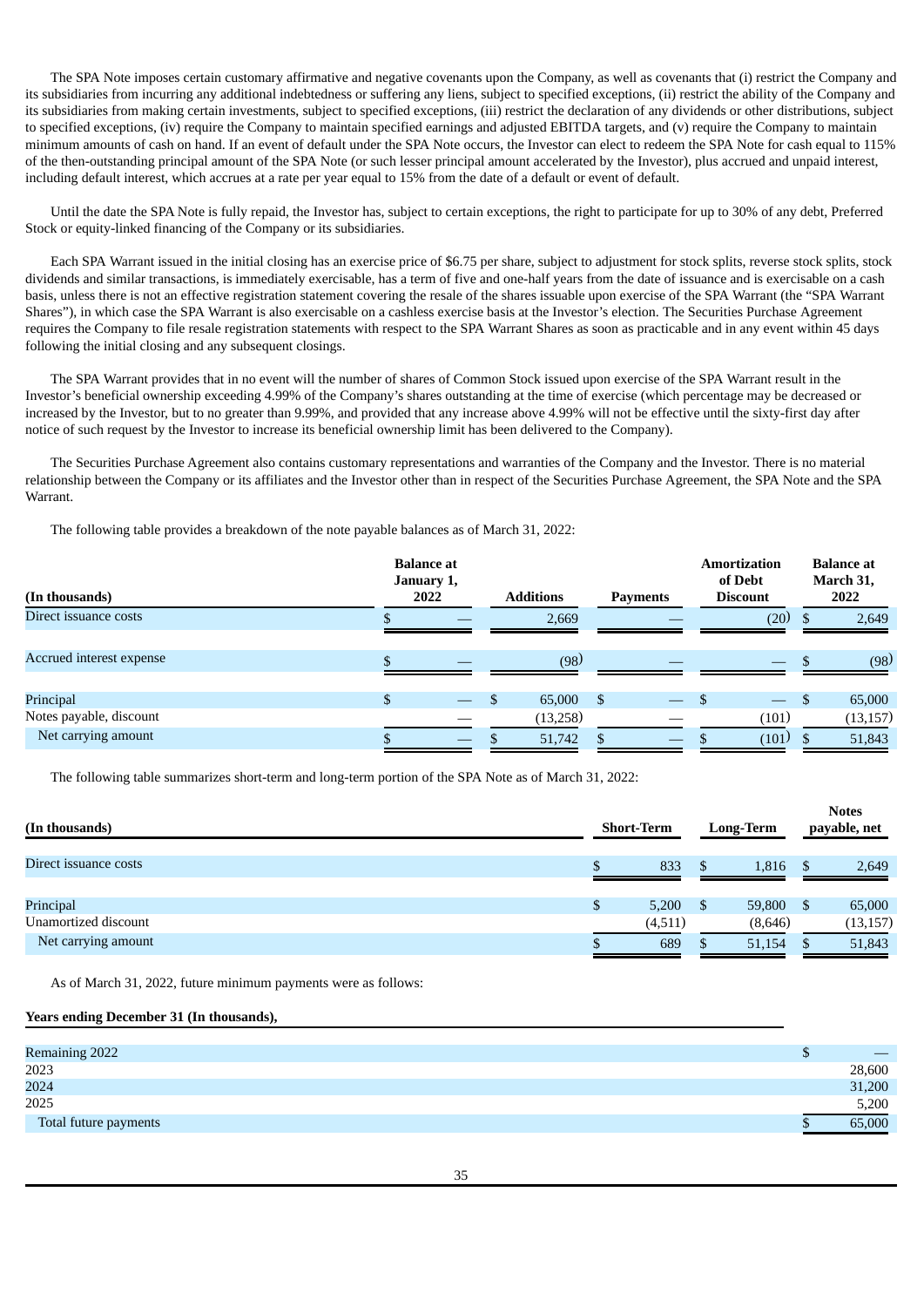## **Paycheck Protection Program Loan**

### *Paycheck Protection Program Loans under the Coronavirus Aid, Relief, and Economic Security Act*

In May 2020, the Company entered into a PPP Loan with Bank of America pursuant to the PPP under the CARES Act administered by the SBA.

The Company received total proceeds of approximately \$779 thousand from the unsecured PPP Loan, which is scheduled to mature on May 7, 2022. Subject to certain conditions, the PPP Loan may be forgiven in whole or in part by applying for forgiveness pursuant to the CARES Act and the PPP. The Company's submission to have the remaining \$779 thousand PPP Loan forgiven is currently being reviewed by the SBA. If the remaining principal amount from the \$779 thousand PPP Loan is not forgiven in full, the Company would be obligated to repay any principal amount not forgiven and interest accrued thereon. As of March 31, 2022 and December 31, 2021, all of our PPP Loan balances were reported as current portion of long-term debt in the accompanying consolidated balance sheets.

## *PurePressure SBA Debt*

As part of the acquisition of PurePressure, \$159 thousand of debt remained outstanding from a standard SBA loan as of December 31, 2021. This debt has subsequently been paid as a part of the PurePressure acquisition.

## **Note 16 — Convertible Promissory Notes**

On January 11, 2021, the Company's Board of Directors and shareholders approved the amendment to the conversion formula of the Convertible Promissory Notes (the "Convertible Notes") issued by the Company on dates between August 2020 and November 2020. Pursuant to the amendment, immediately prior to the consummation of a public transaction, the outstanding principal amount of the Convertible Notes, together with all accrued and unpaid interest, shall convert into a number of fully paid and non-assessable shares of Common Stock, at a conversion price of \$7.72.

While the original conversion feature was bifurcated from the host instrument, the Company determined that the amended conversion feature would not require bifurcation. Since the accounting for the conversion feature changed because of the amendment, the Company applied extinguishment accounting pursuant to its accounting policy.

Accordingly, the Company recognized a gain on extinguishment of \$2.7 million in connection with the derecognition of the net carrying amount of the extinguished debt of \$19.6 million (inclusive of \$13.1 million of principal, \$7.1 million of derivative liabilities, less \$587 thousand of debt discount) and the recognition of the \$16.9 million fair value of the new convertible notes (including the same principal amount of \$13.1 million plus the \$3.8 million fair value of the beneficial conversion feature).

On February 1, 2021, in conjunction with the closing of the Company's IPO, the Convertible Notes in the aggregate principal amount of \$13.1 million were converted into 1,697,075 shares of Common Stock at the election of the Company at a conversion price of \$7.72 per share.

#### **Note 17 — Capital Structure**

On January 9, 2020, the Company increased its authorized number of shares of Common Stock to 53,000,000, consisting of: 50,000,000 shares of Common Stock, and 3,000,000 shares of Preferred Stock. At that time, it also designated 100,000 shares of the 3,000,000 authorized shares of Preferred Stock, as Series A Convertible Preferred Stock ("Series A Preferred Stock").

## *Series A Convertible Preferred Stock*

Beginning in the first quarter of 2020, the Company issued an aggregate of 60,000 shares of Series A Preferred Stock, for an aggregate purchase price of \$6.0 million. In May 2020, the Company completed an offering of Series A Preferred Stock with the issuance of an additional 40,000 shares of Series A Preferred Stock for an aggregate purchase price of \$4.0 million.

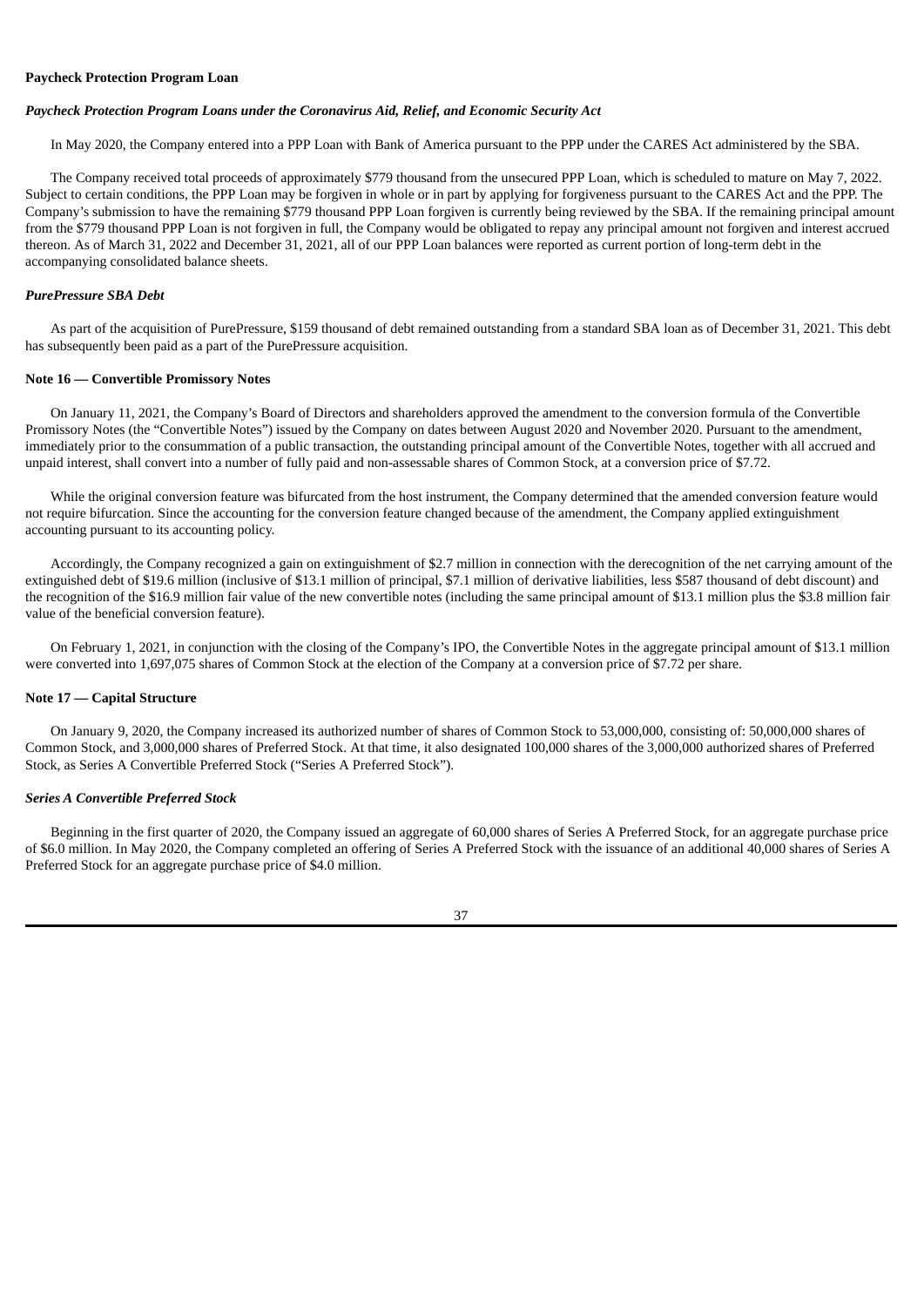## **Amendment of Conversion Formulas**

On January 11, 2021, the Company's Board of Directors approved the amendment to the conversion formula of the Series A Preferred Stock and Convertible Notes. After the amendment:

- 1. the Series A Preferred Stock is convertible, at any time after issuance or immediately prior to the closing of a public transaction, into Common Stock in an amount of shares equal to (i) the product of the Series A Preferred Stock original price plus accrued but unpaid dividends on the shares being converted, multiplied by the number of shares of Series A Preferred Stock being converted, divided by (ii) a conversion price of \$7.72 per share (after the reverse split taking effect); and
- 2. immediately prior to the consummation of a public transaction, the outstanding principal amount of the Convertible Notes together with all accrued and unpaid interest shall convert into a number of fully paid and non-assessable shares of Common Stock equal to the quotient of (i) the outstanding principal amount of the Convertible Notes together with all accrued and unpaid interest thereunder immediately prior to such public transaction divided by (ii) a conversion price of \$7.72 (after the reverse split taking effect).

On January 11, 2021, the Company's shareholders approved the amendment to the Series A Preferred Stock.

## **Initial Public Offering**

On February 1, 2021, the Company completed an IPO for the sale of 5,400,000 shares of Common Stock at a price of \$10.00 per share. The Company also granted the underwriters: (a) a 45-day option to purchase up to 810,000 additional shares of Common Stock on the same terms and conditions for the purpose of covering any over-allotments in connection with the IPO, and (b) warrants to purchase 162,000 shares of Common Stock (equal to 3% of the aggregate number of shares of Common Stock issued in the IPO) at an exercise price of \$12.50 per share (which is equal to 125% of the IPO price). Subsequently, the underwriters exercised the over-allotment option, and on February 4, 2021, the Company closed on the sale of an additional 810,000 shares of Common Stock for a price of \$10.00 per share and granted to the underwriters warrants to purchase 24,300 additional shares of Common Stock (equal to 3% of the amount of shares issued as part of the exercised of the over-allotment option) at an exercise price of \$12.50 per share. The exercise of the over-allotment option brought the total number of shares of Common Stock sold by the Company in connection with the IPO to 6,210,000 shares and the total net proceeds received in connection with the IPO to approximately \$57.0 million, after deducting underwriting discounts and estimated offering expenses.

Immediately prior to the closing of the Company's IPO, all outstanding shares of Series A Preferred Stock and Convertible Notes were converted into 1,373,038 shares of Common Stock and 1,697,075 shares of Common Stock, respectively, at a conversion price of \$7.72 per share.

## **Subsequent Public Offering**

On February 19, 2021, the Company consummated a secondary public offering (the "February Offering") for the sale of 5,555,555 shares of Common Stock for a price of \$13.50 per share. The Company also granted the underwriters: (a) a 45-day option to purchase up to 833,333 additional shares of Common Stock on the same terms and conditions for the purpose of covering any over-allotments in connection with the February Offering, and (b) warrants to purchase 166,667 shares of Common Stock (equal to 3% of the aggregate number of shares of Common Stock issued in the February Offering) at an exercise price of \$16.875 per share (which is equal to 125% of the February Offering). Subsequently, the underwriters exercised the over-allotment option, and on March 22, 2021, the Company closed on the sale of an additional 833,333 shares of Common Stock for a price of \$13.50 per share and granted to the underwriters warrants to purchase 25,000 additional shares of Common Stock (equal to 3% of the amount of shares issued as part of the exercised of the over-allotment option) at an exercise price of \$16.875 per share. The exercise of the over-allotment option brought the total number of shares of Common Stock sold by the Company in connection with the February Offering to 6,388,888 shares and the total net proceeds received in connection with the February Offering to approximately \$80.0 million, after deducting underwriting discounts and estimated offering expenses.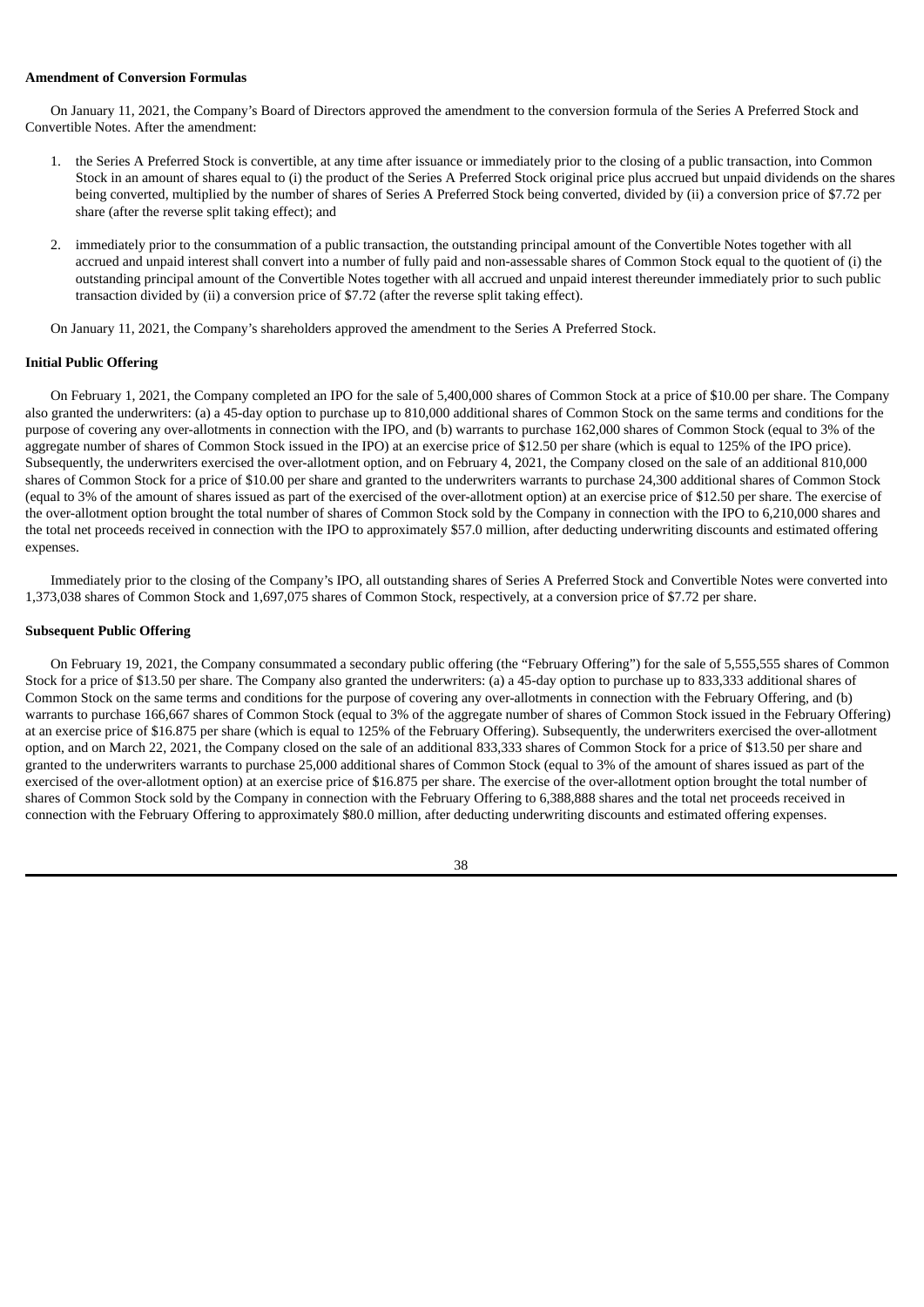## **Private Placement**

On January 25, 2022, the Company entered into a Securities Purchase Agreement (the "Securities Agreement") with an institutional investor and other accredited investors for the sale by the Company of (i) 2,450,350 shares (the "SA Shares") of Common Stock, (ii) pre-funded warrants (the "Pre-Funded Warrants") to purchase up to an aggregate of 1,570,644 shares of Common Stock and (iii) warrants to purchase up to an aggregate of 3,015,745 shares of Common Stock (the "Common Warrants" and, collectively with the Pre-Funded Warrants, the "SA Warrants"), in a private placement offering. The combined purchase price for one share of Common Stock (or one Pre-Funded Warrant) and accompanying fraction of a Common Warrant was \$6.80.

Subject to certain ownership limitations, the SA Warrants are exercisable six months from issuance. Each Pre-Funded Warrant was exercisable into one share of Common Stock at a price per share of \$0.001 (as adjusted from time to time in accordance with the terms thereof). Each Common Warrant is exercisable into one share of Common Stock at a price per share of \$7.48 (as adjusted from time to time in accordance with the terms thereof) and will expire on the fifth anniversary of the initial exercise date. The institutional investor that received the Pre-Funded Warrants fully exercised such warrants in March 2022.

Raymond Chang, Chairman and Chief Executive Officer of the Company, and Stuart Wilcox, a member of the Company's Board of Directors, participated in the private placement on essentially the same terms as other investors, except for having a combined purchase price of \$6.90 per share.

The gross proceeds to the Company from the private placement were approximately \$27.3 million, before deducting the placement agent's fees and other offering expenses, and excluding the proceeds, if any, from the exercise of the SA Warrants.

### **Issuance of Common Stock in Connection with Acquisitions**

On October 1, 2021, the Company issued an aggregate of 666,403 shares of its Common Stock to the Precision and Cascade shareholders in connection with the Company's acquisition of Precision and Cascade. Refer to Note 14 – Business Combinations, included elsewhere in the notes to the consolidated financial statements.

On December 31, 2021, the Company issued an aggregate of 240,301 shares of its Common Stock to the PurePressure shareholders in connection with the Company's acquisition of PurePressure. Refer to Note 14 – Business Combinations, included elsewhere in the notes to the consolidated financial statements.

On February 1, 2022, the Company issued an aggregate of 297,929 shares of its Common Stock to the Lab Society shareholders in connection with the Company's acquisition of Lab Society. Refer to Note 14 – Business Combinations, included elsewhere in the notes to the consolidated financial statements.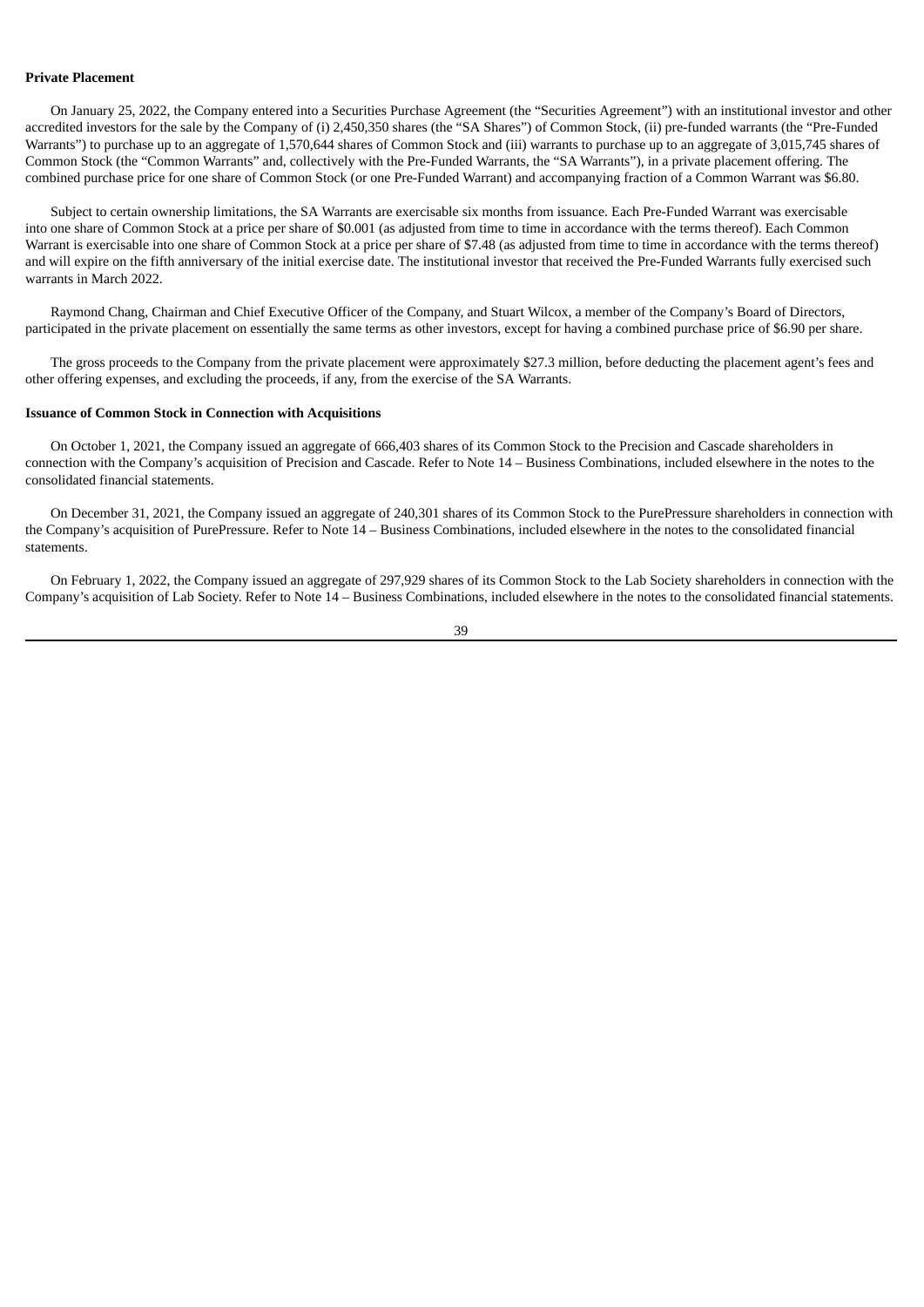## **2020 Omnibus Equity Incentive Plan**

On December 18, 2020, the Company's Board of Directors, and on January 11, 2021, the Company's stockholders, adopted and approved the 2020 Omnibus Equity Incentive Plan (the "2020 Plan"), which replaced the 2019 Stock Option Plan (the "2019 Plan"). The 2020 Plan provides for the grant of stock options, SARs, performance share awards, performance unit awards, distribution equivalent right awards, restricted stock awards, restricted stock unit awards and unrestricted stock awards to non-employee directors, officers, employees and non-employee consultants of the Company or its affiliates. The aggregate number of shares of Common Stock that may be reserved and available for grant and issuance under the 2020 Plan is 4,533,732 shares. Shares will be deemed to have been issued under the 2020 Plan solely to the extent actually issued and delivered pursuant to an award. If any award granted under the 2019 Plan or the 2020 Plan expires, is cancelled, or terminates unexercised or is forfeited, the number of shares subject thereto is again available for grant under the 2020 Plan. The 2020 Plan shall continue in effect, unless sooner terminated, until the tenth anniversary of the date on which it is adopted by the Board of Directors.

### *Stock-based Compensation*

The Company's stock option compensation expense was \$953 thousand and \$2.1 million for the three months ended March 31, 2022 and 2021, respectively, and there was \$3.4 million of total unrecognized compensation cost related to unvested options granted under the Company's options plans as of March 31, 2022. This stock option expense will be recognized through 2025.

The fair value of each option is estimated on the date of grant using the Black-Scholes option-pricing model. This model incorporates certain assumptions for inputs including a risk-free market interest rate, expected dividend yield of the underlying Common Stock, expected option life, and expected volatility in the market value of the underlying Common Stock. No stock options were granted during the three months ended March 31, 2022.

The following table summarizes the Company's assumptions used in the valuation of options granted during the year ended December 31, 2021:

| <b>Volatility</b>        | 40%        |
|--------------------------|------------|
|                          | $1.10\%$ - |
| Risk-free interest rate  | 1.63%      |
| Dividend yield           | 0.00%      |
| 0% Expected life (years) | 10         |
| Forfeiture rate          | $0.00\%$   |

The Black-Scholes option-pricing model was developed for use in estimating the fair value of traded options, which have no vesting restrictions and are fully transferable. In addition, option valuation models require the input of highly subjective assumptions including the expected stock price volatility. Because the Company's stock options and warrants have characteristics different from those of its traded stock, and because changes in the subjective input assumptions can materially affect the fair value estimate, in management's opinion the existing models do not necessarily provide a reliable single measure of the fair value of such stock options. The risk-free interest rate is based upon quoted market yields for United States Treasury debt securities with a term similar to the expected term. The expected dividend yield is based upon the Company's history of having never issued a dividend and management's current expectation of future action surrounding dividends. The Company calculates the expected volatility of the stock price based on the corresponding volatility of the Company's peer group stock price for a period consistent with the underlying instrument's expected term. The expected lives for such grants were based on the simplified method for employees and directors.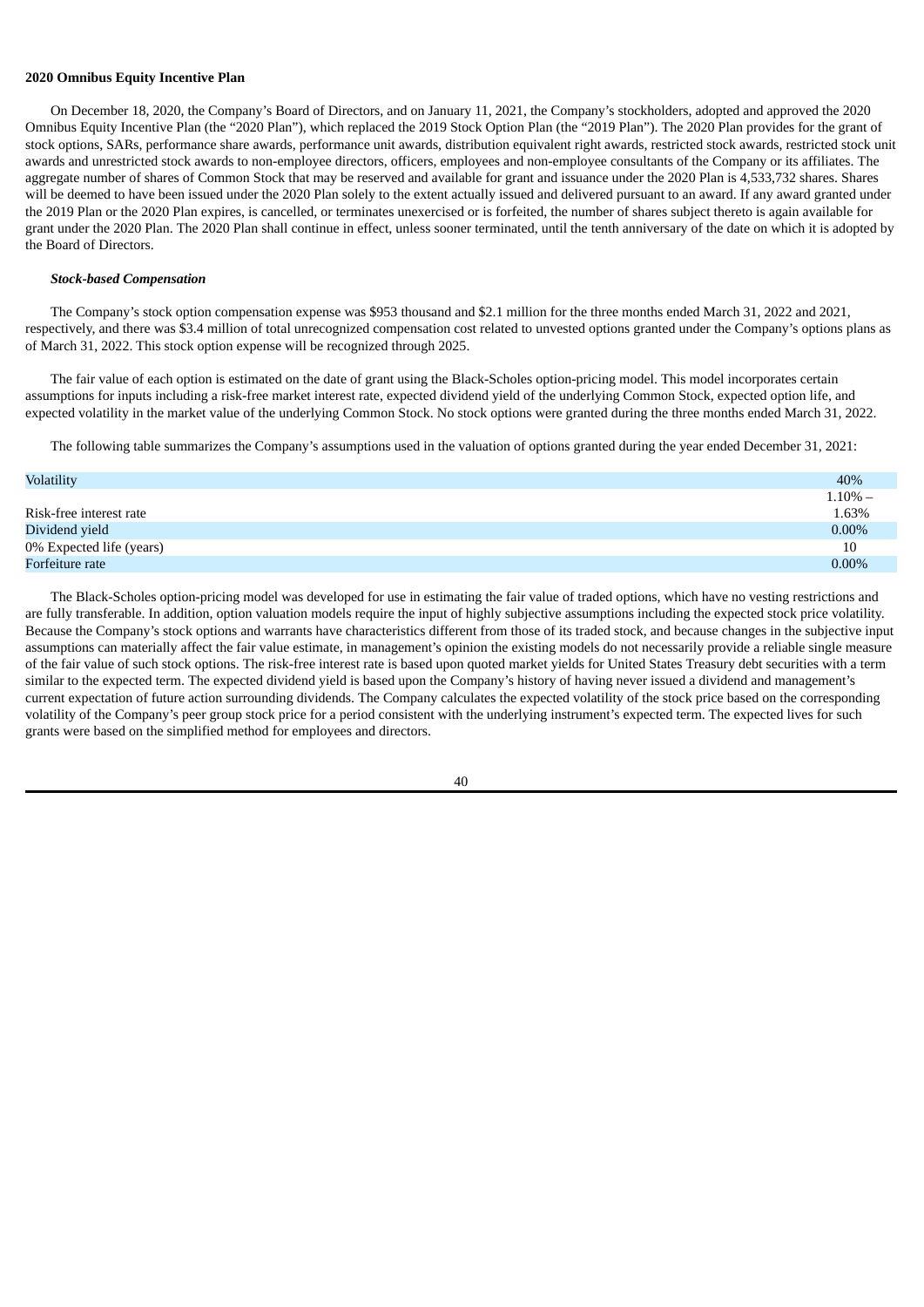In arriving at stock-based compensation expense, the Company estimates the number of stock-based awards that will be forfeited due to employee turnover. The Company's forfeiture assumption is based primarily on its employee turnover historical experience. If the actual forfeiture rate is higher than the estimated forfeiture rate, then an adjustment will be made to increase the estimated forfeiture rate, which will result in a decrease to the expense recognized in the Company's financial statements. If the actual forfeiture rate is lower than the estimated forfeiture rate, then an adjustment will be made to lower the estimated forfeiture rate, which will result in an increase to expense recognized in the Company's financial statements. The expense the Company recognizes in future periods will be affected by changes in the estimated forfeiture rate and may differ significantly from amounts recognized in the current period.

## *Stock Option Activity*

As of March 31, 2022, there were 516,033 shares of Common Stock available to be granted under the Company's 2020 Plan.

The following table presents option activity under the Company's stock option plans for the three months ended March 31, 2022 and 2021:

| (In thousands, except share and per share data)          | Number of<br><b>Options</b> | Average<br><b>Exercise</b><br>Price |       |              | Aggregate<br><b>Intrinsic</b><br>Value |
|----------------------------------------------------------|-----------------------------|-------------------------------------|-------|--------------|----------------------------------------|
| Options outstanding at January 1, 2021                   | 3,133,109                   | $\mathbf{s}$                        | 3.51  | $\mathbb{S}$ |                                        |
| Granted                                                  | 1,200,934                   |                                     | 12.79 |              |                                        |
| Exercised                                                | (174, 223)                  |                                     | 2.51  |              |                                        |
| Forfeited                                                | (276, 723)                  |                                     | 3.67  |              |                                        |
| Expired                                                  | (4,076)                     |                                     | 2.28  |              |                                        |
| Options outstanding at March 31, 2021                    | 3,879,021                   | \$                                  | 6.42  | -\$          |                                        |
|                                                          |                             |                                     |       |              |                                        |
| Options outstanding at January 1, 2022                   | 3,564,289                   |                                     | 7.18  | \$           | 12,527                                 |
| Granted                                                  |                             |                                     |       |              |                                        |
| Exercised                                                | (4,220)                     |                                     | 2.30  |              |                                        |
| Forfeited                                                | (151, 641)                  |                                     | 6.85  |              |                                        |
| Expired                                                  | (53, 425)                   |                                     | 17.73 |              |                                        |
| Options outstanding at March 31, 2022                    | 3,355,003                   | \$                                  | 7.03  | \$           | 2,445                                  |
|                                                          |                             |                                     |       |              |                                        |
| Options vested and exercisable as of March 31, 2022      | 2,112,370                   | \$                                  | 5.54  |              |                                        |
| Options vested and expected to vest as of March 31, 2022 | 3,193,314                   | \$                                  | 6.90  |              |                                        |

The following table summarizes information about options vested and exercisable at March 31, 2022:

|            |              | <b>Options Vested and Exercisable</b> |                                                                  |  |                                                  |  |  |  |  |
|------------|--------------|---------------------------------------|------------------------------------------------------------------|--|--------------------------------------------------|--|--|--|--|
| Price (\$) |              | Number of<br><b>Options</b>           | Weighted-Average<br><b>Remaining Contractual</b><br>Life (Years) |  | <b>Weighted-Average</b><br><b>Exercise Price</b> |  |  |  |  |
| \$         | 2.28         | 842,021                               | 8.14                                                             |  | 2.28                                             |  |  |  |  |
| \$         | 4.86         | 834,717                               | 8.57                                                             |  | 4.86                                             |  |  |  |  |
| \$         | 7.68-\$14.49 | 435,632                               | 8.82                                                             |  | 13.12                                            |  |  |  |  |

The following table summarizes information about options expected to vest after March 31, 2022:

| <b>Options Vested and Expected to Vest</b> |              |                |                              |   |                         |  |  |  |  |
|--------------------------------------------|--------------|----------------|------------------------------|---|-------------------------|--|--|--|--|
|                                            |              |                | Weighted-Average             |   |                         |  |  |  |  |
|                                            |              | Number of      | <b>Remaining Contractual</b> |   | <b>Weighted-Average</b> |  |  |  |  |
|                                            | Price (\$)   | <b>Options</b> | Life (Years)                 |   | <b>Exercise Price</b>   |  |  |  |  |
| \$                                         | 2.28         | 1,014,500      | 8.14                         |   | 2.28                    |  |  |  |  |
| \$                                         | 4.86         | 1,075,058      | 8.57                         | 5 | 4.86                    |  |  |  |  |
| \$                                         | 7.68-\$14.49 | 1,103,755      | 8.82                         |   | 13.14                   |  |  |  |  |
|                                            |              |                |                              |   |                         |  |  |  |  |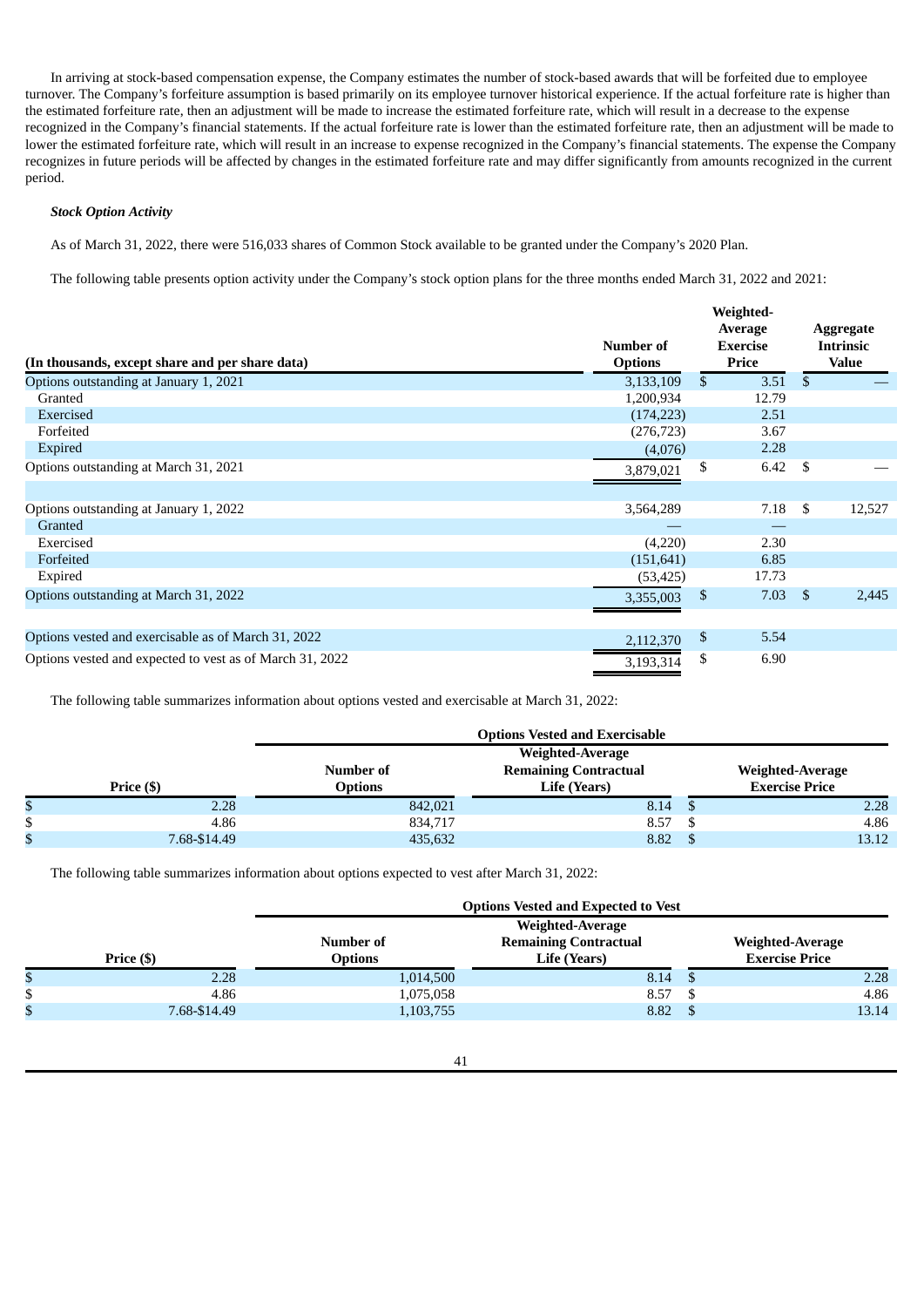## **Warrants**

As of March 31, 2022, warrants to purchase 10,156,052 shares of Common Stock were outstanding. The following table presents the Company's warrant activity for the three months ended March 31, 2022 and 2021:

|                                           | Number<br>of Warrants | Weighted-<br>Average<br><b>Exercise Price</b> |      |
|-------------------------------------------|-----------------------|-----------------------------------------------|------|
| Warrants outstanding at December 31, 2020 | 828,171               | S                                             | 0.02 |
| Granted                                   | 377,968               |                                               | 0.02 |
| Exercised                                 | (934, 295)            |                                               | 0.02 |
| Warrants outstanding at March 31, 2021    | 271,844               |                                               | 0.02 |
| Warrants outstanding at December 31, 2021 | 271,844               | S                                             | 0.02 |
| Granted                                   | 11,467,496            |                                               | 6.02 |
| Exercised                                 | (1,583,288)           |                                               | 0.00 |
| Warrants outstanding at March 31, 2022    | 10,156,052            |                                               | 6.80 |

The Company received proceeds from the exercise of warrants of less than \$1 thousand and \$5 thousand during the three months ended March 31, 2022 and March 31, 2021, respectively.

### **Note 18 — Employee Benefit Plan**

The Company maintains an employee's savings and retirement plan under Section 401(k) of the Internal Revenue Code (the "401k Plan"). All fulltime U.S. employees become eligible to participate in the 401k Plan. The Company's contribution to the 401k Plan is discretionary. During the three months ended March 31, 2022 and 2021, the Company did not contribute to the 401k Plan.

### **Note 19 — Income Taxes**

The Company's effective income tax rate was 2.0% and 0.0% for the three months ended March 31, 2022 and 2021, respectively. The provision for (benefit from) income taxes was approximately \$(200) thousand and \$0 for the three months ended March 31, 2022 and 2021, respectively. The difference between the Company's effective tax rates for the 2022 and 2021 periods and the U.S. statutory tax rate of 21% was primarily due a valuation allowance recorded against certain deferred tax assets. The change in the provision for (benefit from) income taxes for the three months ended March 31, 2022 compared to the three months ended March 31, 2021 was primarily due to a discrete income tax benefit of approximately \$(200) thousand recorded during the first quarter of 2022, which is attributable to a non-recurring partial release of the Company's U.S. valuation allowance as a result of the Lab Society acquisition.

## **Note 20 — Net Loss Per Share**

Net loss per share calculations for all periods have been adjusted to reflect the Company's Reverse Stock Split. Net loss per share was calculated based on the weighted-average number of its Common Stock then outstanding.

Basic net loss per share is calculated using the weighted-average number of Common Stock outstanding during the periods. Net loss per share, assuming dilution, is calculated using the weighted-average number of common shares outstanding and the dilutive effect of all potentially dilutive securities, including Common Stock equivalents and convertible securities. Net loss per share, assuming dilution, is equal to basic net loss per share because the effect of dilutive securities outstanding during the periods, including options and warrants computed using the treasury stock method, is antidilutive.

The components of basic and diluted net loss per share were as follows:

|                                                                            | <b>Three Months ended</b><br>March 31, |  |            |  |  |  |
|----------------------------------------------------------------------------|----------------------------------------|--|------------|--|--|--|
| (In thousands, except share and per share data)                            | 2022                                   |  | 2021       |  |  |  |
| Numerator:                                                                 |                                        |  |            |  |  |  |
| Net loss attributable to Agrify Corporation                                | \$<br>(8, 882)                         |  | (3,810)    |  |  |  |
| Accrued dividend attributable to Preferred A Stockholders                  |                                        |  | (61)       |  |  |  |
| Net loss available for common shareholders                                 | (8.882)                                |  | (3,871)    |  |  |  |
| Denominator:                                                               |                                        |  |            |  |  |  |
| Weighted-average common shares outstanding – basic and diluted             | 24,589,113                             |  | 11,568,105 |  |  |  |
| Net loss per share attributable to Common Stockholders – basic and diluted | (0.36)                                 |  | (0.33)     |  |  |  |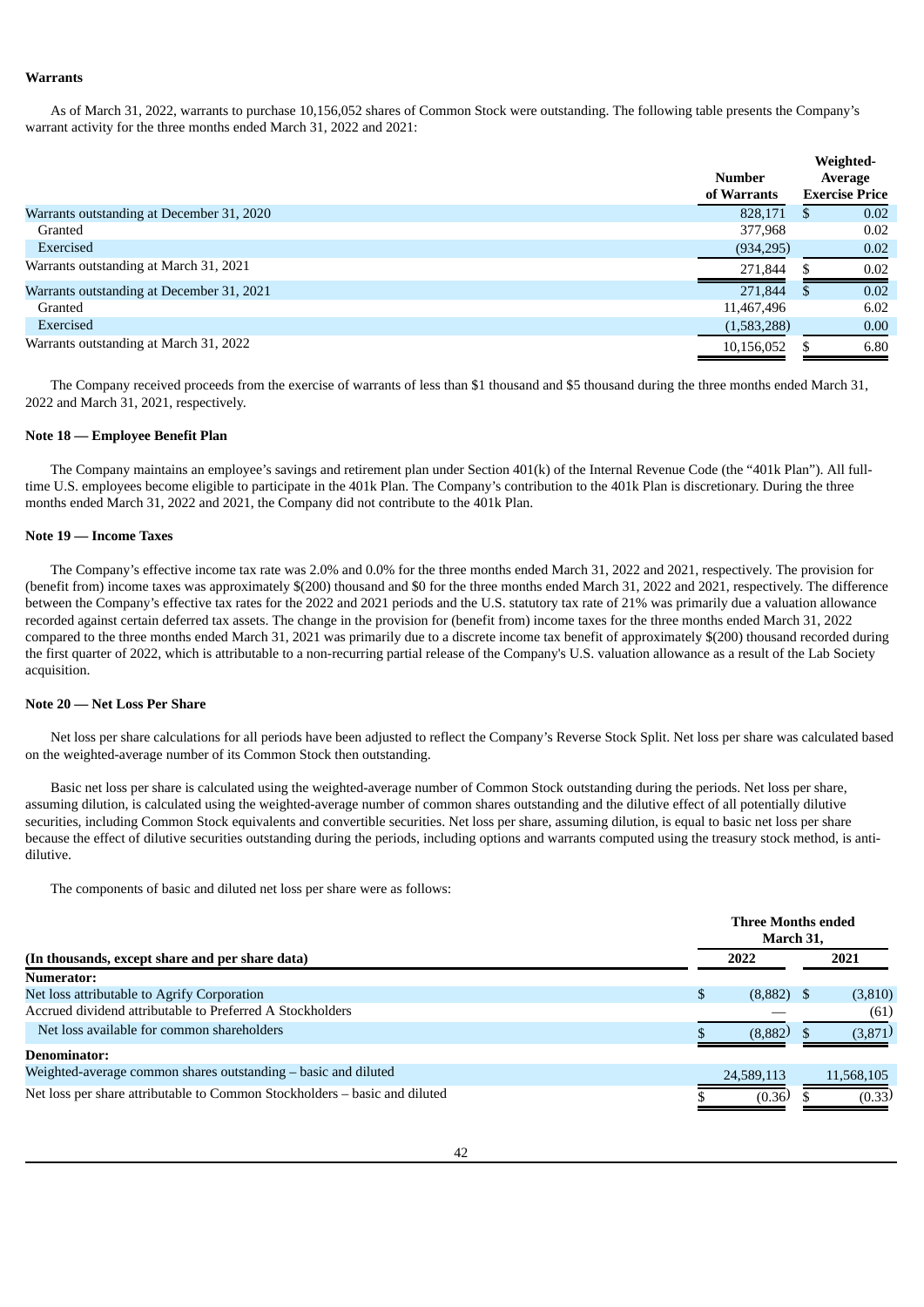As of March 31, 2022 and 2021, the Company excluded the following securities from net loss per share as the effect of including them would have been anti-dilutive. The shares shown represent the number of shares of Common Stock which would be issued upon conversion in the respective years shown below:

|                            | Three months ended<br>March 31, |           |
|----------------------------|---------------------------------|-----------|
|                            | 2022                            | 2021      |
| <b>Options outstanding</b> | 3,355,003                       | 3,879,021 |
| Warrants outstanding       | 10,156,052                      | 965,907   |
|                            | 13,511,055                      | 4,844,928 |

## **Note 21 — Commitments and Contingencies**

#### *Leases*

The determination if any arrangement contained a lease at its inception was done based on whether or not the Company has the right to control the asset during the contract period. The lease term was determined assuming the exercise of options that were reasonably certain to occur. Leases with a lease term of 12 months or less at inception were not reflected in the Company's balance sheet and those lease costs are expensed on a straight-line basis over the respective term. Leases with a term greater than 12 months were reflected as non-current right-of-use assets and current and non-current lease liabilities in the Company's consolidated balance sheets.

As the implicit interest rate in its leases was generally not known, the Company's used its incremental borrowing rate as the discount rate for purposes of determining the present value of its lease liabilities. At March 31, 2022, the Company's weighted-average discount rate utilized for its leases was 7.32%.

When a contract contained lease and non-lease elements, both were accounted as a single lease component.

The Company had several non-cancellable finance leases for machinery and equipment. The Company's finance leases have remaining lease terms of one year to five years.

The Company had several non-cancellable operating leases for corporate offices, warehouses, showrooms, research and development facilities and vehicles. The Company's leases have remaining lease terms of one year to five years, some of which include options to extend. Some leases include payment for common area maintenance associated with the property.

Additional information on the Company's lease activity, for the three months ended March 31, 2022 and 2021, is as follows:

|                                                            |                   | <b>Three Months ended</b><br>March 31, |  |  |  |  |  |
|------------------------------------------------------------|-------------------|----------------------------------------|--|--|--|--|--|
| (In thousands)                                             | 2022              | 2021                                   |  |  |  |  |  |
| Operating lease cost                                       | \$.               | 254<br>14                              |  |  |  |  |  |
| <b>Finance lease cost:</b>                                 |                   |                                        |  |  |  |  |  |
| Amortization of right-of-use assets                        |                   | 48<br>45                               |  |  |  |  |  |
| Interest on lease liabilities                              |                   | 9<br>12                                |  |  |  |  |  |
| Short-term lease cost                                      |                   |                                        |  |  |  |  |  |
| Total lease cost                                           |                   | 311                                    |  |  |  |  |  |
|                                                            | March 31,<br>2022 | March 31,<br>2021                      |  |  |  |  |  |
| Weighted-average remaining lease term $-$ operating leases | 2.27 years        | $1.81$ years                           |  |  |  |  |  |
| Weighted-average remaining lease term - finance leases     | 2.78 years        | 3.73 years                             |  |  |  |  |  |
| Weighted-average discount rate - operating leases          |                   | 6.63%<br>8.13%                         |  |  |  |  |  |
| Weighted-average discount rate - finance leases            |                   | 8.10%<br>8.01%                         |  |  |  |  |  |

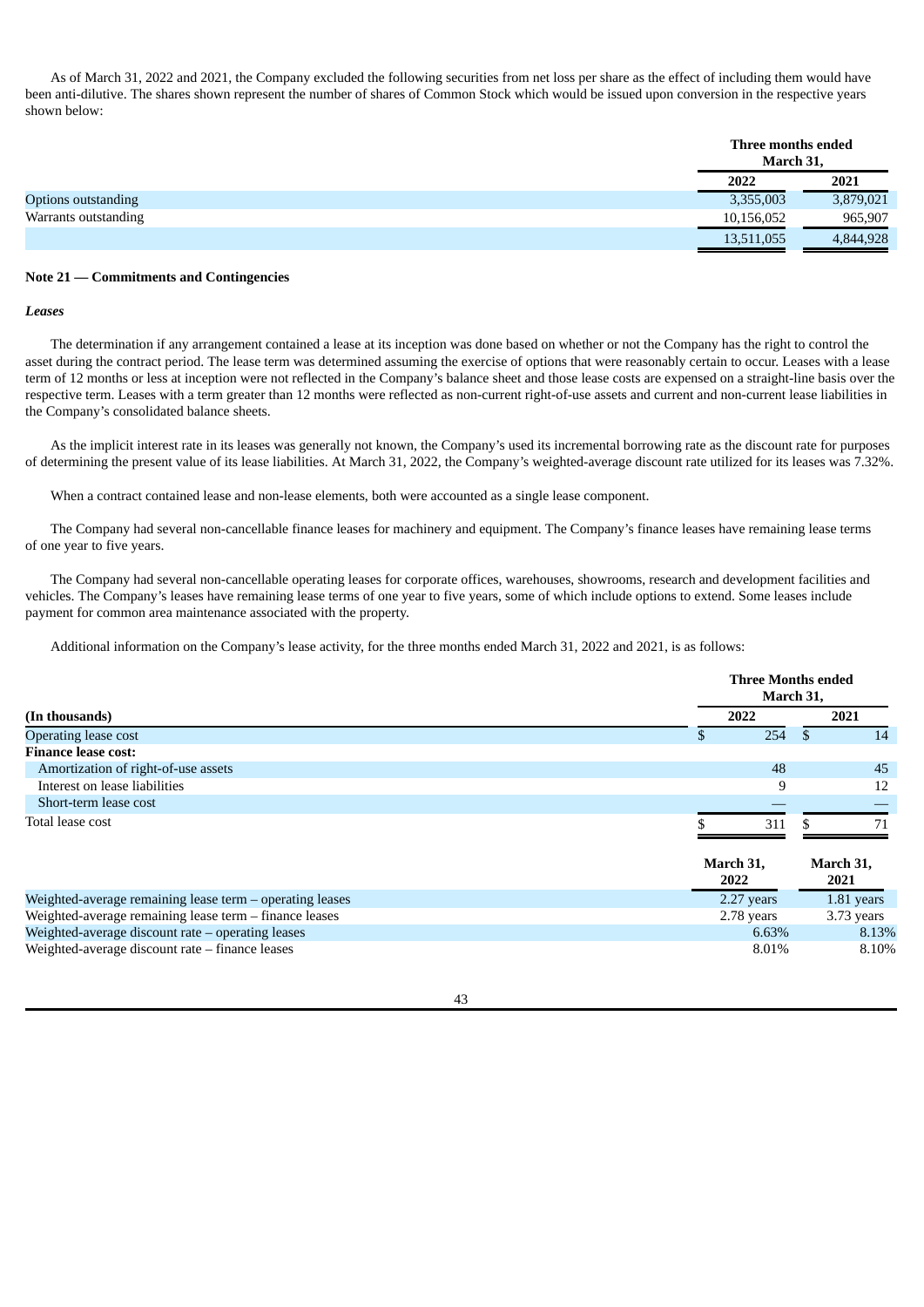| (In thousands)                           |    | March 31,<br>2022 |      | December 31,<br>2021 |  |
|------------------------------------------|----|-------------------|------|----------------------|--|
| Right-of-use assets, net                 | \$ | 1,962             | - S  | 1,859                |  |
|                                          |    |                   |      |                      |  |
| Operating lease liabilities, current     |    | 911               |      | 814                  |  |
| Operating lease liabilities, non-current |    | 689               |      | 704                  |  |
| Total operating lease liabilities        |    | 1.600             |      | 1,518                |  |
|                                          |    |                   |      |                      |  |
| Finance lease liabilities, current       | \$ | 182               | - \$ | 156                  |  |
| Finance lease liabilities, non-current   |    | 275               |      | 293                  |  |
| Total finance lease liabilities          |    | 457               |      | 449                  |  |
|                                          |    |                   |      |                      |  |

Maturities of operating and finance lease liabilities as of March 31, 2022 are as follows:

| Years ending December 31 (In thousands), | <b>Operating</b><br>lease | Finance<br>lease |  |
|------------------------------------------|---------------------------|------------------|--|
| Remaining 2022                           | 705<br>Φ                  | 163<br>- \$      |  |
| 2023                                     | 606                       | 194              |  |
| 2024                                     | 250                       | 92               |  |
| 2025                                     | 107                       | 50               |  |
| 2026                                     | 63                        | 16               |  |
| Total minimum lease payments             | 1,731                     | 515              |  |
| Less imputed interest                    | (131)                     | (58)             |  |
| Total lease liabilities                  | 1,600                     | 457              |  |

## *Legal Proceedings*

On January 5, 2021, the Company received a demand letter from Nicholas Cooper and Richard Weinstein, (two of the Company's former employees), and one of Mr. Cooper's affiliated entities, asserting that Messrs. Cooper and Weinstein were entitled to compensation arising out of their employment by the Company, and their partial ownership of TriGrow Systems, LLC which had been acquired by the Company. The demand letter asserts that Messrs. Cooper and Weinstein are due certain sales commissions under their applicable bonus plan, equity earn-outs based on certain sales targets, and various equity purchases through the Company's employee stock ownership plan. The demand letter also asserts various employment claims, including but not limited to, statutory wage withholding violations, wrongful termination, breach of contract, breach of the duty of good faith and fair dealing, fraud in the inducement, promissory estoppel, minority shareholder oppression, breach of fiduciary duty, unjust enrichment, and violations of state and federal securities laws.

On January 19, 2021, Messrs. Cooper and Weinstein filed a lawsuit against the Company in the United States District Court for the Western District of Washington, alleging the same claims made in their demand letter based on the facts disclosed above. The plaintiffs are seeking relief in the form of monetary damages in an amount to be determined. Messrs. Cooper and Weinstein are also seeking relief in the form of reinstatement and Mr. Weinstein is seeking rescission of his previously executed Release of Claims Agreement. On March 10, 2021, the Company moved to dismiss all Messrs. Cooper and Weinstein's claims, asserting that the claims failed to allege legal grounds for relief. On May 12, 2021, a Magistrate issued a preliminary Report and Recommendation, which recommended dismissal of certain of Messrs. Cooper and Weinstein's claims, and recommended others for additional factual discovery. On July 27, 2021, a District Judge entered an order partially adopting the Report and Recommendation, dismissing one claim with prejudice, dismissing a second claim with leave to amend, and permitting the remaining claims to proceed.

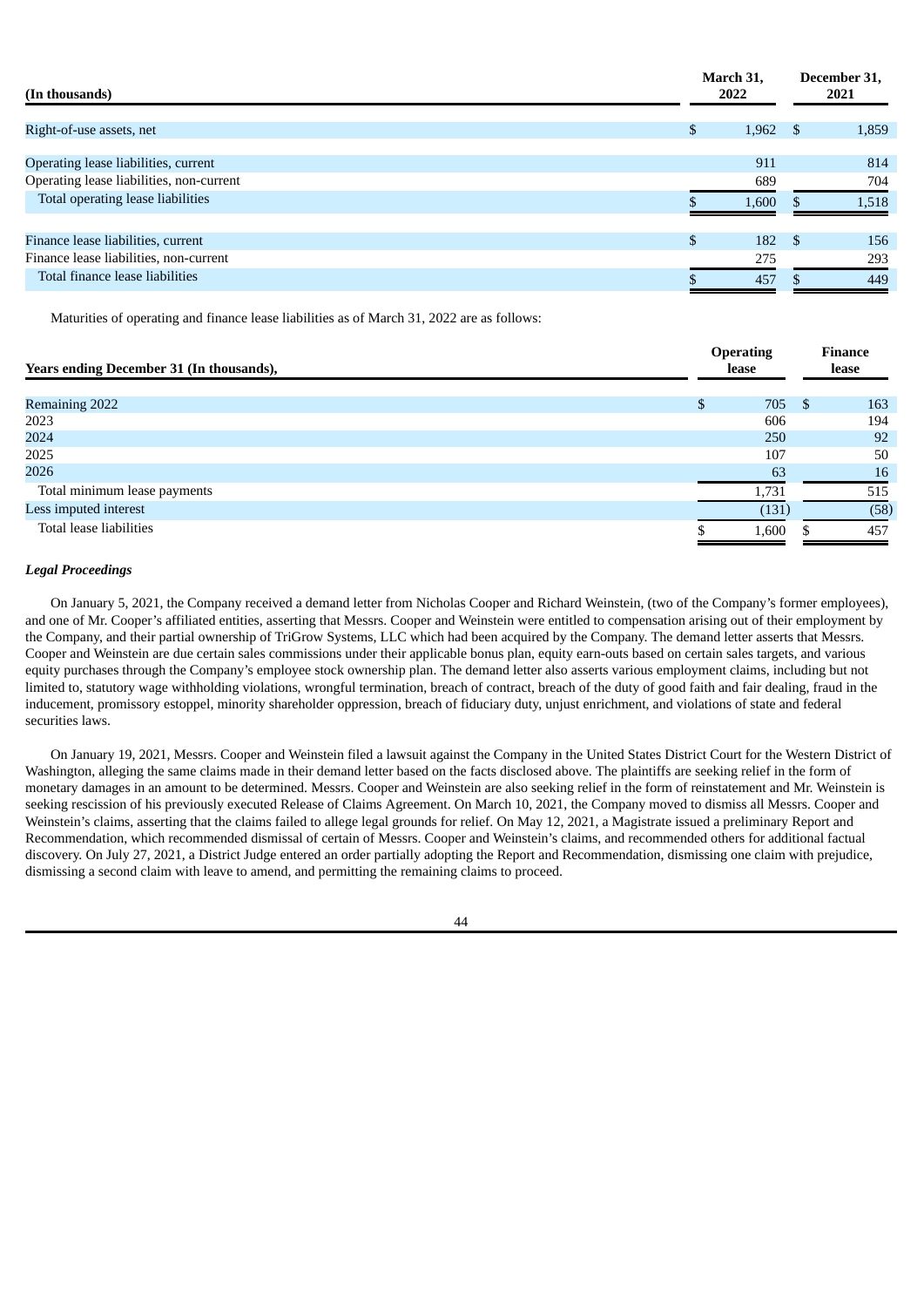Additionally, on July 29, 2021, the Company filed a separate arbitration in Boston, Massachusetts against Messrs. Cooper and Weinstein, in which the Company alleges that Messrs. Cooper and Weinstein were liable for certain conduct during the time they were TriGrow employees, including breach of fiduciary duty, unjust enrichment, usurpation of corporate opportunity, conversion, fraudulent concealment, and false representation. Also on July 29, 2021, the Company submitted a claim for indemnification to certain legacy TriGrow Systems, LLC. shareholders. The claim for indemnification relates to conduct by Messrs. Cooper and Weinstein during the time they were TriGrow employees. The Company does not believe these claims have any merit, and intends to vigorously defend its position.

### *Supply Agreement with Mack Molding Co.*

In December 2020, the Company entered into a five-year supply agreement with Mack Molding Co. ("Mack") pursuant to which Mack will become a key supplier of VFUs. In February 2021, the Company placed a purchase order with Mack amounting to approximately \$5.2 million towards initial production of VFUs during 2021. In September 2021, the Company increased the purchase order with Mack to approximately \$11.5 million towards production of VFUs during 2021 and 2022. The Company believes the supply agreement with Mack will provide the Company with increased scaling capabilities and the ability to more efficiently meet the potential future demand of its customers. The supply agreement contemplates that, following an introductory period, the Company will negotiate a minimum percentage of the VFU requirements that the Company will purchase from Mack each year based on the agreed-upon pricing formula. The introductory period is not time-based but rather refers to the production of an initial number of units after which the parties have rights to adjust pricing and negotiate a certain minimum requirements percentage. The Company believes this approach will result in both parties making a more informed decision with respect to the pricing and other terms of the supply agreement with Mack.

### *Distribution Agreements with Related Party*

On September 7, 2019, the Company entered into a distribution agreement with Bluezone Products, Inc. ("Bluezone") for distribution rights to the Bluezone products with certain exclusivity rights. The agreement requires minimum purchases amounting to \$480 thousand and \$600 thousand for the first and second contract anniversary years. The agreement auto renews for successive one-year periods unless earlier terminated. In March 2021, the Company notified Bluezone of non-renewal of the agreement which means it ended on May 31, 2021. The Company exceeded the minimum purchase amount for the first year and purchased approximately \$309 thousand of the committed \$660 thousand second year purchases through December 31, 2021. Bluezone is a related party to the Company.

### *Committed Purchase Agreement with Greenstone Holdings*

On December 29, 2021, Greenstone Holdings purchased 239 VFUs from the Company of which 60 VFUs were already in Greenstone Holdings possession under a lease agreement. Under the lease agreement, Greenstone Holdings owed Agrify a production service fee of \$300 per pound of flower produced and contained an option to purchase the equipment within the lease agreement. The term of this agreement was for ten years, but it was terminated upon signing the purchase agreement for the 239 VFUs. There is no remaining obligation under the lease agreement. The remaining 179 VFUs were shipped to Greenstone Holdings storage facility on December 30, 2021 and December 31, 2021.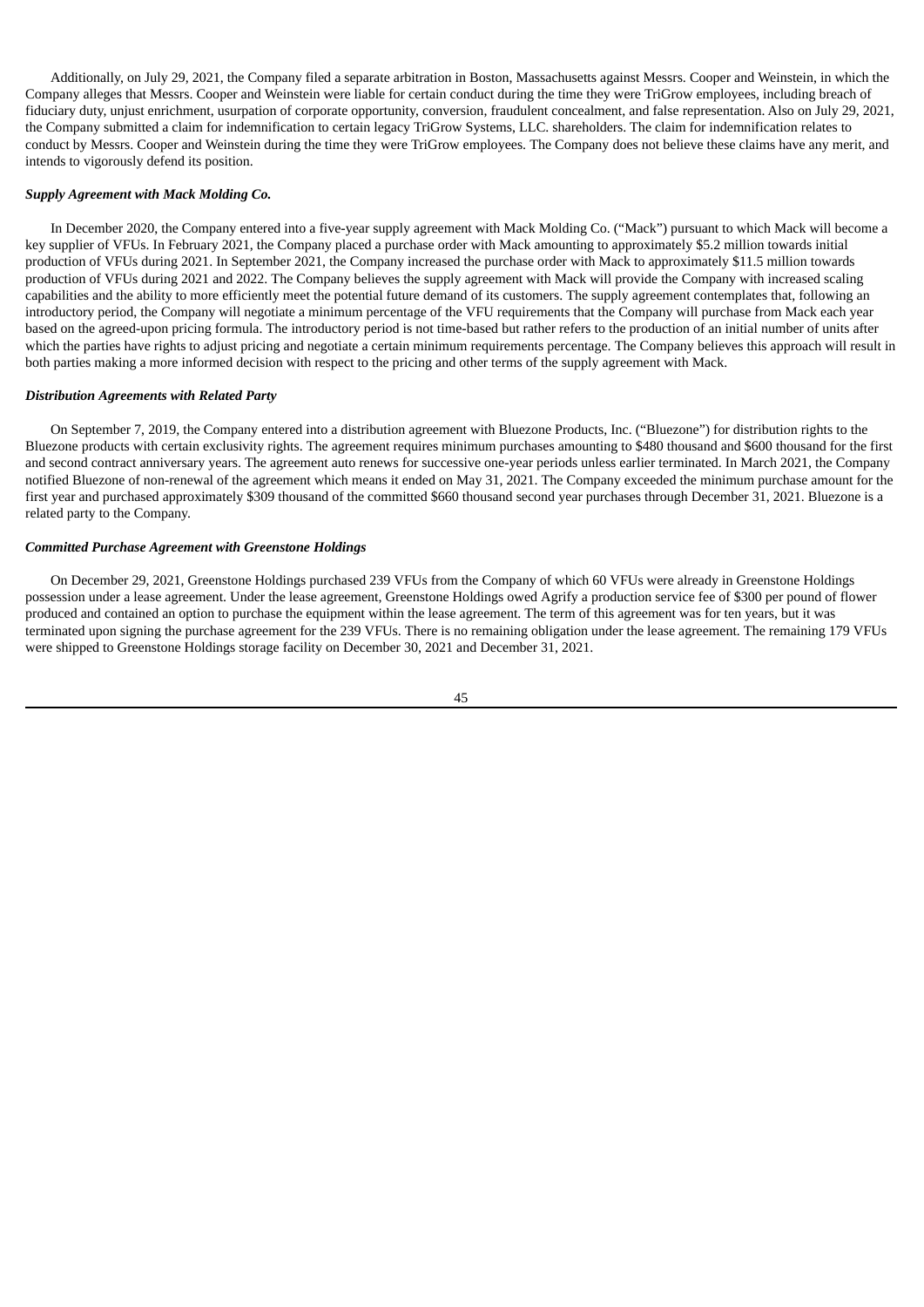## **Note 22 — Related Parties**

Some of the officers and directors of the Company are involved in other business activities and may, in the future, become involved in other business opportunities that become available.

The following table describes the net purchasing (sales) activity with entities identified as related parties to the Company:

|                            | <b>Three Months ended</b><br>March 31, |   |         |  |
|----------------------------|----------------------------------------|---|---------|--|
| (In thousands)             | 2022                                   |   | 2021    |  |
| Bluezone                   | 5.                                     | D |         |  |
| $4D \text{ Bios}(1)$       |                                        |   | 447     |  |
| <b>Cannae Policy Group</b> | 25                                     |   |         |  |
| Topline Performance Group  | 32                                     |   |         |  |
| <b>NEIA</b>                | (634)                                  |   | (5,460) |  |
| <b>Greenstone Holdings</b> | (637)                                  |   |         |  |
| Valiant Americas, LLC      | 4,951                                  |   | 1,077   |  |
| Living Greens Farm         |                                        |   | (58)    |  |

(1) Purchases from 4D for the three months ended March 31, 2021 include \$384 thousand for a down payment on inventory orders.

The following table summarizes net related party (payable) receivable as of March 31, 2022 and December 31, 2021:

| (In thousands)             | March 31,<br>2022              | December 31,<br>2021 |
|----------------------------|--------------------------------|----------------------|
| <b>Cannae Policy Group</b> | $\qquad \qquad \longleftarrow$ | (8)                  |
| Cannaquip                  | (21)                           | (21)                 |
| <b>Greenstone Holdings</b> | 12,446                         | 11,177               |
| Living Greens Farm         | 34                             | 34                   |
| <b>NEIA</b>                | 1,344                          | 3,500                |
| Valiant Americas, LLC      |                                | (922)                |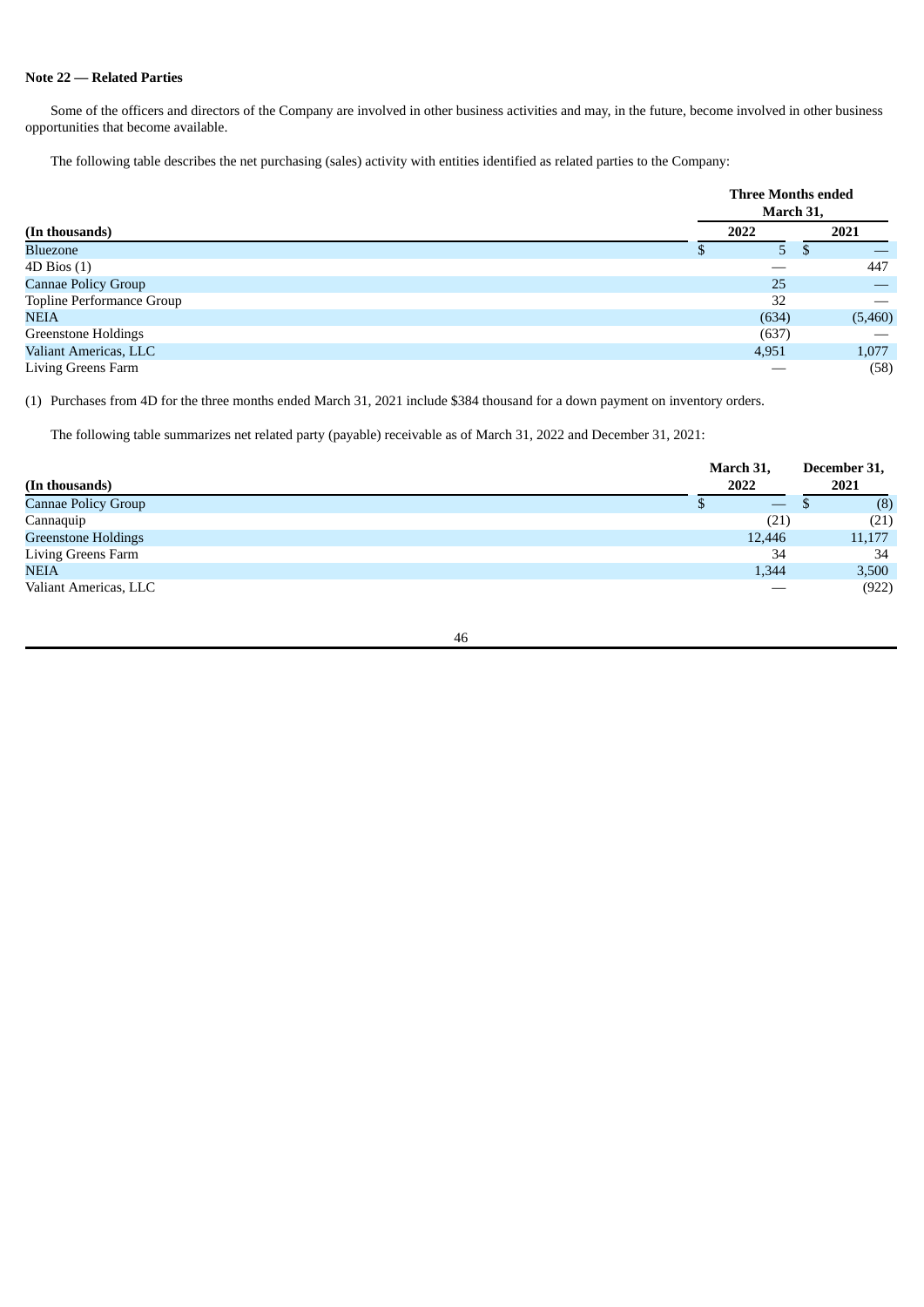### <span id="page-47-0"></span>**Item 2. Management's Discussion and Analysis of Financial Condition and Results of Operations**

The information contained in this Quarterly Report on Form 10-Q is intended to update the information contained in our Annual Report on Form 10-K for the year ended December 31, 2021 filed with the Securities and Exchange Commission on March 31, 2022 (the "Form 10-K") and presumes that readers have access to, and will have read, the "Management's Discussion and Analysis of Financial Condition and Results of Operations" and other information contained in such Form 10-K. The following discussion and analysis also should be read together with our financial statements and the notes *to the financial statements included elsewhere in this Quarterly Report on Form 10-Q.*

The following discussion contains certain statements that may be deemed "forward-looking statements" within the meaning of the Private Securities Litigation Reform Act of 1995. Such statements appear in a number of places in this Report, including, without limitation, "Management's Discussion and Analysis of Financial Condition and Results of Operations." These statements are not guarantees of future performance and involve risks, uncertainties and requirements that are difficult to predict or are beyond our control. Forward-looking statements speak only as of the date of this quarterly report. You should not put undue reliance on any forward-looking statements. We strongly encourage investors to carefully read the factors described in our Annual Report on Form 10-K in the section entitled "Risk Factors" in the Annual Report on Form 10-K for a description of certain risks that could, among other things, cause actual results to differ from these forward-looking statements. We assume no responsibility to update the forward-looking statements contained in this Quarterly Report on Form 10-Q. The following should also be read in conjunction with the unaudited financial statements and notes *thereto that appear elsewhere in this report.*

Except as otherwise indicated herein or as the context otherwise requires, references in this quarterly report to "we," "us," "our," "Company," and *"Agrify" refer to Agrify Corporation, a Nevada corporation.*

### **Overview**

We are a developer of proprietary precision hardware and software grow solutions for the indoor commercial agriculture industry and provides equipment and solutions for cultivation, extraction, post-processing, and testing for the cannabis and hemp industries. We believe we are the only company with an automated and fully integrated grow solution in the industry. Our Agrify "Precision Elevated™" cultivation solution seamlessly combines our integrated hardware and software offerings with a broad range of associated services including consulting, engineering, and construction and is designed to deliver the most complete commercial indoor farming solution available from a single provider. The totality of our product offerings and service capabilities forms an unrivaled ecosystem in what has historically been a highly fragmented market. As a result, we believe we are well situated to create a dominant market position in the indoor agriculture sector.

Agrify Corporation was incorporated in the state of Nevada on June 6, 2016, originally incorporated as Agrinamics, Inc. (or "Agrinamics"). On September 16, 2019, Agrinamics amended its articles of incorporation to reflect a name change to Agrify Corporation.

Our corporate headquarters are located in Billerica, Massachusetts. We also lease properties located within various geographic regions in which we conduct business, including Colorado, Georgia, Massachusetts, Michigan, and Oregon.

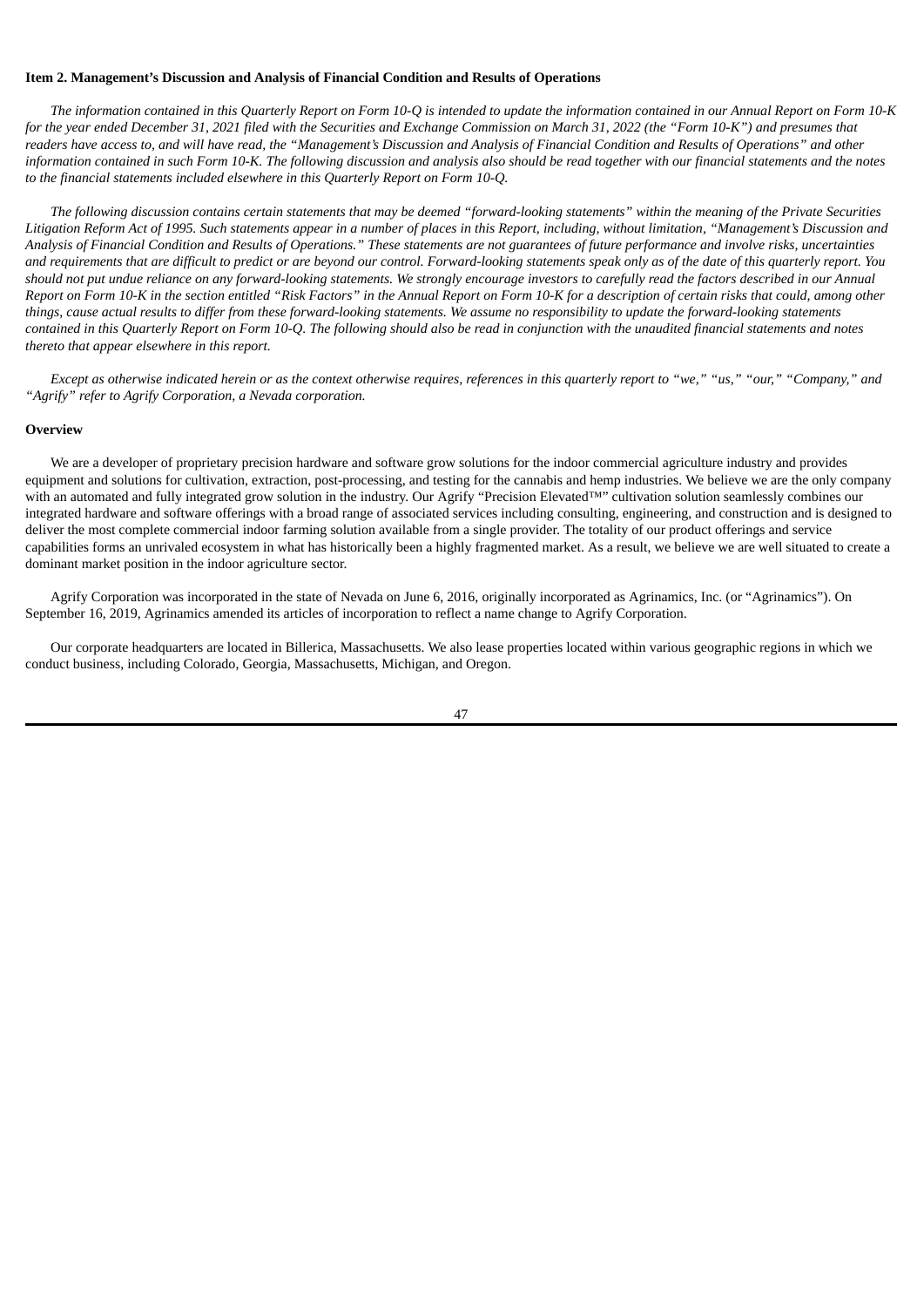## *Reverse Stock Split*

On January 12, 2021, we effected a 1-for-1.581804 reverse stock split on our Common Stock. All share and per share information has been retroactively adjusted to give effect to the reverse stock split for all periods presented, unless otherwise indicated.

## **Recent Business Developments**

### *Private Placement*

On January 25, 2022, we entered into a Securities Purchase Agreement (the "Securities Agreement") with an institutional investor and other accredited investors for the sale by us of (i) 2,450,350 shares (the "SA Shares") of the our Common Stock, (ii) pre-funded warrants (the "Pre-Funded Warrants") to purchase up to an aggregate of 1,570,644 shares of Common Stock and (iii) warrants to purchase up to an aggregate of 3,015,745 shares of Common Stock (the "Common Warrants" and, collectively with the Pre-Funded Warrants, the "SA Warrants"), in a private placement offering. The combined purchase price for one share of Common Stock (or one Pre-Funded Warrant) and accompanying fraction of a Common Warrant was \$6.80.

Subject to certain ownership limitations, the SA Warrants are exercisable six months from issuance. Each Pre-Funded Warrant is exercisable into one share of Common Stock at a price per share of \$0.001 (as adjusted from time to time in accordance with the terms thereof). Each Common Warrant is exercisable into one share of Common Stock at a price per share of \$7.48 (as adjusted from time to time in accordance with the terms thereof) and will expire on the fifth anniversary of the initial exercise date. The institutional investor that received the Pre-Funded Warrants fully exercised such warrants in March 2022.

Raymond Chang, our Chairman and Chief Executive Officer, and Stuart Wilcox, a member of our Board of Directors, participated in the private placement on essentially the same terms as other investors, except for having a combined purchase price of \$6.90 per share.

The gross proceeds to us from the private placement were approximately \$27.3 million, before deducting the placement agent's fees and other offering expenses, and excluding the proceeds, if any, from the exercise of the SA Warrants.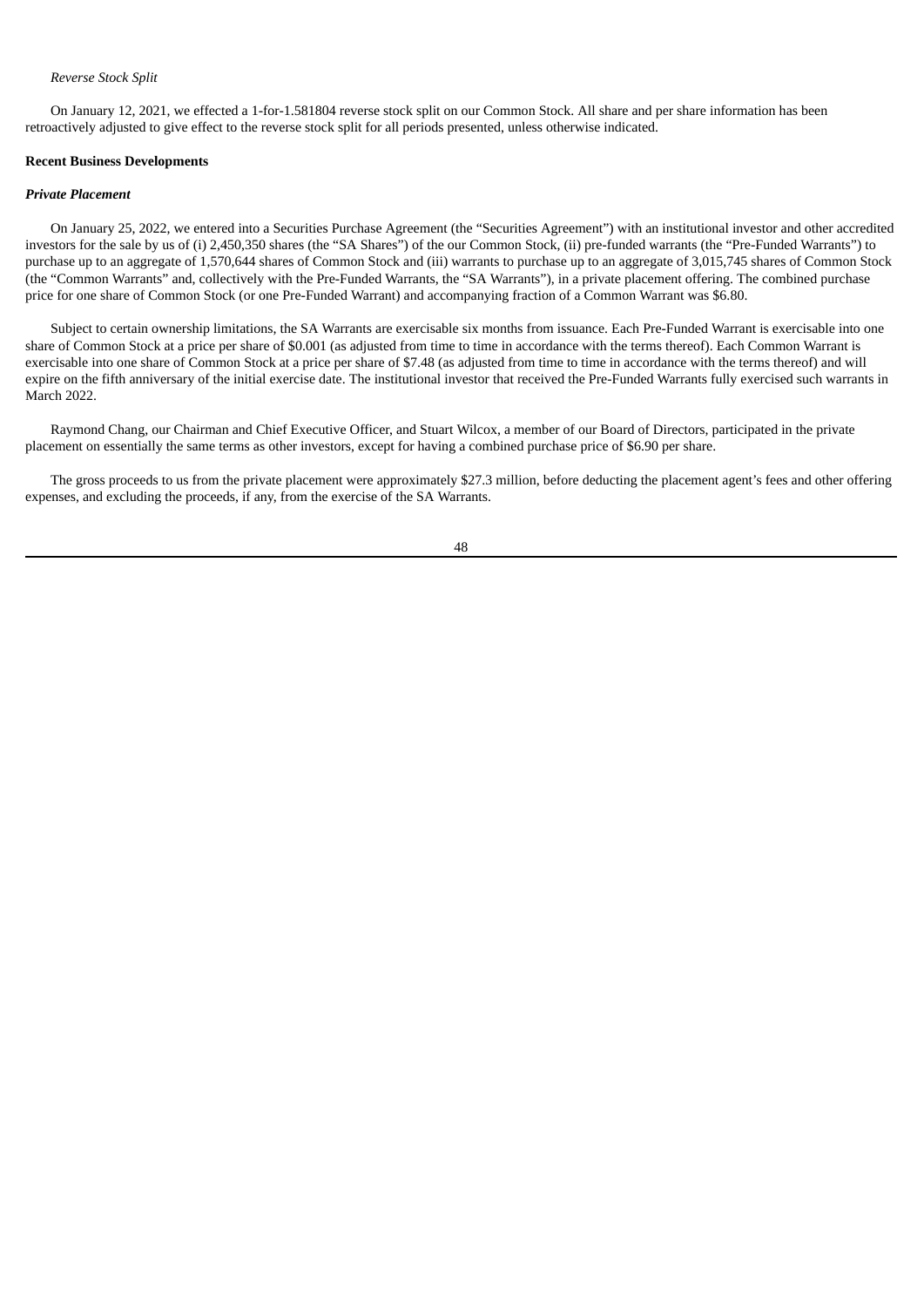## *Acquisition of Lab Society*

On February 1, 2022, we entered into an Agreement and Plan of Merger (the "Merger Agreement") with LS Holdings Corp. ("Lab Society"), Lab Society NewCo, LLC, a newly formed wholly-owned subsidiary of the Company ("Merger Sub"), Michael S. Maibach Jr. as the Owner Representative thereunder, and each of the shareholders of Lab Society (collectively, the "Owners"), pursuant to which we agreed to acquire Lab Society. Concurrently with the execution of the Merger Agreement, we consummated the merger of Lab Society with and into Merger Sub, with Merger Sub surviving such merger as a wholly-owned subsidiary of the Company (the "Lab Society Acquisition").

The aggregate consideration for the Lab Society Acquisition consisted of: (a) \$4.0 million in cash, subject to certain adjustments for working capital, cash and indebtedness of Lab Society at closing; (b) 425,611 shares of Common Stock (the "Buyer Shares"); and (c) the Earn-out Consideration (as defined below), to the extent earned.

We withheld 127,682 of the Buyer Shares issuable to the Owners (the "Holdback Lab Buyer Shares") for the purpose of securing any post-closing adjustment owed to us and any claim for indemnification or payment of damages to which we may be entitled under the Merger Agreement. The Holdback Lab Buyer Shares shall be released following the twelve-month anniversary of the Closing Date in accordance with and subject to the conditions of the Merger Agreement.

The Merger Agreement includes customary post-closing adjustments, representations and warranties and covenants of the parties. The Owners may become entitled to additional consideration with a value of up to \$3.5 million based on the eligible net revenues achieved by the Lab Society business during the fiscal years ending December 31, 2022, and December 31, 2023, of which 50% will be payable in cash and the remaining 50% will be payable by issuing shares of Common Stock.

The purchase price allocation for the business combination has been prepared on a preliminary basis and changes to those allocations may occur as additional information becomes available during the respective measurement period (up to one year from the acquisition date). The estimated fair value at acquisition is \$7.9 million and may be adjusted upon further review of the values assigned to identifiable intangible assets and goodwill.

Our initial fair value estimates related to the various identified intangible assets were determined under various valuation approaches including the Income Approach, Relief-from-Royalty Method, and Discounted Cash Flow Method. These valuation methods require management to project revenues, operating expenses, working capital investment, capital spending and cash flows for the reporting unit over a multiyear period, as well as determine the weighted-average cost of capital to be used as a discount rate.

We amortize our intangible assets assuming no residual value over periods in which the economic benefit of these assets is consumed.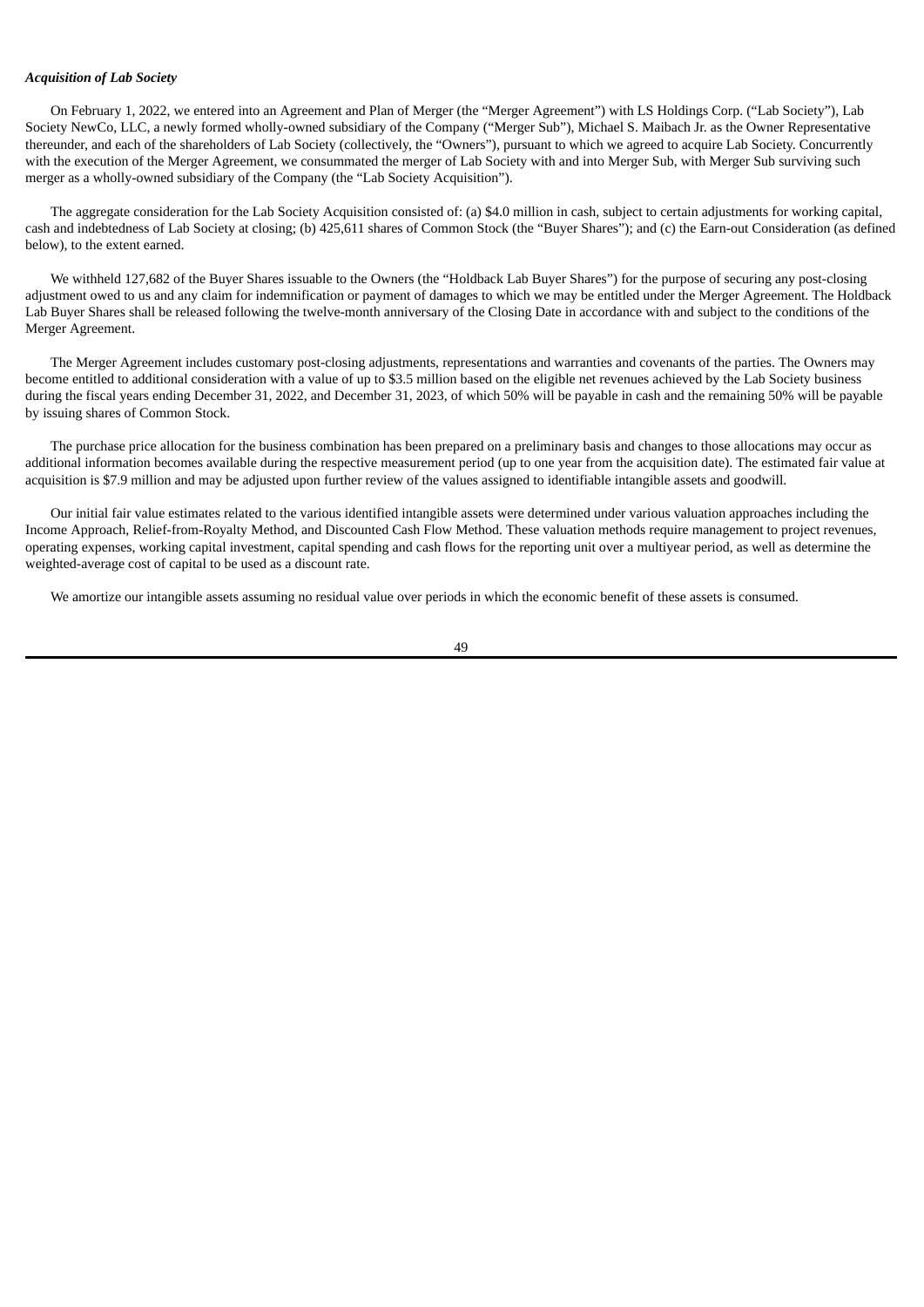## *Securities Purchase Agreement*

On March 14, 2022, we entered into a Securities Purchase Agreement (the "Securities Purchase Agreement") with an accredited investor (the "Investor"), pursuant to which, among other things, we agreed to issue and sell to the Investor, in a private placement transaction (the "Private Placement"), in exchange for the payment by the Investor of \$65 million, less applicable expenses as set forth in the Securities Purchase Agreement, (i) a senior secured promissory note in an aggregate principal amount of \$65 million (the "SPA Note"), and (ii) a warrant (the "SPA Warrant") to purchase up to an aggregate of 6,881,108 shares of Common Stock.

The SPA Note will be a senior secured obligation of us and ranks senior to all indebtedness of us. We will be required to make amortization payments equal to 4.0% of the original principal amount of the SPA Note on the first day of each calendar month starting on February 1, 2023 and extending through the maturity date of March 1, 2026 (the "Maturity Date"), at which time all remaining outstanding principal and accrued but unpaid interest will be due. The SPA Note has a stated interest rate of 6.75% per year, and we will be required to pay interest on March 1, June 1, September 1, and December 1 of each calendar year through and including the Maturity Date. Following the one-year anniversary of the SPA Note's issuance, we may, in lieu of paying interest in cash, pay such interest in kind, in which case interest on the SPA Note will be calculated at the rate of 8.75% per year and will be added to the principal amount of the SPA Note.

At any time following the one-year anniversary of the SPA Note's issuance, we may prepay all (but not less than all) of the SPA Note by redemption at a price equal to 106.75% of the then-outstanding principal amount under the SPA Note plus accrued but unpaid interest. The Investor will also have the option of requiring us to redeem the SPA Note if we undergo a fundamental change at a price equal to 107% of the then-outstanding principal amount under the SPA Note plus any accrued interest thereon.

The Securities Purchase Agreement provides for up to two additional closings subject to certain conditions set forth in the Securities Purchase Agreement and on substantially the same terms as the initial closing. Each subsequent closing would result in the issuance of a senior secured note with an original principal amount of \$35.0 million and warrants to purchase shares of Common Stock equal to 65% of such principal amount divided by the closing price of Common Stock on the trading day immediately prior to such subsequent closing.

The SPA Note will impose certain customary affirmative and negative covenants upon us, as well as covenants that (i) restrict us and its subsidiaries from incurring any additional indebtedness or suffering any liens, subject to specified exceptions, (ii) restrict the ability of us and its subsidiaries from making certain investments, subject to specified exceptions, (iii) restrict the declaration of any dividends or other distributions, subject to specified exceptions, (iv) require us to maintain specified earnings and adjusted EBITDA targets, and (v) require us to maintain minimum amounts of cash on hand. If an event of default under the SPA Note occurs, the Investor can elect to redeem the SPA Note for cash equal to 115% of the then-outstanding principal amount of the SPA Note (or such lesser principal amount accelerated by the Investor), plus accrued and unpaid interest, including default interest, which accrues at a rate per year equal to 15% from the date of a default or event of default.

Until the date the SPA Note is fully repaid, the Investor will, subject to certain exceptions, have the right to participate for up to 30% of any debt, Preferred Stock or equity-linked financing of us or its subsidiaries.

Each SPA Warrant to be issued in the initial closing will have an exercise price of \$6.75 per share, subject to adjustment for stock splits, reverse stock splits, stock dividends and similar transactions, will be immediately exercisable, has a term of five and one-half years from the date of issuance and will be exercisable on a cash basis, unless there is not an effective registration statement covering the resale of the shares issuable upon exercise of the Warrant (the "SPA Warrant Shares"), in which case the SPA Warrant shall also be exercisable on a cashless exercise basis at the Investor's election. The Securities Purchase Agreement requires us to file resale registration statements with respect to the SPA Warrant Shares as soon as practicable and in any event within 45 days following the initial closing and any subsequent closings.

The SPA Warrant will provide that in no event will the number of shares of Common Stock issued upon exercise of the SPA Warrant result in the Investor's beneficial ownership exceeding 4.99% of our shares outstanding at the time of exercise (which percentage may be decreased or increased by the Investor, but to no greater than 9.99%, and provided that any increase above 4.99% will not be effective until the sixty-first day after notice of such request by the Investor to increase its beneficial ownership limit has been delivered to us).

The Securities Purchase Agreement also contains customary representations and warranties of us and the Investor. There is no material relationship between us or its affiliates and the Investor other than in respect of the Securities Purchase Agreement, the SPA Note and the SPA Warrant.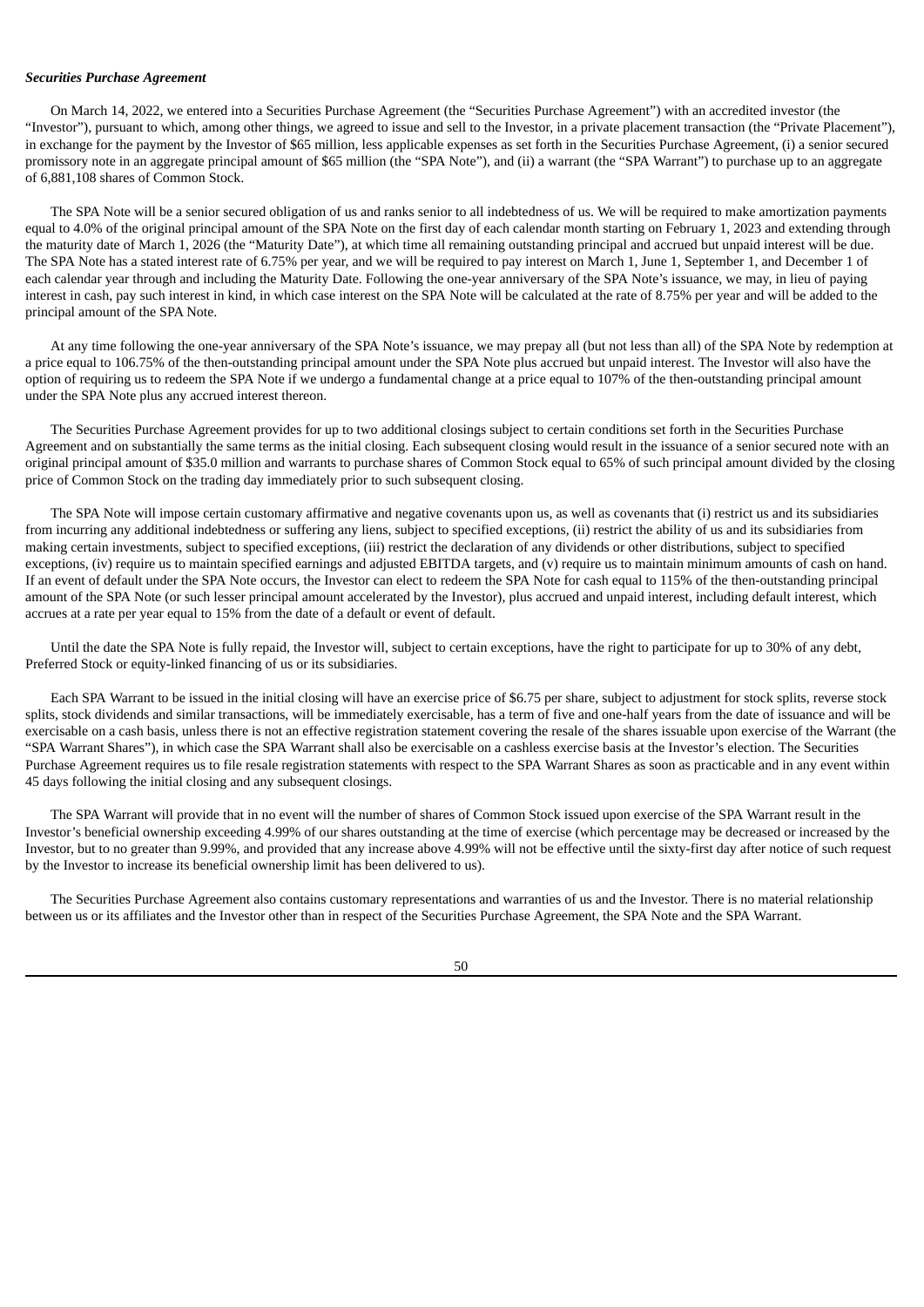## *Impact of coronavirus pandemic ("COVID-19")*

The extensive impact of the pandemic caused by COVID-19 has resulted and will likely continue to result in significant disruptions to the global economy, as well as businesses and capital markets around the world. In an effort to halt the outbreak of COVID-19, a number of countries, states, counties, and other jurisdictions have imposed, and may impose in the future, various measures, including but not limited to, voluntary and mandatory quarantines, stay-at-home orders, travel restrictions, limitations on gatherings of people, reduced operations, and extended closures of businesses.

To date, although all of our operations are functioning, COVID-19 has continued to cause some disruptions to our business, such as some temporary delays in the delivery of our inventory. Although the ability of our suppliers to timely ship their goods has affected some of our deliveries, currently the difficulties experienced by our suppliers have not yet materially impacted our ability to deliver products to our customers. However, if this continues, it may negatively affect any inventory we may have and more significantly delay the delivery of merchandise to our customers, which in turn will adversely affect our revenues and results of operations.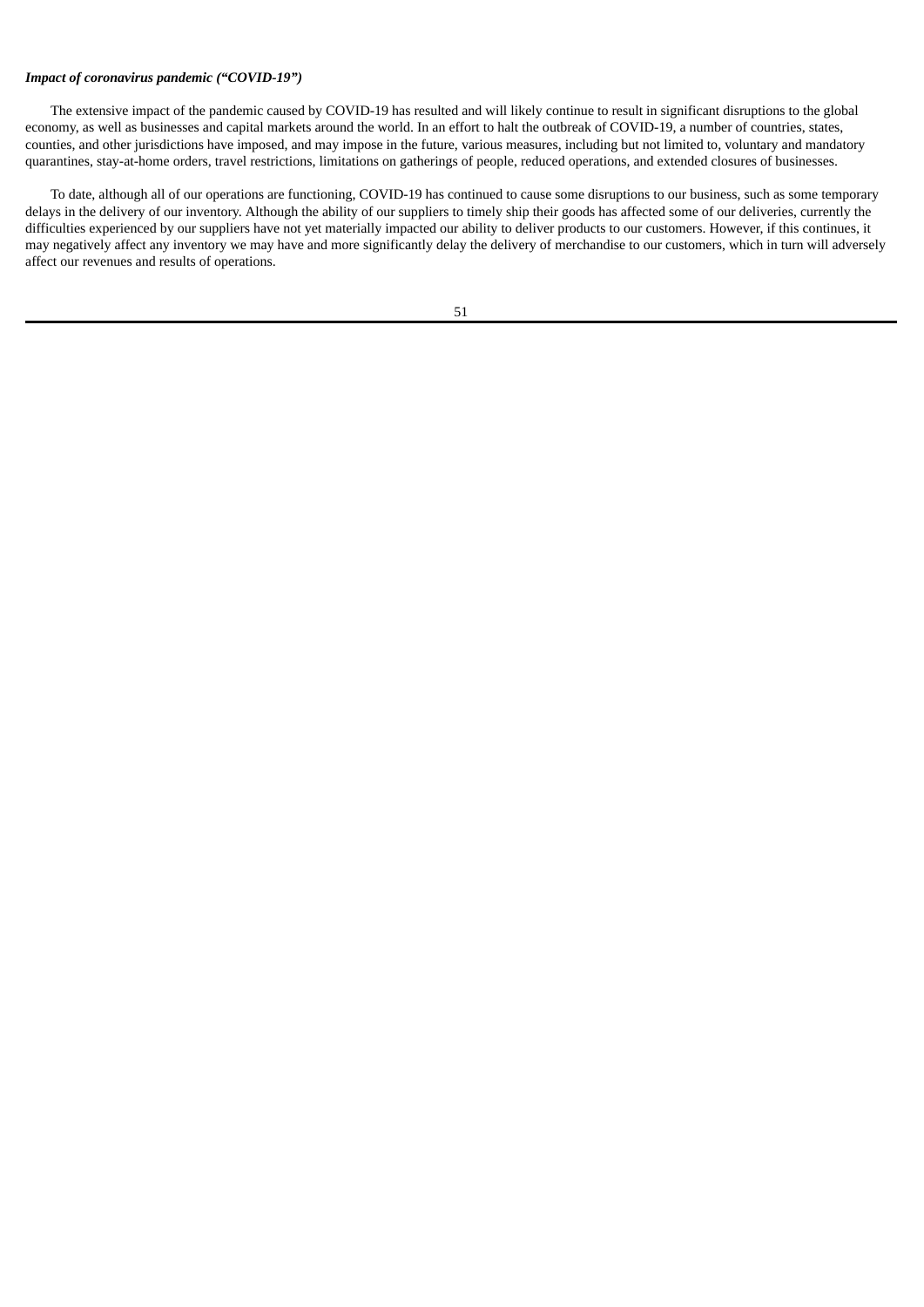The extent to which COVID-19 and the related global economic crisis, affect our business, results of operations and financial condition, will depend on future developments that are highly uncertain and cannot be predicted, including the scope and duration of the pandemic and any recovery period, future actions taken by governmental authorities, central banks and other third parties (including new financial regulation and other regulatory reform) in response to the pandemic, and the effects on our produce, clients, vendors and employees. We continue to service our customers amid uncertainty and disruption linked to COVID-19 and we are actively managing our business to respond to its impact.

## **Use of Estimates**

The preparation of financial statements in accordance with accounting principles generally accepted in the United States requires management to make estimates and assumptions that affect the reported amounts of assets and liabilities and disclosures of contingent assets and liabilities at the date of the financial statements, and the reported amounts of revenues and expenses during the reporting period. Actual results could differ from those estimates. Significant estimates include assumptions about collection of accounts and notes receivable, the valuation and recognition of stock-based compensation expense, valuation allowance for deferred tax assets and useful life of fixed assets and intangible assets.

### **Financial Overview**

### *Critical Accounting Policies and Significant Judgments and Estimates*

Our management's discussion and analysis of our financial position and results of operations is based on our financial statements, which have been prepared in accordance with accounting principles generally accepted in the United States of America, or GAAP. The preparation of financial statements in conformity with GAAP requires us to make estimates and assumptions that affect the amounts reported in the financial statements and accompanying notes. On an ongoing basis, we evaluate estimate, which include estimates related to accruals, stock-based compensation expense, and reported amounts of revenues and expenses during the reported period. We base our estimates on historical experience and other market-specific or other relevant assumptions that we believe to be reasonable under the circumstances. Actual results may differ materially from those estimates or assumptions.

### *Revenue Recognition*

### *Overview*

We generate revenue from the following sources: (1) equipment sales, (2) providing services and (3) construction contracts.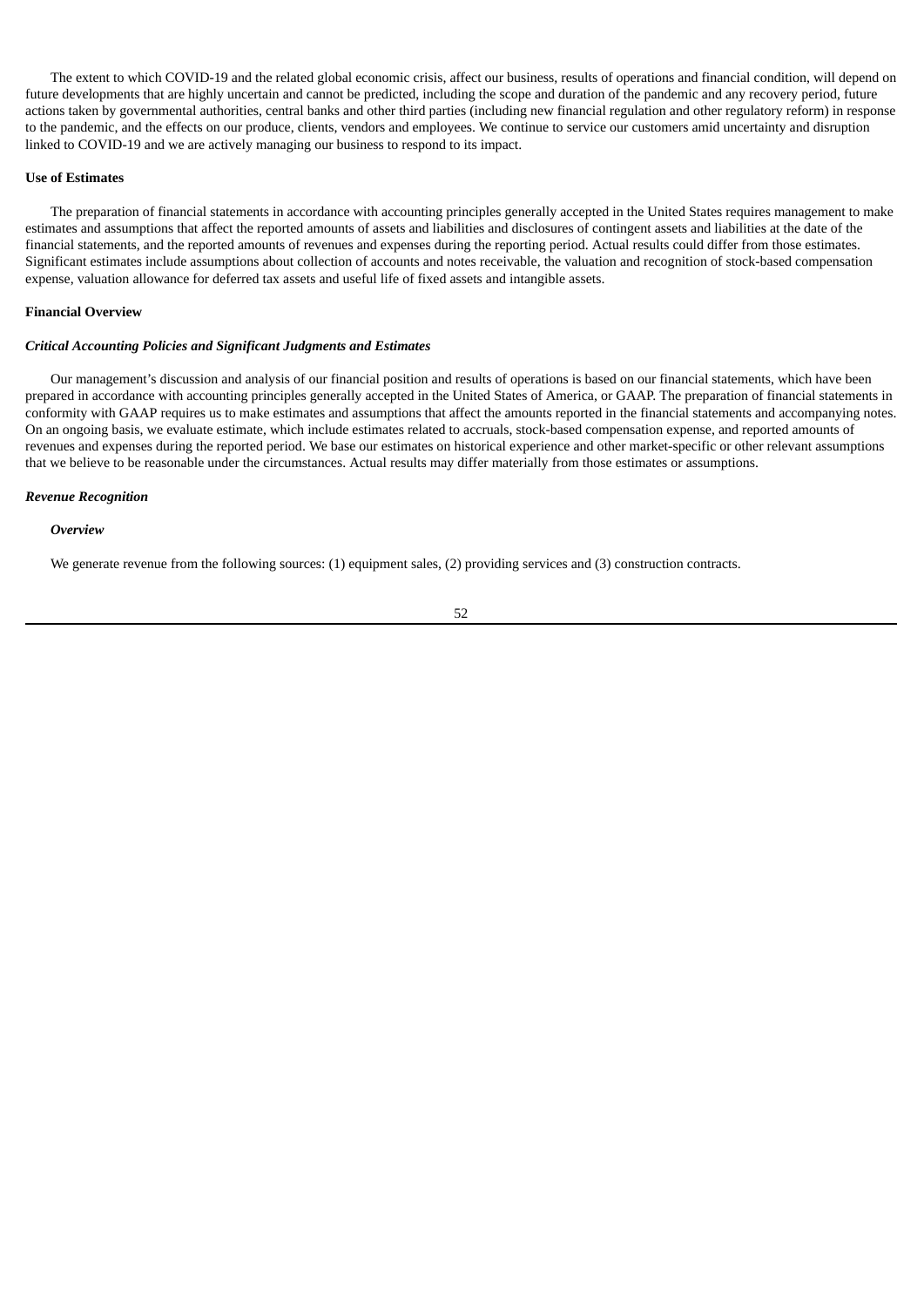In accordance with ASC 606 "Revenue Recognition", we recognize revenue from contracts with customers using a five-step model, which is described below:

- identify the customer contract;
- identify performance obligations that are distinct;
- determine the transaction price;
- allocate the transaction price to the distinct performance obligations; and
- recognize revenue as the performance obligations are satisfied.

### *Identify the customer contract*

A customer contract is generally identified when there is approval and commitment from both use and its customer, the rights have been identified, payment terms are identified, the contract has commercial substance and collectability, and consideration is probable. Specifically, we obtain written/electronic signatures on contracts and a purchase order, if said purchase orders are issued in the normal course of business by the customer.

### *Identify performance obligations that are distinct*

A performance obligation is a promise by us to provide a distinct good or service or a series of distinct goods or services. A good or service that is promised to a customer is distinct if the customer can benefit from the good or service either on its own or together with other resources that are readily available to the customer, and our promise to transfer the good or service to the customer is separately identifiable from other promises in the contract.

### *Determine the transaction price*

The transaction price is the amount of consideration to which we expect to be entitled in exchange for transferring goods or services to a customer, excluding sales taxes that are collected on behalf of government agencies.

### *Allocate the transaction price to distinct performance obligations*

The transaction price is allocated to each performance obligation based on the relative standalone selling prices ("SSP") of the goods or services being provided to the customer. Our contracts typically contain multiple performance obligations, for which we account for individual performance obligations separately, if they are distinct. The standalone selling price reflects the price we would charge for a specific piece of equipment or service if it was sold separately in similar circumstances and to similar customers.

#### *Recognize revenue as the performance obligations are satisfied*

Revenue is recognized when, or as, performance obligations are satisfied by transferring control of a promised product or service to a customer.

### *Significant Judgments*

We enter into contracts that may include various combinations of equipment, services and construction, which are generally capable of being distinct and accounted for as separate performance obligations. Contracts with customers often include promises to transfer multiple products and services to a customer. Determining whether products and services are considered distinct performance obligations that should be accounted for separately versus together may require significant judgment. Once we determine the performance obligations, it determines the transaction price, which includes estimating the amount of variable consideration to be included in the transaction price, if any. We then allocate the transaction price to each performance obligation in the contract based on the SSP. The corresponding revenue is recognized as the related performance obligations are satisfied.

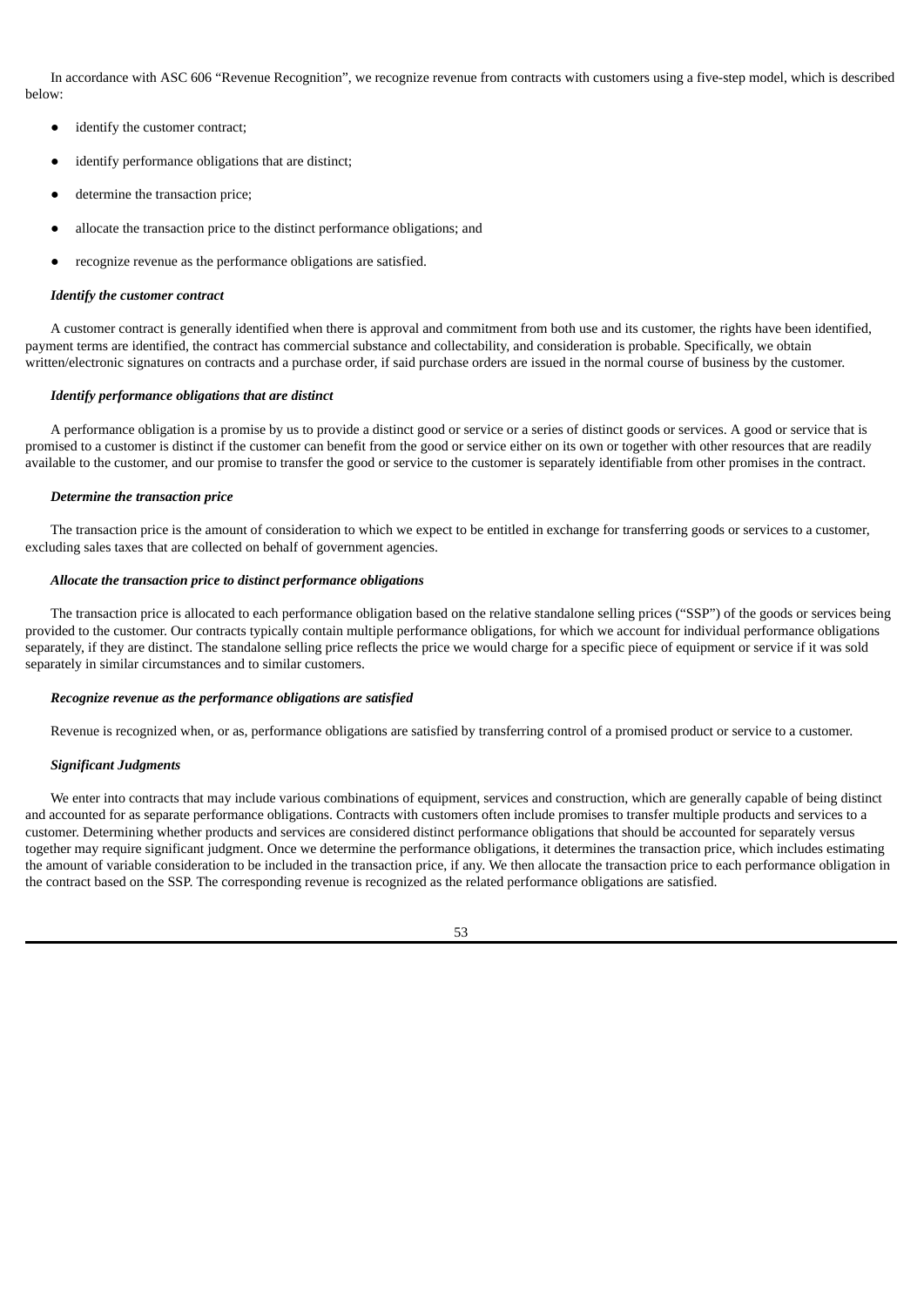Judgment is required to determine the SSP for each distinct performance obligation. We determine SSP based on the price at which the performance obligation is sold separately and the methods of estimating SSP under the guidance of Accounting Standards Codification ("ASC") 606-10-32-33. If the SSP is not observable through past transactions, we estimate the SSP, taking into account available information such as market conditions, expected margins, and internally approved pricing guidelines related to the performance obligations. We license our software as a SaaS type subscription license, whereby the customer only has a right to access the software over a specified time period. The full value of the contract is recognized ratably over the contractual term of the SaaS subscription, adjusted monthly if tiered pricing is relevant. We typically satisfy our performance obligations for equipment sales when equipment is made available for shipment to the customer; for services sales as services are rendered to the customer and for construction contracts both as services are rendered and when contract is completed.

We utilize the cost-plus margin method to determine the SSP for equipment and build-out services. This method is based on the cost of the services from third parties, plus a reasonable markup that we believe is reflective of a market-based reseller margin.

We determine the SSP for services in time and materials contracts by observable prices in standalone services arrangements.

We estimate variable consideration in the form of royalties, revenue share, monthly fees, and service credits are estimated at contract inception and updated at the end of each reporting period if additional information becomes available. Variable consideration is typically not subject to constraint. Changes to variable consideration were not material for the periods presented.

If a contract has payment terms that differ from the timing of revenue recognition, we will assess whether the transaction price for those contracts include a significant financing component. We have elected the practical expedient that permits an entity to not adjust for the effects of a significant financing component if we expect that at the contract inception, the period between when the entity transfers a promised good or service to a customer and when the customer pays for that good or service, will be one year or less. For those contracts in which the period exceeds the one-year threshold, this assessment, as well as the quantitative estimate of the financing component and its relative significance, requires judgment. Accordingly, we impute interest on such contracts at an agreed upon interest rate and will present the financing components separately as financial income. For the three months ended March 31, 2022 and 2021, we did not have any such financial income.

Payment terms with customers typically require payment 30 days from invoice date. Our agreements with customers do not provide for any refunds for services or products and therefore no specific reserve for such is maintained. In the infrequent instances where customers raise a concern over delivered products or services, we have endeavored to remedy the concern and all costs related to such matters have been insignificant in all periods presented.

We have elected to treat shipping and handling activities after the customer obtains control of the goods as a fulfillment cost and not as a promised good or service. Accordingly, we will accrue all fulfillment costs related to the shipping and handling of consumer goods at the time of shipment. We have payment terms with its customers of one year or less and has elected the practical expedient applicable to such contracts not to consider the time value of money. Sales, value add, and other taxes we collect concurrent with revenue-producing activities are excluded from revenue.

We receive payment from customers based on specified terms that are generally less than 30 days from the satisfaction of performance obligations. There are no contract assets related to performance under the contract. The difference in the opening and closing balances of our deferred revenue primarily results from the timing difference between our performance and the customer's payment. We fulfill obligations under a contract with a customer by transferring products and services in exchange for consideration from the customer. Accounts receivables are recorded when the customer has been billed or the right to consideration is unconditional. We recognize deferred revenue when consideration has been received or an amount of consideration is due from the customer, and we have a future obligation to transfer certain proprietary products.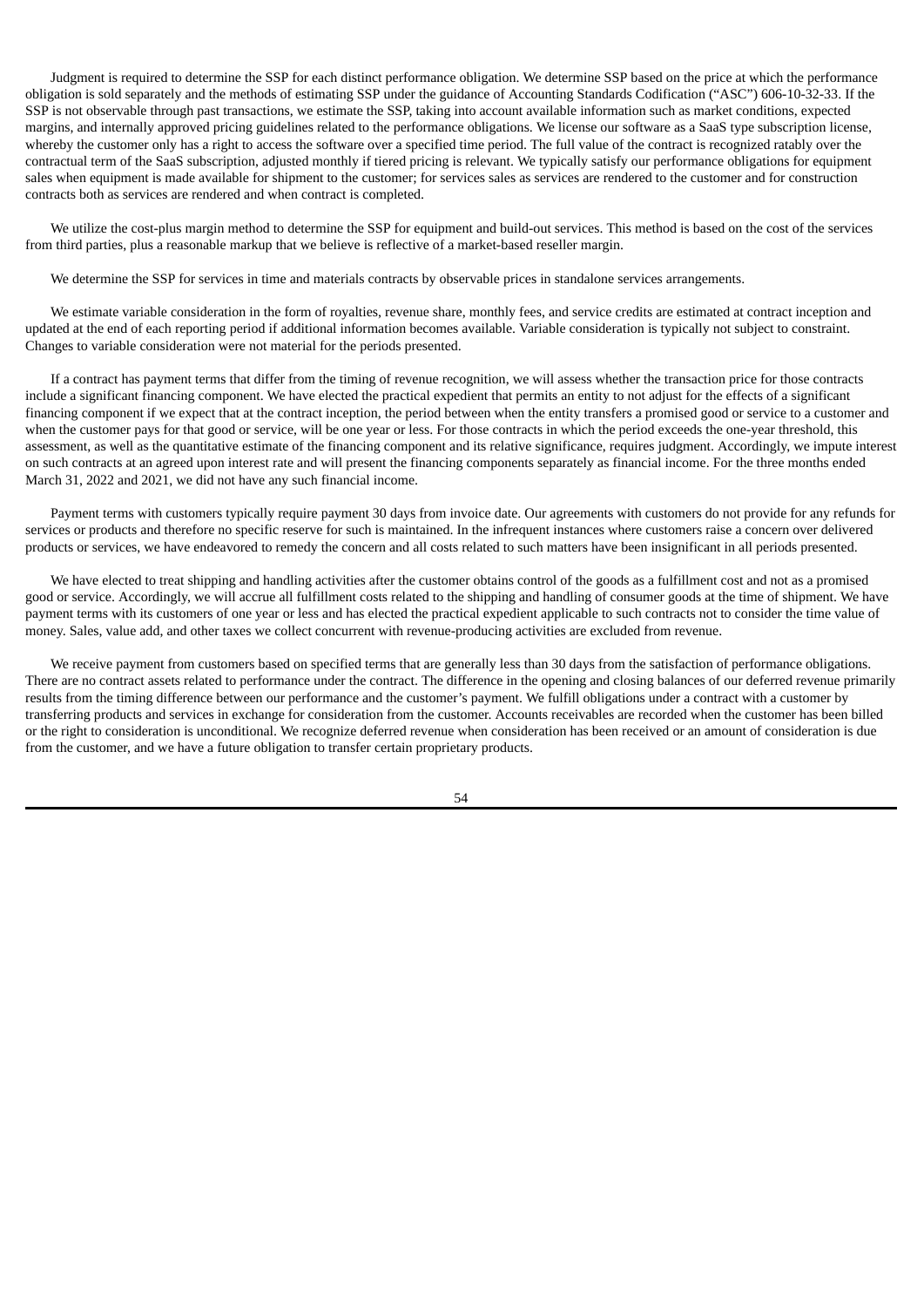In accordance with ASC 606-10-50-13, we are required to include disclosure on its remaining performance obligations as of the end of the current reporting period. Due to the nature of our contracts, these reporting requirements are not applicable. The majority of our remaining contracts meet certain exemptions as defined in ASC 606-10-50-14 through 606-10-50-14A, including (i) performance obligation is part of a contract that has an original expected duration of one year or less and (ii) the right to invoice practical expedient.

We generally provide a one-year warranty on our products for materials and workmanship but may provide multiple year warranties as negotiated, and will pass on the warranties from its vendors, if any, which generally covers this one-year period. In accordance with ASC 450-20-25, we accrue for product warranties when the loss is probable and can be reasonably estimated. The reserve for warranty returns is included in accrued expenses and other current liabilities in our consolidated balance sheets.

## **Accounting for Business Combinations**

We allocated the purchase price of acquired companies to the tangible and intangible assets acquired, including in-process research and development assets, and liabilities assumed, based upon their estimated fair values at the acquisition date. These fair values are typically estimated with assistance from independent valuation specialists. The purchase price allocation process requires us to make significant estimates and assumptions, especially at the acquisition date with respect to intangible assets, contractual support obligations assumed, contingent consideration arrangements, and pre-acquisition contingencies.

Although we believe the assumptions and estimates we have made in the past have been reasonable and appropriate, they are based in part on historical experience and information obtained from the management of the acquired companies and are inherently uncertain.

Examples of critical estimates in valuing certain of the intangible assets we have acquired or may acquire in the future include but are not limited to:

- future expected cash flows from software license sales, support agreements, consulting contracts, other customer contracts, and acquired developed technologies;
- expected costs to develop in-process research and development into commercially viable products and estimated cash flows from the projects when completed;
- the acquired company's brand and competitive position, as well as assumptions about the period of time the acquired brand will continue to be used in the combined company's product portfolio;
- cost of capital and discount rates; and
- estimating the useful lives of acquired assets as well as the pattern or manner in which the assets will amortize.

The fair value estimates related to the various identified intangible assets were determined under various valuation approaches including the Income Approach, Relief-from-Royalty Method, and Discounted Cash Flow Method. These valuation methods require management to project revenues, operating expenses, working capital investment, capital spending and cash flows for the reporting unit over a multiyear period, as well as determine the weightedaverage cost of capital to be used as a discount rate.

### **Goodwill and Intangible Assets**

Amortization of acquired intangible assets is the result of the acquisition of TriGrow, which occurred in 2020, the acquisition of Sinclair which occurred in 2021, the acquisition of PurePressure, which also occurred in 2021, and the acquisition of Lab Society, which occurred in 2022. As a result of these transactions, customer relationships, acquired developed technology, non-compete agreements and trade names were identified as intangible assets, and are amortized over their estimated useful lives.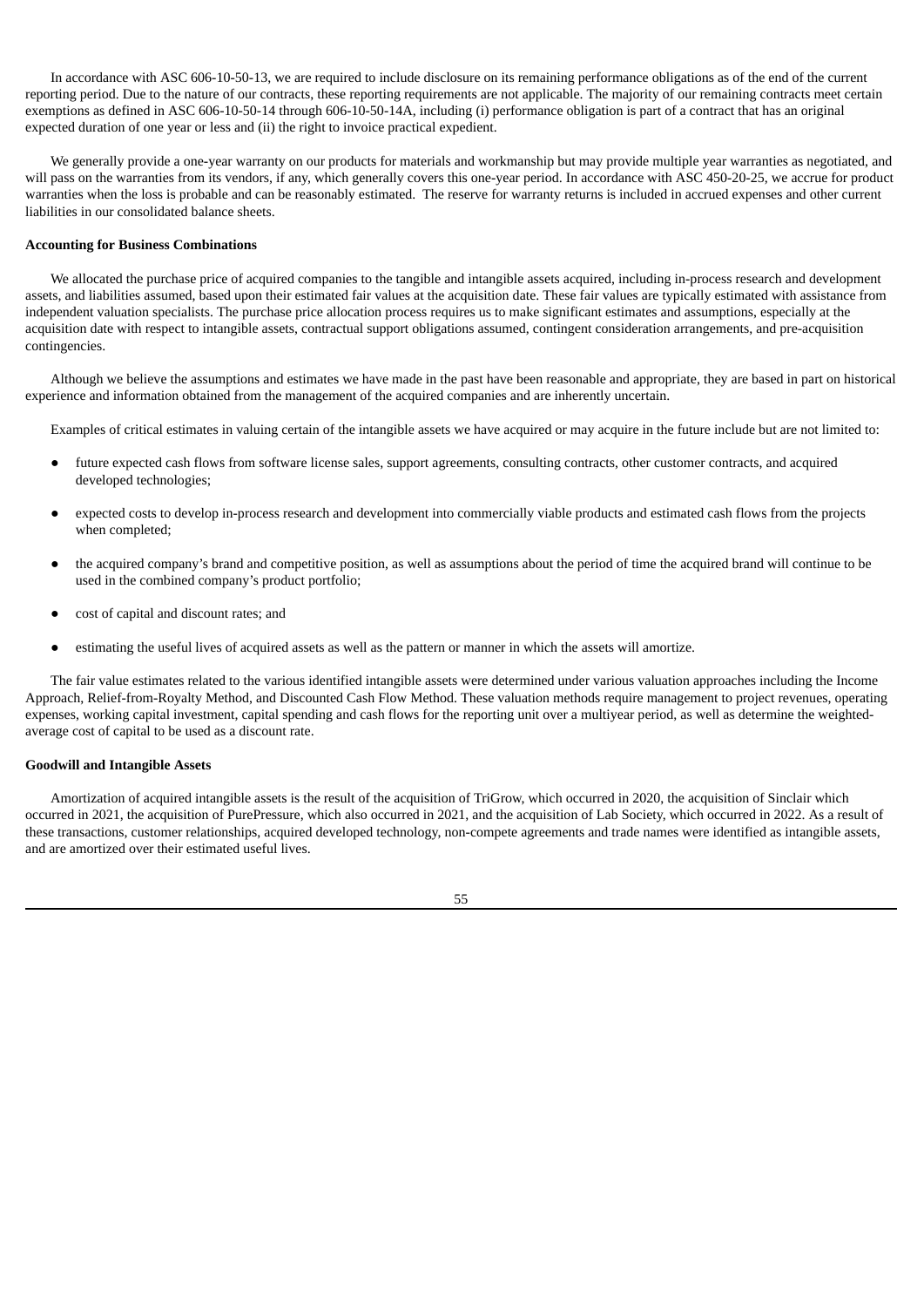We recognize the excess of the purchase price over the fair value of identifiable net assets acquired as goodwill. Goodwill is not amortized but is tested for impairment annually on December 2 or more frequently if events or changes in circumstances indicate that the carrying amount of the goodwill may not be recoverable. The Company has determined it is a single reporting unit for the purpose of conducting the goodwill impairment assessment. A goodwill impairment charge is recorded if the amount by which the Company's carrying value exceeds its fair value, not to exceed the carrying amount of goodwill. Factors that could lead to a future impairment include material uncertainties such as a significant reduction in projected revenues, a deterioration of projected financial performance, future acquisitions and/or mergers, and a decline in the Company's market value as a result of a significant decline in the Company's stock price. There have been no impairment charges recorded for three months ended March 31, 2022 and 2021, respectively.

### **Capitalization of Internal Software Development Costs**

We capitalize certain software engineering efforts related to the continued development of Agrify Insights software under ASC 985-20. Costs incurred during the application development phase are only capitalized once technical feasibility has been established and the work performed will result in new or additional functionality. The types of costs capitalized during the application development phase include employee compensation, as well as consulting fees for third-party software developers working on these projects. Costs related to the research and development are expensed as incurred until technical feasibility is established as well as post-implementation activities. Internal-use software is amortized on a straight-line basis over the estimated useful life of the asset, which ranges from two to five years.

### **Income Taxes**

We account for income taxes pursuant to the provisions of ASC Topic 740, "Income Taxes," which requires, among other things, an asset and liability approach to calculating deferred income taxes. The asset and liability approach requires the recognition of deferred tax assets and liabilities for the expected future tax consequences of temporary differences between the carrying amounts and the tax bases of assets and liabilities. A valuation allowance is provided to offset any net deferred tax assets for which management believes it is more likely than not that the net deferred asset will not be realized.

We follow the provisions of ASC 740-10-25-5, "Basic Recognition Threshold." When tax returns are filed, it is highly certain that some positions taken would be sustained upon examination by the taxing authorities, while others are subject to uncertainty about the merits of the position taken or the amount of the position that would be ultimately sustained. In accordance with the guidance of ASC 740-10-25-6, the benefit of a tax position is recognized in the consolidated financial statements in the period during which, based on all available evidence, management believes it is more likely than not that the position will be sustained upon examination, including the resolution of appeals or litigation processes, if any. Tax positions taken are not offset or aggregated with other positions. Tax positions that meet the more-likely-than-not recognition threshold are measured as the largest amount of tax benefit that is more than 50 percent likely of being realized upon settlement with the applicable taxing authority. The portion of the benefits associated with tax positions taken that exceeds the amount measured as described above should be reflected as a liability for unrecognized tax benefits in the accompanying balance sheets along with any associated interest and penalties that would be payable to the taxing authorities upon examination. We believe our tax positions are all highly certain of being upheld upon examination. As such, we have not recorded a liability for unrecognized tax benefits.

We recognize the benefit of a tax position when it is effectively settled. ASC 740-10-25-10, "Basic Recognition Threshold" provides guidance on how an entity should determine whether a tax position is effectively settled for the purpose of recognizing previously unrecognized tax benefits. ASC 740-10- 25-10 clarifies that a tax position can be effectively settled upon the completion of an examination by a taxing authority. For tax positions considered effectively settled, we recognize the full amount of the tax benefit.

### **Accounting for Stock-Based Compensation**

We follow the provisions of ASC Topic 718, "Compensation — Stock Compensation." ASC Topic 718 establishes standards surrounding the accounting for transactions in which an entity exchanges its equity instruments for goods or services. ASC Topic 718 focuses primarily on accounting for transactions in which an entity obtains employee services in share-based payment transactions, such as options issued under our Stock Option Plans.

The fair value of each option is estimated on the date of grant using the Black-Scholes option-pricing model. This model incorporates certain assumptions for inputs including a risk-free market interest rate, expected dividend yield of the underlying Common Stock, expected option life, and expected volatility in the market value of the underlying Common Stock.

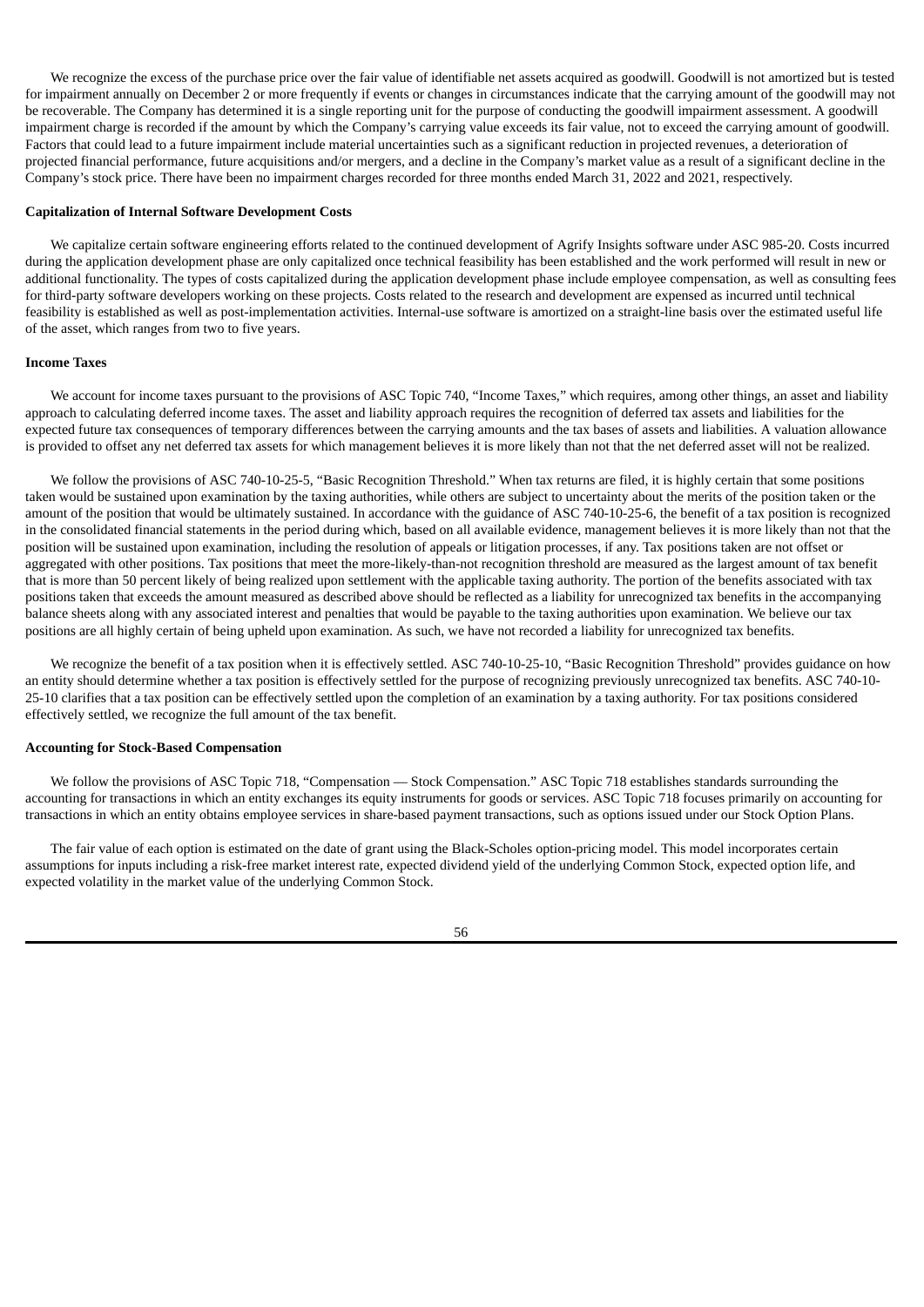The Black-Scholes option-pricing model was developed for use in estimating the fair value of traded options, which have no vesting restrictions and are fully transferable. In addition, option valuation models require the input of highly subjective assumptions including the expected stock price volatility. Because our stock options and warrants have characteristics different from those of our traded stock, and because changes in the subjective input assumptions can materially affect the fair value estimate, in management's opinion, the existing models do not necessarily provide a reliable single measure of the fair value of such stock options. The risk-free interest rate is based upon quoted market yields for United States Treasury debt securities with a term similar to the expected term. The expected dividend yield is based upon our history of having never issued a dividend and management's current expectation of future action surrounding dividends. We calculate the expected volatility of the stock price based on the corresponding volatility of our peer group stock price for a period consistent with the underlying instrument's expected term. The expected lives for such grants were based on the simplified method for employees and directors.

In arriving at stock-based compensation expense, we estimate the number of stock-based awards that will be forfeited due to employee turnover. Our forfeiture assumption is based primarily on its turn-over historical experience. If the actual forfeiture rate is higher than the estimated forfeiture rate, then an adjustment will be made to increase the estimated forfeiture rate, which will result in a decrease to the expense recognized in our financial statements. If the actual forfeiture rate is lower than the estimated forfeiture rate, then an adjustment will be made to lower the estimated forfeiture rate, which will result in an increase to expense recognized in our financial statements. The expense we recognize in future periods will be affected by changes in the estimated forfeiture rate and may differ significantly from amounts recognized in the current period.

It is important that the discussion of our operating results that follows be read in conjunction with the critical accounting policies disclosed above.

### **Results of Operations**

### *Comparison of the Three Months Ended March 31, 2022 and 2021*

The following table summarizes our results of operations for the three months ended March 31, 2022 and March 31, 2021:

|                                                                            |    | <b>Three Months ended</b><br>March 31, |                       |      |
|----------------------------------------------------------------------------|----|----------------------------------------|-----------------------|------|
| (In thousands, except share and per share data)                            |    | 2022                                   | 2021                  |      |
| Revenue                                                                    | \$ | 26,021                                 | $\mathbb{S}$<br>7,008 |      |
| Cost of goods sold                                                         |    | 21,851                                 | 7,548                 |      |
| Gross profit (loss)                                                        |    | 4,170                                  | (540)                 |      |
| General and administrative                                                 |    | 9,759                                  | 4,458                 |      |
| Research and development                                                   |    | 2,084                                  | 882                   |      |
| Selling and marketing                                                      |    | 2,090                                  | 616                   |      |
| Total operating expenses                                                   |    | 13,933                                 | 5,956                 |      |
| Loss from operations                                                       |    | (9,763)                                | (6, 496)              |      |
| Interest income (expense), net                                             |    | 682                                    |                       | (32) |
| Gain on extinguishment of notes payable                                    |    |                                        | 2,685                 |      |
| Other income (expense), net                                                |    | 682                                    | 2,653                 |      |
| Net loss before income taxes                                               |    | (9,081)                                | (3, 843)              |      |
| Income tax benefit                                                         |    | (200)                                  |                       |      |
| Net loss                                                                   |    | (8,881)                                | (3, 843)              |      |
| Income (loss) attributable to non-controlling interest                     |    |                                        |                       | (33) |
| Net loss attributable to Agrify Corporation                                |    | (8,882)                                | (3,810)<br>\$         |      |
| Net loss per share attributable to Common Stockholders – basic and diluted |    | (0.36)                                 | (0.33)                |      |
| Weighted-average common shares outstanding - basic and diluted             |    | 24,589,113                             | 11,568,105            |      |
|                                                                            |    |                                        |                       |      |

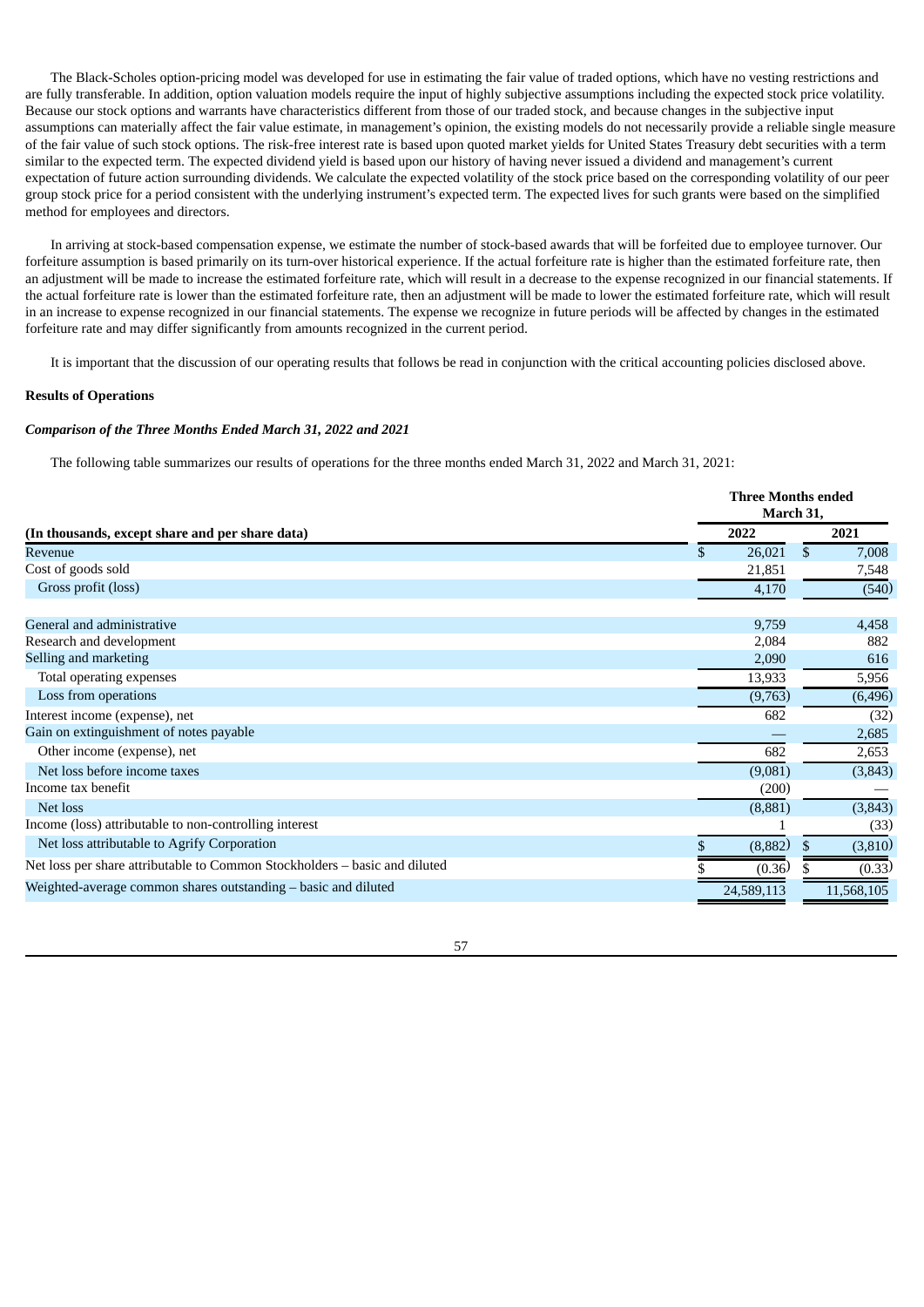## *Revenues*

Our goal is to provide our customers with a variety of products to address their entire indoor agriculture needs. Our core product offering includes our Agrify Vertical Farming Units (or "VFUs") and Agrify Integrated Grow Racks with our Agrify Insights software, which are supplemented with environmental control products, grow lights, facility build-out services and extraction equipment.

We continue to monitor and address COVID-19 pandemic impacts on our supply chain. Although the availability of various products is dependent on our suppliers, their locations, and the extent to which they are impacted by the COVID-19 pandemic, we are proactively working with manufacturers to meet the needs of our customers during the pandemic. Product shortages have generally led to increases in prices globally, with significant impacts to sales and interim profits.

We generate revenue from sales of cultivation solutions, including ancillary products and services, Agrify Insights software, facility build-outs and extraction equipment and solutions. We believe that our product mix form an integrated ecosystem which allows us to be engaged with our potential customers from early stages of the grow cycle — first during the facility build-out, to the choice of cultivation solutions, running the grow business with our Agrify Insights software and finally, our extraction, post-processing and testing services to transform harvest into a sellable product. We believe that delivery of each solution in the various stages in the process will generate sales of additional solutions and services.

The following table provides a breakdown of our revenue for the three months ended March 31, 2022 and 2021:

|                                                                  | <b>Three Months ended</b><br>March 31, |        |  |       |        |          |
|------------------------------------------------------------------|----------------------------------------|--------|--|-------|--------|----------|
| (In thousands)                                                   |                                        | 2022   |  | 2021  | Change | % Change |
| Cultivation solutions, including ancillary products and services |                                        | 382    |  | 230   | 152    | 66%      |
| Agrify Insights software                                         |                                        |        |  |       | (7)    | (88)%    |
| <b>Facility build-outs</b>                                       |                                        | 13,211 |  | 6.770 | 6,441  | 95%      |
| <b>Extraction solutions</b>                                      |                                        | 12.427 |  |       | 12.427 | 100%     |
| Total revenue                                                    |                                        | 26,021 |  | 7,008 | 19,013 | 271%     |

Revenues increased by \$19.0 million, or 271% for the three months ended March 31, 2022 compared to the same period in 2021. The comparative increase in revenue was generated primarily from extraction solutions sales of equipment and services from our acquisition of Lab Society in 2022 and acquisitions of Precision, Cascade and PurePressure in 2021. Extraction division revenues totaled \$12.4 million in the first quarter of 2022. Additionally, design and build revenues increased by \$6.4 million due to the continued build-out of facilities under our TTK Solutions.

## *Cost of Goods Sold*

Cost of goods sold represents a combination of the following: construction-related costs associated with our facility build-outs, internal and outsourced labor and material costs associated with the assembly of both cultivation equipment (primarily VFUs) and extraction equipment, as well as labor and parts costs associated with the sale or provision of other products and services.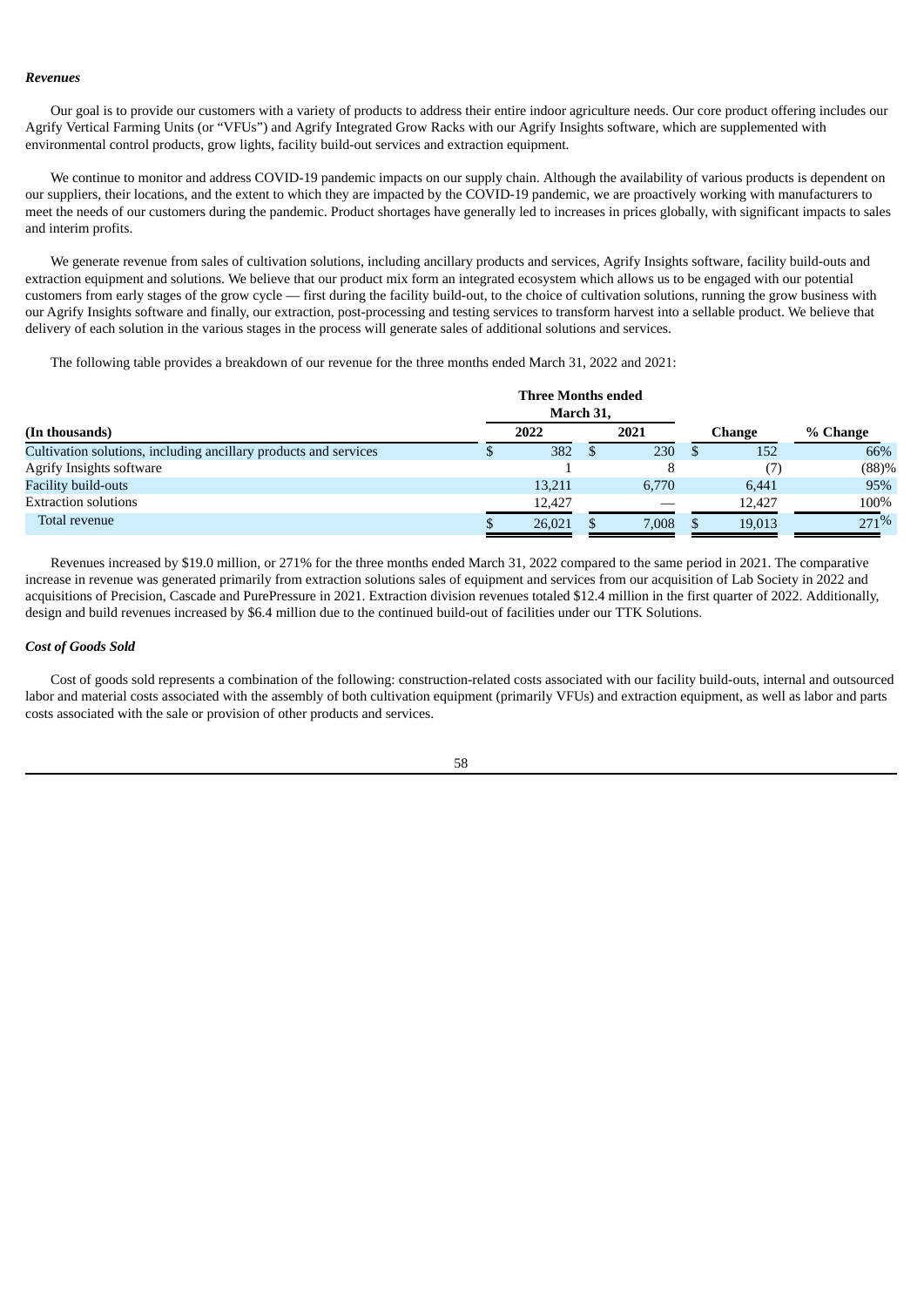The following table provides a breakdown of our cost of goods sold for the three months ended March 31, 2022 and 2021:

|                                                                  | <b>Three Months ended</b><br>March 31, |       |        |          |
|------------------------------------------------------------------|----------------------------------------|-------|--------|----------|
| (In thousands)                                                   | 2022                                   | 2021  | Change | % Change |
| Cultivation solutions, including ancillary products and services | 405                                    | 769   | (364)  | (47)%    |
| Agrify Insights software                                         |                                        |       |        | $-$ %    |
| <b>Facility build-outs</b>                                       | 13,076                                 | 6.779 | 6.297  | 93%      |
| <b>Extraction solutions</b>                                      | 8.370                                  |       | 8.370  | 100%     |
| Total cost of goods sold                                         | 21,851                                 | 7,548 | 14,303 | 189%     |

Cost of goods sold increased by \$14.3 million, or 189%, for the three months ended March 31, 2022 compared to the same period in 2021. The comparative quarterly increase in cost of goods sold is associated with the increased amount of internal and outsourced labor and materials costs for the extraction solutions sales, combined with an increase in subcontractor construction costs related to our facility build-outs, including construction costs associated with design and build projects under our TTK Solutions.

## *Gross Profit (Loss)*

|                     | <b>Three Months ended</b> |  |       |        |      |          |  |  |
|---------------------|---------------------------|--|-------|--------|------|----------|--|--|
|                     | March 31.                 |  |       |        |      |          |  |  |
| (In thousands)      | 2021<br>2022              |  |       | Change |      | % Change |  |  |
| Gross profit (loss) | 4.170<br>(540)            |  | 4.710 |        | 872% |          |  |  |

Gross profit totaled \$4.2 million, or 16.0% of total revenue during the three months ended March 31, 2022 compared to a gross loss of \$(540) thousand, or (7.7)% of total revenue during the three months ended March 31, 2021. The comparative \$4.7 million first-quarter year over year improvement in gross profit, as well as the comparative improvement in gross profit margin, is primarily attributable to the introduction of extraction solutions revenue in the first quarter of 2022, which contributes higher gross margins than those realized on our cultivation-related revenue, which includes our TTK Solutions design and build revenue. During the first quarter of 2022, we realized a gross profit margin of 33% associated with our extraction solutions revenue, while we realized a gross profit margin of approximately 1% on our cultivation-related revenues.

On a forward-looking basis, with the full year benefit of anticipated margin contribution associated with the extraction-related revenue contributions, the Company anticipates that gross margin performance, aided by our extraction-related equipment sales, will be in a mid-teens range. We anticipate that we will be able to improve upon that expected gross profit margin performance once we are able to generate meaningful software and production fee revenues from our TTK Solutions, which we currently expect to begin in the late third or early fourth quarter of 2022.

## *General and Administrative*

|                            | <b>Three Months ended</b> |                |  |  |  |        |          |      |
|----------------------------|---------------------------|----------------|--|--|--|--------|----------|------|
|                            | March 31.                 |                |  |  |  |        |          |      |
| (In thousands)             |                           | 2021<br>2022   |  |  |  | Change | % Change |      |
| General and administrative |                           | 9,759<br>4,458 |  |  |  |        | 5,301    | 119% |

General and administrative ("G&A") expenses consist principally of salaries and related costs for personnel, including stock-based compensation and travel expenses, associated with executive and other administrative functions. Other G&A expenses include, but are not limited to, professional fees for legal, consulting, depreciation and amortization and accounting services, as well as facility-related costs.

G&A expense increased by \$5.3 million, or 119%, for the three months ended March31, 2022, compared to the same period in 2021. The increase is attributable to payroll and related expenses increase of \$2.5 million, an increase in acquisition-related expenses of \$1.3 million, an increase in facility and other related expenses of \$964 thousand, an increase in investor relations and directors' and officers' insurance of \$592 thousand, an increase in depreciation and amortization of \$865 thousand, which primarily reflects an increase in amortization associated with the identified intangible assets from our acquisition of Lab Society in 2022 and acquisitions of Precision, Cascade and PurePressure in 2021. These increases were partially offset by a reduction in stock compensation expense of \$906 thousand.

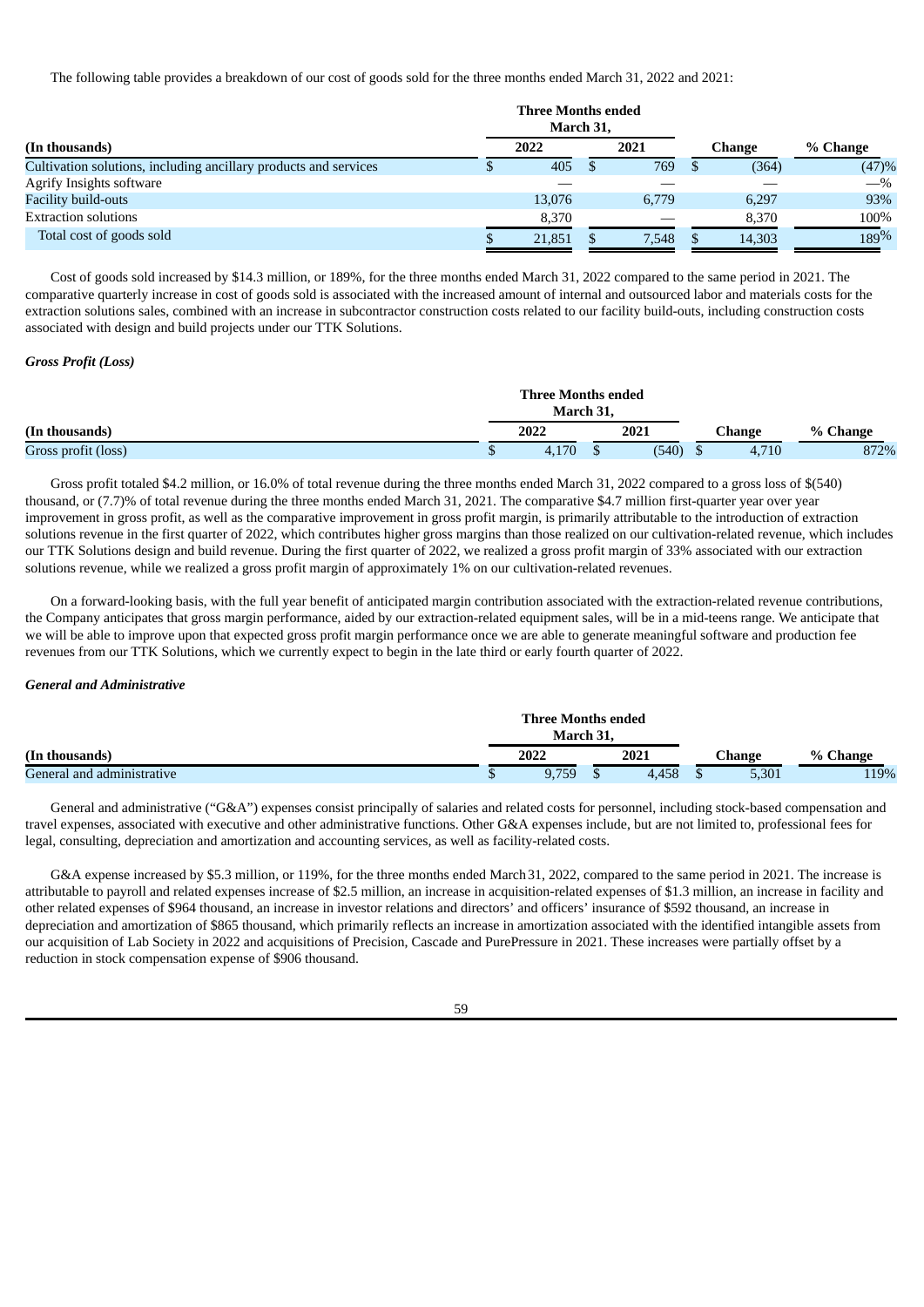## *Research and Development*

|                          | Three Months ended |       |  |     |  |        |          |
|--------------------------|--------------------|-------|--|-----|--|--------|----------|
|                          | March 31.          |       |  |     |  |        |          |
| (In thousands)           | 2021<br>2022       |       |  |     |  | Change | % Change |
| Research and development |                    | 2,084 |  | 882 |  | 1,202  | 136%     |

Research and development ("R&D") expenses consisted primarily of costs incurred for the development of our Agrify Insights software and next generation VFUs, which includes:

- employee-related expenses, including salaries, benefits, and travel;
- expenses incurred by the subcontractor under agreements to provide engineering work related to the development of our next generation VFUs;
- expenses related to our facilities, depreciation, and other expenses, which include direct and allocated expenses for rent and maintenance of facilities, insurance and other supplies.

R&D expense increased by \$1.2 million, or 136%, for the three months ended March 31, 2022, compared to the same period in 2021. The increase is attributable to the personnel and facility costs associated with the continued development of our VFUs, specifically related to improving the individual unit cooling and humidity environments.

We expect to continue to invest in future developments of our VFUs, Agrify Insights software and our extraction products. As a percentage of net revenue, R&D expenses were 8.0% of total revenue for the three months ended March 31, 2022, compared to 12.6% for the three months ended March 31, 2021. Although we continue to increase our investment in R&D activities, we expect R&D expense to decrease as a percentage of revenue due to our revenue growth.

## *Selling and Marketing*

|                       | <b>Three Months ended</b> |              |  |     |  |        |          |  |  |
|-----------------------|---------------------------|--------------|--|-----|--|--------|----------|--|--|
|                       | March 31,                 |              |  |     |  |        |          |  |  |
| (In thousands)        |                           | 2021<br>2022 |  |     |  | Change | % Change |  |  |
| Selling and marketing |                           | 2,090        |  | 616 |  | 1.474  | 239%     |  |  |

Selling and marketing expenses consist primarily of salaries and related costs of personnel, travel expenses, trade shows and advertising expenses.

Selling and marketing expenses increased by \$1.5 million, or 239%, for the three months ended March 31, 2022, compared to the same period in 2021. The increase is attributable to payroll and related expenses increase of \$1.2 million and an increase in advertising and trade show expenses of \$152 thousand and an increase in travel and other expenses of \$155 thousand.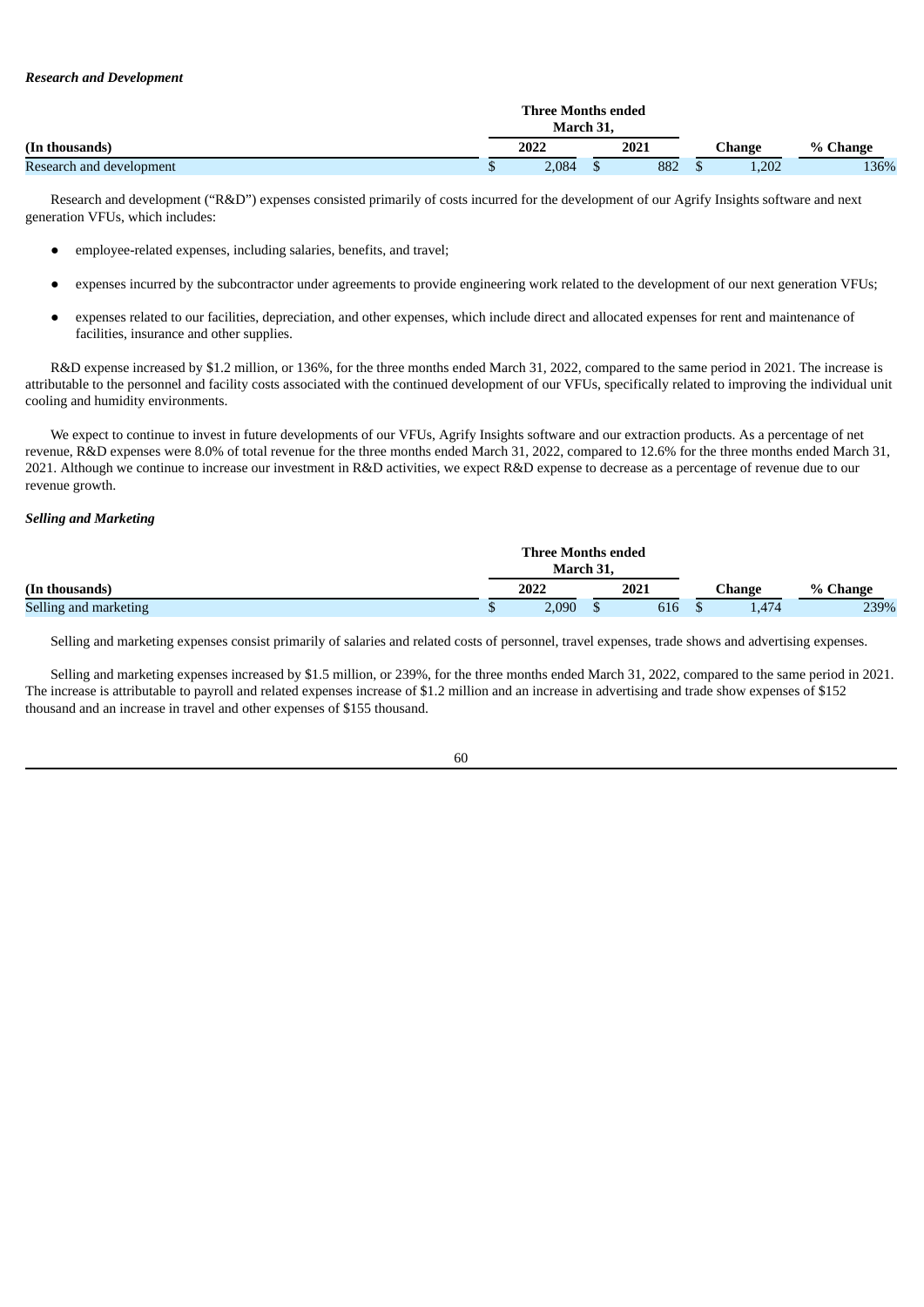## *Other Income (Expense), Net*

|                                         | <b>Three Months ended</b><br>March 31. |  |       |        |         |          |  |
|-----------------------------------------|----------------------------------------|--|-------|--------|---------|----------|--|
| (In thousands)                          | 2022<br>2021                           |  |       | Change |         | % Change |  |
| Interest income (expense), net          | 682                                    |  | (32)  |        | 714     | 2,231%   |  |
| Gain on extinguishment of notes payable |                                        |  | 2.685 |        | (2,685) | (100)%   |  |
| Total other income (expense), net       | 682                                    |  | 2,653 |        | (1,971) | (74)%    |  |

Interest income (expense), net increased by \$714 thousand, or 2,231%, for the three months ended March 31, 2022 compared to the same period in 2021. The increase in interest income is attributable mainly to interest from marketable securities and interest income from TTK Solutions.

Gain on extinguishment of notes payable decreased by \$2.7 million, or 100%, for the three months ended March 31, 2022 compared to the same period in 2021.

### *Provision for (benefit from) Income Taxes*

|                                           | <b>Three Months ended</b><br>March 31. |       |  |         |  |        |          |
|-------------------------------------------|----------------------------------------|-------|--|---------|--|--------|----------|
| (In thousands)                            |                                        | 2022  |  | 2021    |  | Change | % Change |
| Provision for (benefit from) income taxes |                                        | (200) |  |         |  | (200)  | 100%     |
| Effective tax rate                        |                                        | 2.0%  |  | $0.0\%$ |  |        |          |

The change in the provision for (benefit from) income taxes for the three months ended March 31, 2022 compared to the three months ended March 31, 2021 was primarily due to a discrete income tax benefit of \$(200) thousand recorded during the first quarter of 2022, which is attributable to a nonrecurring partial release of our U.S. valuation allowance as a result of the Lab Society acquisition.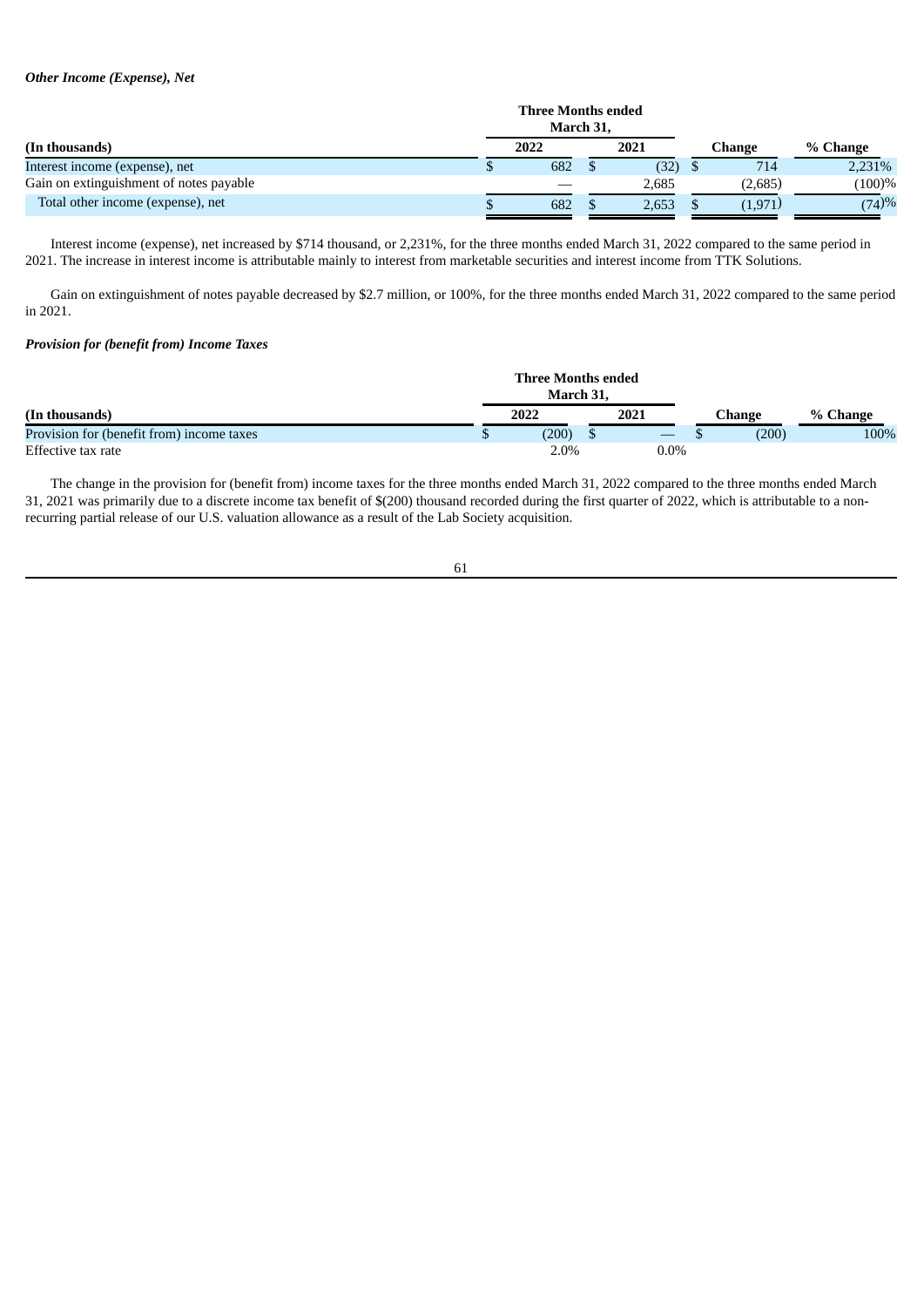## *Income (Loss) Attributable to Non-Controlling Interest*

We consolidate the results of operations of two less than wholly-owned entities into our consolidated results of operations. On December 8, 2019, we formed Agrify Valiant LLC, a joint-venture limited liability company in which we are 60% majority owner and Valiant-America, LLC owns 40%. Agrify Valiant LLC started its operations during the second quarter of 2020. On January 22, 2020, as part of the acquisition of TriGrow, we received TriGrow's 75% interest in Agrify Brands, LLC (formerly TriGrow Brands, LLC), a licensor of an established portfolio of consumer brands that utilize our grow technology. The license of these brands is ancillary to the sale of our VFUs and provides a means to differentiate customers' products in the marketplace. It is not a material aspect of our business and we have not realized any royalty income. Accordingly, we are currently evaluating whether to continue this legacy business from an operational standpoint, as well as from a legal and regulatory perspective.

Loss attributable to non-controlling interest represents the portion of profit (or loss) that are attributable to non-controlling interest calculated as a product of the net income of the entity multiplied by the percentage of ownership held by the non-controlling interest.

### **Liquidity and Capital Resources**

As of March 31, 2022, our principal sources of liquidity were cash and cash equivalents and marketable securities totaling \$63.4 million and \$30 million in restricted cash. We believe such amount, together with the proceeds from the private placement that closed on January 28, 2022 and the senior secured debt facility that closed on March 24, 2022, will be sufficient to support our planned operations for at least the next 12 months. Our current working capital needs are to support revenue growth, to fund construction and equipment financing commitments associated with our TTK Solutions, manage inventory to meet demand forecasts and support operational growth. Our long-term financial needs primarily include working capital requirements and capital expenditures. We anticipate that we will allocate a significant portion of our current balance of working capital to satisfy the financing requirements of our current and future TTK arrangements. These arrangements require a significant amount of upfront capital necessary to fund construction, associated with facility build-outs, and equipment. There are many factors that may negatively impact our available sources of funds in the future, including the ability to generate cash from operations, raise debt capital and raise cash from the issuance of our securities. The amount of cash generated from operations is dependent upon factors such as the successful execution of our business strategy and general economic conditions.

We may opportunistically raise debt capital, subject to market and other conditions. Additionally, as part of our growth strategies, we may also raise debt capital for strategic alternatives and general corporate purposes. If additional financing is required from outside sources, we may not be able to raise such capital on terms acceptable to us or at all. If we are unable to raise additional capital when desired, our business, operating results and financial condition may be adversely affected.

#### **Indebtedness**

We entered into one Loan Agreement and Promissory Note with Bank of America pursuant to the Paycheck Protection Program (the "PPP") under the Coronavirus Aid, Relief, and Economic Security Act ("CARES Act") administered by the U.S. Small Business Administration. We received total proceeds of approximately \$779 thousand from the unsecured PPP Loan which is scheduled to mature in May 2022. Subject to certain conditions, the PPP Loan may be forgiven in whole or in part by applying for forgiveness pursuant to the CARES Act and the PPP. If the remaining principal amount is not forgiven in full, we would be obligated to repay any principal amount not forgiven and interest accrued thereon.

On March 14, 2022, we entered into a Securities Purchase Agreement with an institutional investor. The Purchase Agreement provides for of the issuance of a senior secured note (the "SPA Note") in the aggregate amount of \$65 million and a warrant exercisable 6,881,108 shares of Common Stock, with the potential for two potential subsequent closings for notes with an original principal amount of \$35 million each. The initial closing pursuant to this debt facility occurred on March 24, 2022. The SPA Note is a senior secured obligation and ranks senior to all other indebtedness. We will be required to make amortization payments equal to 4.0% of the original principal amount of the SPA Note on the first day of each calendar month starting on February 1, 2023 and extending through the maturity date of March 1, 2026 (the "Maturity Date"), at which time all remaining outstanding principal and accrued but unpaid interest will be due. The SPA Note has an interest rate of 6.75% per year, and we will be required to pay interest on March 1, June 1, September 1, and December 1 of each calendar year through the Maturity Date. Following the one-year anniversary of the SPA Note's issuance, we may, in lieu of paying interest in cash, pay such interest in kind, in which case interest on the SPA Note will be calculated at the rate of 8.75% per year and will be added to the principal amount of the SPA Note.

At any time following the one-year anniversary of the SPA Note's issuance, we may prepay all (but not less than all) of the SPA Note by redemption at a price equal to 106.75% of the then-outstanding principal amount under the SPA Note plus any accrued but unpaid interest. The noteholder also has the option of requiring us to redeem the SPA Note if we undergo a fundamental change at a price equal to 107% of the then-outstanding principal amount under the SPA Note plus any accrued interest.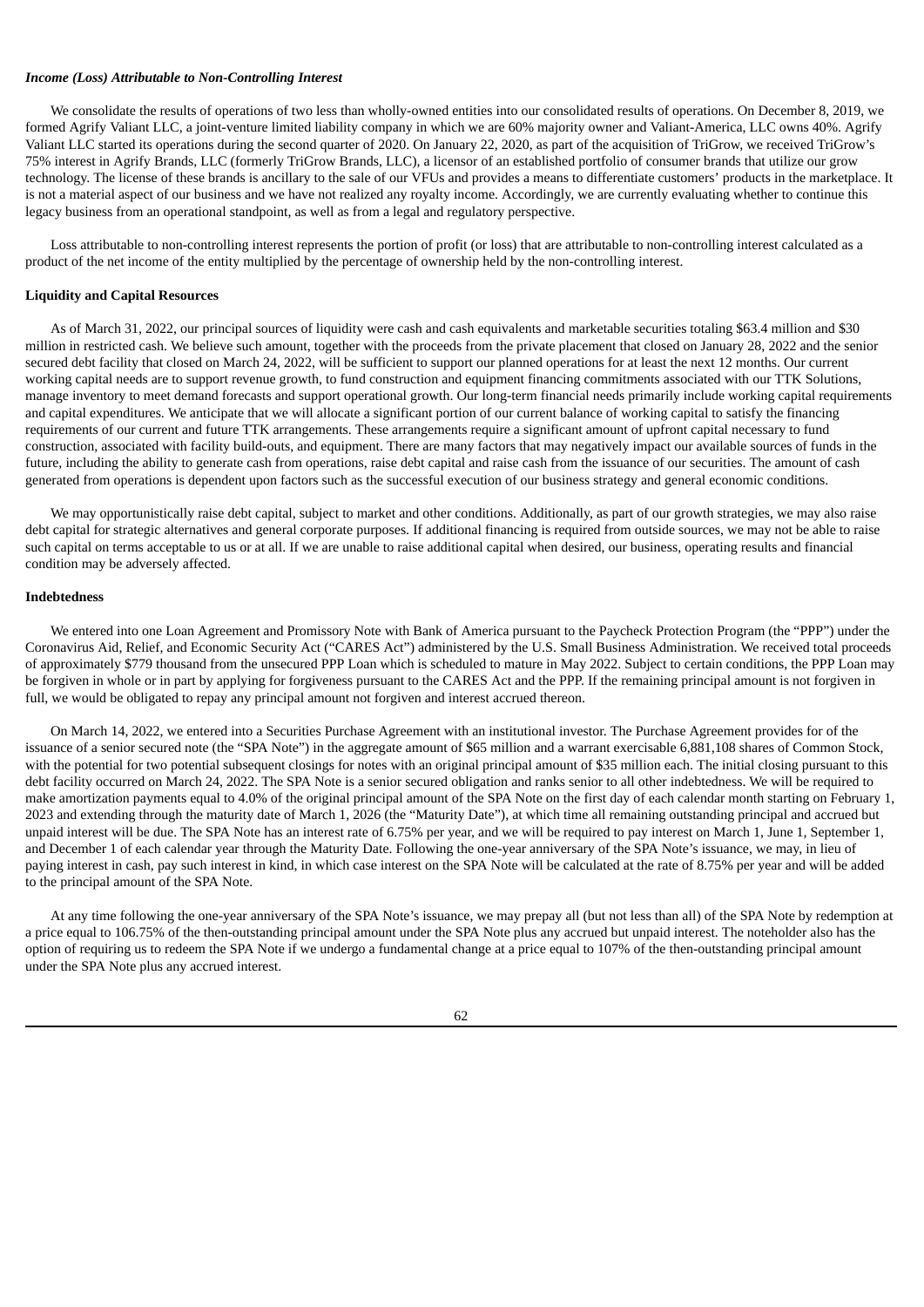## **Cash Flows**

The following table presents the major components of net cash flows from and used in operating, investing, and financing activities for the three months ended March 31, 2022, and 2021:

| (In thousands)                                              | March 31,<br>2022   | March 31,<br>2021 |         |
|-------------------------------------------------------------|---------------------|-------------------|---------|
| Net cash (used in) provided by:                             |                     |                   |         |
| <b>Operating activities</b>                                 | \$<br>$(34,171)$ \$ |                   | (7,279) |
| Investing activities                                        | (13, 365)           |                   | (142)   |
| <b>Financing activities</b>                                 | 90,727              |                   | 137,197 |
| Net increase in cash, cash equivalents, and restricted cash | 43,191              |                   | 129,776 |

### *Cash Flow from Operating Activities*

For the three months ended March 31, 2022, we incurred a net loss of \$(8.9) million, which included non-cash expenses of \$1.1 million related to depreciation and amortization, \$953 thousand in connection with the issuance and acceleration of stock options, debt issuance costs of \$2.7 million, noncash interest income of \$406 thousand related to TTK Solutions, and gain attributed to non-controlling interest in the amount of \$1 thousand. Net cash was reduced by a \$838 thousand increase in accounts receivable, a \$2.4 million decrease in deferred revenue, a \$16.4 million increase in inventory due to demand forecast, and a \$3.0 million increase in prepaid expenses, a \$2.1 million increase in accrued expenses and other current liabilities and \$2.7 million decrease in accounts payable.

For the three months ended March 31, 2021, we incurred a net loss of \$(3.8) million, which includes non-cash expenses of \$147 thousand related to depreciation and amortization, \$2.1 million in connection with the issuance and acceleration of stock options, non-cash interest expenses of \$33 thousand related to leases and the issuance of notes payable, partially offset by a gain of \$2.7 million related to extinguishment of notes payable, loss attributed to non-controlling interest in the amount of \$(33) thousand. Net cash was reduced by a \$5.2 million increase in accounts receivable, a \$3.3 million increase in prepaid inventory due to demand forecast, a \$2.2 million increase in prepaid expenses, and a \$96 thousand increase in deferred revenue, partially offset by a \$7.4 million increase in accrued expenses (\$6 million related to construction cots), and a \$181 thousand increase in accounts payable.

## *Cash Flow from Investing Activities*

Net cash used in investing activities primarily relates to net purchases of marketable securities, cash paid associated with the Company's 2022 acquisition of Lab Society, the issuance of loans receivable in connection with the Company's financing of construction and equipment under its TTK Solutions offering, and for purchases of property and equipment, expenditures, and purchase of marketable securities. The capital expenditures support growth and investment in property and equipment, to expand research, development, and testing capabilities and, to a lesser extent, the replacement of existing equipment.

For the three months ended March 31, 2022, net cash used in investing activities was \$(13.4) million, which included cash outflows of \$6.4 million in net purchases of marketable securities, \$3.5 million paid in connection with our 2022 acquisitions of Lab Society, \$12.5 million related to the issuance of TTK-related loans receivable, and \$3.7 million of expenditures for property and equipment.

For the three months ended March 31, 2021, net cash used in investing activities was \$(142) thousand for leasehold improvements, purchasing computer equipment and small machinery.

## *Cash Flow from Financing Activities*

For the three months ended March 31, 2022, net cash provided by financing activities was \$90.7 million. Net cash provided by financing activities was primarily driven by the Company's two private placements during 2022. The Company received \$65.0 million in net proceeds from our issuance of Common Stock and warrants in a private placement, and \$25.8 million in net proceeds from our issuance of debt and warrants in a private placement. Additionally, the Company received \$11 thousand in proceeds from the exercise of stock options and warrants. Each of the above inflows of cash was offset by \$81 thousand in payments relating to financing leases.

For the three months ended March 31, 2021, net cash provided by financing activities was \$137 million, attributable to \$57 million proceeds from our initial IPO, \$80 million from our secondary public offering, both net of fees, and proceeds from the exercise of options and warrants of \$444 thousand, slightly offset by \$47 thousand payments relating to financing leases.

### **Off-Balance Sheet Arrangements**

During the periods presented, we did not have, nor do we currently have, any relationships with unconsolidated entities or financial partnerships, such as entities often referred to as structured finance or special purpose entities, which would have been established for the purpose of facilitating off-balance sheet arrangements or other contractually narrow or limited purposes. We are therefore not exposed to the financing, liquidity, market, or credit risk that could arise if we had engaged in those types of relationships.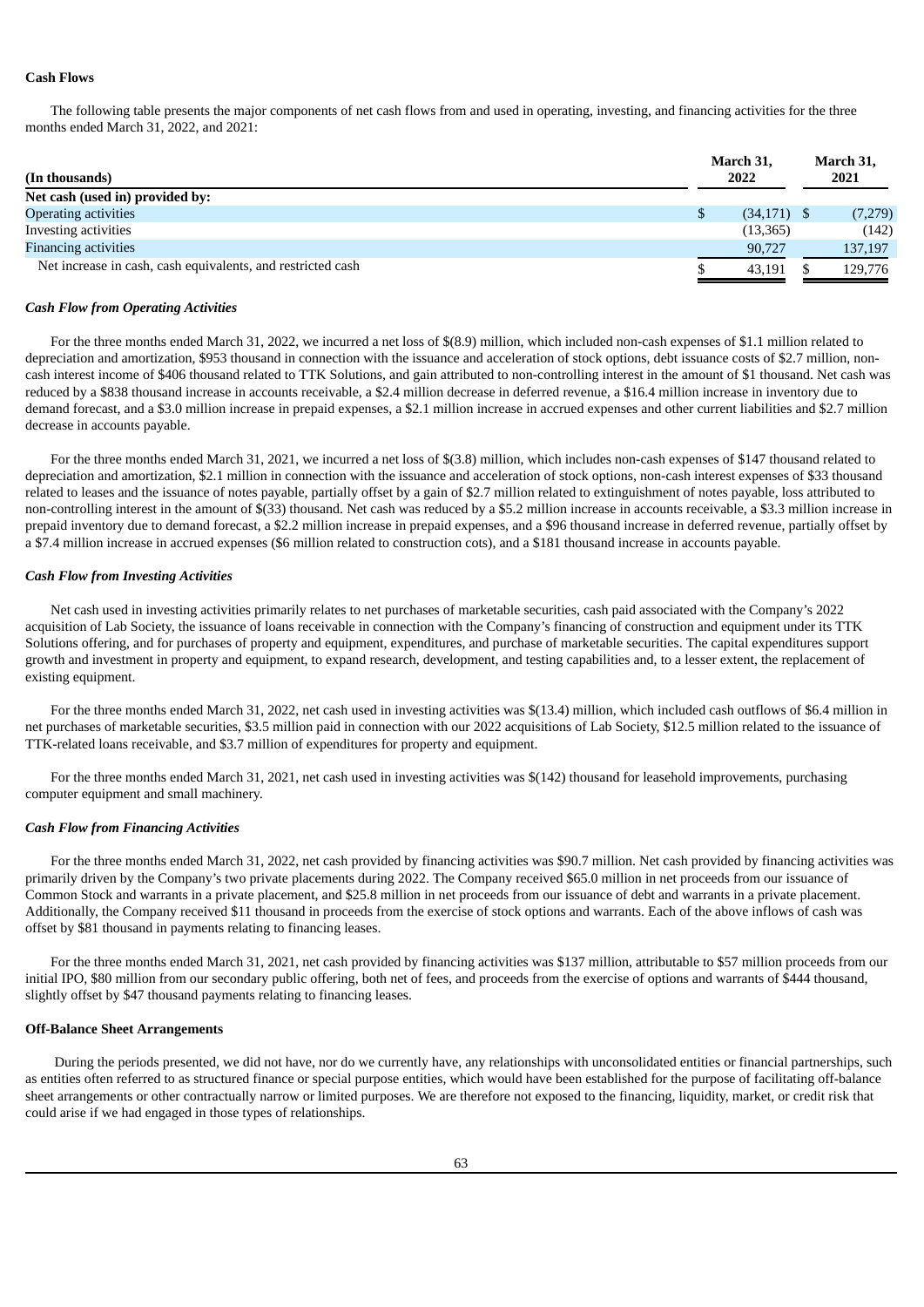## **Critical Accounting Policies and Estimates**

Part I, Item, 2, "Management's Discussion and Analysis of Financial Condition and Results of Operations" discusses our consolidated financial statements, which have been prepared in accordance with GAAP. The preparation of these consolidated financial statements requires management to make estimates and assumptions that affect the reported amounts of assets and liabilities and the disclosure of contingent assets and liabilities at the date of the consolidated financial statements and the reported amounts of revenues and expenses during the reporting period. Actual results may differ from these estimates under different assumptions or conditions.

These estimates are based on our knowledge and understanding of current conditions and actions that we may take in the future. Changes in these estimates will occur as a result of the passage of time and the occurrence of future events. Subsequent changes in these estimates may have a significant impact on our financial condition and results of operations and are recorded in the period in which they become known. We have identified the following estimates that, in our opinion, are subjective in nature, require the exercise of judgment and involve complex analysis: the fair value of derivative assets and liabilities, goodwill impairment assessment, revenue recognition and cost of goods sold.

The significant accounting policies and estimates that have been adopted and followed in the preparation of our consolidated financial statements are detailed in Note 2 - Summary of Significant Accounting Policies included in our 2021 Annual Report and Note 2 - Summary of Significant Accounting Policies to our consolidated financial statements in Part I, Item 1 of this Quarterly Report on Form 10-Q. There have been no changes in these policies and estimates that had a significant impact on the financial condition and results of operations for the periods covered in this Quarterly Report.

#### **Recently Issued Accounting Pronouncements Adopted**

For more information on recently issued accounting pronouncements are included within Note 3 – Recent Accounting Pronouncements, included elsewhere in the notes to consolidated financial statements covered under Part I, Item 1 of this Quarterly Report on Form 10-Q.

#### **New Accounting Pronouncements Not Yet Adopted**

For more information on new accounting pronouncements not yet adopted are included within Note 3 – Recent Accounting Pronouncements, included elsewhere in the notes to consolidated financial statements covered under Part I, Item 1 in this Quarterly Report on Form 10-Q.

### <span id="page-64-0"></span>**Item 3. Quantitative and Qualitative Disclosures About Market Risk.**

As a "smaller reporting company" as defined by Item 10 of Regulation S-K, the Company is not required to provide information required by this Item.

### <span id="page-64-1"></span>**Item 4. Controls and Procedures.**

Disclosure controls and procedures (as defined in paragraph (e) of Rules 13a-15 and 15d-15 under the Exchange Act) are controls and other procedures that are designed to ensure that the information required to be disclosed in reports that we file or submit under the Exchange Act is recorded, processed, summarized and reported within the time periods specified under the rules and forms of the SEC. Disclosure controls and procedures include, without limitation, controls and procedures designed to ensure that such information required to be disclosed in our reports filed or submitted under the Exchange Act is accumulated and communicated to our management, including our Chief Executive Officer and our Chief Financial Officer, as appropriate to allow timely decisions regarding required disclosures.

#### *Evaluation of Disclosure Controls and Procedures*

As required by paragraph (b) of Rules 13a-15 and 15d-15 under the Exchange Act, our Chief Executive Officer and our Chief Financial Officer carried out an evaluation of the effectiveness of the design and operation of our disclosure controls and procedures as of March 31, 2022. Based on this evaluation, our Chief Executive Officer and our Chief Financial Officer concluded that, due to the material weaknesses in our internal control over financial reporting previously identified in Item 9A, "Controls and Procedures" of our Annual Report on Form 10-K for the fiscal year ended December 31, 2021 and filed with the SEC on March 31, 2022, our disclosure controls and procedures were not effective at the reasonable assurance level as of March 31, 2022.

## *Changes in Internal Control Over Financial Reporting*

We are implementing certain measures to remediate the material weaknesses identified in the design and operation of our internal control over financial reporting, including hiring additional qualified personnel, further documentation and implementation of control procedures and the implementation of control monitoring. Other than those measures, there have been no changes in our internal control over financial reporting (as such term is defined in Rules 13a-15(f) and 15d-15(f) under the Exchange Act) during the quarter ended March 31, 2022 that have materially affected, or are reasonably likely to materially affect, our internal control over financial reporting.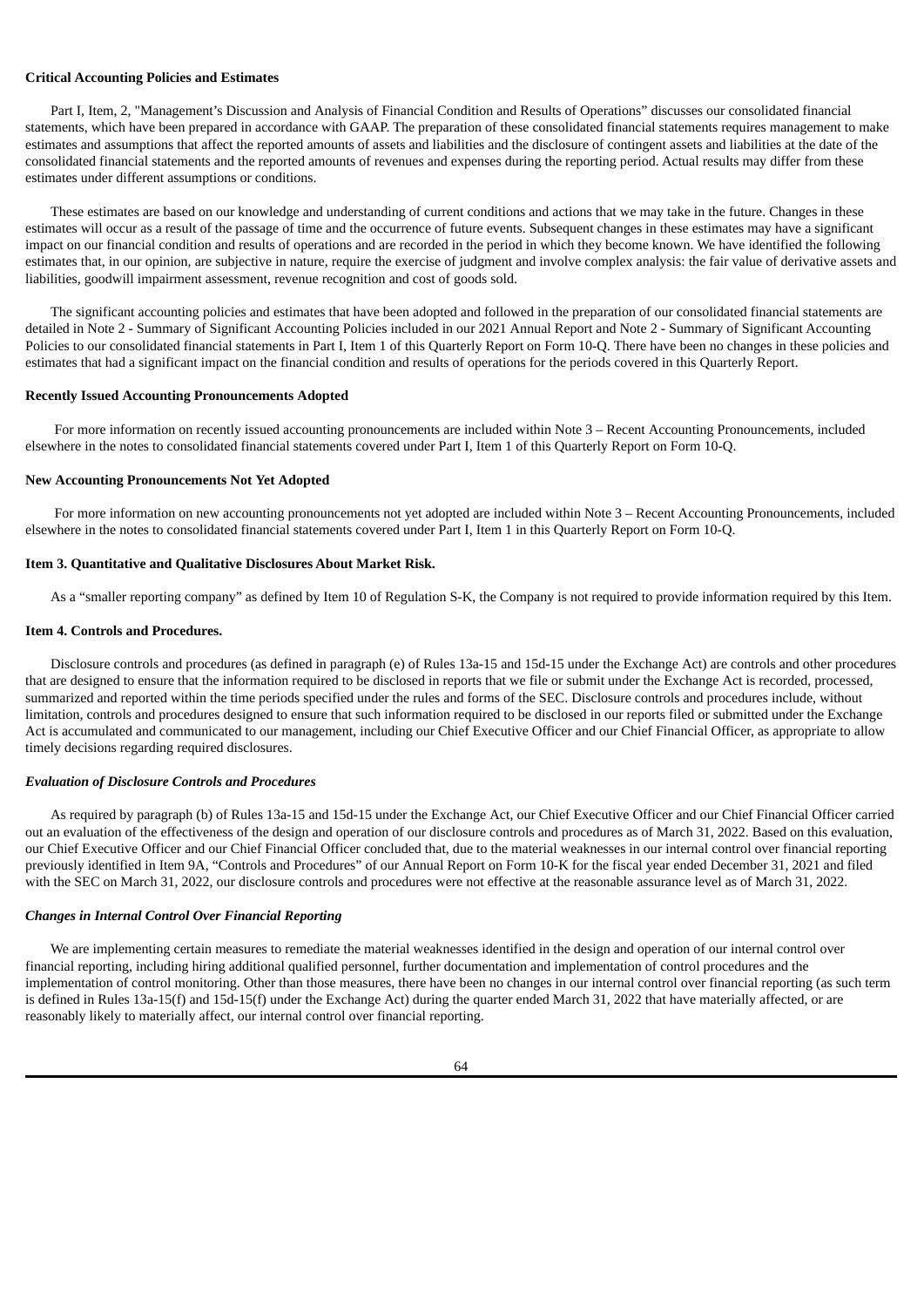# **PART II — OTHER INFORMATION**

## <span id="page-65-1"></span><span id="page-65-0"></span>**Item 1. Legal Proceedings.**

From time to time, we are a party to various legal proceedings or claims arising in the ordinary course of business. For information related to legal proceedings, see the discussion under the caption Legal Proceedings in Note 21 - Commitments and Contingencies to our consolidated financial statements included in Part I, Item 1 of this Quarterly Report, which information is incorporated by reference into this Part II, Item 1.

## <span id="page-65-2"></span>**Item 1A. Risk Factors.**

As of the date of this report, there are no material changes to our risk factors as previously disclosed in Part I, Item 1A of our Annual Report on Form 10-K for the year ended December 31, 2021.

## <span id="page-65-3"></span>**Item 2. Unregistered Sales of Equity Securities and Use of Proceeds**

None.

<span id="page-65-4"></span>**Item 3. Defaults Upon Senior Securities.**

None.

## <span id="page-65-5"></span>**Item 4. Mine Safety Disclosures**

Not applicable.

### <span id="page-65-6"></span>**Item 5. Other Information.**

None.

## <span id="page-65-7"></span>**Item 6. Exhibits**

| <b>Exhibit No.</b> | <b>Description</b>                                                                                                                      |
|--------------------|-----------------------------------------------------------------------------------------------------------------------------------------|
| $2.1+$             | Merger Agreement, dated as of February 1, 2022, among the Registrant, LS Holdings Corp., Lab Society NewCo, LLC, Michael S.             |
|                    | Maibach Jr. as Owner Representative, and each of the Owners named therein (incorporated by reference to Exhibit 2.1 to the Registrant's |
|                    | Current Report on Form 8-K filed with the Securities and Exchange Commission on February 2, 2022).                                      |
| 4.1                | Form of Pre-Funded Warrant dated January 28, 2022 (incorporated by reference to Exhibit 4.1 to the Registrant's Current Report on Form  |
|                    | 8-K filed with the Securities and Exchange Commission on January 26, 2022).                                                             |
| 4.2                | Form of Common Stock Purchase Warrant dated January 28, 2022 (incorporated by reference to Exhibit 4.1 to the Registrant's Current      |
|                    | Report on Form 8-K filed with the Securities and Exchange Commission on January 26, 2022).                                              |
| 4.3                | Form of Common Stock Purchase Warrant (incorporated by reference to Exhibit 4.1 to the Registrant's Current Report on Form 8-K filed    |
|                    | with the Securities and Exchange Commission on March 18, 2022).                                                                         |
| 4.4                | Form of Senior Secured Note (incorporated by reference to Exhibit 4.2 to the Registrant's Current Report on Form 8-K filed with the     |
|                    | Securities and Exchange Commission on March 18, 2022).                                                                                  |
| $10.1+$            | Form of Securities Purchase Agreement, dated as of January 25, 2022, between the Registrant and the Purchasers party thereto            |
|                    | (incorporated by reference to Exhibit 10.1 to the Registrant's Current Report on Form 8-K filed with the Securities and Exchange        |
|                    | Commission on January 26, 2022.                                                                                                         |
| 10.2               | Form of Registration Rights Agreement, dated as of January 25, 2022, between the Registrant and the Purchasers party thereto            |
|                    | (incorporated by reference to Exhibit 10.2 to the Registrant's Current Report on Form 8-K filed with the Securities and Exchange        |
|                    | Commission on January 26, 2022.                                                                                                         |
| 10.3+              | Form of Securities Purchase Agreement, dated as of March 14, 2022, between the Registrant and High Trail Special Situations LLC         |
|                    | (incorporated by reference to Exhibit 10.1 to the Registrant's Current Report on Form 8-K filed with the Securities and Exchange        |
|                    | Commission on March 18, 2022).                                                                                                          |
| $31.1*$            | Rule 13(a)-14(a)/15(d)-14(a) Certification of principal executive officer                                                               |
| $31.2*$            | Rule $13(a)-14(a)/15(d)-14(a)$ Certification of principal financial and accounting officer                                              |
| $32.1***$          | Section 1350 Certification of principal executive officer                                                                               |
| $32.2**$           | Section 1350 Certification of principal financial and accounting officer                                                                |
| 101.INS            | <b>Inline XBRL Instance Document</b>                                                                                                    |
| 101.SCH            | Inline XBRL Taxonomy Extension Schema Document.                                                                                         |
| 101.CAL            | Inline XBRL Taxonomy Extension Calculation Linkbase Document.                                                                           |
| 101.DEF            | Inline XBRL Taxonomy Extension Definition Linkbase Document.                                                                            |
| 101.LAB            | Inline XBRL Taxonomy Extension Label Linkbase Document.                                                                                 |
| 101.PRE            | Inline XBRL Taxonomy Extension Presentation Linkbase Document.                                                                          |
| 104                | Cover Page Interactive Data File (formatted as Inline XBRL and contained in Exhibit 101).                                               |

Filed herewith.

\*\* Furnished herewith in accordance with Item 601 (b)(32) of Regulation S-K.

† Certain information has been omitted from this exhibit in reliance upon Item 601(a)(5) of Regulation S-K.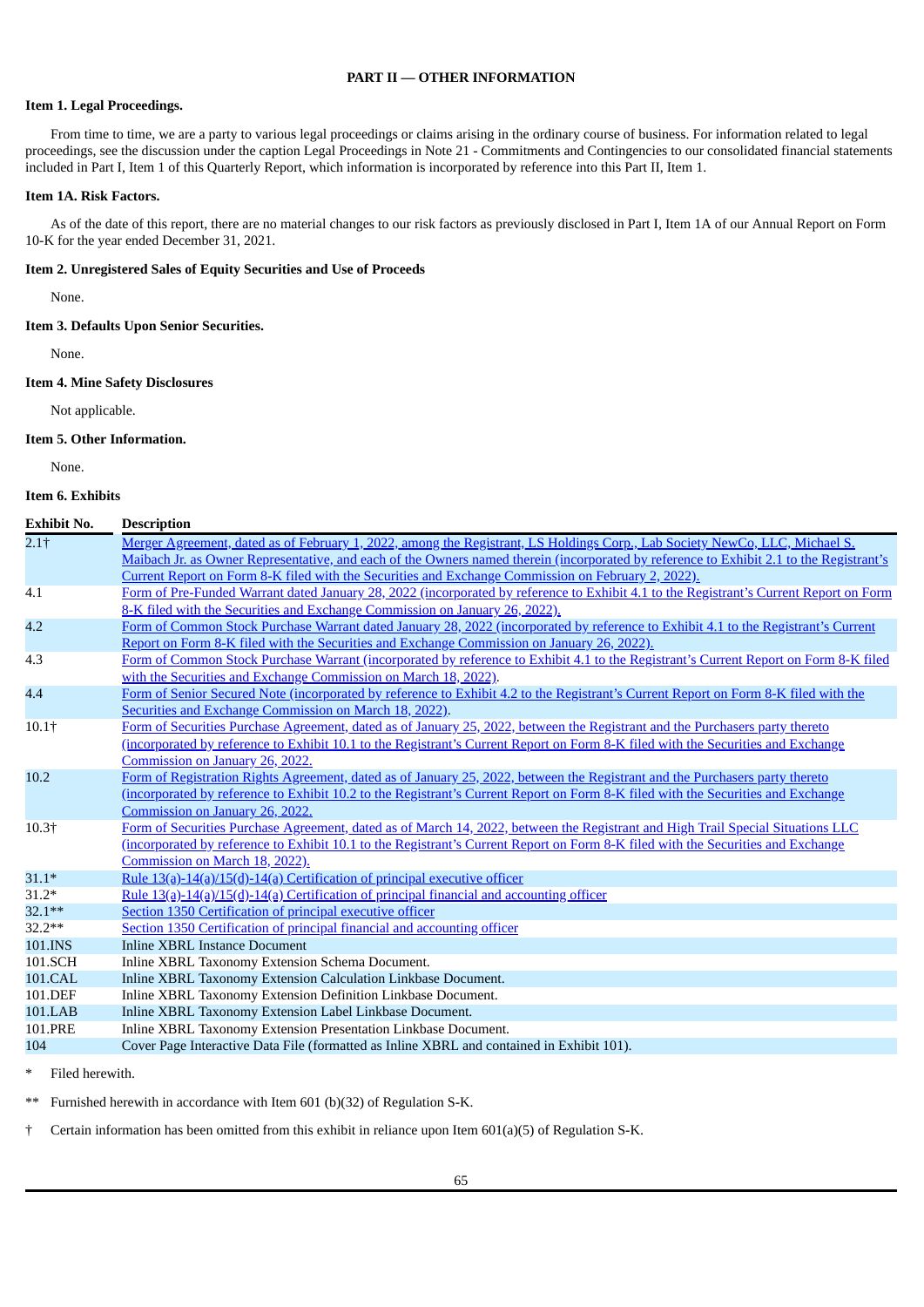## **SIGNATURES**

<span id="page-66-0"></span>Pursuant to the requirements of the Securities Exchange Act of 1934, the registrant has duly caused this report to be signed on its behalf by the undersigned thereunto duly authorized.

# **AGRIFY CORPORATION**

- By: /s/ Raymond Chang
	- Raymond Chang Chief Executive Officer (Principal Executive Officer)
- By: /s/ Timothy Oakes Timothy Oakes Chief Financial Officer (Principal Financial and Accounting Officer)

Date: May 16, 2022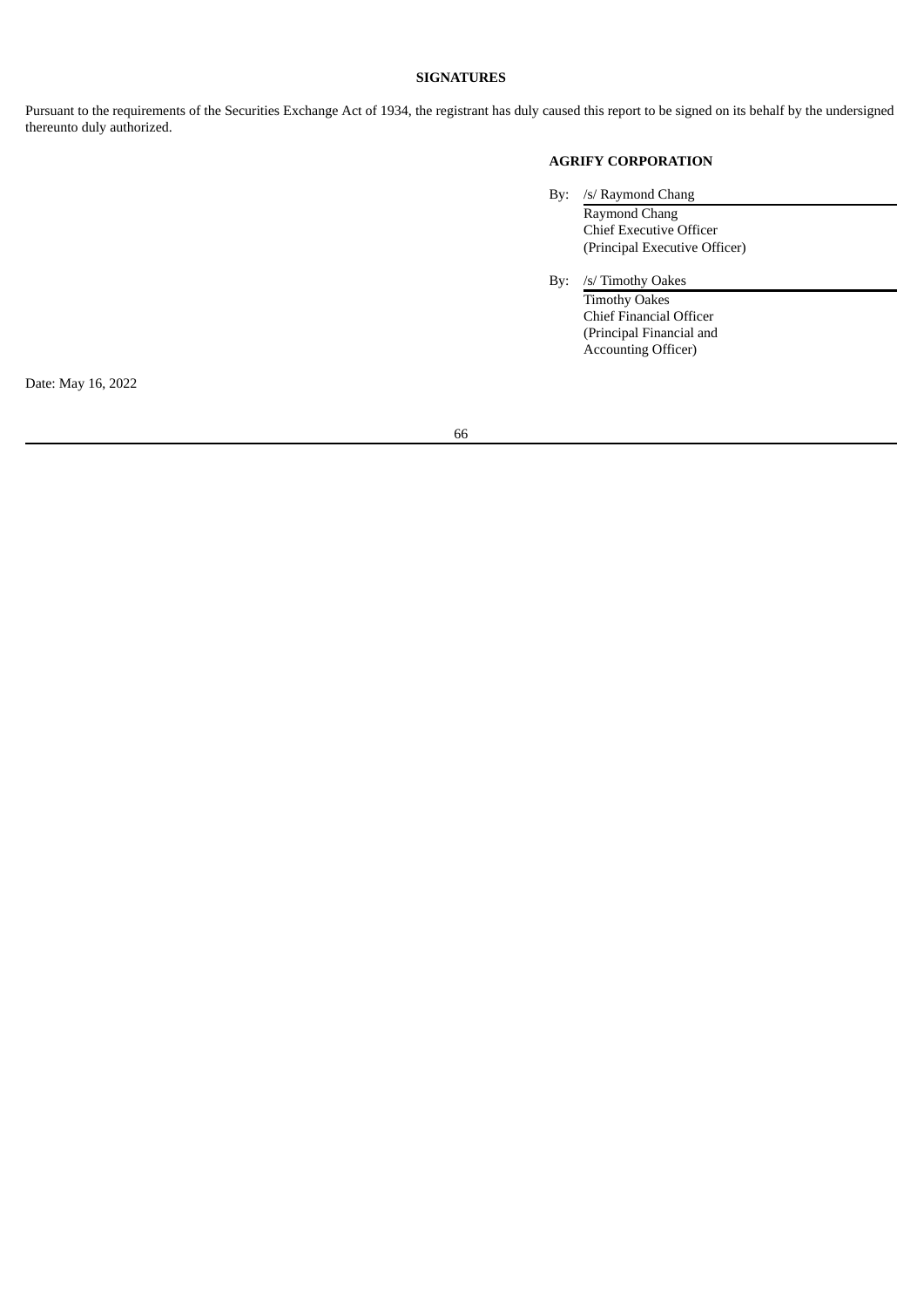## **CERTIFICATION OF CHIEF EXECUTIVE OFFICER PURSUANT TO RULE 13A-14(A) UNDER THE SECURITIES EXCHANGE ACT OF 1934, AS ADOPTED PURSUANT TO SECTION 302 OF THE SARBANES-OXLEY ACT OF 2002**

## <span id="page-67-0"></span>I, **Raymond Chang,** certify that:

- 1. I have reviewed this quarterly report on Form 10-Q of Agrify Corporation (the "Company") for the quarterly period ended March 31, 2022;
- 2. Based on my knowledge, this quarterly report does not contain any untrue statement of a material fact or omit to state a material fact necessary to make the statements made, in light of the circumstances under which such statements were made, not misleading with respect to the period covered by this report;
- 3. Based on my knowledge, the financial statements, and other financial information included in this report, fairly present in all material respects the financial condition, results of operations and cash flows of the registrant as of, and for, the periods presented in this report;
- 4. The registrant's other certifying officer and I are responsible for establishing and maintaining disclosure controls and procedures (as defined in Exchange Act Rules 13a-15(e) and 15d-15(e)) and internal control over financial reporting (as defined in Exchange Act Rules 13a-15(f) and 15d-15(f)) for the registrant and have:
	- a. Designed such disclosure controls and procedures, or caused such disclosure controls and procedures to be designed under our supervision, to ensure that material information relating to the registrant, including its consolidated subsidiaries, is made known to us by others within those entities, particularly during the period in which this report is being prepared;
	- b. Designed such internal control over financial reporting or caused such internal control to be designed under our supervision, to provide reasonable assurance regarding the reliability of financial reporting and the preparation of financial statements for external purposes in accordance with generally accepted accounting principles.
	- c. Evaluated the effectiveness of the registrant's disclosure controls and procedures and presented in this report our conclusions about the effectiveness of the disclosure controls and procedures, as of the end of the period covered by this report based on such evaluation; and
	- d. Disclosed in this report any change in the registrant's internal control over financial reporting that occurred during the registrant's most recent fiscal quarter (the registrant's fourth fiscal quarter in the case of an annual report) that has materially affected, or is reasonably likely to materially affect, the registrant's internal control over financial reporting;
- 5. The registrant's other certifying officer and I have disclosed, based on our most recent evaluation of internal control over financial reporting, to the registrant's auditors and the audit committee of the registrant's board of directors (or persons performing the equivalent functions):
	- a. All significant deficiencies and material weaknesses in the design or operation of internal control over financial reporting which are reasonably likely to adversely affect the registrant's ability to record, process, summarize and report financial information; and
	- b. Any fraud, whether or not material, that involves management or other employees who have a significant role in the registrant's internal control over financial reporting.

Date: May 16, 2022 By: /s/ Raymond Chang

Name: Raymond Chang Title: Chief Executive Officer (Principal Executive Officer)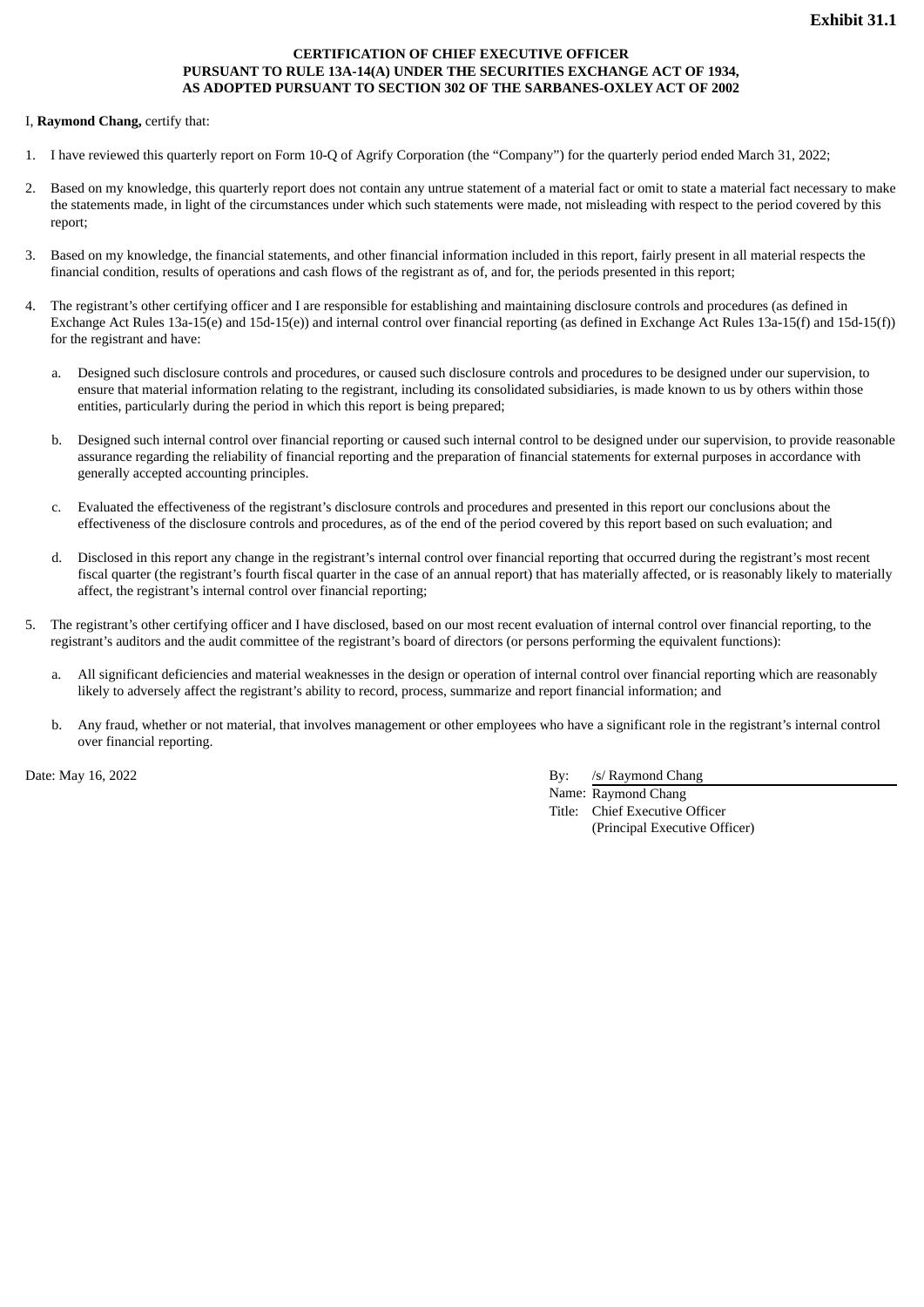## **CERTIFICATION OF CHIEF FINANCIAL OFFICER PURSUANT TO RULE 13A-14(A) UNDER THE SECURITIES EXCHANGE ACT OF 1934, AS ADOPTED PURSUANT TO SECTION 302 OF THE SARBANES-OXLEY ACT OF 2002**

## <span id="page-68-0"></span>I, **Tim Oakes**, certify that:

- 1. I have reviewed this quarterly report on Form 10-Q of Agrify Corporation (the "Company") for the quarterly period ended March 31, 2022;
- 2. Based on my knowledge, this quarterly report does not contain any untrue statement of a material fact or omit to state a material fact necessary to make the statements made, in light of the circumstances under which such statements were made, not misleading with respect to the period covered by this report;
- 3. Based on my knowledge, the financial statements, and other financial information included in this report, fairly present in all material respects the financial condition, results of operations and cash flows of the registrant as of, and for, the periods presented in this report;
- 4. The registrant's other certifying officer and I are responsible for establishing and maintaining disclosure controls and procedures (as defined in Exchange Act Rules 13a-15(e) and 15d-15(e)) and internal control over financial reporting (as defined in Exchange Act Rules 13a-15(f) and 15d-15(f)) for the registrant and have:
	- a. Designed such disclosure controls and procedures, or caused such disclosure controls and procedures to be designed under our supervision, to ensure that material information relating to the registrant, including its consolidated subsidiaries, is made known to us by others within those entities, particularly during the period in which this report is being prepared;
	- b. Designed such internal control over financial reporting or caused such internal control to be designed under our supervision, to provide reasonable assurance regarding the reliability of financial reporting and the preparation of financial statements for external purposes in accordance with generally accepted accounting principles.
	- c. Evaluated the effectiveness of the registrant's disclosure controls and procedures and presented in this report our conclusions about the effectiveness of the disclosure controls and procedures, as of the end of the period covered by this report based on such evaluation; and
	- d. Disclosed in this report any change in the registrant's internal control over financial reporting that occurred during the registrant's most recent fiscal quarter (the registrant's fourth fiscal quarter in the case of an annual report) that has materially affected, or is reasonably likely to materially affect, the registrant's internal control over financial reporting;
- 5. The registrant's other certifying officer and I have disclosed, based on our most recent evaluation of internal control over financial reporting, to the registrant's auditors and the audit committee of the registrant's board of directors (or persons performing the equivalent functions):
	- a. All significant deficiencies and material weaknesses in the design or operation of internal control over financial reporting which are reasonably likely to adversely affect the registrant's ability to record, process, summarize and report financial information; and
	- b. Any fraud, whether or not material, that involves management or other employees who have a significant role in the registrant's internal control over financial reporting

Date: May 16, 2022 By: /s/ Tim Oakes

Name: Tim Oakes Title: Chief Financial Officer (Principal Financial and Accounting Officer)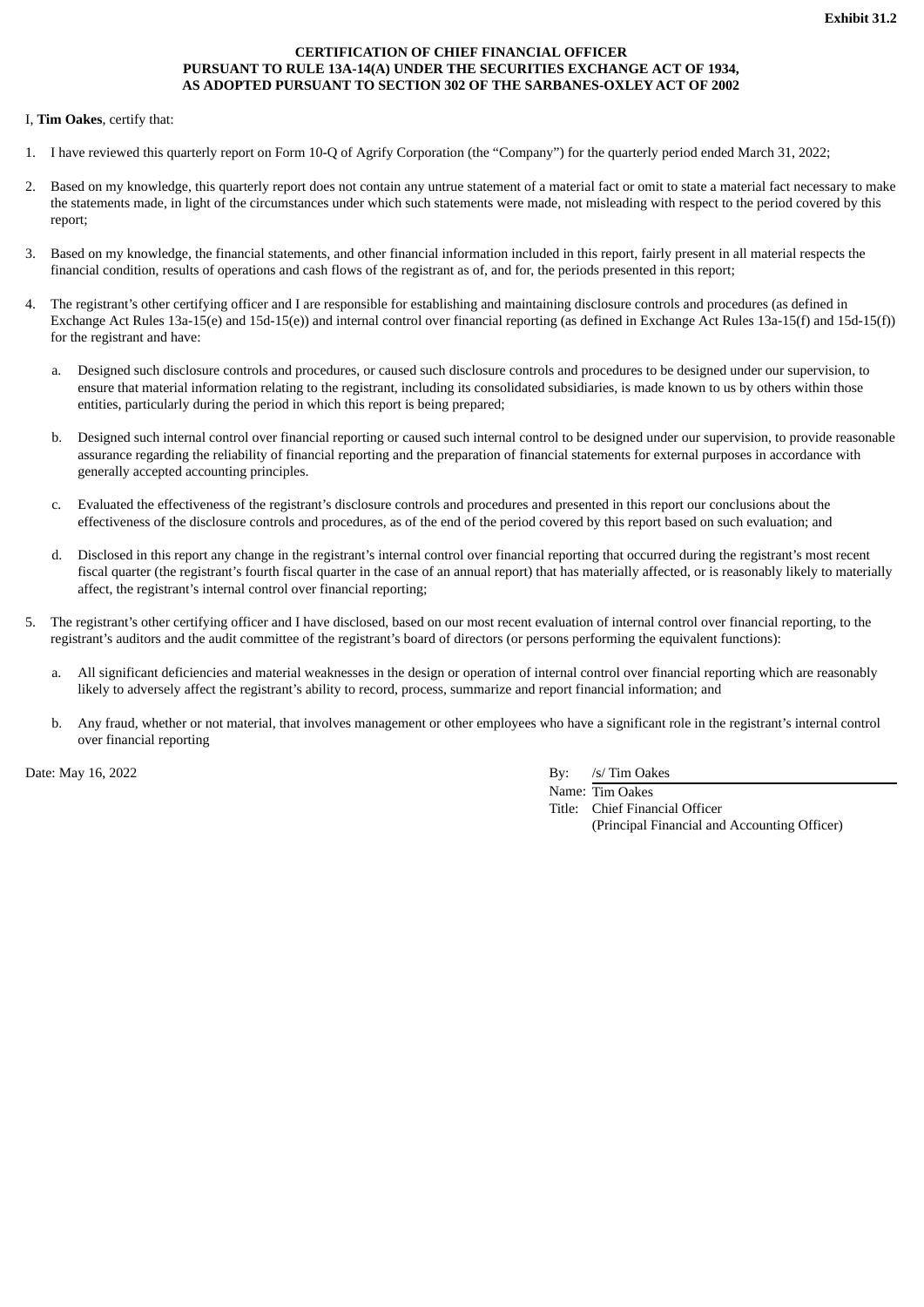## **CERTIFICATION PURSUANT TO 18 U.S.C. SECTION 1350, AS ADOPTED PURSUANT TO SECTION 906 OF THE SARBANES-OXLEY ACT OF 2002**

<span id="page-69-0"></span>In connection with the Quarterly Report on Form 10-Q of Agrify Corporation (the "Company") for the quarterly period ended March 31, 2022 as filed with the Securities and Exchange Commission on the date hereof (the "Report"), the undersigned, in the capacity and on the date indicated below, hereby certifies pursuant to 18 U.S.C. Section 1350, as adopted pursuant to Section 906 of the Sarbanes-Oxley Act of 2002, that:

- (1) The Report fully complies with the requirements of section 13(a) or 15(d) of the Securities Exchange Act of 1934; and
- (2) The information contained in the Report fairly presents, in all material respects, the financial condition and result of operations of the Company.

Date: May 16, 2022 By: /s/ Raymond Chang

Name: Raymond Chang Title: Chief Executive Officer (Principal Executive Officer)